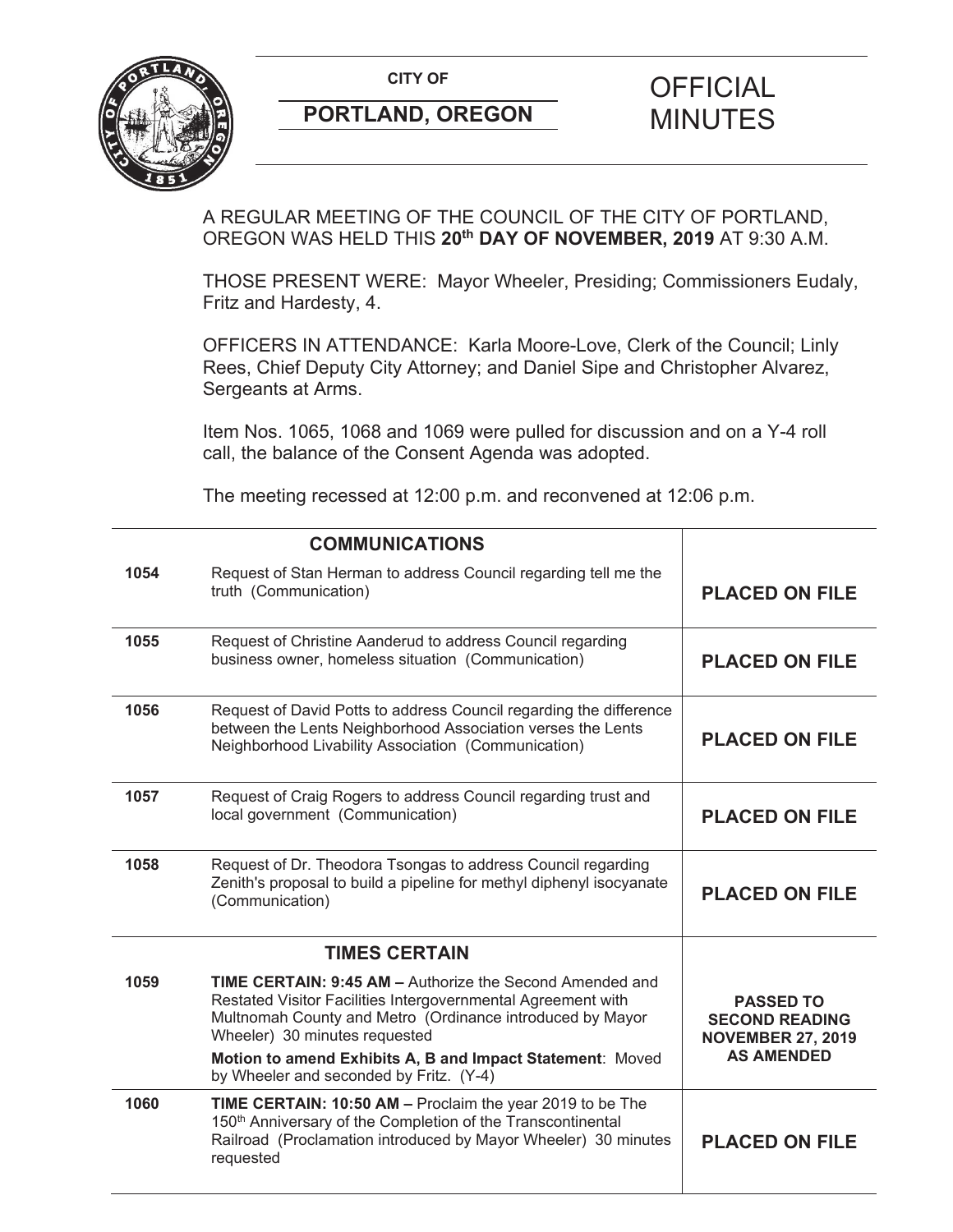|         | November 20 - 21, 2019                                                                                                                                                                                                                                                                                                                                                                                                                                                                                                                                                                                                                                                                                                                                                                                                                                         |                                                                                                                                 |
|---------|----------------------------------------------------------------------------------------------------------------------------------------------------------------------------------------------------------------------------------------------------------------------------------------------------------------------------------------------------------------------------------------------------------------------------------------------------------------------------------------------------------------------------------------------------------------------------------------------------------------------------------------------------------------------------------------------------------------------------------------------------------------------------------------------------------------------------------------------------------------|---------------------------------------------------------------------------------------------------------------------------------|
| 1061    | TIME CERTAIN: 11:20 AM - Update bicycle parking regulations<br>and amend fee schedule for Land Use Services (Previous agenda<br>1048; Ordinance introduced by Mayor Wheeler; amend Title 33,<br>Planning and Zoning) 15 minutes requested for items 1061 and<br>1062<br>The oral and written record are closed. No additional<br>testimony will be accepted.<br>Motion to accept Substitute Findings: Moved by Wheeler and<br>seconded by Hardesty. (Y-4)<br>Motion to accept Staff Technical Amendments: Moved by<br>Wheeler and seconded by Hardesty. (Y-4)<br>Motion to accept Amendment No. 1: Moved by Eudaly and<br>seconded by Fritz. (Y-4)<br><b>Motion to accept Commissioner Amendments Nos. 2 - 4:</b><br>Moved by Wheeler and seconded by Hardesty. (Y-4)<br>Motion to accept Amendment No. 5: Moved by Wheeler and<br>seconded by Hardesty. (Y-4) | <b>PASSED TO</b><br><b>SECOND READING</b><br><b>DECEMBER 4, 2019</b><br>AT 11:05 AM<br><b>TIME CERTAIN</b><br><b>AS AMENDED</b> |
| 1062    | Establish standards for bicycle parking for certain City funded<br>affordable housing projects designed but not yet permitted<br>(Previous Agenda 1049; Ordinance introduced by Commissioner<br>Eudaly)                                                                                                                                                                                                                                                                                                                                                                                                                                                                                                                                                                                                                                                        | <b>PASSED TO</b><br><b>SECOND READING</b><br><b>DECEMBER 4, 2019</b><br>AT 11:05 AM<br><b>TIME CERTAIN</b><br><b>AS AMENDED</b> |
| 1063    | <b>CONSENT AGENDA – NO DISCUSSION</b><br><b>Mayor Ted Wheeler</b><br>Reappoint Catherine MacLeod to the Fire and Police Disability and<br>Retirement Board of Trustees for a term to expire December 31,<br>2022 (Resolution)                                                                                                                                                                                                                                                                                                                                                                                                                                                                                                                                                                                                                                  | 37459                                                                                                                           |
|         | $(Y-4)$                                                                                                                                                                                                                                                                                                                                                                                                                                                                                                                                                                                                                                                                                                                                                                                                                                                        |                                                                                                                                 |
| *1064   | <b>Bureau of Planning &amp; Sustainability</b><br>Authorize an Intergovernmental Agreement with the State of<br>Oregon to receive Quarterly Census of Employment and Wages<br>data from the State Employment Department (Ordinance)<br>$(Y-4)$                                                                                                                                                                                                                                                                                                                                                                                                                                                                                                                                                                                                                 | 189764                                                                                                                          |
|         | <b>Office of Management and Finance</b>                                                                                                                                                                                                                                                                                                                                                                                                                                                                                                                                                                                                                                                                                                                                                                                                                        |                                                                                                                                 |
| *1065   | Amend contract with Cellco Partners dba Verizon Wireless to<br>provide wireless services for an additional five-year term and<br>increase the not to exceed value by \$17,500,000 for a new not to<br>exceed total of \$26,800,000 (Ordinance; amend Contract No.<br>30005631)                                                                                                                                                                                                                                                                                                                                                                                                                                                                                                                                                                                 | 189775                                                                                                                          |
|         | Continued to November 21, 2019 at 2:00 p.m.                                                                                                                                                                                                                                                                                                                                                                                                                                                                                                                                                                                                                                                                                                                                                                                                                    |                                                                                                                                 |
|         | $(Y-4)$                                                                                                                                                                                                                                                                                                                                                                                                                                                                                                                                                                                                                                                                                                                                                                                                                                                        |                                                                                                                                 |
| $*1066$ | Amend contract with Environmental Systems Research Institute,<br>Inc. for Geographic Information System Software to increase it by<br>\$37,275 for a not to exceed total of \$2,361,275 (Ordinance;<br>amend Contract No. 30004099)<br>$(Y-4)$                                                                                                                                                                                                                                                                                                                                                                                                                                                                                                                                                                                                                 | 189765                                                                                                                          |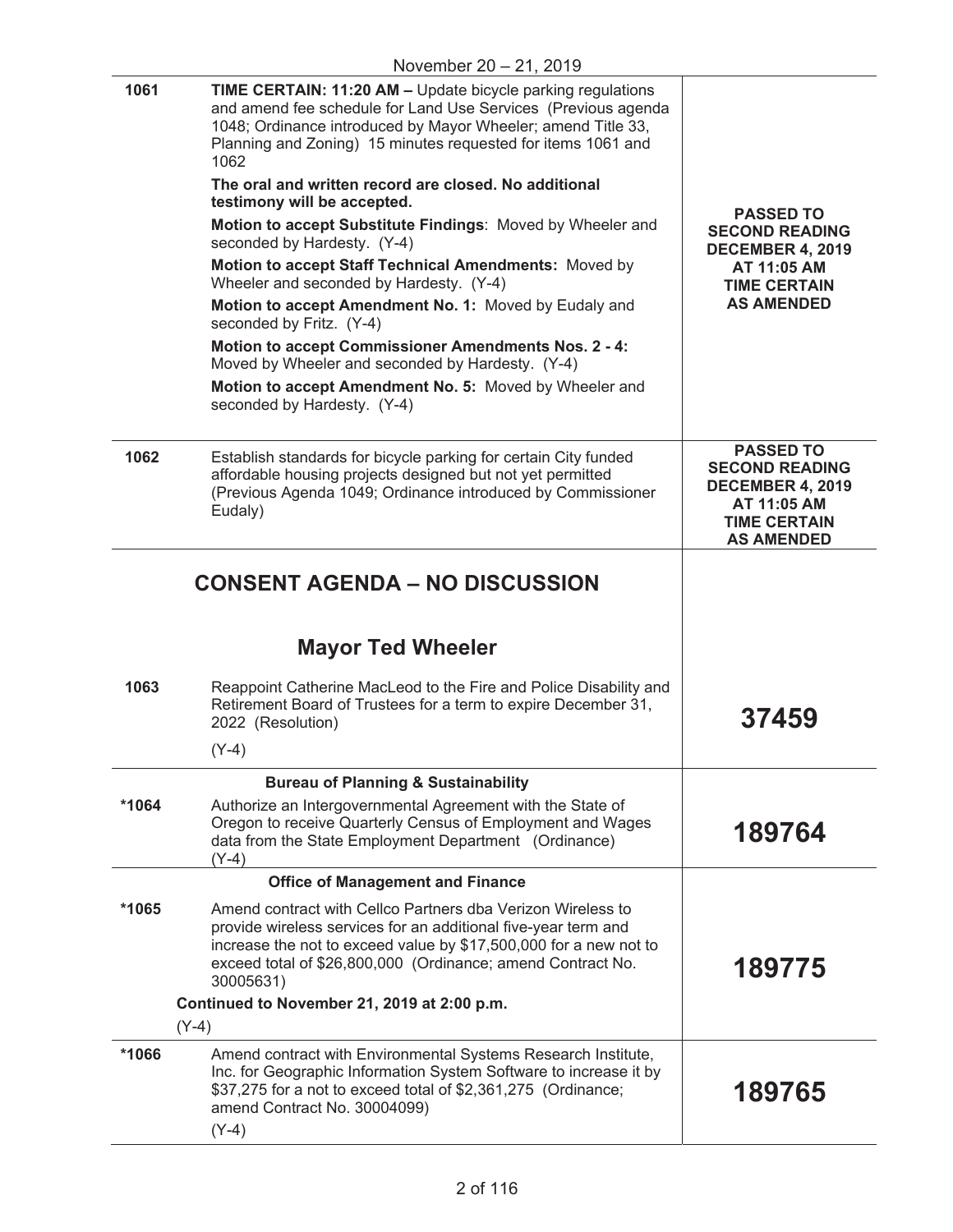|         | November 20 - 21, 2019                                                                                                                                                                                                                                                                                                                                                               |                                                                                     |
|---------|--------------------------------------------------------------------------------------------------------------------------------------------------------------------------------------------------------------------------------------------------------------------------------------------------------------------------------------------------------------------------------------|-------------------------------------------------------------------------------------|
| *1067   | Authorize a two-year lease extension with American Property<br>Management for office space at 305 NE 102nd Ave through<br>November 2021 at an average annual cost of \$92,053 for Portland<br>Parks and Recreations Citywide Recreation team (Ordinance;<br>amend Contract No. 30005619)<br>$(Y-4)$                                                                                  | 189766                                                                              |
| *1068   | Pay attorney's fees settlement from Masonry Building Owners of<br>Oregon et al. litigation in the sum of \$350,000 involving the Bureau<br>of Development Services and the Bureau of Emergency<br>Management (Ordinance)<br>$(Y-4)$                                                                                                                                                  | 189773                                                                              |
| *1069   | Pay property damage claim of Portland State University in the sum<br>of \$49,580 involving the Portland Bureau of Transportation<br>(Ordinance)<br>$(Y-4)$                                                                                                                                                                                                                           | 189774                                                                              |
|         | <b>Commissioner Chloe Eudaly</b>                                                                                                                                                                                                                                                                                                                                                     |                                                                                     |
|         | <b>Bureau of Transportation</b>                                                                                                                                                                                                                                                                                                                                                      |                                                                                     |
| *1070   | Accept a grant in the amount of \$3,120,000 from the Oregon<br>Department of Transportation and authorize an Intergovernmental<br>Agreement for the Jade and Montavilla Multimodal Improvements<br>Project (Ordinance)<br>$(Y-4)$                                                                                                                                                    | 189767                                                                              |
| *1071   | Authorize a contract with the lowest responsible bidder for the SE<br>52nd and Woodstock Traffic Signal Replacement Project<br>(Ordinance)<br>$(Y-4)$                                                                                                                                                                                                                                | 189768                                                                              |
|         | <b>Commissioner Jo Ann Hardesty</b>                                                                                                                                                                                                                                                                                                                                                  |                                                                                     |
|         | <b>Portland Bureau of Emergency Management</b>                                                                                                                                                                                                                                                                                                                                       |                                                                                     |
| 1072    | Accept a FY 2019 State Homeland Security Program grant in the<br>amount of \$31,157 from the Oregon Department of Emergency<br>Management to enhance emergency preparedness by providing<br>emergency equipment to assist vulnerable Portlanders in the event<br>of a disaster (Ordinance)                                                                                           | <b>PASSED TO</b><br><b>SECOND READING</b><br><b>NOVEMBER 27, 2019</b><br>AT 9:30 AM |
|         | <b>REGULAR AGENDA</b>                                                                                                                                                                                                                                                                                                                                                                |                                                                                     |
|         |                                                                                                                                                                                                                                                                                                                                                                                      |                                                                                     |
|         | <b>Mayor Ted Wheeler</b>                                                                                                                                                                                                                                                                                                                                                             |                                                                                     |
|         | <b>Bureau of Development Services</b>                                                                                                                                                                                                                                                                                                                                                |                                                                                     |
| $*1073$ | Extend the allowed temporary activity timeframe for a mobility hub<br>at SE 8th Ave and SE Stark St from an allowed 2 weeks and allow<br>limited new development until June 30, 2021 (Ordinance; waive or<br>modify requirements of 33.140 Employment and Industrial Zones,<br>33.296 Temporary Activities and 33.510 Central City Plan District)<br>20 minutes requested<br>$(Y-4)$ | 189769                                                                              |
|         | <b>Bureau of Police</b>                                                                                                                                                                                                                                                                                                                                                              |                                                                                     |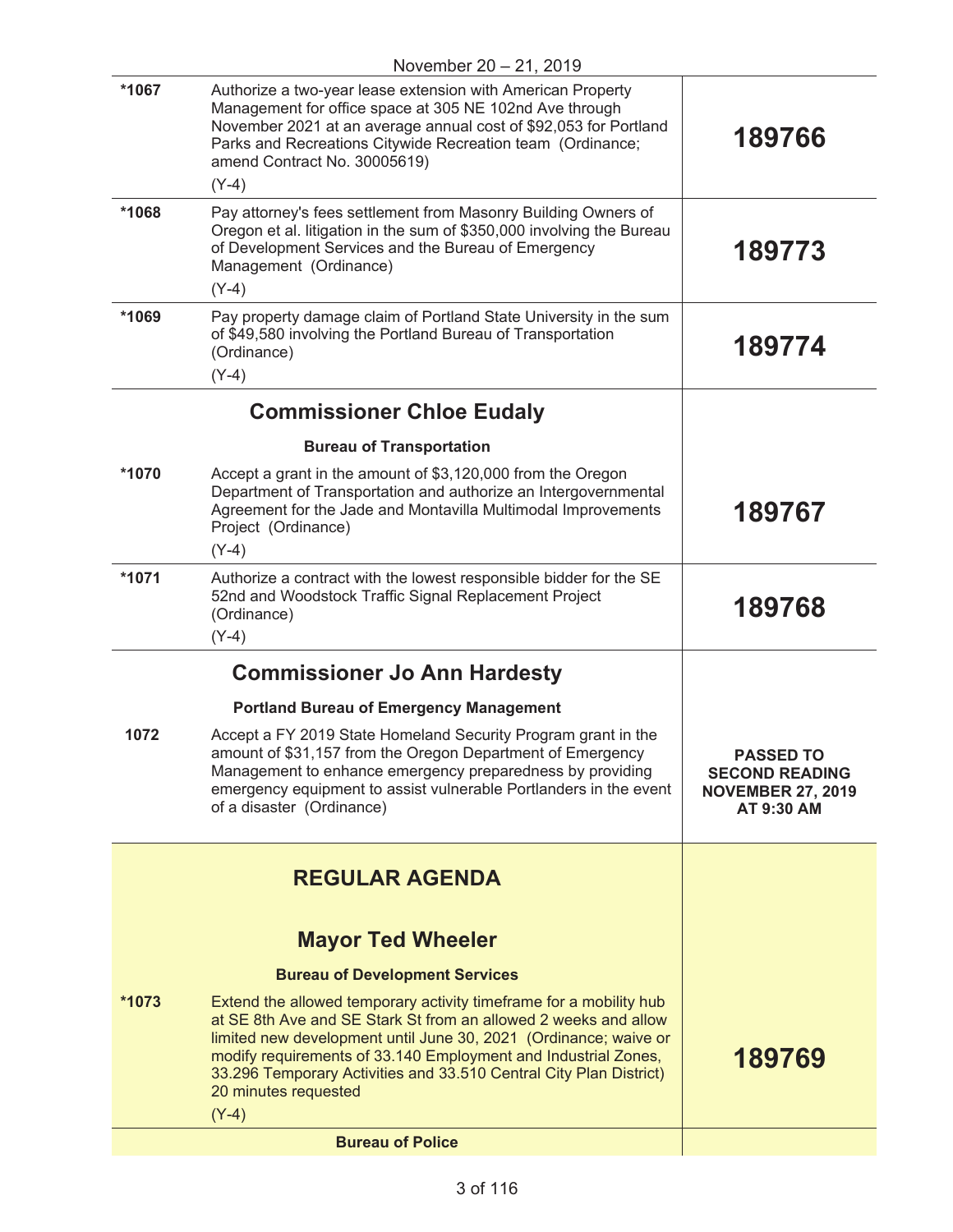|       | November 20 - 21, 2019                                                                                                                                                                                                                                                                                                                                                                                                                                          |                                                                                                                 |
|-------|-----------------------------------------------------------------------------------------------------------------------------------------------------------------------------------------------------------------------------------------------------------------------------------------------------------------------------------------------------------------------------------------------------------------------------------------------------------------|-----------------------------------------------------------------------------------------------------------------|
| *1074 | Authorize a \$377,097 U.S. Department of Justice law enforcement<br>and criminal justice community grant agreement and appropriate<br>\$100,000 in law enforcement and criminal justice funds for FY<br>2019-20 (Ordinance) 20 minutes requested<br>$(Y-4)$                                                                                                                                                                                                     | 189770                                                                                                          |
| *1075 | Authorize two traffic enforcement grants totaling \$50,811 from the<br>State of Oregon's Traffic Safety Division 2020 grant programs for<br>sworn personnel overtime reimbursement and authorize future<br>Traffic Safety Division grant program agreements (Ordinance) 20<br>minutes requested<br>Motion to add emergency clause for the purpose of getting the<br>grants as quickly as possible: Moved by Fritz and seconded by<br>Hardesty. (Y-4)<br>$(Y-4)$ | 189771<br><b>AS AMENDED</b>                                                                                     |
|       | <b>Office of Management and Finance</b>                                                                                                                                                                                                                                                                                                                                                                                                                         |                                                                                                                 |
| 1076  | Assess properties for sidewalk, curb and/or driveway repair for the<br>Portland Bureau of Transportation (Hearing; Ordinance; Y1100)<br>15 minutes requested                                                                                                                                                                                                                                                                                                    | <b>PASSED TO</b><br><b>SECOND READING</b><br><b>NOVEMBER 27, 2019</b><br><b>AT 9:30 AM</b>                      |
| 1077  | Amend Revenue and Finance Code to streamline the procurement<br>and contracting process (Second Reading Agenda 1045; amend<br>Code Chapter 5.33, 5.34 and 5.68)<br>(Y-1 Eudaly; N-3 Fritz, Hardesty, Wheeler. Failed to pass.)<br>Motion to reconsider the item: Moved by Fritz and seconded by<br>Eudaly. (Y-4)                                                                                                                                                | <b>REFERRED TO</b><br><b>COMMISSIONER OF</b><br><b>FINANCE AND</b><br><b>ADMINISTRATION</b>                     |
|       | <b>Commissioner Chloe Eudaly</b>                                                                                                                                                                                                                                                                                                                                                                                                                                |                                                                                                                 |
|       | <b>Bureau of Transportation</b>                                                                                                                                                                                                                                                                                                                                                                                                                                 |                                                                                                                 |
| *1078 | Accept a grant in the amount of \$3,140,000 from TriMet and<br>authorize Intergovernmental Agreement for Central City in Motion<br>projects improving transit speed and reliability (Ordinance) 15<br>minutes requested<br>$(Y-4)$                                                                                                                                                                                                                              | 189772                                                                                                          |
|       | <b>Commissioner Amanda Fritz</b>                                                                                                                                                                                                                                                                                                                                                                                                                                |                                                                                                                 |
|       | <b>Water Bureau</b>                                                                                                                                                                                                                                                                                                                                                                                                                                             |                                                                                                                 |
| 1079  | Adopt a set of priority values, expectations, and the Recommended<br>Option to guide the design and implementation of the City of<br>Portland's Bull Run Filtration Projects (Previous Agenda 1046) 30<br>minutes requested for items 1079 and 1080                                                                                                                                                                                                             | <b>CONTINUED TO</b><br><b>NOVEMBER 27, 2019</b><br><b>AT 9:30 AM</b><br><b>AS AMENDED</b>                       |
| 1080  | Authorize a contract with Stantec Consulting Services, Inc. for<br>design services for the Bull Run Filtration Project in the amount of<br>\$51 million (Previous Agenda 1047)                                                                                                                                                                                                                                                                                  | <b>PASSED TO</b><br><b>SECOND READING</b><br><b>NOVEMBER 27, 2019</b><br><b>AT 9:30 AM</b><br><b>AS AMENDED</b> |
|       | <b>Commissioner Nick Fish</b>                                                                                                                                                                                                                                                                                                                                                                                                                                   |                                                                                                                 |
|       | <b>Bureau of Environmental Services</b>                                                                                                                                                                                                                                                                                                                                                                                                                         |                                                                                                                 |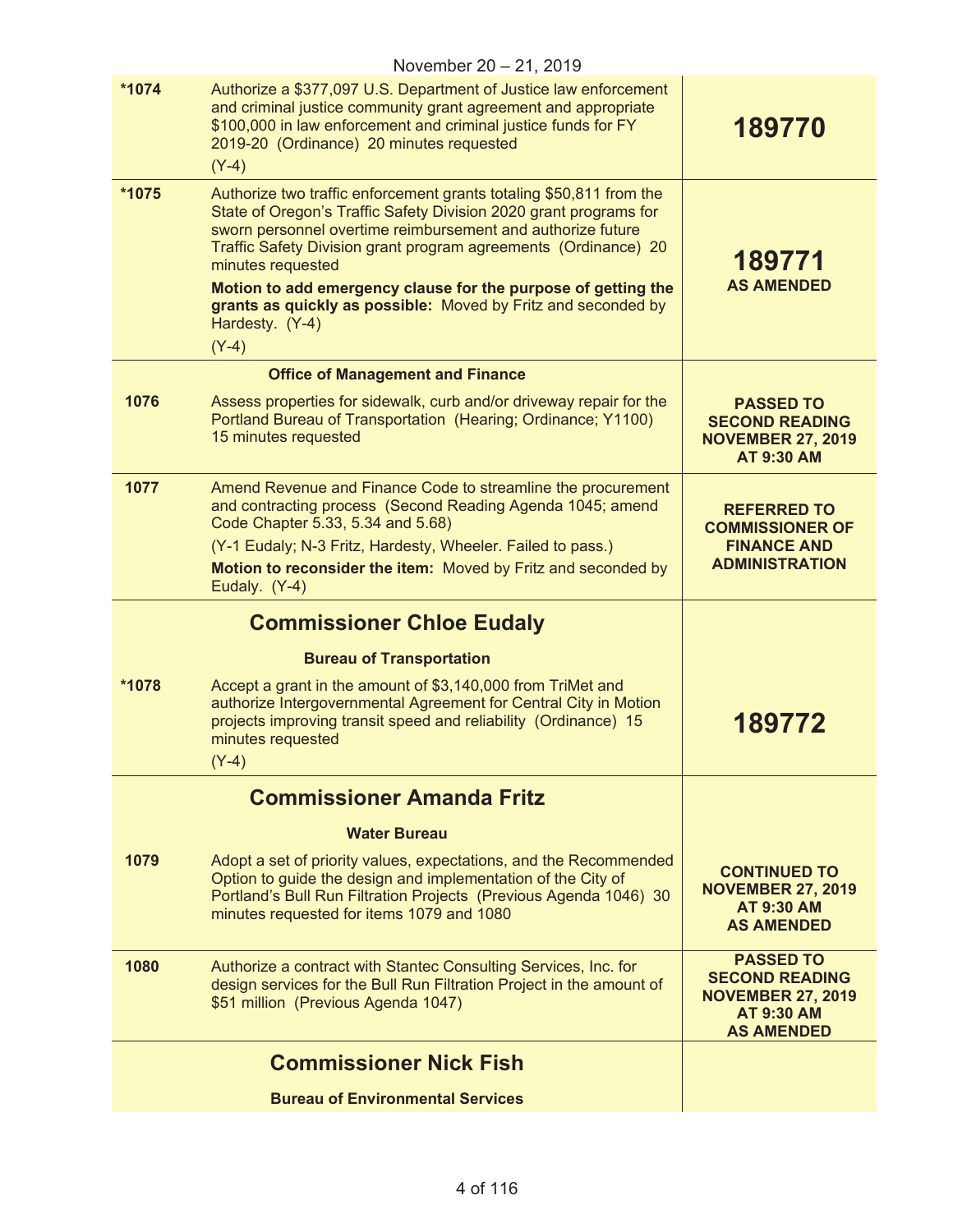| 1081 | Authorize a competitive solicitation and contract with the lowest<br>responsible bidder and provide payment for construction of the<br>Arbor Lodge - Kenton Sewer Rehabilitation Project No. E10978, for<br>an estimated cost of \$5,350,000 (Ordinance) 10 minutes<br>requested | <b>RESCHEDULED TO</b><br><b>NOVEMBER 27, 2019</b><br><b>AT 9:30 AM</b> |
|------|----------------------------------------------------------------------------------------------------------------------------------------------------------------------------------------------------------------------------------------------------------------------------------|------------------------------------------------------------------------|
|------|----------------------------------------------------------------------------------------------------------------------------------------------------------------------------------------------------------------------------------------------------------------------------------|------------------------------------------------------------------------|

At 12:57 p.m., Council recessed.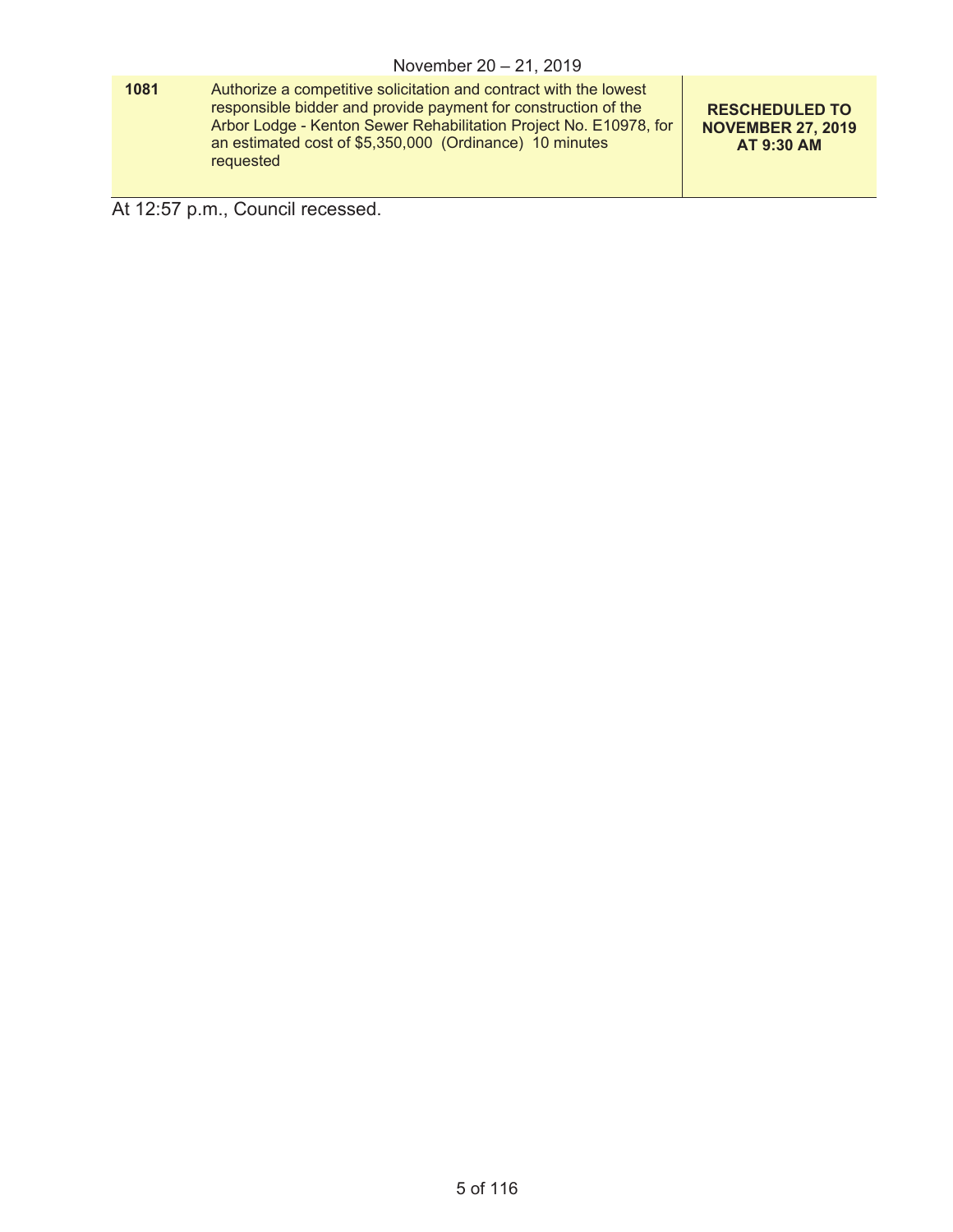A RECESSED MEETING OF THE COUNCIL OF THE CITY OF PORTLAND, OREGON WAS HELD THIS **20th DAY OF NOVEMBER, 2019** AT 2:00 P.M.

THOSE PRESENT WERE: Mayor Wheeler, Presiding; Commissioners Eudaly, Fritz and Hardesty, 4.

OFFICERS IN ATTENDANCE: Karla Moore-Love, Clerk of the Council; Robert Taylor, Chief Deputy City Attorney; and Christopher Alvarez and Tonia Kohlman, Sergeants at Arms.

| *1082 | TIME CERTAIN: 2:00 PM - Readopt remanded Ordinance No.<br>188142 to restrict bulk fossil fuel terminals (Ordinance introduced<br>by Mayor Wheeler; amend Title 33, Planning and Zoning) 3 hours<br>requested<br>No additional oral testimony will be taken. Written testimony<br>will be accepted until December 2, 2019 at 9:00 a.m. | <b>CONTINUED TO</b><br><b>DECEMBER 18, 2019</b><br><b>AT 3:00 PM</b><br><b>TIME CERTAIN</b><br><b>AS AMENDED</b> |
|-------|---------------------------------------------------------------------------------------------------------------------------------------------------------------------------------------------------------------------------------------------------------------------------------------------------------------------------------------|------------------------------------------------------------------------------------------------------------------|
|       | Motion to accept technical amendments: Moved by Hardesty<br>and seconded by Fritz. (Y-4)                                                                                                                                                                                                                                              |                                                                                                                  |

At 3:35 p.m., Council recessed.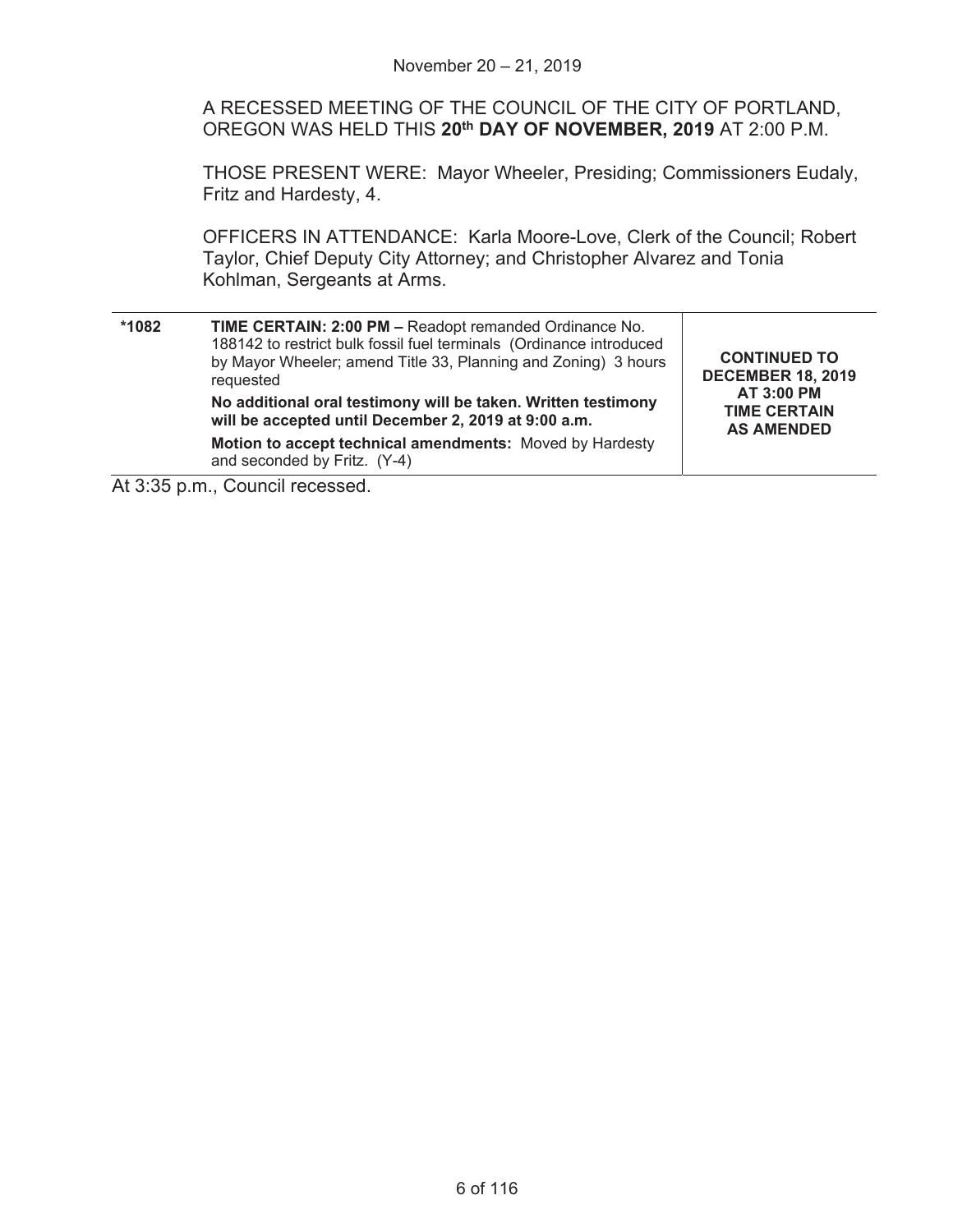|      | November 20 - 21, 2019                                                                                                                                                                                                                                                            |                  |
|------|-----------------------------------------------------------------------------------------------------------------------------------------------------------------------------------------------------------------------------------------------------------------------------------|------------------|
|      | A RECESSED MEETING OF THE COUNCIL OF THE CITY OF PORTLAND,<br>OREGON WAS HELD THIS 21 <sup>st</sup> DAY OF NOVEMBER, 2019 AT 2:00 P.M.                                                                                                                                            |                  |
|      | THOSE PRESENT WERE: Mayor Wheeler, Presiding; Commissioners Eudaly,<br>Fritz and Hardesty, 4.                                                                                                                                                                                     |                  |
|      | Commissioner Eudaly arrived at 2:02 p.m.                                                                                                                                                                                                                                          |                  |
|      | OFFICERS IN ATTENDANCE: Karla Moore-Love, Clerk of the Council; Naomi<br>Sheffield, Deputy City Attorney, and Lauren King, Deputy City Attorney, at 3:47<br>p.m.; and Dorothy Elmore and Ian Williams, Sergeants at Arms.                                                         |                  |
|      | The meeting recessed at 3:34 p.m. and reconvened at 3:47 p.m.                                                                                                                                                                                                                     |                  |
| 1083 | TIME CERTAIN: 2:00 PM - Portland Street Response - Pilot<br>Implementation Plan (Report introduced by Commissioner<br>Hardesty) 1.5 hours requested<br>Motion to accept the report: Moved by Hardesty and seconded                                                                | <b>ACCEPTED</b>  |
|      | by Eudaly.<br>$(Y-4)$                                                                                                                                                                                                                                                             |                  |
| 1084 | TIME CERTAIN: 3:30 PM - Appoint Ahmed Al zubidi, Mohamad<br>Bader, Blanca Gaytan Farfan, Bernal Cruz Muñoz, and Salome<br>Nanyenga to the New Portlanders Policy Commission for terms to<br>expire November 21, 2022 (Report introduced by Mayor Wheeler)<br>15 minutes requested | <b>CONFIRMED</b> |
|      | Motion to accept the report: Moved by Fritz and seconded by<br>Hardesty.<br>$(Y-4)$                                                                                                                                                                                               |                  |
|      |                                                                                                                                                                                                                                                                                   |                  |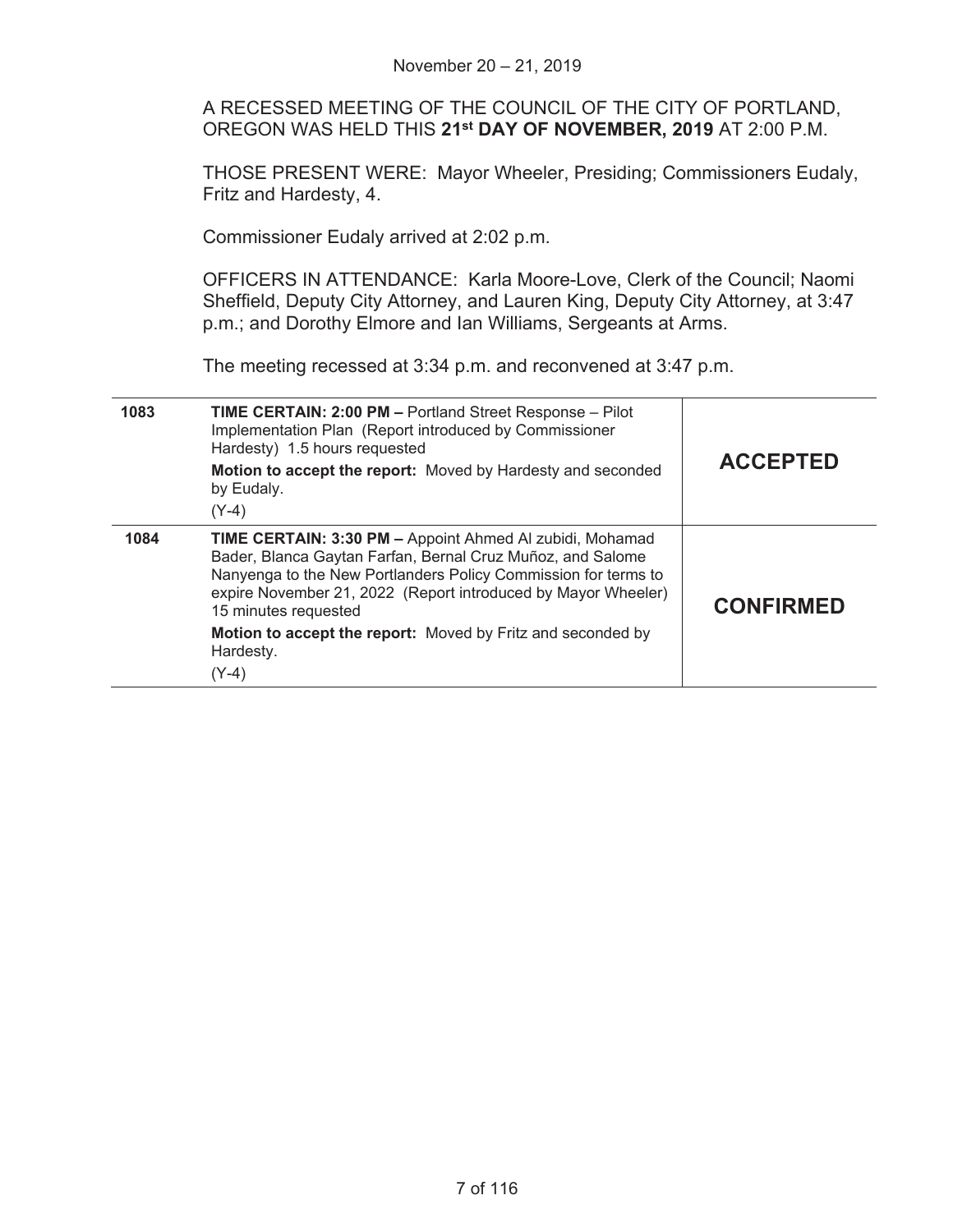| 1085 | TIME CERTAIN: 3:45 PM - Amend the Comprehensive Plan,<br>Comprehensive Plan Map, Zoning Map, Title 33-Planning and<br>Zoning, Title 18-Noise Control, Title 32-Signs and Related<br>Regulations to revise the Multi-Dwelling Residential designations<br>and base zones (Previous Agenda 1026; Ordinance introduced by<br>Mayor Wheeler; amend Code Title 33, and Code Title 18 and 32)<br>1 hour requested |                                                |
|------|-------------------------------------------------------------------------------------------------------------------------------------------------------------------------------------------------------------------------------------------------------------------------------------------------------------------------------------------------------------------------------------------------------------|------------------------------------------------|
|      | The oral and written record are closed. No additional<br>testimony will be accepted.                                                                                                                                                                                                                                                                                                                        |                                                |
|      | Motion to accept Amendments 1a, 1b and 1c, Deeper Housing<br>Affordability: Moved by Fish and seconded by Fritz. (Y-3<br>Eudaly, Fritz, Wheeler; N-1 Hardesty)                                                                                                                                                                                                                                              |                                                |
|      | Motion to accept Amendment 2, Affordable Housing Parking<br>Exemption: Moved by Fish and seconded by Fritz. (Y-3<br>Eudaly, Hardesty, Wheeler; N-1 Fritz)                                                                                                                                                                                                                                                   |                                                |
|      | <b>Commissioner Fritz withdrew Amendment 3 without objection.</b>                                                                                                                                                                                                                                                                                                                                           |                                                |
|      | Motion to accept New Amendment 3: Moved by Fritz and<br>seconded by Eudaly. (Y-4)                                                                                                                                                                                                                                                                                                                           |                                                |
|      | Motion to accept Amendment 4, Development Bonuses and<br>Transit Access: Moved by Fish and seconded by Fritz. (Y-1<br>Fritz; N-3 Eudaly, Hardesty, Wheeler. Motion failed.)                                                                                                                                                                                                                                 |                                                |
|      | Motion to accept Amendment 5, 100-foot Height in Historic<br>Districts: Moved by Fish and seconded by Fritz. (Y-1 Fritz; N-<br>3 Eudaly, Hardesty, Wheeler. Motion failed.)                                                                                                                                                                                                                                 | <b>CONTINUED TO</b><br><b>DECEMBER 5, 2019</b> |
|      | <b>Commissioner Fritz withdrew Amendment 6 without objection.</b>                                                                                                                                                                                                                                                                                                                                           | <b>AT 4:00 PM</b>                              |
|      | Motion to accept new Amendment 6a, Indoor Common Area<br>Requirement for Large Sites: Moved by Fritz and seconded by<br>Eudaly. (Y-2 Fritz, Hardesty; N-2 Eudaly, Wheeler. Motion<br>failed.)                                                                                                                                                                                                               | <b>TIME CERTAIN</b><br><b>AS AMENDED</b>       |
|      | Motion to accept new Amendment 6b, Indoor Common Area<br>Limitation: Moved by Fritz and seconded by Hardesty. (Y-1<br>Fritz; N-3 Eudaly, Hardesty, Wheeler. Motion failed.)                                                                                                                                                                                                                                 |                                                |
|      | Motion to accept new Amendment 6c, Indoor Common Area<br>FAR Exemption: Moved by Fritz and seconded by Wheeler.<br>$(Y-4)$                                                                                                                                                                                                                                                                                  |                                                |
|      | Motion to accept Amendment 7, FAR Transfers: Moved by<br>Wheeler and seconded by Eudaly. (Y-4)                                                                                                                                                                                                                                                                                                              |                                                |
|      | Motion to accept Map Amendment M1: Moved by Hardesty<br>and seconded by Fritz. (Y-4)                                                                                                                                                                                                                                                                                                                        |                                                |
|      | Motion to accept Map Amendment M2: Moved by Hardesty<br>and seconded by Fritz. (Y-4)                                                                                                                                                                                                                                                                                                                        |                                                |
|      | Motion to accept Map Amendment M3: Moved by Hardesty<br>and seconded by Fritz. (Y-1 Fritz; N-3 Eudaly, Hardesty,<br><b>Wheeler. Motion failed.)</b>                                                                                                                                                                                                                                                         |                                                |
|      | Motion to accept Minor or Technical Amendments A, C, D, E,<br>F: Moved by Hardesty and seconded by Eudaly. (Y-4)                                                                                                                                                                                                                                                                                            |                                                |
|      | Mayor Wheeler withdrew Amendment B without objection.                                                                                                                                                                                                                                                                                                                                                       |                                                |

At 5:56 p.m., Council adjourned.

<u>—</u>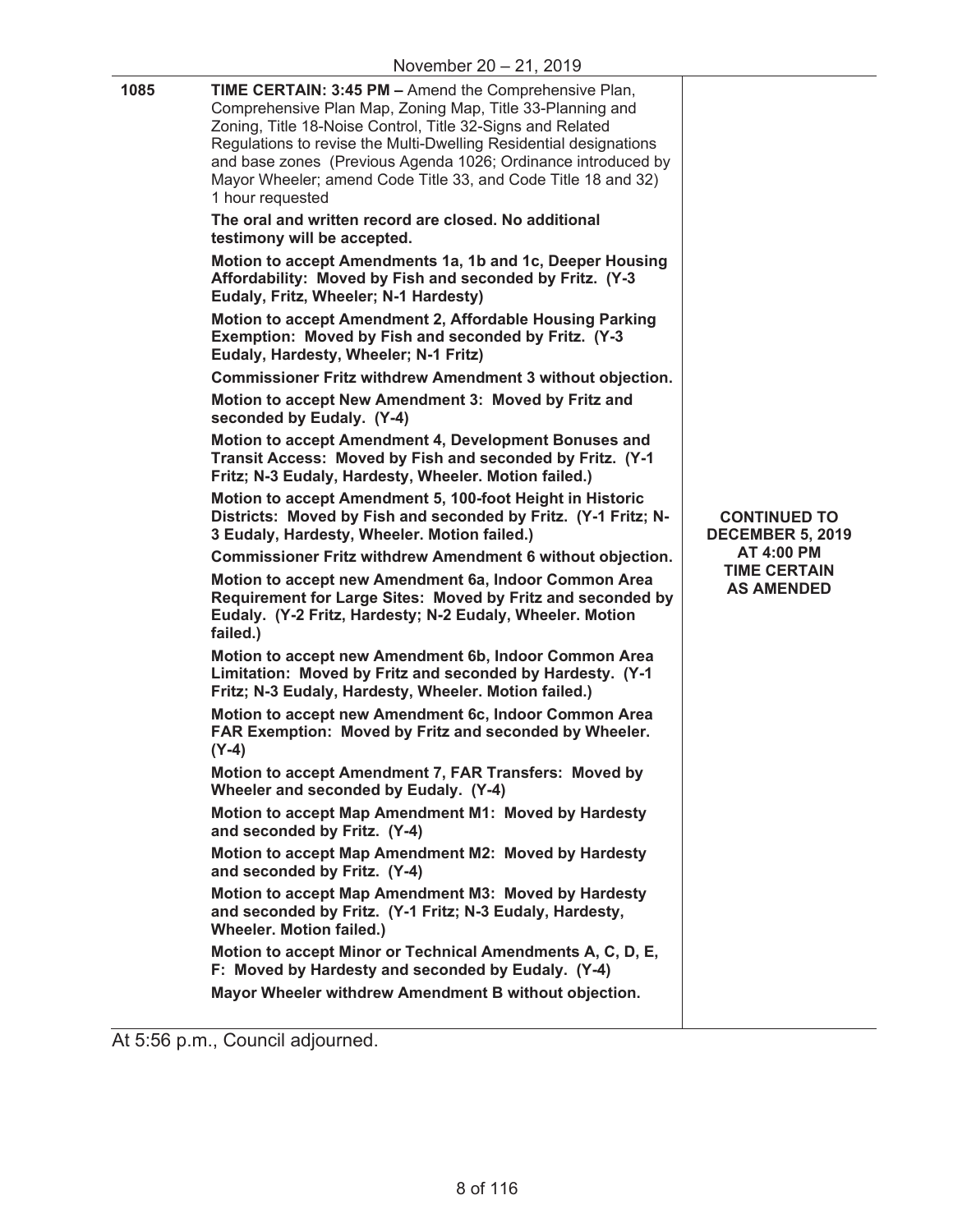# **MARY HULL CABALLERO**

Auditor of the City of Portland

Karla Moore-Love Date: 2020.05.19 Digitally signed by Karla Moore-Love 11:10:12 -07'00'

By Karla Moore-Love Clerk of the Council

For a discussion of agenda items, please consult the following Closed Caption File.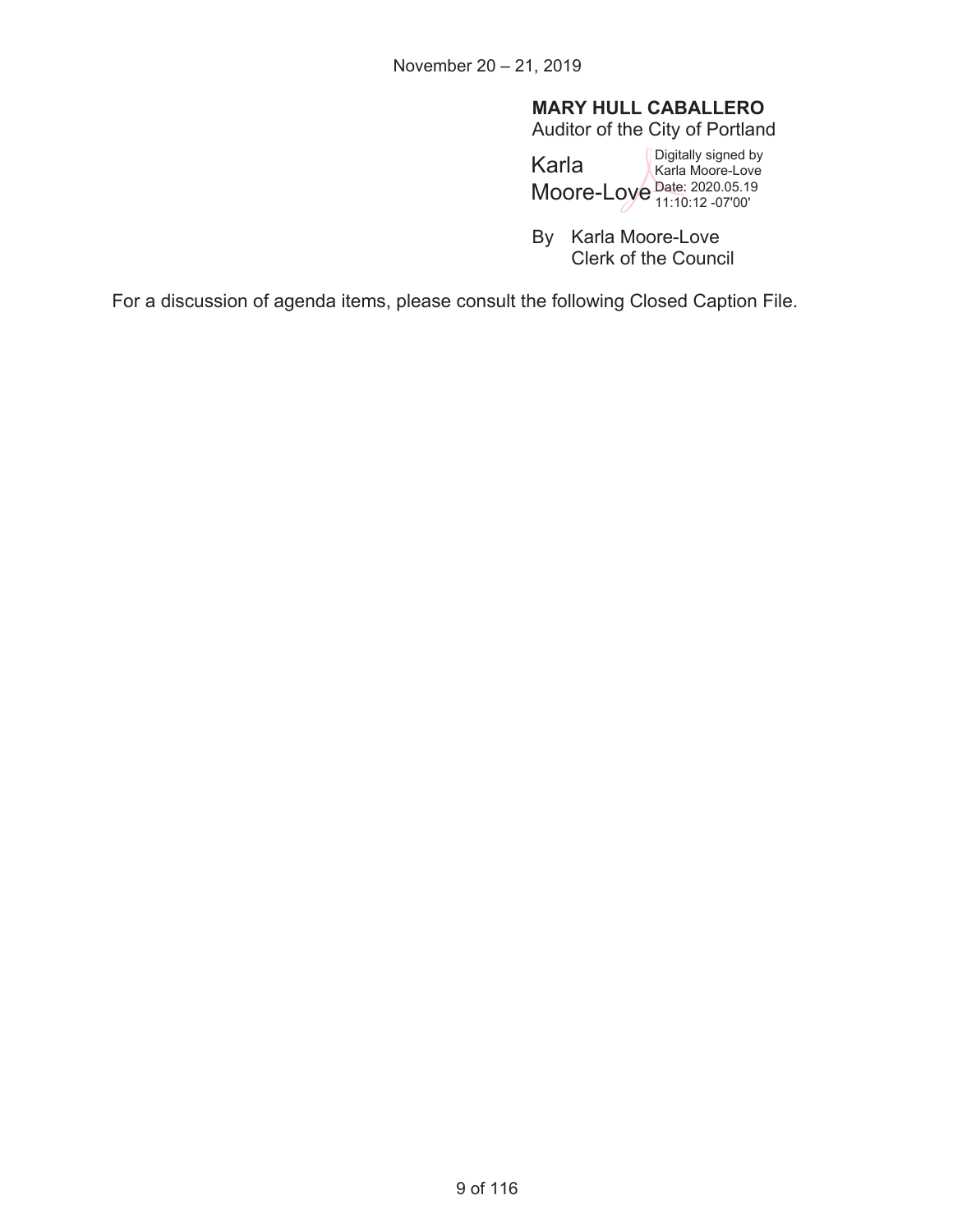**This file was produced through the closed captioning process for the televised City Council broadcast and should not be considered a verbatim transcript. Key:** \*\*\*\*\* **means unidentified speaker.** 

#### **November 20, 2019 9:30 a.m.**

**Wheeler:** Good morning, folks, this is the wednesday, november 20, 2019 morning session of the Portland city council. Karla, please call the roll.

**Eudaly:** Here. **Fritz:** Here. **Fish: Hardesty:** Here.

**Wheeler:** Here, I have would you please question, Karla, so the displays will not be functioning this morning? Will people be able to see this on tv?

**Moore-Love:** That is my understanding.

**Wheeler:** So for those in the chamber, obviously, we have technical difficulties this morning. Presentations will apparently not be seen on the overhead projectors so we are going to make sure that we have enough copies of each of the presentations so people in the chamber can follow along as people are giving presentation, and I apologize for that inconvenience. Similarly, colleagues, before we move into the council meeting, I would ask we take a moment of silence to recognize and acknowledge transgender day of remembrance, to reflect on those who have lost their lives due to acts of anti-transgender hate and violence. Please join me in a few moments of silence. [moment of silence] thank you, I appreciate it. Now we will hear from the council on the rules of order and decorum, good morning.

**Linly Rees, Chief Deputy City Attorney:** Good morning. Welcome to the Portland city council. The city council represents all Portlanders and meets to do the city's business. The presiding officer preserves order and decorum during the city council meeting so everyone can feel welcomed, comfortable, respected and safe. To participate in the council meetings, you may sign up in advance with the council clerk's office for communications to briefly speak about any subject. You may also sign up for public testimony on resolutions or first reading of ordinances. Your testimony should address the matter being considered at the time. If it does not, you may be ruled out of order. When testifying, please state your name for the record. Your address is not necessary. Please disclose if you are a lobbyist. If you are representing an organization, please identify it. The presiding officer determines the length of testimony. Individuals generally have three minutes to testify unless otherwise stated. When you have 30 seconds left, a yellow light goes on. When your time is done, a red light goes on. If you are in the audience and would like to show your support for something said, please feel free to do a thumbs up. If you want to express that you do not support something, please feel free to do a thumbs down. Please remain seated in council chambers unless entering or exiting. If you are filming the proceedings, please do not use bright lights or disrupt the meeting. Disruptive conduct such as shouting or interrupting testimony or council deliberations will not be allowed. If there are disruptions, a warning will be given that further disruption may result in the person being ejected for the remainder of the meeting. After being ejected, a person who fails to leave the meeting is subject to arrest for trespass. Thank you for helping your fellow Portlanders feel welcome, comfortable, respected and safe.

**Wheeler:** Colleagues, today, just by way of a heads up for everyone, you will recall last wednesday, I think, we were in session for about nine hours with a brief break. This week's agenda is just as full if not fuller than last weeks, so we will hear communications, everybody who has communications has three minutes to testify. Sometimes there is invited testimony and we allow the testimony to go for however long the commissioner in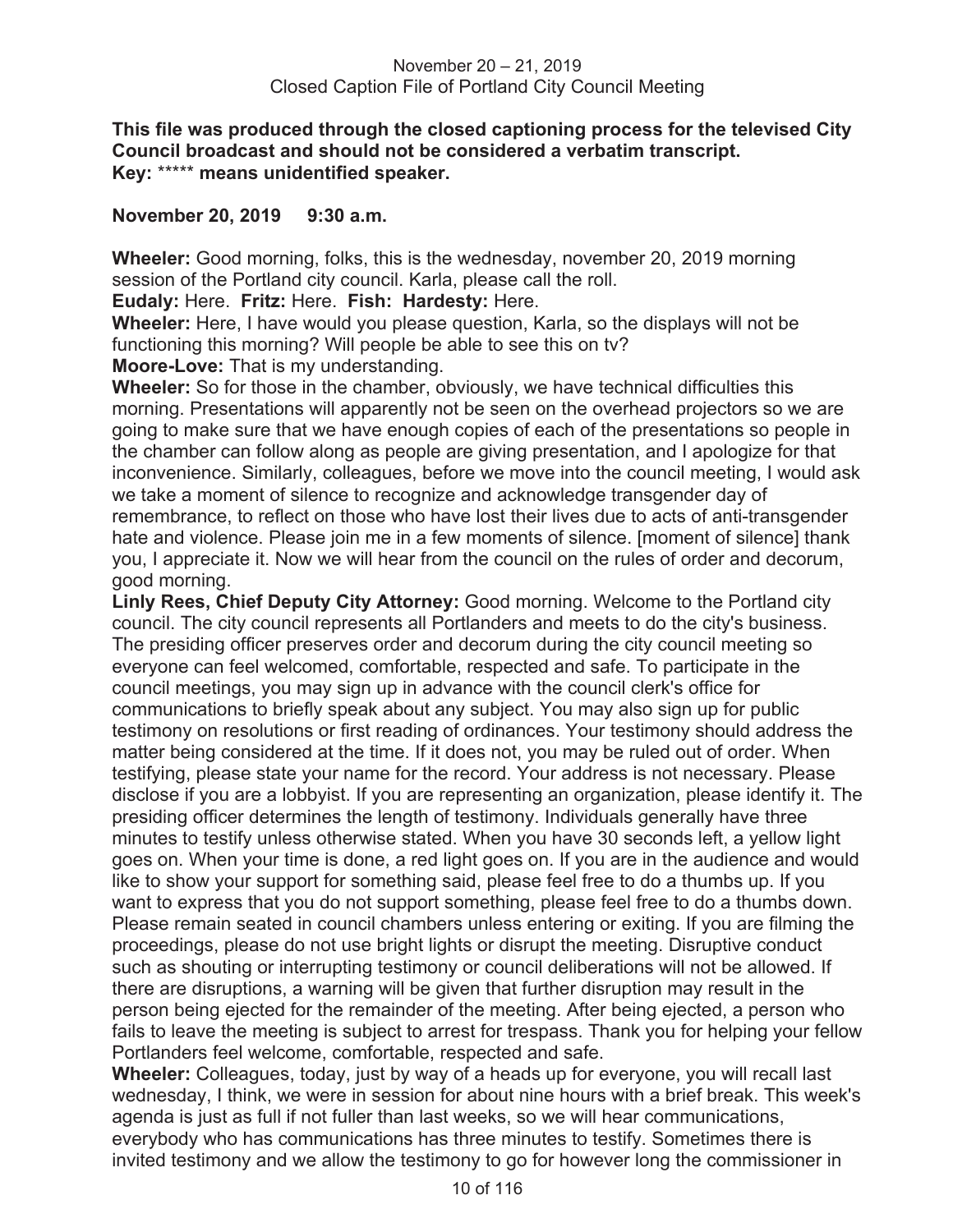charge of the item would like that testimony to go on. We would ask the public testimony today be limited to two minutes. So please think about planning your remarks in terms of two minutes, the purpose being so we can get through the agenda by the close of business this evening. First one is communications.

# **Item 1054.**

**Wheeler:** Three minutes each, name for the record, please. Good morning. **Stan Herman:** Good morning. My name is stan herman. I will wait a moment until the mayor gets back.

**Hardesty:** Feel free to start. We multi-task on a regular basis.

**Herman:** Commissioner Fish is gone. I reviewed his response to me last month and I want to thank him for the input. It was the first input, it was the first input I got from him and it was well taken. As I mentioned before, I was one of the founders of a four dimension club. The club is a drug and alcohol recovery club and with 600 members and growing. I have five houses, and I provide houses for 27 drug and alcohol people in the community. I just heard on the news about wapato, and I have heard you on the radio about wapato, and I don't want to hear too much about it again, but our system, our program would work, and I was going to present that to the wapato people, but since that's down the road, we will address that later. Fritz and Hardesty I would like to give you pictures of what I want to talk about in the meeting, so you are more maybe know what I am about. The first picture is a hotel on the mississippi, in albina. That was there years ago during -- when they were building the shipyards. Building ships and it's been vacant for years, and that property on the second page is a drawing of a 120 unit, low income apartment property that can be built for drug and alcohol recovery people. Our system would work perfectly for that kind of system. The third page is building of the warehouse, it burned down two years ago, there went \$8 million, but I would like to get your thoughts on that site. It's a wonderful site for lower income kids that need a facility versus the one by the hawthorne bridge. In the lci 713 restored navy ship is also a museum that would like to be at that site. I would like Amanda and Jo Ann to visit the ship on swan island, Amanda you would be amazed at the medical room that they have that ship, that they had to deal with world war ii, and jo ann being a navy person in the museum, there is a recovered japanese flag along with other world war ii navy things to see. If you have not been there, I would invite you to go and see that. Jo ann, you and I like the same kind of music, I saw you at the prime rib, and I like what you are doing on cable. That informs us a lot and I enjoy listening to you on the radio. The last picture was the canoes and kayaks for kids and second to last, the last one was the restored ship. There is passes on there, they don't mean anything -- they meet every saturday morning, if you or your friends want to visit it, let me know it would be fun to see. **Wheeler:** Next individual.

## **Item 1055.**

**Moore-Love:** She's not able to make it.

**Wheeler:** Next individual, please.

## **Item 1056.**

**Wheeler:** Good morning.

**David Potts:** Good morning mayor Wheeler and city commissioners, my name is david potts and I'm the president of the lents neighborhood livability association not to be confused with the city funded, city recognized lents neighborhood association. We are a 501c3, whose mission is to serve, engage and inform the citizens of lents. A big difference between us and the city recognized neighborhood association is that we are financially self supporting. lna uses the taxpayer money to fund board members, private business, social enterprises and projects, \$2,000 at a time. Since our inception in september, 2017, we have been accused of being nimby's and violent towards the homeless population. We are just the opposite. We have helped people by taking them to emergency rooms, talk to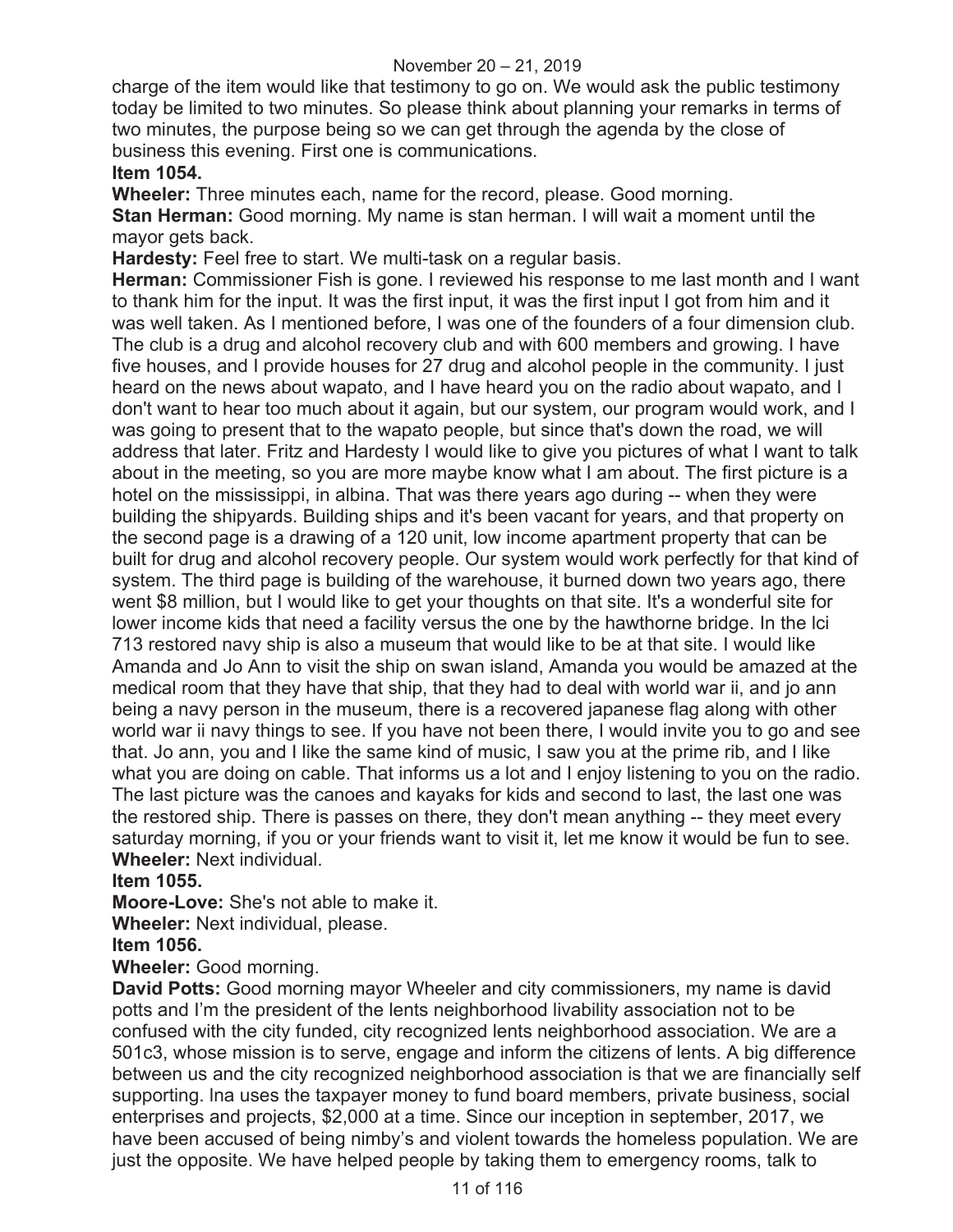them as people and recently assisted a homeless person navigate the registration process and got him into services. Our first cleanup was around oliver p. Lents grade school, our first and last city grant was for a neighborhood cleanup which took us a year and a half to get reimbursed for. We have helped several neighbors in lents remain in their homes by doing minor, as well as major repairs, such as rehabbing an entire kitchen that was infested with rats. We removed the remains of a neighbor's burned down garage, which had been set on fire twice by squatters. She received code violations from bds and the fire department, and through our assistance, avoided being fined. We built entry stairs for another couple, and helped do yard work and interior painting for Portland homeless family solutions, spent days clearing the brush and weeds from the lents monument, helped to paint one woman's house who could not afford to hire a professional painter. We regularly partner with the local churches, neighborhood-to-neighborhood program. Many of their care receivers are referred to by bureau of development services due to code violations. Their model is to build a rapport with and give ongoing assistance to the homeowners so that bds will remove them from the violation list. We have provided thanksgiving dinners to needy families for the past two years, the first year we provided 22 families with turkeys, last year we provided 25 families with the entire meals, and this year we will provide 50 families with entire meals. We regularly work with law enforcement, central city concern, and rapid response to report criminal activity, arrange for wellness checks, and haul off bags of trash we collect while cleaning the streets and alleys in the neighborhood. Thank you for listening, and I hope that you have a better understanding of who we are. If you are interested in finding out more, please feel free to join us at one of our events or the annual community potluck christmas dinner on december 12. We would like to be a part of making Portland a better place to live.

**Wheeler:** Thank you, david, we appreciate you coming in today.

## **Item 1057.**

**Wheeler:** Good morning.

**Craig Rogers:** Good morning, council. Mayor, because you came out and took that walk with me in my neighborhood, you are going to know where I am talking about. Here's the willamette river, there's my neighborhood and this is off the police website and my neighborhood is a clear color, and this is different, its because mine has less crime. The color around it is the same as downtown Portland. I go on patrol every day. Every day. I go down to the end of the dead end streets, you reached over a fence and you shook hands with a young man named russell.

**Wheeler:** Remember that.

**Rogers:** That's his first house, first wife, first child. Two months ago I went down to the end of that street and I smelled smoke, and there is somebody in those trees building a fire, and he's out there, and I would not have seen him. He's collecting firewood, this is a windy day about the same time those fires are down in california and so I texted the principal, and that's, actually, floyd light property. He gave them five minutes, problem solved. You saw where another gentleman said tell them about the fire. So there is a lot of crime that can happen around there but I patrol it every day. That's why it is that color. I once asked an officer who was called out there and showed up between floyd light and the park, and habitat for humanity and I asked them about this tying the police hands things, and he says we know this is a violation of the -- he says it comes from above. We know this is a violation of the law, but we don't want you to enforce it, those are his exact words. **Wheeler:** Who said that?

**Rogers:** You know what. I have had a lot of officers tell me the same thing and I trust. **Wheeler:** Next time one of them says that, ask them who said it.

**Rogers:** I am not going to violate their trust in me.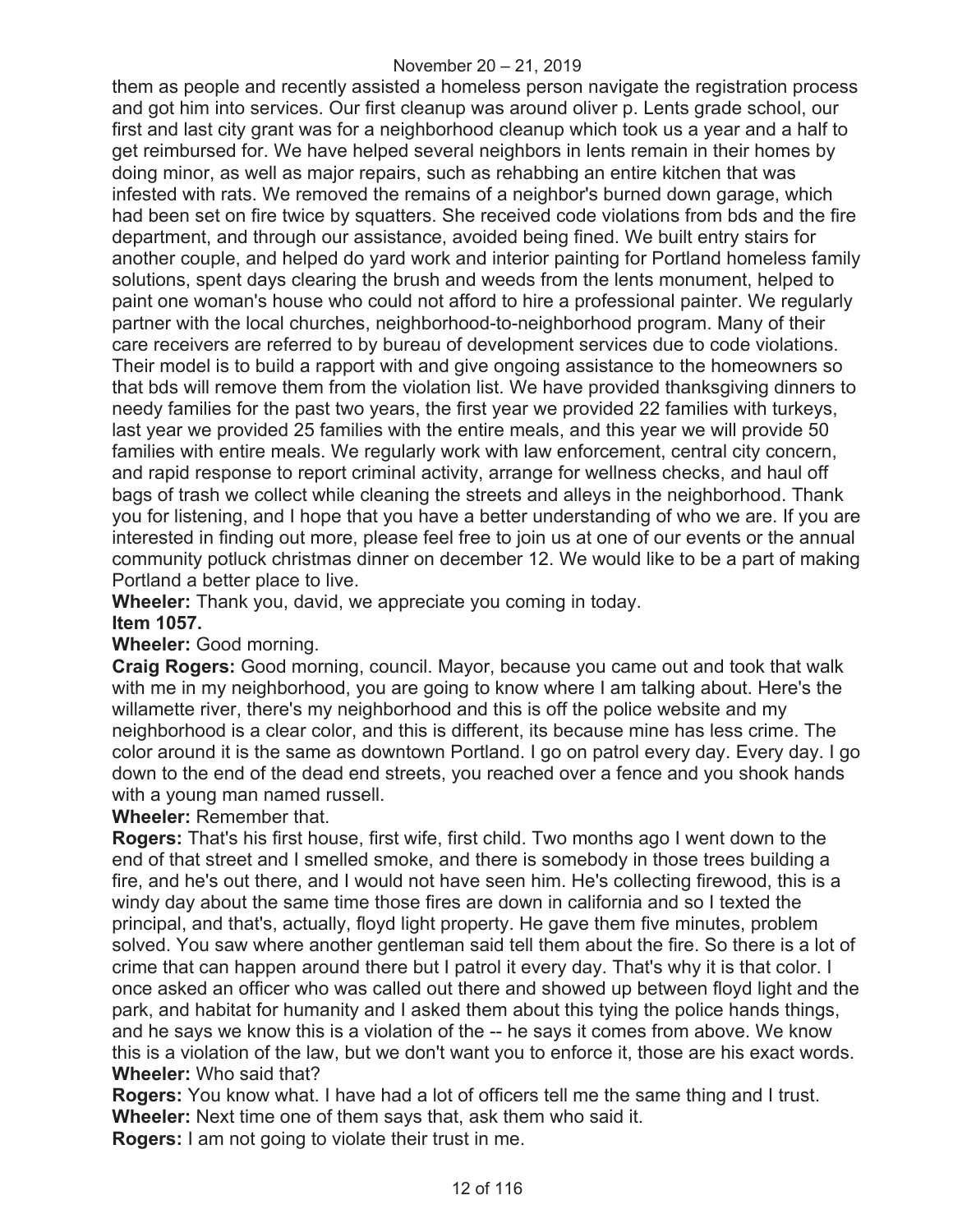**Wheeler:** I am just telling you, I don't believe it until you give me facts to the contrary, I don't believe it.

**Rogers:** Sometime we should talk the two of us. The Portland mayor on misconduct by homeless people, laws will be enforced, and this is the recent survey, according to respondents homeless is perceived as a top challenge facing Portland, and in your announcement to run for mayor, you can't claim to be progressive if you are not making progress on helping the homeless to get off the streets. This surprised is november, the southwest examiner says Oregon ranks 49th for access to drug and alcohol treatment. I got to wonder, where are the millions and millions going. So here, katu news, Portland is ranked the most dangerous city in Oregon. Oregon 20 safe cities, I brought this up before I had to really dig in, and Portland is number 35.

**Wheeler:** Thank you, appreciate it.

# **Item 1058.**

**Wheeler:** Is she not here, it doesn't appear that she is here, have any items been pulled off the consent agenda?

**Moore-Love:** Yes, three items, 1065, 1068, and 1069.

**Wheeler:** Call the roll on the remainder.

**Eudaly:** Aye. **Fritz:** Aye. **Hardesty:** Aye.

**Wheeler:** Aye. The consent agenda is adopted. First time certain item, is 1059, please. **Item 1059.**

**Wheeler:** I'm going to move some substitute documents in a moment, but first I want to say that I am pleased to introduce this item. It reflects the culmination of many months of hard work by my staff, the city's chief administrative officer and our counterparts at metro and Multnomah county. I am grateful to travel Portland for their work and constantly driving and improving the travel and tourism entry in the city. Without their hard work, patience, assistance, and understanding, none of the important investments this agreement allows would be possible. This item, which is the second amendment to the visitor's facilities intergovernmental agreement, otherwise known as vfiga, continues the important practice of investing dollars generated by the travel and tourism industry notably transient lodging taxes and vehicle rental fees into the publicly owned venues that help support the same industry. This amendment will help to support the much needed renovation of the veteran's memorial coliseum and the Portland five centers for the arts building as well as providing crucial operating support for these and other important venues. It also continues and increases the dollars available to attract major conventions to our city by increasing the support for the visitor's very many fund and made possible by the hard work and success of the travel and tourism industry in the city, this amendment reflects the vfiga is now able to increase the tourism generated dollars that go towards services and programs that support our most vulnerable populations. Those that are either experiencing or at the risk of experiencing homelessness, in other words, to provide services to the most chronically homeless to help them get off and stay off the streets. Tom Rinehart, the cao will present the item after I move the substitute documents, and I would like to move three as a package, I would like to move the impact statement, exhibit a, and exhibit b, all of which you have received. Can I get a second?

**Fritz:** Second.

**Wheeler:** I have a second from commissioner Fritz. Is there any discussion on these substitute amendments? Please call the roll.

# **Eudaly:** Aye. **Fritz:** Aye. **Hardesty:** Aye.

**Wheeler:** Aye. The substitute documents are on the table. Cao Rinehart, good morning. **Tom Rinehart, Office of Management and Finance:** Good morning council, my name is tom Rinehart the chief administrative officer, my team and I are very happy to finally be at this point after two years of hard work with our partners. During these years, many talented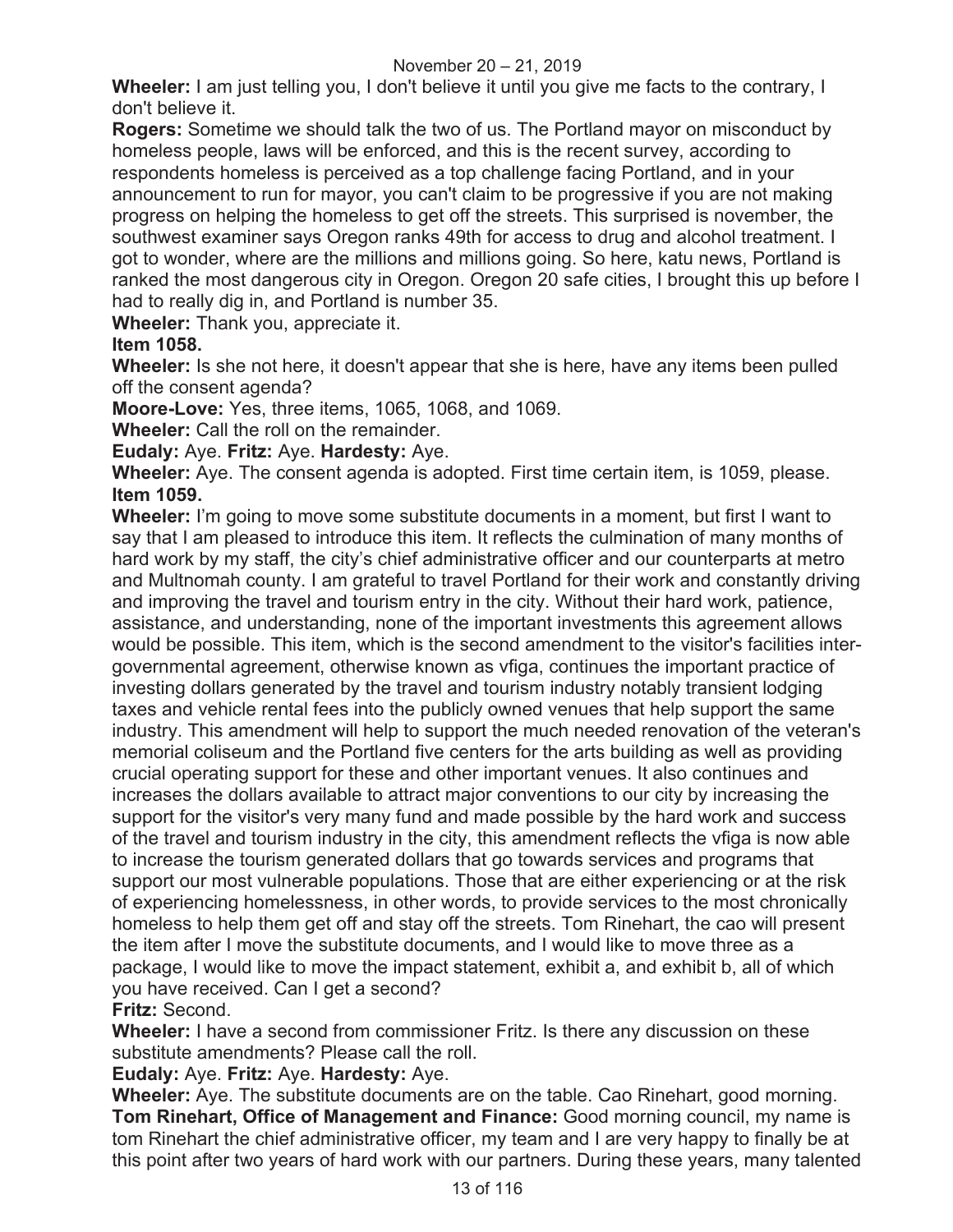people were instrumental in getting us here today I want to thank them. Government relations director Elizabeth Edwards, city economist Josh Harwood, former cfo, Jennifer Cooperman, Ken McGair to my right from the city attorney's office, the spectator venues program manager Karl Lisle to the left, thanks as well to the many city hall staff on our teams who played a key role, particularly Kristin Dennis in the mayor's office. Lastly on the list of the city of Portland acknowledgments thanks to former spectator venues program manager Susan Hartnett, who had the vision for renegotiating this iga with an understanding of the opportunities to presented us. It is not an exaggeration to say that we would not be here today without her leadership. Thank you, Susan. Thanks, as well, to jeff miller and brain Duran with travel Portland and our colleagues at metro and Multnomah county for the efforts they invested to get this completed. Ken and Karl will give you an overview of the key changes in a minute, but before that, I wanted to address you my role as cao on two points. First, council has taken important and critical steps over the past few years to address the longstanding deferred maintenance needs in our transportation, parks, and civic infrastructure. This agreement, with regional partners, takes another long needed step to upgrade and maintain our assets like the mayor mentioned, in this case, veteran's memorial coliseum and the Portland five centers for the arts buildings. My team already has put to go an advisory committee for the reconstruction effort of the coliseum, and we look forward to engaging you during this stage in 2020. Second part of my role in a process like this is to ask what are the risks? And have we appropriately protected the city against potential negative outcomes? I want to be clear with all of you today I believe that the city's risk is appropriately protected in this new agreement, provided we keep in mind the initial premise that this system needs to be fed by visitors coming to Portland and paying transient lodging taxes in order to keep the funds strong. If the five-year forecast shows any downturn, and I need to reduce the spending in order to protect our reserves, we will not hesitate to recommend these reductions, however, unpopular they may be. With that, I want to turn it over to ken and karl to explain the important changes in the amended agreement.

**Karl Lisle, Office of Management and Finance:** Karl Lisle, spectator venues program manager, so the amended agreement is the result of several years of hard work that began as an effort to develop a strategic plan for the agreement that would guide the future amendments. During that conversation, the growing urgency of the various needs being identified and the opportunity to make immediate progress in addressing them shifted that conversation from a strategic plan to an amendment of the iga. In May 2018 mayor Wheeler, chair Kafoury and then metro president Hughs signed a letter of agreement providing direction to the team to amend the visitor facility intergovernmental agreement, or vfiga. That letter established four key priorities which framed the discussion and are represented in the amendments before you today. I will briefly cover the key details of the allocation amendments, the adjustments of those allocations using the four priorities in the letter of agreement, and ken will touch on key changes in the governance and oversight structure in the agreement. So first, consistent with the community livability and safety priority, two allocations are dedicated as new funding for the provision of services, and programs for people experiencing homelessness or who are at risk of becoming homeless, and to address the community livability and safety concerns often associated with homelessness. The first renames an existing allocation in the agreement called the county visitor facilities and operations support bucket, to livability and safety supportive services base amounts. This allocation in fiscal year 19-20 is \$1,775,000, and that amount has escalated by cpi annually. The second allocation called the additional livability and support amount is established in this amendment, and as follows. For the first two years, that's fiscal years 19-20 and 2021, that's the difference between the base amount, that \$1,775.00 and \$2.5 million. So it's \$725 in the first year and slightly less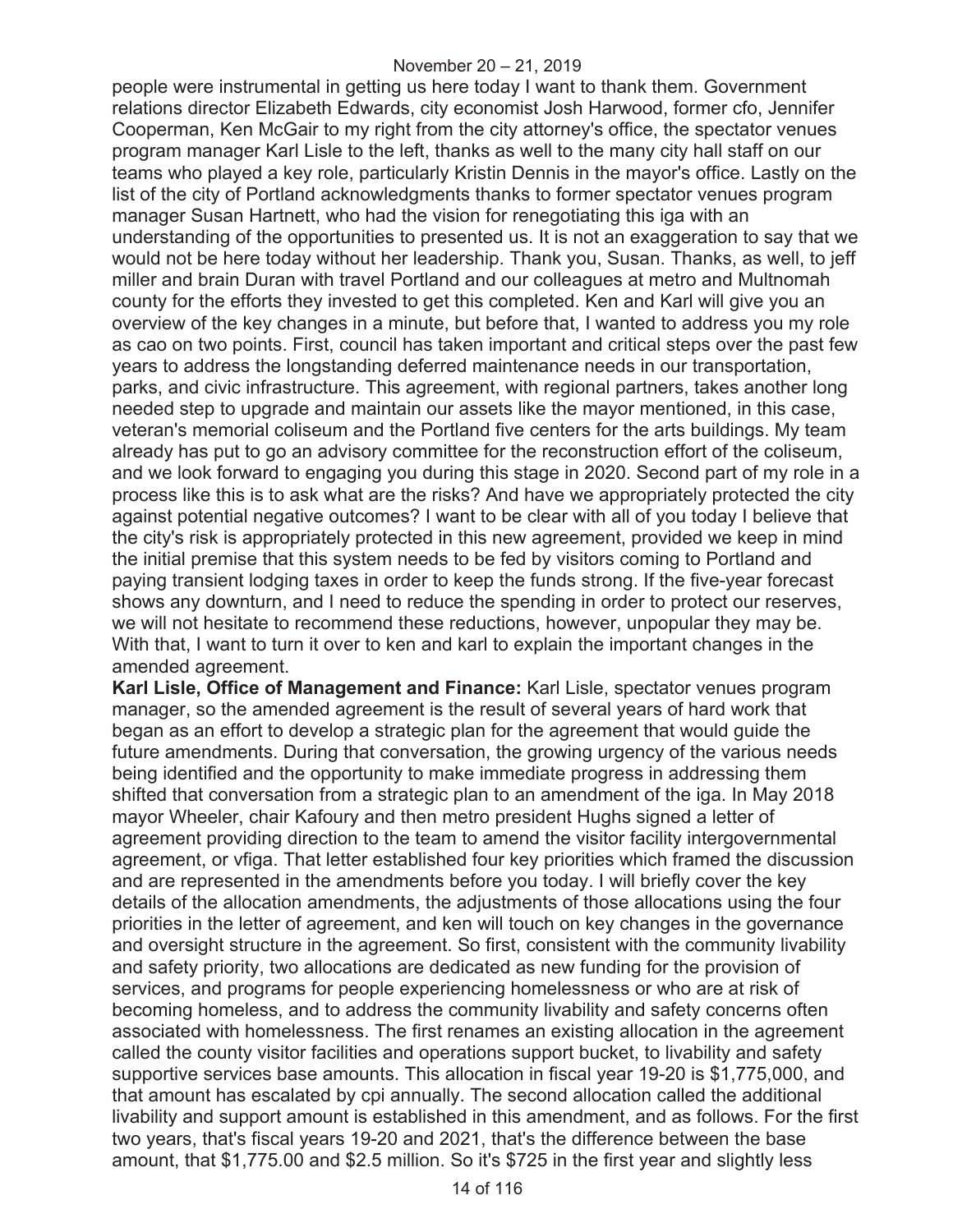because of that escalation in the second year. And that is the subject of changing the first year amount was the reason we filed the substitute documents earlier this week so that was the only substantive change reflected. The combined amount of the allocations for livability and safety gradually increases in the amendments until reaching a combined total of \$5.25 million in annual support in fiscal year 2023-2024, and that amount continues annually thereafter. The project the combined totals for these allocations for fiscal year 19- 20 through 2930 and the next ten years is over \$51 million. This is the single largest program in the agreement, operations program so not the bond programs, and more than quadruples the funds available from this source to support services and programs related to the homelessness needs. Second, consistent with the healthy facilities priority in the letter of agreement, several changes are included in the amendments. The first, this agreement includes new bond support for capital renovation projects at key city owned venues, those are the veterans memorial coliseum or vmc and the Portland five center for the arts or p5. And this support is set at up to \$40 million in bond or debt proceeds for each potential project and escalates from 2019 using construction cost escalations. The vmc allocation cannot begin before January 2021, and the Portland five or p5 allocation cannot begin before 2024. While we know that \$40 million for each of these projects is likely not enough to address the needs of the aging venues, we believe the funding can be a very important foundation upon which we can build and add other funds both public and private, to make those projects really successful. So without going into further details, other changes that can meet healthy facilities priorities include modest increase this is many of the existing facility operations allocations, and some future increases to those allocations, and a new allocation for the Portland expo center, which has not been included in this system. Third, consistent with the adequate visitor development fund priority. Two existingvdf, that's the visitor development fund allocations, are merged into a single allocation and increased to \$2.5 million annually. The vdf grants funds to meetings and conventions that are considering coming to Portland and are often the key to landing those major events, particularly in the slower times of the year. These grants have historically yielded a 27-1 return on investment, including a commitment to occupy the hotel rooms which, in turn, produces more tax revenue. Total estimated vdf allocations under the existing agreement through fiscal year 29-30 is \$19 million, which grows under these amendments to an estimated \$31.2 million in the amended agreement. Using the historic rate of return this investment could yield close to a billion dollars in economic activity to the region over the next ten years. And finally, consistent with the resilient reserves priority in the letter of agreement, a restricted reserve is maintained to provide funding for the operations and program allocations, everything but the bonds, essentially, in times of economic downturn. A strategic reserve of \$2 million is funded from existing reserves and will be used as necessary and only when necessary for special events or unique investment opportunities that yield an economic benefit to the community. And finally the existing bond redemption reserve is concerted to a general reserve to be used to fund the restricted reserve and the strategic reserve and as a backstop against economic fluctuations. With that, I will turn it over to ken to talk about oversight and governance. **Ken McGair, Senior Deputy City Attorney:** Good morning mayor and commissioners. I am Ken McGair from the city attorney's office. In addition to the allocation changes, improvements are also made to fund oversight, and that was a key area of concern for the parties to the agreement. The amendments establish new triggers and a new process requiring the financial review team, which is made up of the chief financial officers from the city, metro, and the county with the cfo of travel Portland participating as a non-voting member to provide recommendations on the adequacy of the visitor's facilities trust account to meet all of the obligations and priorities. The vdfi board is empowered to make decisions on options to address the potential funding short-falls and their decisions are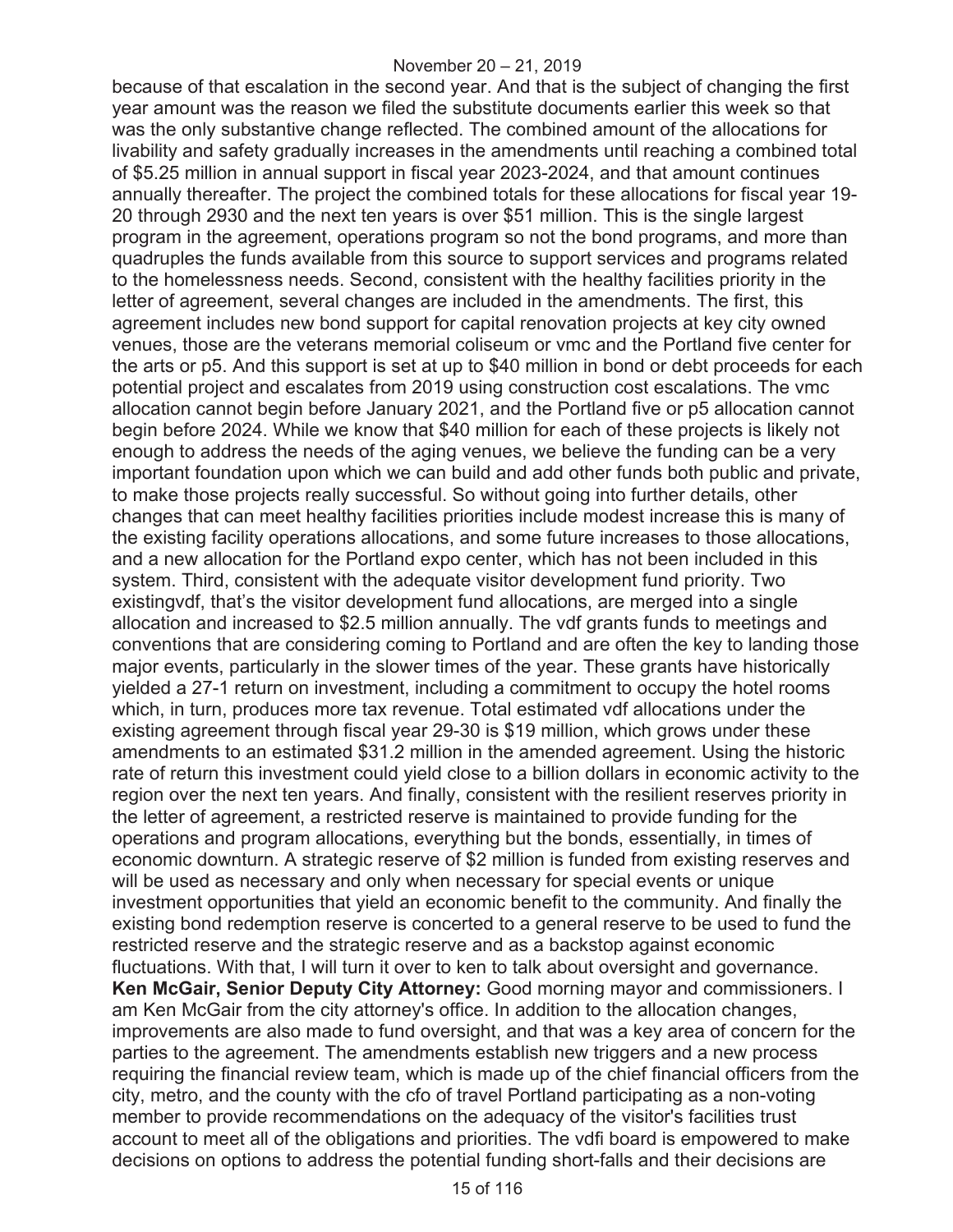subject to review by a dispute resolution committee. If one or more of the parties to the agreement do not concur with the vdfi board decision, the issue may be referred to dispute resolution. The dispute resolution committee is made up of the mayor, the county chair, and the metro president. The vdfi board may participate but does not have a vote on the dispute resolution committee. Key aspects in this enhanced system of checks and balances are one, mandatory periodic reviews by the financial review team to get ahead of the financial downturns. Two, flexibility through the process to adjust the allocations according to a fixed menu of options in the event of a five-year projection indicating insufficient funds. This gives the system the ability to better manage the impacts of an economic downturn resulting in reduced revenues for the system. Three, in an insufficient funding event, there is an automatic reset provision to year one allocation amounts in the event of a failure of either the vdfi board or the dispute resolution committee to take action. This provides additional protection to maintaining the ability of the system to make all bond payments during a recessionary environment. And with that, we are happy to answer any of your questions.

**Wheeler:** Commissioner hardesty.

**Hardesty:** I want to thank you for meeting with me yesterday and doing a speed 101 conversation. I want to applaud the mayor. I know when I first got here, this is something that has been kind of hanging around for quite some time. I want to, for the sake of the public record, raise some concerns that I raised with you gentlemen yesterday. A, that the city of Portland has had no conversations about renovating the memorial coliseum or we have talked about the p5, but only as it relates to a roof. And so my concern continues to be that we are either obligating future city council members to development that they have had no say in, and of course, there has to be a vote of this body. In order for that to happen. My second major concern is whether or not the independent audit has ever been done. We yearly get reports from travel Portland telling us what a great job they do but I have never seen an independent audit that said, is this the right investment in clearly people know where Portland is now, so we are spending more money on tourism rather than less, and I would like to know why that would be. These are not questions that I expect you to answer today. I know that you are at the beginning of a strategic planning process, but I want to be very clear I don't want you to complete this strategic planning process and then tell us what you did. I would like to be engaged and involved as you are developing the strategic plan, so that it is consistent with the wishes of this city council. Thank you.

**Wheeler:** Good points, all. Thank you, commissioner. Any other questions? Very good. Do we have invited testimony Tom?

**Rinehart:** Chair Peterson?

**Wheeler:** Very good.

**McGair:** We have not confirmed that, mayor, sorry.

**\*\*\*\*\*:** We do.

**Wheeler:** I see it. Just when you thought nobody famous would show up. In walks Metro president, Lynn Peterson, come on up. Thanks for being here. We appreciate it. Good morning.

**Lynn Peterson:** Good morning. Good to see all of you. Good morning mayor, commissioners. Thank you for having me here today. I wanted to come and just reiterate what a great partnership we have had through this negotiations. It's very, a very long negotiation. Our region is known as the go-to destination, and because of the great food, quality of life and our mass transportation system and stunning natural environment attract a lot of tourism. In 2018, visitors to Portland spent \$5.3 billion, and the tourism industry employed 115,000 Oregonians. This did not happen by accident. Nearly 20 years ago, the city, county, and metro leaders in partnership with tourism industry set up a ground-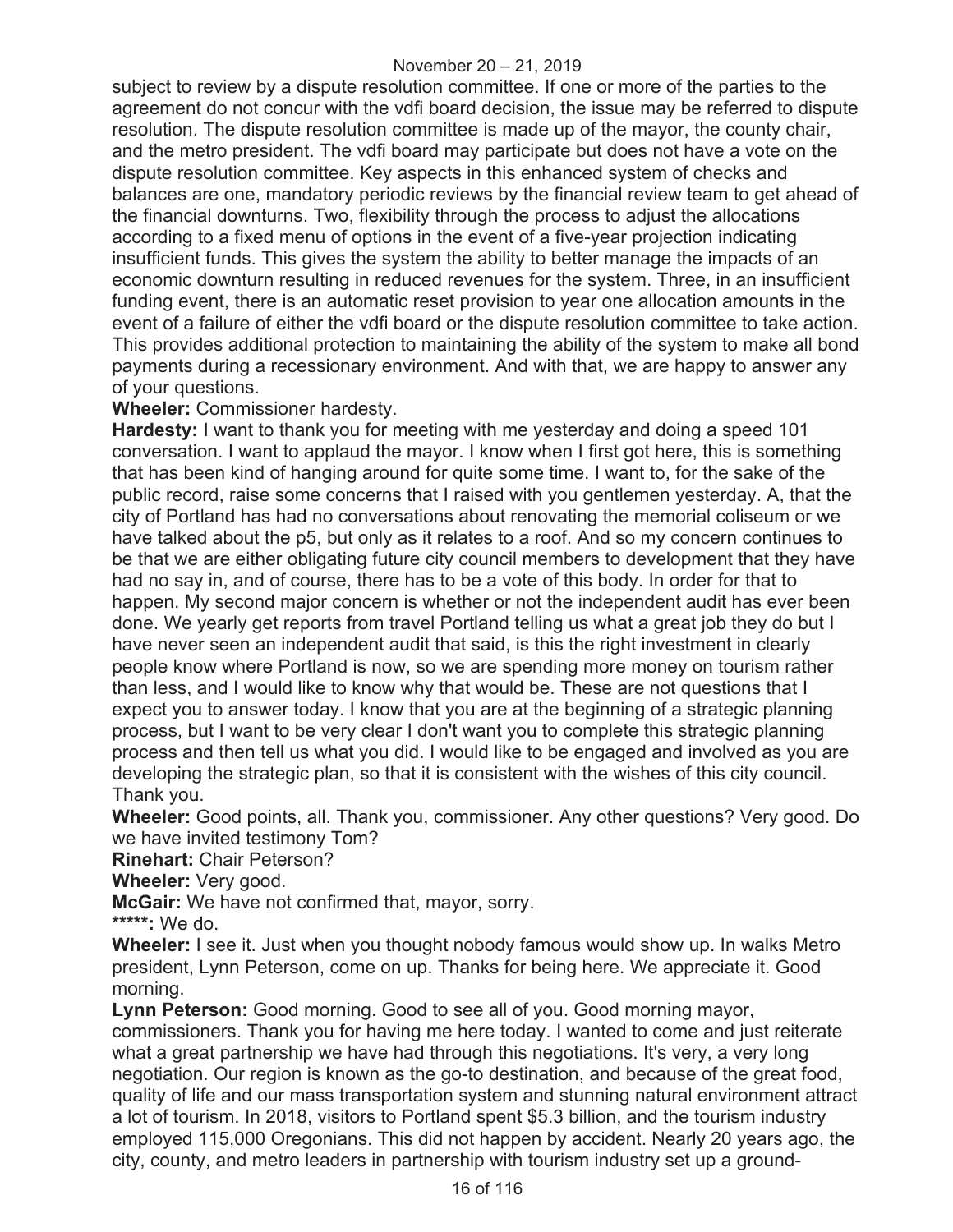breaking system to invest tourism resources in the Portland destination. Through the visitor's facilities, iga we funded better conventions, sports, and arts facilities and invested in promoting Portland across the country and worldwide. That investment has paid off in bringing people here and supporting jobs at hotels, restaurants, and other tourism-related businesses. With the visitor fund, iga agreement before you today we want to renew and update our longstanding partnership to bolster that economy and also fund programs that will move hard to serve homeless individuals into permanent housing. With two affordable housing bond measures approved over the past years by the voters in the city of Portland and the metro region, we are working hard to acquire and build more homes. I am here to report that we have approved on an initial basis about 10% of what the voters had said that they wanted to build the 3,900 units for 12,000 people, so by hopefully this spring, we will start to see some shovels on the ground on 345 units to start towards that goal. So that's an exciting start to this program. A critical part of succeeding in the fight against chronic homelessness is identifying funding for permanent supportive housing, providing services and support once someone is housed. These funds from taxes on tourists will be a welcome infusion of resources to match the city and metro affordable housing bond resources. We are at our best when we work in partnership to tackle tough issues. The investment of resources from tourism will not solve the homelessness challenge by itself. You guys have made great strides just this week to moving cumulatively in a new direction, and that's awesome, but doing nothing is not an option in this case. Our city and regional voters understand we need to start and continue to move those impacts forward so we can, actually, get results. The tourism industry leaders are joined together with the city, county and all right to take a step forward, and I urge you to support this agreement. Thank you.

**Wheeler:** Thanks. We appreciate you being here and thank you for your leadership and the leadership of the leadership of the metro staff, and I would like to extend my thanks to chair kafoury, and her staff, and the county's staff, as well as the city staff that you saw sitting here, as well as Kristin Dennis from my office. It has been a long negotiation process but I think it's been an important one, and frankly, I think that it is has helped us to better structure the leadership of the vdf, so thank you for everything.

**Peterson:** As the region grows and changes, so do we.

**Wheeler:** Absolutely. We evolve and we learn. Any questions for president peterson? Thank you for being here. We appreciate it.

**Peterson:** Thank you.

**Wheeler:** Karla, is there anyone signed up for public testimony?

**Moore-Love:** No one signed up.

**Wheeler:** Very good, this is the first reading. Commissioner Fritz.

**Fritz:** I wanted to add to my thanks to everybody who has been involved in these negotiations. It's really important that we do an update of where this fund goes, thank you to president Peterson as well as mayor wheeler and Kristin Dennis on his staff and for all the work, as well as the chief administrative officer and also the city attorney. While it's true this council has not voted on whether to renovate veteran's memorial coliseum, council under mayor adams and mayor hales have done so. The veteran's memorial coliseum has consistently turned a profit for the last several years, and it is the home of the winter hawks as well as various other treasured community events, so I am glad to see this revision does continue to allocate money to do the renovations that has been the council direction for many years.

**Wheeler:** Very good, this is a first reading of a non-emergency ordinance. It moves to second reading. Karla, we are moving to the regular agenda item number 1073, please. **Item 1073.**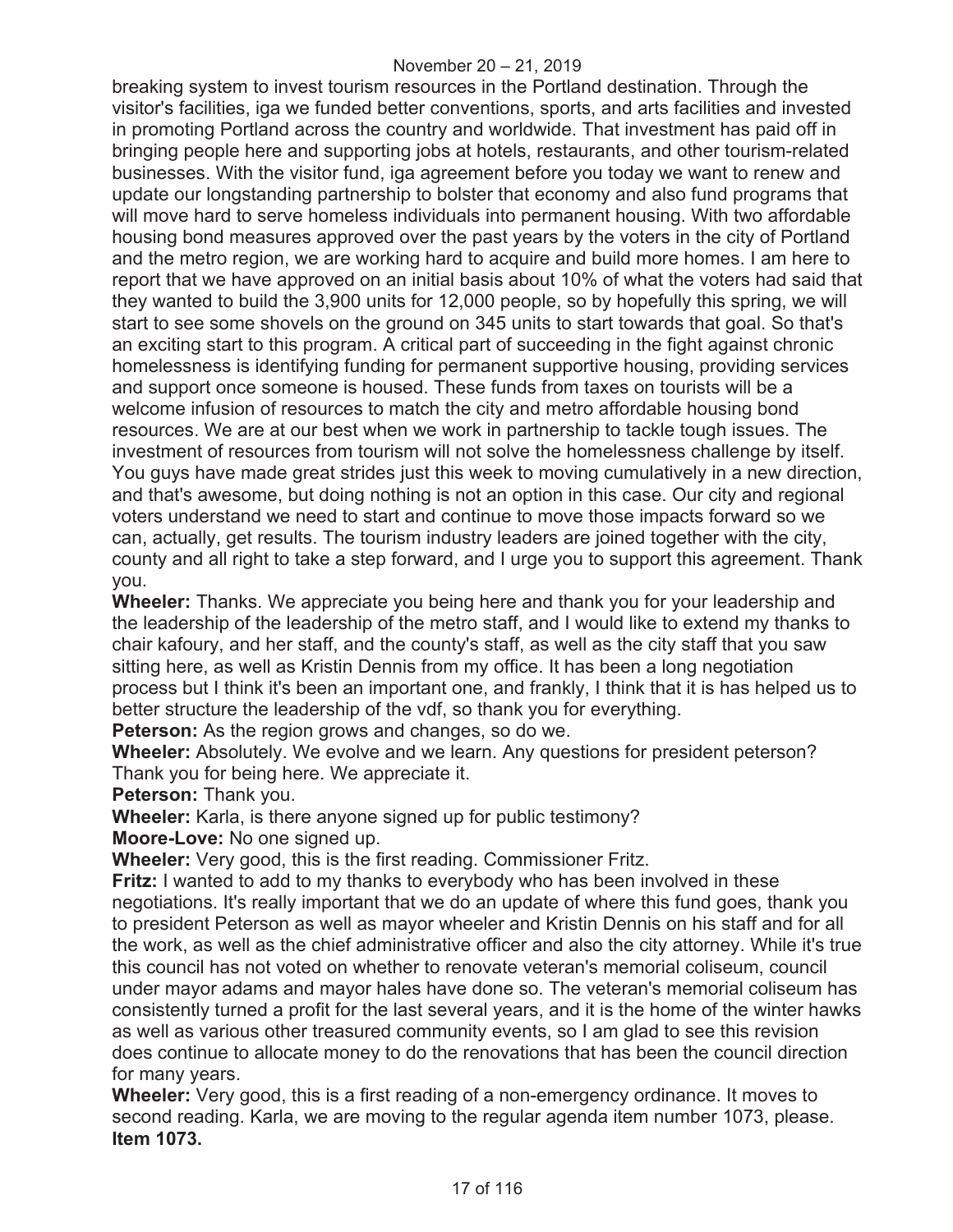**Wheeler:** Colleagues, we will consider allowing a temporary mobility hub at southeast 8th avenue and southeast stark street. And Portlanders can enjoy a mobility hub with electric bicycles and scooters, electric wheelchair charging equipment, on-street electric car-share parking stalls, and charging stations. There will also be outdoor smart furniture to charge phones and devices, and public restrooms. The mobility hub helps us to advance our climate action plan goals, helping to take Portland into a clean energy future. Matt Wickstrom is here from the bureau of development services to present. There he is. Thanks for being here, and good morning.

**Matt Wickstrom, Bureau of Development Services:** I am matt with the bureau of development services, I am joined by Shawna Brownstein from Portland general electric. I am doing it old fashioned today.

**Wheeler:** And tia, is there any way that we could get more handouts for people in the chamber today?

**Wickstrom:** I have more.

**Wheeler:** For people who are here? In case people want to follow along? I appreciate it. And sorry about this. Obviously, we had some technical difficulties this morning, sorry to interrupt.

**Wickstrom:** So we are here to talk about a temporary mobility hub, it's on pge property so at southeast 8th and stark, and the concept for the mobility hub is to integrate different modes of transportation, multi-modal supportive infrastructure, and place-making strategies, to create activity centers and maximize the first and last mile connectivity. I will go over the proposal but Shawna is here to go into more detail and answer your questions after I am done. The concept says, for the mobility hub as the mayor said includes electrified micro-mobile such as the scooters, ev smart car, car share, public transit, electric bicycle rental and electric vehicle, or wheelchair charging. Some of the placemaking strategies that are included in the overall proposal would be smart furniture to charge the devices, public wi-fi, the ballot drop box, an attended restroom, job training and charging infrastructure maintenance, and food carts. The site is at southeast 8th and southeast stark. It is zoned ig-1, general industrial one, and it's in the central city planned district central east side subdistrict. The zoning issues related to the placing of the mobility hub at this location includes that the use would be categorized as a retail sales and service use, retail is limited to 5,000 square feet of exterior activity area, so not just building area, but the overall site in the central east side subdistrict. The zoning code has allowances for temporary activities or pilot programs like this, but they are limited to two weeks. This pilot program has a longer time frame and also, permanent changes to the site would be required, and our temporary activities, allowances don't allow permanent changes to be made, so those are just a couple of things that are coming with this ordinance today to correct so this mobile hub could move forward. So, overall, the ordinance really does two things for the -- with our temporary activity chapter. It extends the time frame that the temporary activity would be allowed to be there, and in this case, it would extend it until June 30, 2021 and then it also waives the prohibitions on the permanent changes being made or waives the need for those permanent changes. So, we are looking to extend the temporary activity allowance from two weeks to June 30, 2021 but only for a mobility hub, not for sales and retail type of use. Waive the prohibition on new permanent development to allow 10,000 square feet of retail sales and service exterior activity area, waive screening requirements for mechanical equipment, and the garbage and recycling, so permanent changes don't have to be made to the site. And then, finally, to request bps to work with the bureau of development services and Portland bureau of transportation in the future efforts to update the city code, including title 33 to address changing mobile needs. That completes my presentation. **Wheeler:** Very good.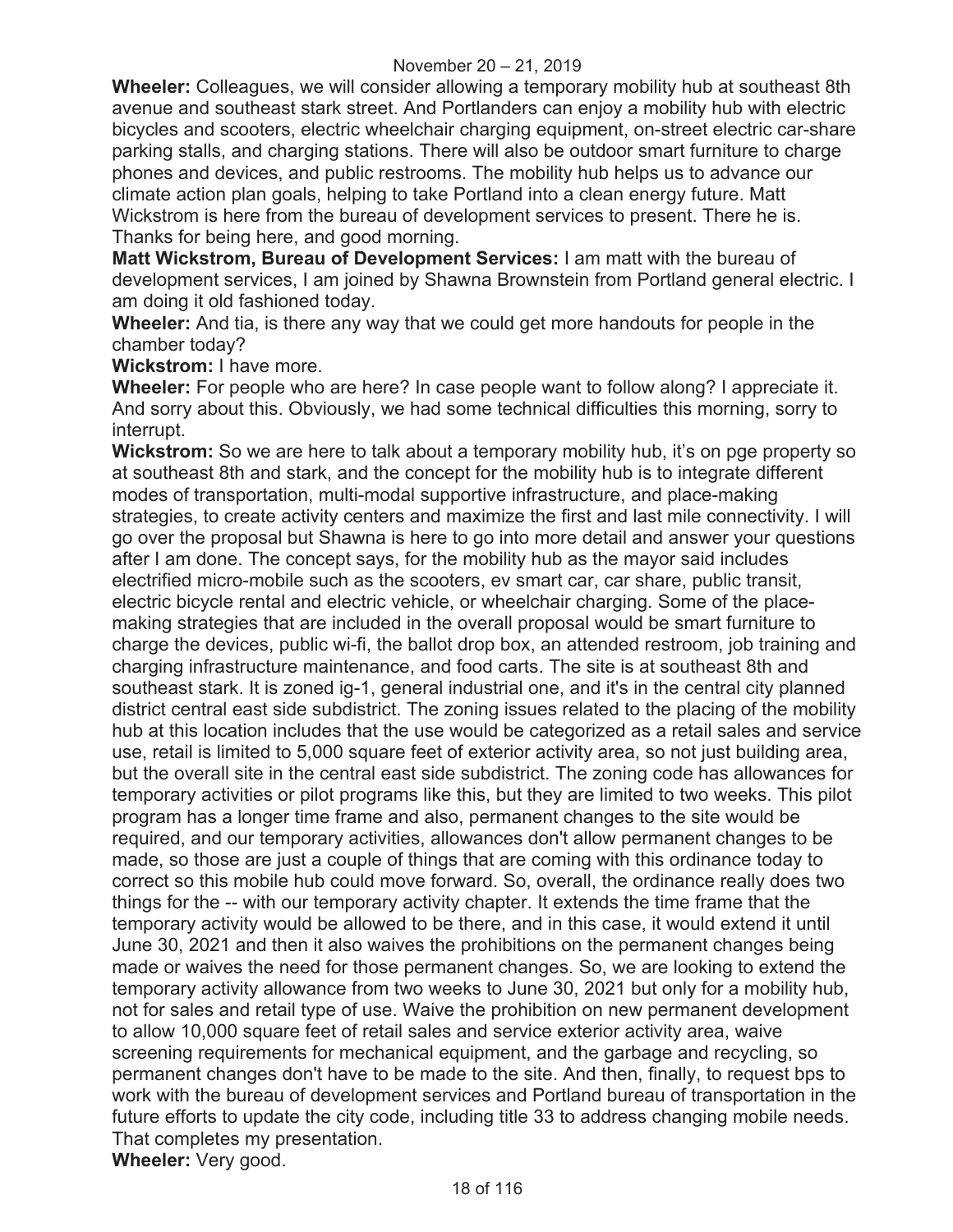#### November 20 – 21, 2019

**Wickstrom:** I don't believe Shawna has any prepared remarks.

**Wheeler:** I will put a few more comments on the table. Thank you for the presentation. The vision here really is multi-faceted. Number one we are trying to create an accessible public gathering space that is both consistent with the smart city technology program that we have undertaken as a council and we are trying to meet our climate action goals and we are thinking about accessibility and inclusion as we go about this process. This is also a key partnership with the private sector, pge is heavily involved in the development of this first mobility hub, we will call it a pilot, and we want to see how the public reacts to it, what -- whether -- how people use it, where they think that we need to improve upon the model or change the model, this is an innovation for the city of Portland, and I am excited about it, and I appreciate the great work that you have put into it. Colleagues, any questions before we move to the testimony? Commissioner hardesty.

**Hardesty:** Thank you, mayor and thank you very much for your presentation. I agree that this sounds like an interesting project. However, I want to -- I have a couple of questions, one is we are making personal changes for a pilot project and a section of the city where we are going to waive the zoning requirements for this particular project. Am I correct in that understanding?

**Wickstrom:** Permanent changes would be required, but we are waiving those permanent changes so they aren't required. In other words, no permanent changes would be -- **Hardesty:** If it disappears, everything would go with it?

**Wickstrom:** Exactly. That's the essence of the temporary activities chapter is that you don't -- you can have the temporary activity but you don't make it so that it essentially becomes a permanent activity.

**Hardesty:** How accessible will the restrooms and the charging stations and all that be to regular folks?

**Shawna Brownstein:** Thank you for the question. For the record, I am Shawna Brownstein with Portland general electric. Accessibility is really the focus of the project, and so the public restroom was an idea that came out of the mayor's office, and the idea there is really making that site accessible for the homeless and houseless population in the community. Another idea here is to provide public wi-fi, that would be accessible to people in the community. Data shows that everyone has a smart-phone, but not everyone has robust data plans to access e-bikes, car share, and scooters, and so having public wi-fi available there would enable everyone who has a smart-phone to access shows chairs. Whereas right now they would have to use their data if they are just accessing it off the street. So, we have given a lot of thought to how we make this as accessible as possible, and from where I am sitting, I have a son who uses wheels to get around so I've been thinking a lot about how does the community that uses wheels to get around, wheelchairs, how do they access the site, and that's why I thought a lot about the wheelchair charging, those who use electric wheelchair, getting stranded is a big issue so integrating that into how we think about the transportation electrification has been a key issue for me, as well. **Hardesty:** I agree with everything that you said about that, except when you talked about ride shares. Do we have any data that shows the houseless people who don't own automobiles, actually, use lyft and uber and those kind of ones?

**Brownstein:** I was thinking more about -- I was not thinking about the homeless and houseless community there. I was thinking about the low income community who are using the public transit to get around, and who come into the central east side district for work or for tourism. I don't think that we have data. I don't have data on whether the houseless community uses lyft and uber to get around.

**Hardesty:** There is an emergency clause on this because of a conference that's coming up? Tell me about that.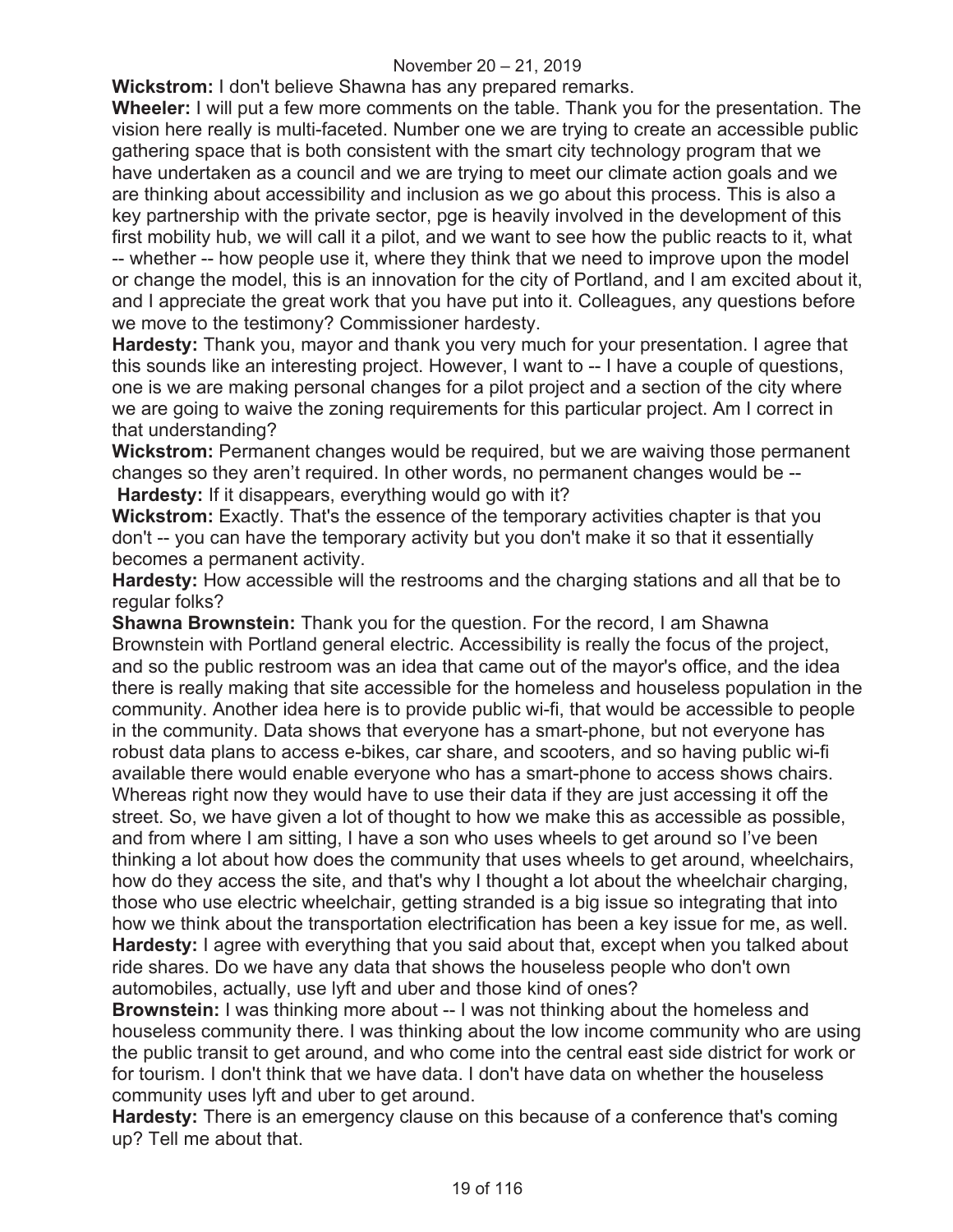**Brownstein:** There is a conference coming up in June 2020 called the worldwide electric vehicle symposium, and it is a conference, it's a global conference around electric vehicles so there will be, over 1,000 people in attendance for the conference, and the idea here is to think through what they experience when they come to Portland and how, how Portland shows up around transportation electrification, so this would hopefully be a project we would showcase, perhaps, have a ribbon-cutting for, you know, for, at the conference, and think about how our community is integrating all of our different transportation needs and electrifying them, as well.

**Hardesty:** Thank you.

**Wheeler:** I want to put a footnote on the conference, it's not just a conference on electric vehicles, it's, actually, one of the largest conferences in the world, and it was a great get for Portland to be able to host that.

**Brownstein:** Absolutely.

**Wheeler:** Thank you, and we appreciate all of pge's leadership, as well. Any further questions? Public testimony on this item, Karla?

**Moore-Love:** No one signed up.

**Wheeler:** Very good, call the roll.

**Eudaly:** This is an exciting project, and I am especially pleased it includes charging for power chairs. I share your experience of raising a kid that gets around on wheels, as well as the public restrooms. To stop increasing the carbon emissions from the transportation sector we need to accelerate the adoption of the electric vehicle, electric cars, e-bikes and scooters have roles to play in making that happen. But just like we adapted the civic infrastructure to enable cars to be the dominant mode of transportation, we will have to adapt our infrastructure to enable and support the electric vehicles. To meet the climate goals, and make our city easier to navigate, we need this project to be successful to learn from it and replicate it at major transit hubs, commercial districts, and other community gathering places in the city. Our current code doesn't contemplate this type of use because it's new. So we need to continue to be flexible and creative to make this kind of innovation possible. We need to ultimately change the code to make doing the right thing the easy thing to do. So, thank you to bds and staff at pbot, the central east side, and pge for making this project possible. Please let my staff know how we can help as we move forward. I vote aye.

**Fritz:** This is an exciting project and thank you for all the careful thought that's gone into planning it and making sure that the zoning code issues have been addressed in the amount it has. I appreciate, also, the ordinance directs the bureau of planning and sustainability to work with the development services and transportation and to see what's needed to update the code as commissioner eudaly just alluded to. Thank you, all, so for the thinking about how to make sure that the port-potty is attended 24-7, and to address the issues that we have seen on the spring water corridor and elsewhere, where probably housed people are unkind to people unhoused and vandalize the port-a-potties, which so sad. And I appreciate also you thought about having a needle disposal and decided what the county's approval is to not do that, but again, this is a pilot so we can look at it, thanks for working with the Portland police bureau and the park rangers and to learn from them about some of the challenges that we have had in these spaces. This is a great step forward. Thank you. Aye.

**Hardesty:** I also look forward to seeing how usable this pilot project will be for all of the needs and the east side area where this pilot will take place. I am hopeful that there will be opportunities to hire houseless people. I heard that the restroom facilities would be - would be staff that would be there, so I hope that as we think about what this pilot could look like that we truly integrate the community into that process. Look forward to seeing what comes out of this and what we learn that could be useful in the future. I am normally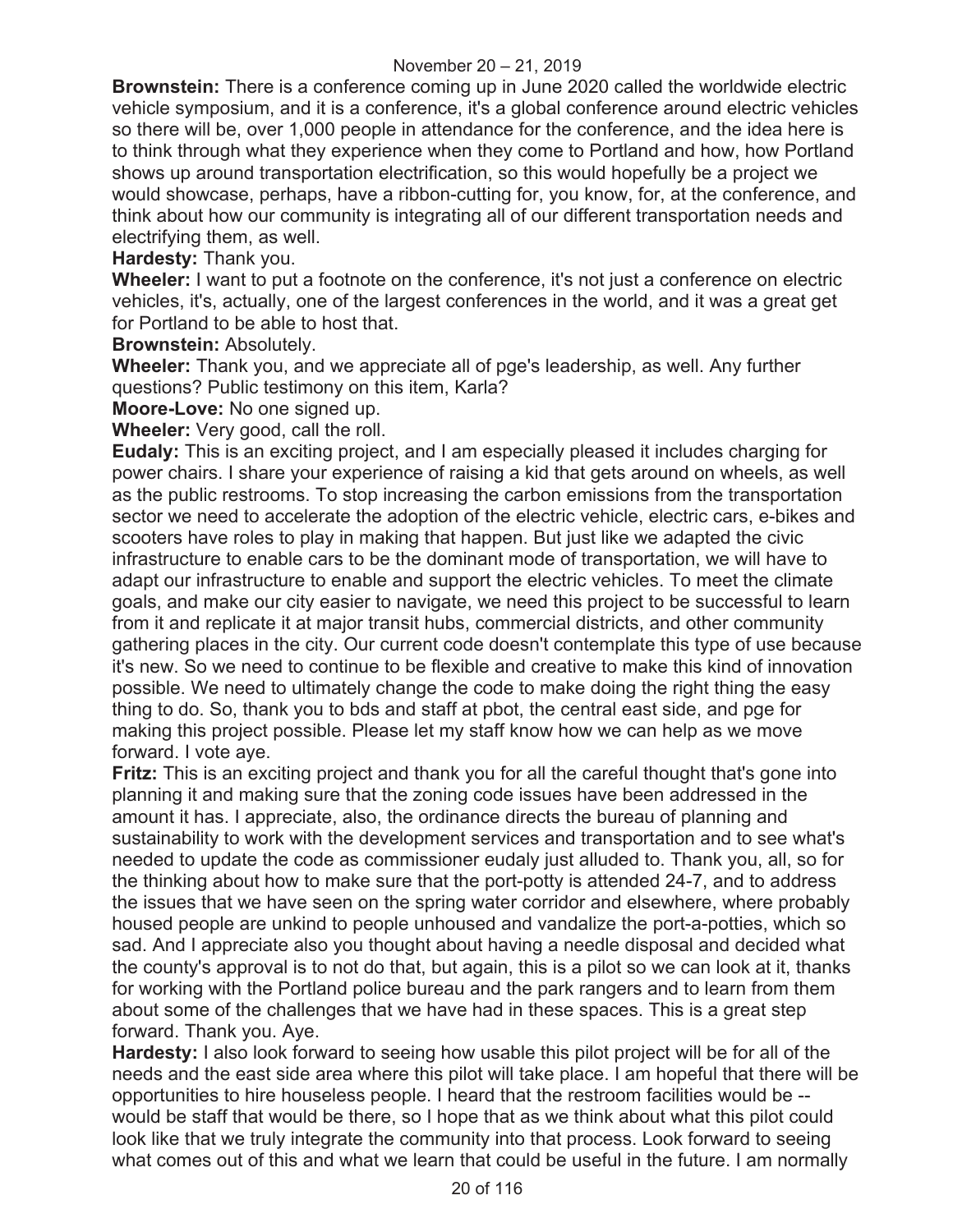reluctant to change the code for special projects, but from what I have seen this has a promising opportunity to teach us something as we move forward. Clearly, we must change our transportation habits in a way that will get us to a greener future, so thank you very much, and I vote aye.

**Wheeler:** I just love the innovative nature of this project, and we're going to learn a lot from it. My expectation is this first iteration will teach us a lot about what the second iteration should look like. So when people see this, when they use it, they should understand that this is in the spirit of innovation, and trying to best deliver services to the public, but I am sure that we will get feedback, and that will refine future efforts. I thank the bureau, Matt all your work and everyone else's work on this, and I thank pge for stepping forward and helping us innovate, lead the efforts for the city of Portland. I vote aye. The ordinance is adopted. Thank you both.

**Brownstein:** Thank you very much.

**Wheeler:** Next up, 1074 on the regular agenda.

# **Item 1074.**

**Wheeler:** On august 21 of this year, the city applied to the u.s. Department of justice, office of justice programs and the bureau of justice assistance for the fiscal year 19 edward burn memorial justice assistance grant program. One month later on September 21st, the doj awarded the fiscal year 19 edward burn memorial justice assistant grant to the city in the amount of \$377,097. Now, separate intergovernmental agreements will be executed with the city of Gresham and Multnomah county in order to obligate agency roles and responsibilities. The doj will reimburse the city for program expenses incurred by the police bureau and the joint applicants, the city of Gresham and Multnomah county. The grant period is October 1, 2018, through September 30, 2022. The council is declaring an emergency exists because a delay would jeopardize the awarding of the grants from the department of justice. Bob Del Gizzi is here with the Portland police fiscal services to answer any questions that the council may have. And if there is anything else that I should have said that I did not, please feel free to add it.

**Bob Del Gizzi, Portland Police Bureau:** My name is Bob Del Gizzi, Portland police bureau. To make sure that we captured all the points the mayor has identified most of them, the amount and the period, the grant that we are looking at, and the intergovernmental agreements that will be executed based on this ordinance. The city of Portland is the designated fiscal agents of the funds that are going to the county and to Gresham or passing through the city of Portland.

**Wheeler:** Commissioner hardesty?

**Hardesty:** Thank you. You said that you did not say what the purpose of the grant funds would be used for?

**Del Gizzi:** Sure, I can walk through that. The city of Portland is going to spend two-thirds of the award that's dedicated to Portland on a pair of rapidly deployable, explosive disposal robots. These are an important element of our tactical ability to do tactical response. They are, from my understanding, you can deploy them by hand. They only weigh 65 pounds. **Hardesty:** You said originally that these would be reimbursable expenditures that the doj is paying for? So, we're going to buy it, and then the doj is going to reimburse us for the - for the equipment?

**Del Gizzi:** That's correct, and nearly 100% of the grants that the city receives are reimbursement grants. The award is given, the purpose area is identified, and allowed by the grantor. We submit receipts, essentially, that says that this is what we purchased. They look at it and make sure that it conforms with what we said that we would buy and then the city gets paid. That's true of almost all of the grants the city receives.

**Hardesty:** And is that the igas, that are each of the other entities buying their own equipment or is this equipment that will be utilized by these three jurisdictions?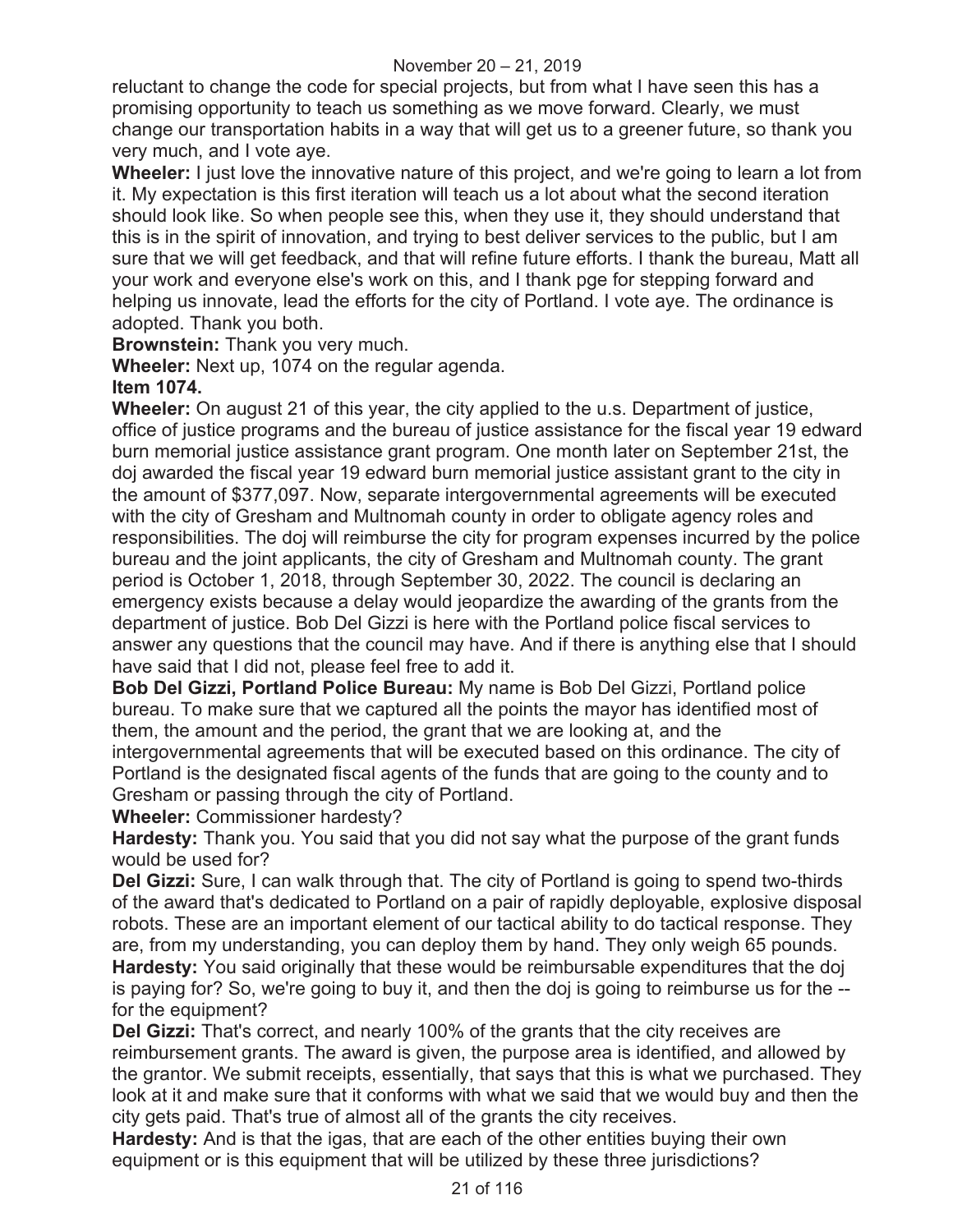**Del Gizzi:** Each of the other jurisdictions, Multnomah county, and the city of Gresham have their own designated award amounts, and they will be identifying -- well, they have identified what they are going to spend those funds upon. They will, through us, request reimbursement. We will request that of the u.s. Department of justice and pass those funds back to those entities.

**Hardesty:** Thank you.

**Wheeler:** Any further Questions? Thank you. Public testimony on this item, Karla.

**Moore-Love:** We have one person signed up. Maggie.

**Wheeler:** Come on up. Thank you. Thanks, bob.

**Maggie:** Good morning. I first didn't know what this was about, but then it became clear to me, I saw an article in the paper about the Arizona plan who sold the ammunition to the las vegas mass shooter, and not only did he have bullet piercing bullets that he was making, but he also had bomb-making equipment. And so, it's not surprising to me that they are coming here at this time to ask for this money. I just think that it is so sad. I would employ a few bleepable words here that we have to do this in this day and age. And it's unfortunately necessary. That's all that I have to say.

**Wheeler:** Thank you. Thank you, Maggie, we appreciate it. Any further public testimony, Karla?

**Moore-Love:** That's all who signed up.

**Wheeler:** Please call the roll.

**Eudaly:** Aye.

**Fritz:** Thank you for your work, aye.

**Hardesty:** Aye.

**Wheeler:** Aye. The ordinance is adopted. Next item, 1075, please.

**Item 1075.** 

**Wheeler:** Item 1075 is the request to accept the two Oregon department of transportation traffic safety division traffic enforcement grant awards. The two grants are for safety belt and speed enforcement, and our annual grant programs for the police bureau's traffic division. The primary purpose of the safety belt overtime enforcement grant program is to maintain or increase the local compliance with motor vehicle safety restraint laws. Odot will award \$25,811 for reimbursement of the project's activities. The bureau will conduct safety belt overtime traffic enforcement during periods identified by odot, as funds allow, as well as the additional traffic enforcement coverage by the Portland police bureau. Odot also has notified the city it will award \$25,000 for reimbursement of speed enforcement grant program activities. The goal of the program is to reduce the number and severity of the motor vehicle crashes on local roadways with increased traffic safety in mind. The grant will focus on enforcement of speed laws, and statistically identified problem areas. Captain lorenco, of the Portland police traffic division, is with us today to provide additional details regarding the grant. That's what my talking points say. Hello, gentlemen. **\*\*\*\*\*:** Hello.

**Ty Engstrom, Portland Police Bureau:** Good morning, mr. Mayor and commissioners. Thank you for having us here today. I am sergeant Ty engstrom, traffic division. And lieutenant steambrooke and here and captain lorenco is out of town today.

**Wheeler:** Neither of you look like the captain Lorenco. The disguises are not very good. Thank you for being here.

**Engstrom:** Thank you very much. First of all, we would like to say thank you to the council for your support. We recognize the support for the traffic division that you put forth recently, and we really appreciate it. I think that we are all on the same page here as we need to reduce the number of physical injury and fatal crashes, and as you are probably aware we had two more earlier this week. Bringing the total to 50 this year, which ties two years ago, and it is the highest that we have had in quite some time. So it's unfortunate,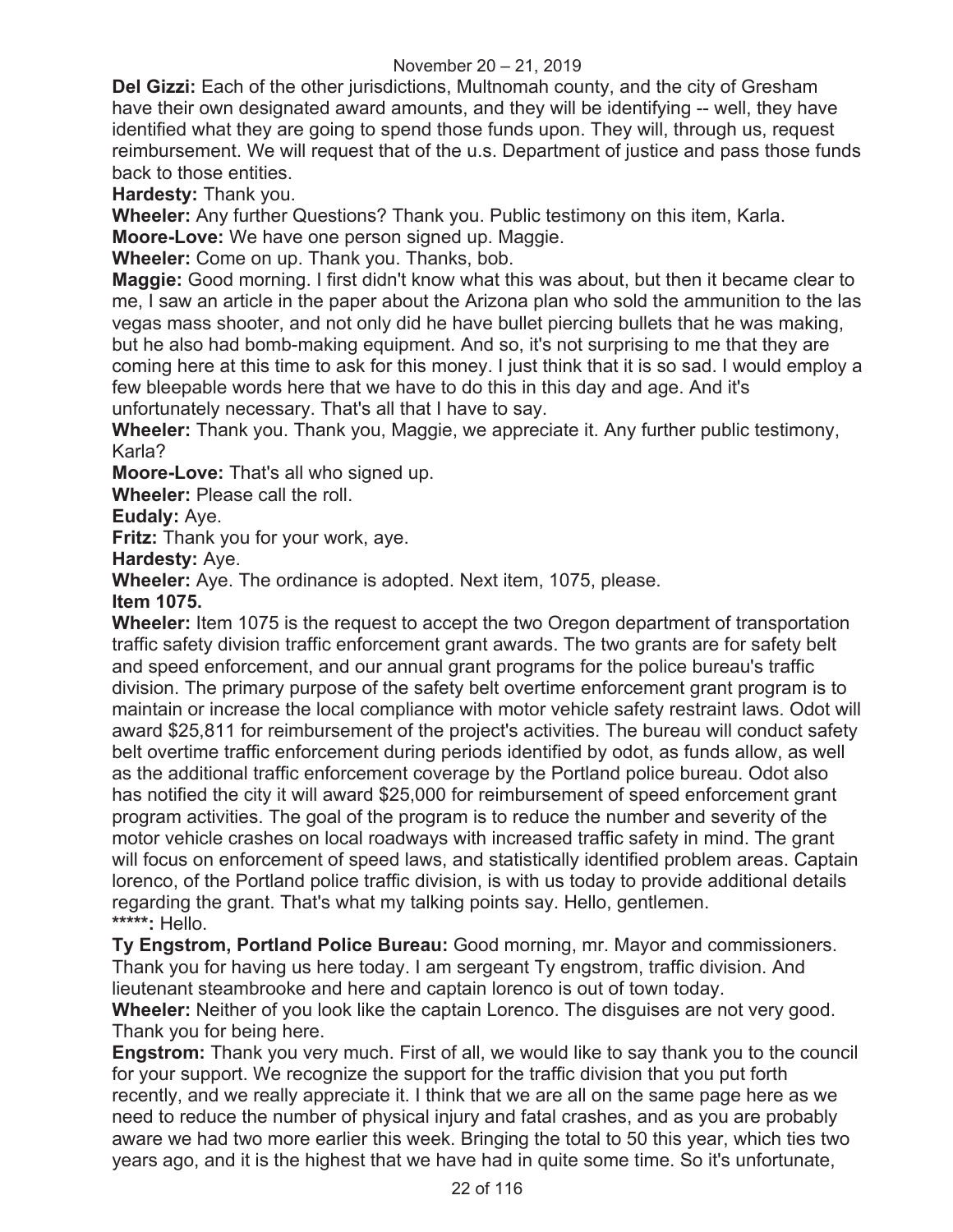very unfortunate for that -- those individuals and their families. We thank you, for your support, and as you mentioned, these two grants are for speed and seat belt enforcement, you as the primary functions, and obviously, we are looking at other distracted or dangerous driving behaviors at the same time, as well, things are not getting a blind eye or anything like that, but the focus when we go out on these grants is speed and safety belt - enforcement which play a role in the serious and fatal crashes that we often respond to. The city has had these grants in place for several years, and it's a continuation of being able to do the work that we currently do. Like what was said by the mayor, these are for overtime funds for officers to come in on their time off to help put added patrols out on the street during that time. We are here to answer any questions you may have. Thank you. **Wheeler:** Commissioner hardesty.

**Hardesty:** I am curious, how many hours of overtime does \$25,000 buy? **Engstrom:** Oh, boy.

**Hardesty:** If you don't know, it's okay.

**Engstrom:** I don't have the number. I can do math real quick.

**Hardesty:** I won't hold you to the number, I was just was curious. Is that like 10 officers? There is somebody behind you.

**Engstrom:** This gentleman probably does have an answer. It's about \$75 an hour for officers and a bit more than that for sergeants and divided up amongst those amounts. Last year I think that we were given about \$30,000 for speed grants. I think that we spent \$20,000 because we got it late in the year, and I want to say that there was upwards of, oh, 80 or 90 total hours or something like that.

**Hardesty:** I won't quote you, I promise. Appreciate you trying to answer that.

**Engstrom:** Thank you.

**Wheeler:** Commissioner eudaly.

**Eudaly:** Thank you, mayor. This item is a great example of the ways in which ppb and pbot could be working together since becoming the commissioner in charge of pbot, I have struggled with the need for increased enforcement of the traffic laws and the disproportionate impact some of our enforcement strategies have historically created, particularly, on the communities of color. This is not my personal opinion. This is what the data shows us. I am deeply concerned about the deaths that continue to occur on the streets and firmly believe that enforcement is an essential -- is as essential as education and improvements in the infrastructure that we are pursuing through vision zero to get us to the goal of eliminating traffic fatalities. Because of this I asked pbot to dig into what the community is experiencing around enforcement and use that information to inform recommendations about the best practices for equitable enforcement strategies. This grant provides funds for needed speed enforcement. It does not address the fundamental concern I and the many people have about how and where that enforcement will be targeted. And in light of that, mayor, I would like to request that ppb and pbot to work together to identify the ways in which these grant funds will be spent that align with the vision zero values for equitable enforcement and enhance the working relationship towards better community outcomes and reduced traffic deaths.

**Wheeler:** So, I think that that's a great idea, commissioner eudaly, and I know that over the years, the relationship between pbot and ppb on some of the vision zero issues has - it has been a good relationship or a less good relationship, depending upon who the personnel are and what their relationship is, and I would like to formalize that relationship. I think that it's critically important that we have traffic enforcement and pbot on the same page because as you know better than anybody on this rostrum, it's about engineering, it's about education and it's about enforcement and I think that there is broader ways to have the bureaus work together to be effective. Ty you have a comment.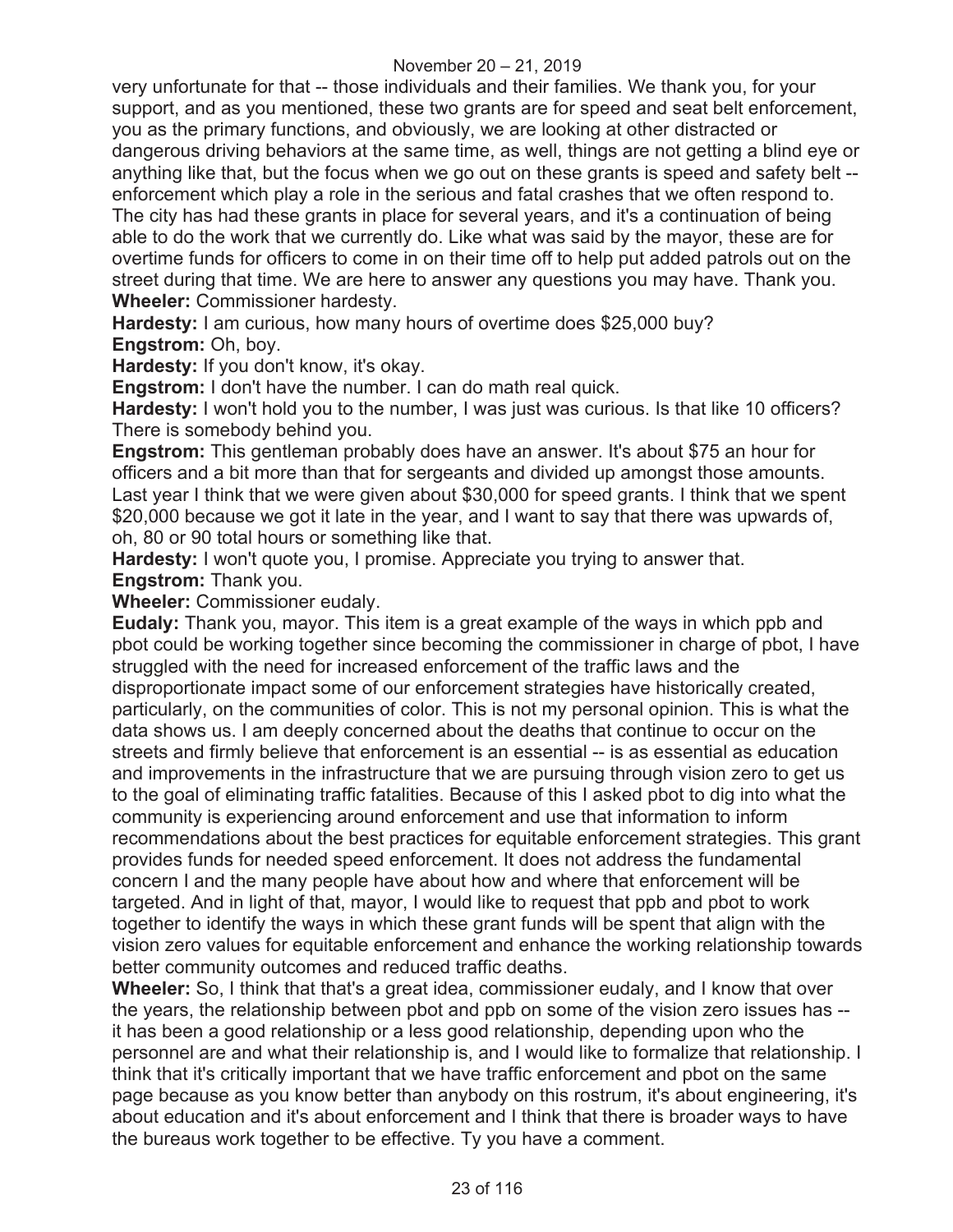**Engstrom:** Mr. Mayor, excellent point, commissioner. Thank you very much for bringing that up. I took over vision zero related responsibilities for the traffic division about three years ago or so, when the sergeant retired. About that same time, we started coordinating with pbot to work on these issues. We wanted to have good communication amongst us, and we started having a monthly coordination meeting. Not sure if you are aware of that, but I think that it's second tuesday of every month or something like that, that we meet together and go over different talking points that have to do with the traffic division, and safety on the roadways, that involve both bureaus. I think that we are doing a pretty good job of working together on those points, and as the mayor alluded, sometimes those relationships are not as good but we have a pretty good relationship, I think, with pbot and we work pretty well together. With regards to these grants and enforcement within the grants, the seat belt grant is wide open, citywide, officers can go to where they see more of this type of behavior or they have a good vantage point where they are looking directly into the driver's window or something like that. When it comes to the speed grant, which I have been the manager or the acting manager for, for the last few years, we try and focus on the high crash corridor streets that have been identified by odot, pbot, as well as the traffic division. So sometimes that's a specific high-crash corridor street like division or maybe just an area like Fessenden where we have had bad crashes. We have written the grant application in such is a way that over the -- it used to be very specific. You have to be on a high crash corridor, but we have written the language into the grant that, in the last couple of years, because I had concerns and I want to be able to work this in other places, that we can do it in other areas where we deem appropriate, whether it's because of fatal ones and other things. It's where we are seeing the dangerous behaviors, and we can move around the area, and it doesn't have to be division and powell and burnside way out in east Portland or something like that. It includes bhh and barbur and -- yeah.

**Eudaly:** A couple of follow-up questions. For the seat belt enforcement side, was that grant specifically for seat belts?

**Engstrom:** Seat belt enforcement, child safety seats.

**Eudaly:** So it's not that we chose to focus on that, that's what the grant was? **Engstrom:** That's what that grant is for, and it used to include other things like they would put on classes, on how to install the safety seats for children, and stuff like that, and now, it's mostly -- its primary focus is seat belts and child safety seats enforcement and education, and as well as secondary speed enforcement on that grant, as well.

**Eudaly:** That makes sense. I did wonder why we would focus on the seat belt enforcement when we have a 98% compliance rate, and it's not, not wearing a seat belt that causes an accident, but it's speeding and impairment and distracted driving so it would make sense to me if the officers had overtime to pull over people on their cell phones, for instance, but I understand that there are parameters of the grant that we have to function within. And I am glad to hear that you have been working with pbot. I understand that at the outset of the vision zero there was a decision to deemphasize enforcement due to the concerns around desperate impacts, and those concerns were named, but we have had a desperate -- we are seeing a desperate impact, which is, for instance, pedestrians in east Portland are twice as likely to be killed walking down the street as elsewhere in the city, and so that's something that we need to carefully address, and I look forward to working more closely with the bureau.

**Wheeler:** Very good. Thank you, gentlemen. Is there any public testimony on this item? **Moore-Love:** Yes, one person, Maggie.

**Wheeler:** Very good. Come on up. Two minutes, please.

**Maggie:** I am looking forward to a time Portland, Maggie. Portland homeless, town hall. I am looking forward to a time when pedestrians have more clout and more power to have some greater say. I am looking for a reduction in cars, I am looking for a time when scooter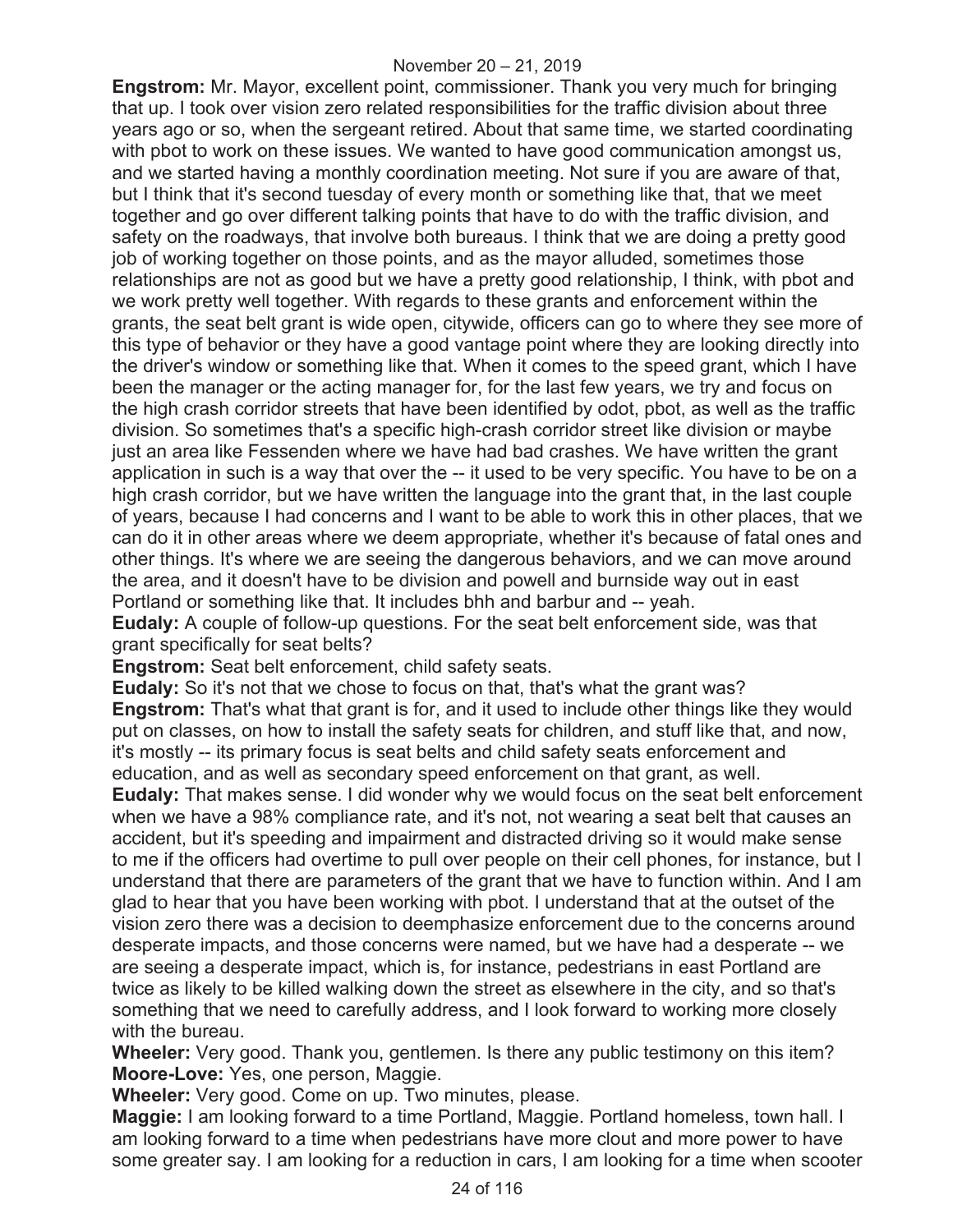riders will come in and feel they are being discriminated against because they have to watch out for pedestrians. I think that there is an education component and an enforcement component. And as far as the education component goes, I think that we have laws going all the way back to the 16th century to our marine highway traffic laws that talk about who has the right-of-way and when you are a big, huge, fast maneuverable vehicle, guess what, you don't have the right-of-way. The pedestrian has the right-of-way because they are the slow moving, less maneuverable vehicle that is more vulnerable. And that goes all the way back to the 16th century, so I would like to see kids get scooter, you know, rider education, not just about wearing their helmet or not just about wearing your seat belt, but to learn how to move in this world where they are going to have to watch out for pedestrians, and if you have a guy with cerebral palsy or a paraplegic in his wheelchair, when he's doing 20, 25 miles per hour, and he runs over a little old lady, man, he's got to be cited and get a ticket.

**Wheeler:** Thank you. Appreciate it. Any further discussion, call the roll.

**Moore-Love:** It's a non-emergency.

**Wheeler:** It's an emergency ordinance, according to mine.

**Eudaly:** I don't have a star.

**Fritz:** I move we add an emergency clause.

**Hardesty:** Second.

**Moore-Love:** I have 1075, correct?

**Wheeler:** We are on 1074.

**Fritz:** We did that.

**Wheeler:** You are right, I stand corrected. Okay. So we have a motion from commissioner Fritz. And a second.

**Fritz:** We heard this last year.

**Wheeler:** I apologize. I was on the wrong line. Please call the roll.

**Eudaly:** Aye.

**Fritz:** Thank you for your work on this, aye.

**Hardesty:** Aye.

**Wheeler:** Thank you for the presentation and I appreciate it. Thanks for answering our questions. Commissioner eudaly, I want to thank you for raising the issue of coordination between bureaus and I was glad to hear sergeant Engstrom talk about the relationships developed with pbot, I think that there is always more that we can do to coordinate those efforts, and that includes with the citizen advisory committees. So, I appreciate that, that gesture. I vote aye. It is approved, thank you for being here. Thank you. Main motion, as amended.

**Eudaly:** Thank you for your work.

**Wheeler:** It's Wednesday.

**Eudaly:** Like I said, I look forward to working to go with pbot and ppb, and I vote aye. **Fritz:** It is a team effort to get through this agenda, aye.

**Hardesty:** Thank you very much for being here today. I am hopeful that as pbot and as pbot and Portland police continue to build the relationship, that somebody will mention that you cannot actually read the street signs at night. I think in that, actually, contributes to the frustration of the people trying to figure out where they are going. And all these pieces have to work together. It's important that people are safe in our community. I vote aye. **Wheeler:** Well, I think that I am a living example of the perils of multi-tasking. That is just the nature of the beast, so thank you, colleagues, for your forbearance and the humor. I vote aye. [gavel pounded] the ordinance is adopted as Amended. Thank you, gentlemen, for your presentation. I appreciate it. Thanks for your good work. Next item, 1076. **Item 1076.**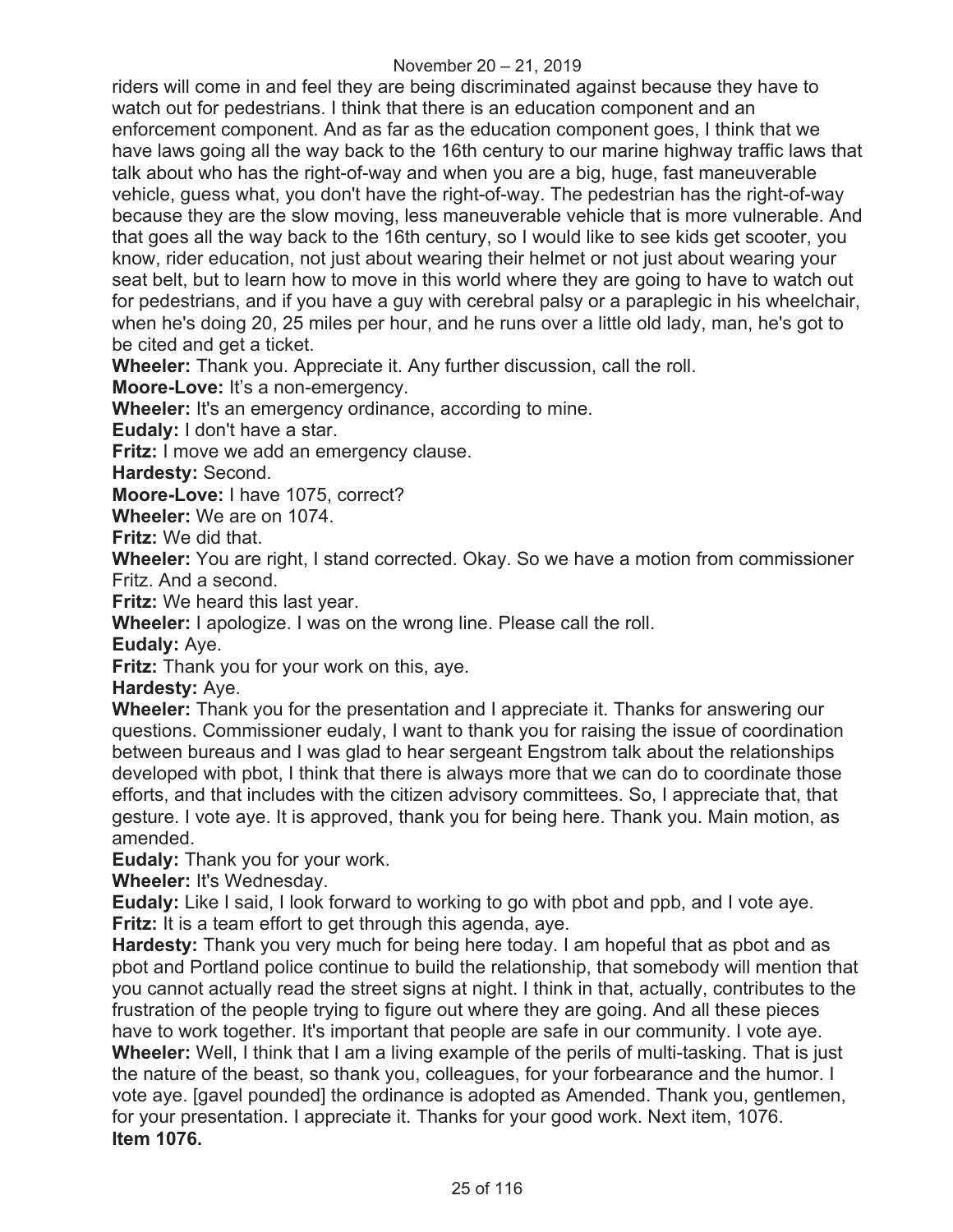#### November 20 – 21, 2019

**Wheeler:** Colleagues, this non-emergency first reading of an ordinance is routine internal city business process to assess the property owners for sidewalk repair charges. That's too soon for me. Near and dear to my heart. In this legislation there are a total of 182 properties and \$408,632.17 to be assessed. Good morning.

**\*\*\*\*\*:** Good morning.

**Sherree Matias, Office of Management and Finance:** I am the chair from the revenue division.

**Lee Munson, Portland Bureau of Transportation:** Lee Munson from pbot.

**Matias:** This ordinance is for sidewalk repair on property that is required by the city. Any remonstrances have been pulled from the assessment and are not in this ordinance. **Wheeler:** Very good. Any questions, colleagues? Public testimony on this item? **Moore-Love:** Yes, two people signed up. Scott melville and maggie.

**Wheeler:** Very good. Come on up. Stay close, we might need some clarification. Maggie is taking a pass. Is Scott here? Very good, this is a first reading of a non-emergency ordinance, it moves to second reading. Next item 1077 is the second reading. **Item 1077.** 

**Wheeler:** Colleagues, this is a second reading. We have heard a presentation and public testimony on this item. Is there any further discussion? Seeing none, Karla, please call the roll.

#### **Eudaly:** Aye.

**Fritz:** I greatly appreciate the work of Lester Spitler the chief procurement officer, and there is good changes in these amendments. For instance, creating a process for approving unsolicited proposals, allowing the bureaus to contract directly with the minority and disadvantaged certified firms, and \$150,000 for services, and for \$1 million for prequalification, and also, removing the procurement office from the intergovernmental agreement process. However, I have serious reservations about three of the proposed changes. Allowing the bureau directors to award grants up to \$15,000, up from \$5,000. It was said this was due to inflation, however, the adjustment for inflation since 2010 would be \$5,887, not \$15,000. And I think that allowing the bureau directors to give unlimited grants of \$15,000, without public review is a serious mistake. It also allows the bureau directors to approve the intergovernmental agreements up to \$100,000, thereby, binding the city to agreements without the consent of the council, and increases the authority of the bureaus with the commissioner in charge sign-off to approve the emergency contracts up to \$500,000 without requiring council review and approval, and therefore, having no ability to look at what the minority and disadvantaged and women businesses have been awarded in those contracts. And so, for these reasons, I have to vote no.

**Hardesty:** I thank -- while I think some of these changes are unnecessary and have been in the making for a very long time, I share some of the concerns that commissioner Fritz raised, but I am concerned that raising the limit from \$250,000 for cobid contractors to a million, I am told creates more opportunity. However, no company goes from being a \$250,000 company to a million dollar company without some supports built in, and we have not done a good job of, actually, contracting with minorities and women at the \$250,000 rate, and so, I am reluctant to support a plan that would pretend that some how we are going from 250 to 1 million when we have not effectively done the \$250,000 role. Therefore, I will be voting no.

**Wheeler:** So, colleagues, I am hearing your concerns, and your criticisms on this particular item, and I think that we had some really good conversations, and I think that some very valid questions were raised. I want to respect the work that the office of management and finance has put into this. I think that they have come a long way on this. So, I will vote no on this, and so that the item fails, and then I will ask for a motion for reconsideration. **Fritz:** Move to reconsider.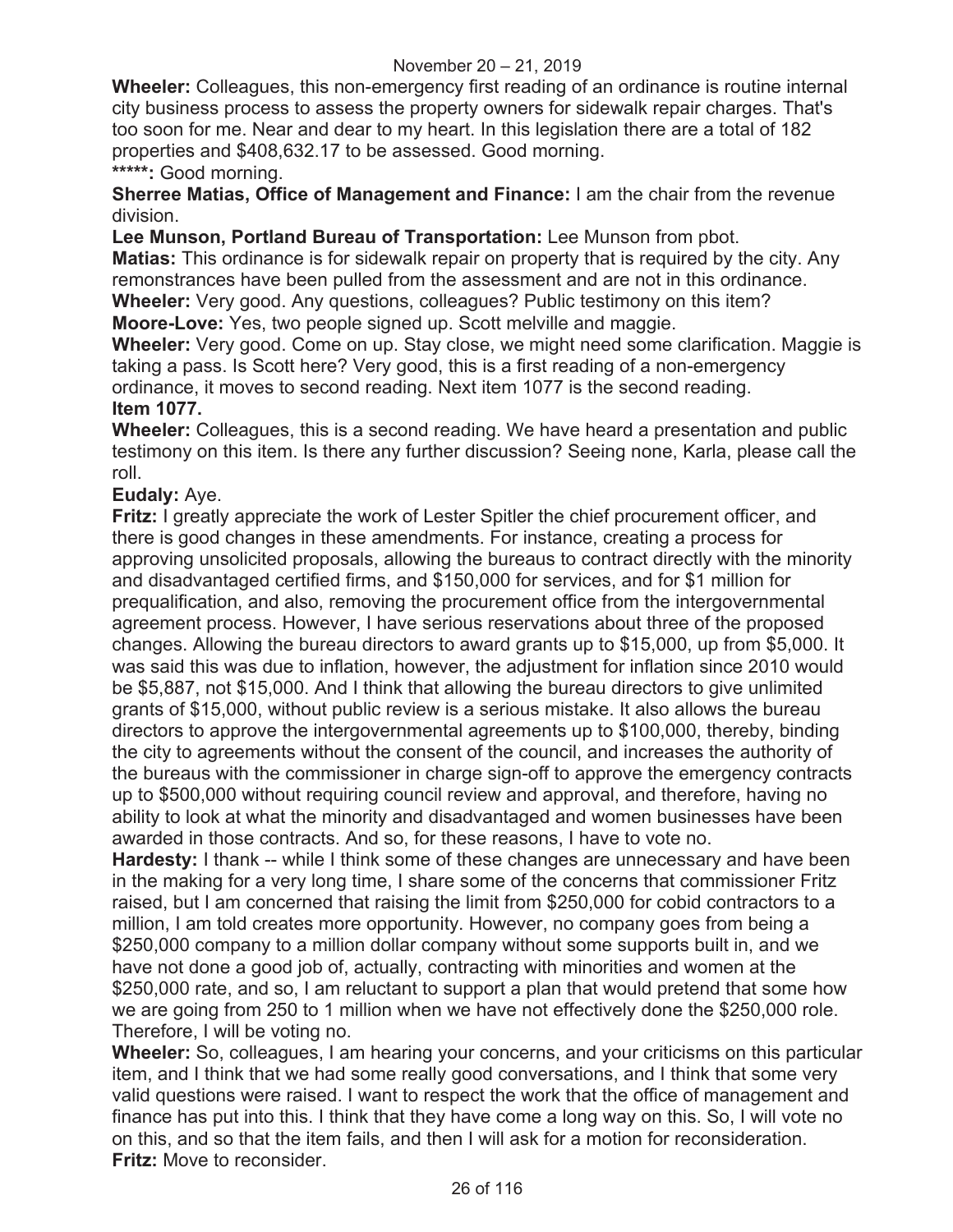#### November 20 – 21, 2019

**Wheeler:** We have a motion and a second. Colleagues, what I would like to do is with, withdraw this for now, and I would like to bring it back to my office and let's keep working on it with your approval. Very good. We are pulling this item back, Karla.

**Fritz:** Do we have to vote on the motion.

**Wheeler:** Legal counsel?

## **Linly Rees, Chief Deputy City Attorney:** Yes.

**Wheeler:** Call on the motion to reconsider.

## **Eudaly:** Aye. **Fritz:** Aye. **Hardesty:** Aye.

**Wheeler:** Aye. [gavel pounded] so the item is being reconsidered. It's pulled back to office for further review, thank you, colleagues. We are now in a position where we can go back to the time certain items. Karla, please call 1060.

#### **Item 1060.**

**Wheeler:** Colleagues in 1869 america celebrated the inauguration of the first transcontinental railroad. It was a major milestone in our evolution as a nation. But lost in the celebration then, and for decades, and even a century afterwards, were the courageous workers who sacrificed their all to make it happen. Those workers included thousands of immigrants from around the world. Chinese as well as native americans and africanamericans who worked on some of the most treacherous stretches of the railroad. Often they were paid less than other workers. They were chastised, discriminated against and mistreated. After the work was done, to add insult to injury, their contributions were largely forgotten. As we celebrate the 150th anniversary of the trans-continental railroad, I want to take a moment to also acknowledge the contributions of Chinese immigrant labor who are often underpaid and unrecognized for their work. To be clear, the trans-continental railroad would not have come to fruition without Chinese immigrants. 150 years later, we're long overdue in shining the light on the good done by all the railroad workers, including those who have been excluded from history. It's time to recognize and honor their enduring and historic achievements and contributions, and I want to thank Helen Ying for bringing this resolution, or this proclamation forward, and with that, I will now turn it over to Helen Ying, the national executive vice president in the Portland lodge board director of caca. Gloria lee, who is a Portland board member, and neil lee, the Oregon chinese consolidated benevolent association president, and Duncan Kwon apano associate director. Thank you for being here and thank you for your hard work on this important proclamation. **Fritz:** Excuse me, could you please turn the light off of your phone? It's bright in our eyes.

## Thank you.

**Wheeler:** Thank you for being here today.

**Helen Ying:** Thank you, mayor, and thank you, commissioner hardesty, commissioner Fritz and commissioner eudaly for this opportunity for us to come before you this morning. I understand the projector is not working. I think that you have the slides before you. And I am going to present the presentation as if I did have the projector working and I am going to say this is slide two so you can follow me along.

**Wheeler:** Thank you, Helen.

**Ying:** And for the people in the room, I believe that we have copies, hard copies that are made that are at the table by the door, so if you would like a copy, please go ahead and grab one.

**Wheeler:** And Helen, we apologize, there was a problem with our monitors up here, so this morning, we had a contractor in to fix the monitors, and they fixed the monitors but in the process of fixing the monitors, they managed to discombobulate the overhead projector, so murphy, has injected himself into our hearing a bit, but thank you for your patience. **Ying:** And I wanted to share with you everyone in the room the slide presentation is really marvelous. I am happy to, you know, to share copies with you all if you would like it. **Wheeler:** We will make sure it gets onto the record and the website, as well.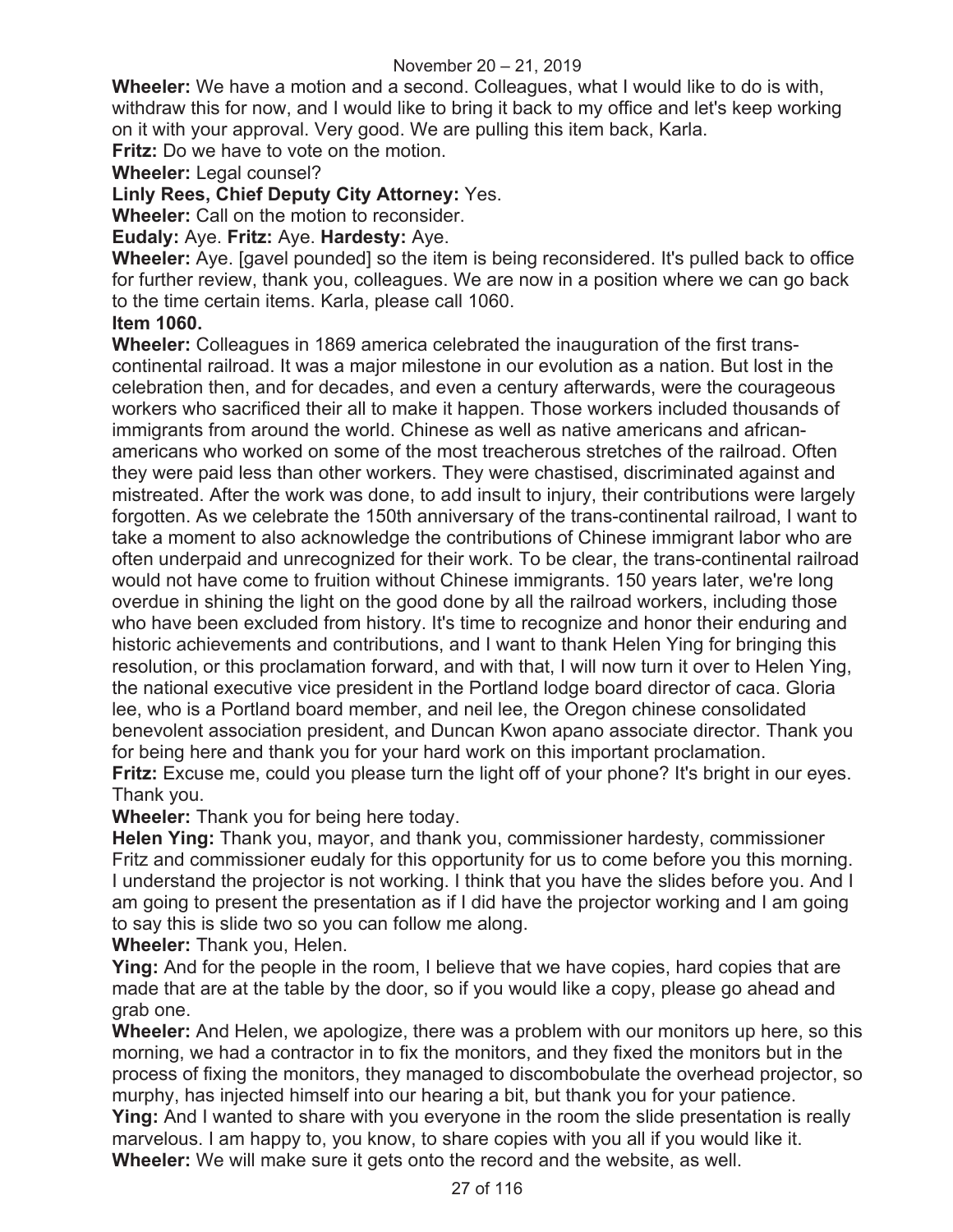**Ying:** That would be great, so beginning with slide 2, on May 10, 1869 the last spike of the transcontinental was ceremoniously driven in utah. Joining this central pacific railroad and a union pacific railroad to form one continuous railroad to connect the east to the west. It was a nation-wide celebration right as the last golden spike was hammered in place, announcement of the railroad's completion went out by telegram. A trip across the country to California, which once took six months, now only took 3.5 days. Next slide. But as many of the workers -- but many of the workers who had built the railroad were all but invisible at the ceremony. It has been retelling for many years afterwards they included about 15,000 to 20,000 Chinese immigrants, up to 90% of the workforce on the central pacific line, who were openly discriminated against, vilified, and forgotten. Next slide. Looking back, historians say that the Chinese who began arriving in the united states in significant numbers during the California gold rush of 1848 to 1855, were deemed too weak for the dangerous, strenuous job of building the railroad east from California. Hilton Obenzinger associate director of the chinese railroad workers in the north side america project at stanford university said the central pacific railroad director charles crocker recommended hiring chinese workers after the job that resulted in only a few hundred responses from white laborers. He says white workers whom the company wanted did not sign on in numbers anything close to what was needed. Next slide. The western half of the tracks consist of the most treacherous, steep, and dangerous terrain. Those workers pound on solid rock from sunrise to sunset, hung up steep mountain cliffs, and in woven reed baskets, and with the harshest winters on record in the sierra, Nevada. They were paid less than white workers, and hundreds lost their lives as a result of the dangerous work. Next slide. Their job duties include everything from unskilled labor to black-smithing, tunneling, and carpentry. According to the project with most work done with hand tools. They also had the most difficult and dangerous work including tunneling and the use of explosives. There is also evidence that they faced physical abuse at times from supervisors. They protested these and the long hours and they used their collective strength to challenge the company. Next slide. They toiled through back-breaking labor during both frigid winters and blazing summers. Next slide. Hundreds died from explosions, landslides, accidents and disease, and even though they made major contributions to the contribution of the transcontinental railroad, these 15,000 to 20,000 Chinese immigrants have largely been ignored by history. Next slide. In fall of 1865, the Chinese workers began building 15 tunnels, most of them high -- at high elevations through the sierra Nevada for a total of 6,213 feet. Next slide. The most difficult tunnel was number six. The summit tunnel. Winters were especially dangerous. Avalanches would sweep away camps of Chinese workers, carrying them -- many to their death says. Next slide. 20 workers died in one avalanche and individuals disappeared in smaller snow slides. Some frozen bodies were found in the spring and their shovels or picks still in their hands. Next slide. On april 28, 1869, ten miles and 56 feet of track was laid in one day. The accomplishment was in response to \$10,000 wager charles crocker made with Thomas durant with the union pacific that his workers were capable of doing what seemed impossible. A squad of eight irish rail handlers and a small army of 5,000 workers, mostly chinese, accomplished the feat. The names of the eight irish workers were recorded by the railroad and they were hailed in a parade in Sacramento. None of the chinese workers' names were recorded. They remain nameless. Next slide. Leland stanford, president of central pacific, former california governor and founder of stanford university told congress in 1865 that the majority of the railroad labor force were chinese without them, he said, it would be impossible to complete the western portion of this great nation enterprise within the time required by the act of congress. Next slide and who else but americans could have laid ten miles of track in 12 hours? John a. volpe famously asked. Who else but americans could chisel through miles of solid granite? Who else but americans could have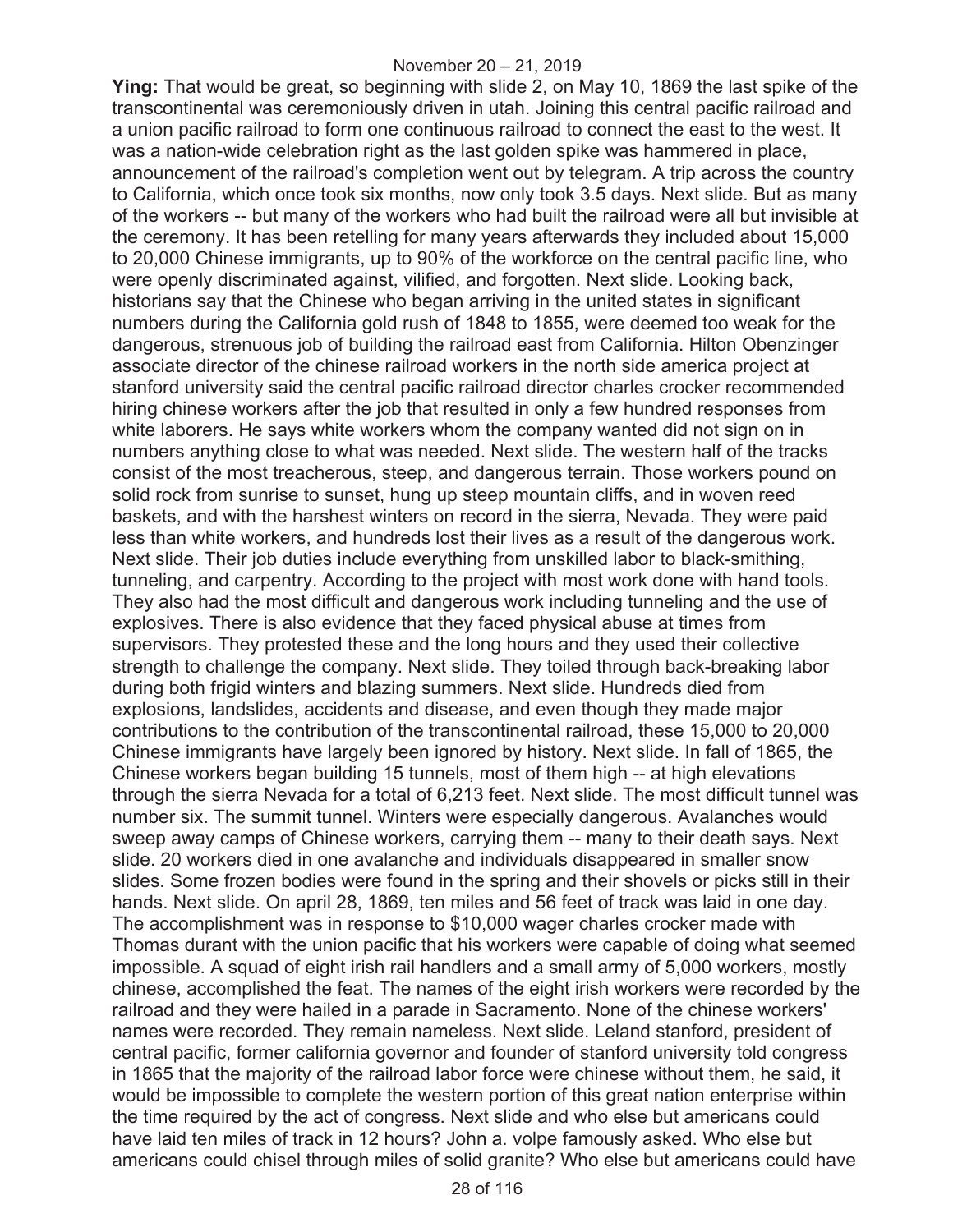chisel ten tunnels in mountains 30 feet deep in snow. In fact, it was chinese and irish workers who achieved that feat. In the years that followed the chinese workers would face rising anti-immigrant sentiment and violence and barred from citizenship by the 1882 chinese exclusion act. Connie young has told her story many times before, but on may 10, 2019, invited by the state invited by the state of utah and the national park service she stood on stage in front of 20,000 gathered for a triumphant celebration and opened by saying my great-grandfather Lee wong-sing was one of the thousands of unsung heroes building the railroad across the sierra nevada mountains, laying tracks through to utah uniting the country by rail. Many descendants of chinese railroad workers are here today. This is a far cry from 50 years ago. My mother was only such decendant present then. Why were the chinese denied their rightful place in history at the 100th anniversary? Why was the president of phillip choy the chinese historical society of america kept from making a presentation on the official program? The contribution of the chinese continental railroad was kept from national memory. The chinese exclusion act of 1882 stopped immigration of chinese laborers and denied all naturalization to u.s. citizenship. In 61 years the law excluded chinese from american history and reason they were excluded on that day was because john wayne showed up and he was given the mike instead. Next slide. Connie young yu says when her parents joined a delegation of chinese american attended a 1969 event commemorating the first transcontinental railroad they were upstaged by Hollywood star john wayne. Now 50 years later she and others descendants from chinese immigrants who built much of the rail line are looking forward to the 150th golden spike anniversary in Utah for rightful recognition they said is so long overdue. This project is a cornerstone of the chinese american history. Thank you and I would like to -- there's a few slides that I added for gloria and the first one says, a generation which ignores history has no past and no future, and gloria will take it from here.

**Gloria Lee:** Good morning. I'm gloria lee. I'm a volunteer board member with the chinese american citizens alliance. Among many things. I found this quote and I really am a lover of science fiction and robert heinlein wrote a stranger in a strange land. His quote was a generation which ignores history has no past, and no future. That's why we're here today. There's a bit of irony in using his quotas heinlein as many of you probably have read stranger in a strange land, which is a fictional story that focuses on a human on mars raised by martians and his adaptation to understanding earthly humans and their culture on earth. So might there be similarities to what our chinese ancestors experienced upon arrival in america? The contributions of the chinese in america have long been ignored and diminished. I know people can't see the slides, but it's interesting that it is very hard to find pictures of any of the chinese that worked on the transcontinental railroad because no pictures were taken of them. Now, they were ignored due to not just racial discrimination but fear, differences, jealousy, and a really human attempt to protect that which you know and that which you grew up with and discard what is foreign. So the chinese working on the railroad lived separately, ate separately, and were paid the lowest wages of any of the workers. I am a first generation chinese american, the epitome of the melting pot assimilation. We still practice those tenets today although we have all the dei going on in the city we still practice melting pot tenets because there's a proclivity to label chinese as all the same based on appearance. If I had a nickel for everyone that has ever asked me if I speak chinese, I would be very, very wealthy today. So bear with me while I run through this. And why. One does not just speak chinese or write chinese. There are seven named dialects with likely another 200 sub dialects. In Portland the main dialects are Cantonese and mandarin. There are two written languages, traditional and simplified. The difference between cantonese and mandarin is the difference between french and english. The chinese who labored and toiled building the infrastructure of the transportation system for America came from the pearl river delta of gwong dong which used to be called canton,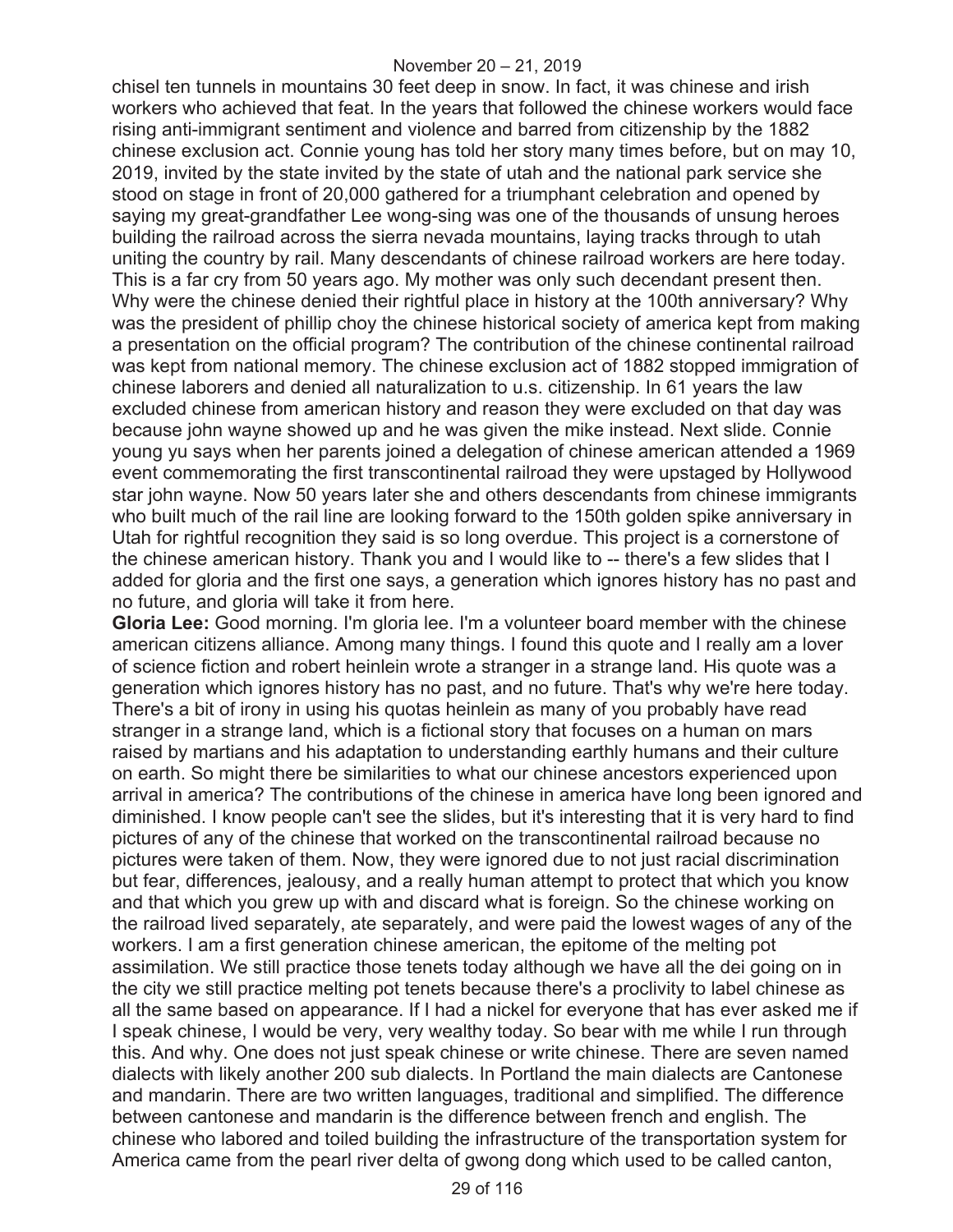which is where my mother is from. The language is twoi san, a dialect of cantonese. The written language is traditional characters that still use today in hong kong and taiwan. The language of the descendants of the railroad workers is cantonese and likely twoi san, the written language is traditional chinese. Today in Portland younger generation chinese speak mandarin and write simplified chinese, which came into existence approximately '50s and '60s. So it's critical and important to the cultural history of the chinese in america that our new chinese generations and chinese americans recognize the contributions of their forebears in the making of america. Until chinese and chinese americans in america have a place in the social studies curriculums of our public schools, a lot of this will be lost to future generations of chinese and chinese americans. A generation which ignores history has no past and no future. I think helen spoke about 50 years ago, which is recently, on may 10, 1969, the 100th anniversary of the completion of america's first transcontinental railroad was celebrated in promontory, utah. Previous to that celebration centennial officials had agreed to set aside five minutes, five minutes, for the chinese historical society to pay homage to the chinese workers of which there were 15,000 to 20,000 who had helped build the railroad. Many had gathered in promontory, utah, that day. They hoped this would be the moment where the chinese who labored on the railroads would be recognized. There were not a lot of photographs and not a lot was said. What I didn't learn until just now it was john wayne who interrupted the celebration. They never got a chance to speak, the five minutes that they were promised never happened. Transportation secretary at that time was john volpe, who did speak. He made no reference to the chinese immigrants who made up 90% of the central pacific railroad and performed some of the most deadly work at lower wages than white laborers. They also had to seek their own food and shelter, many of them slept in the tunnels that they were working on, but they were ineligible to become naturalized citizens understand federal law. Our hope is during this 150th anniversary of the transcontinental railroad the story of up to 20,000 chinese railroad workers will be told. Ghosts can be laid to rest and future generations can stand proud and be counted. We are made by the history of our ancestors. Unlike the recognition of the chinese railroad workers who have all passed, we have a really small window of opportunity to honor, recognize and present the congressional gold medal of honor to chinese and chinese americans who served during world war ii. There's a slide -- sorry. I think -- although many of the 20,000 are now in their 90s, 95, some are still living and we're seeking to reach all veterans and their families. Our history is part of america. The chinese american citizens alliance got its beginnings in 1895 as the native sons of the golden state in san francisco, california, this was done in response to racism and prejudice that limited not just employment and education but housing, insurance and banking opportunities. In 1915, the name chinese american citizens alliance was adopted as more states came in. We're now 19 lodges across the united states and the Portland lodge will be celebrating its 100th anniversary in 2021 with the theme generations together. Please join us. Thank you very much. **Wheeler:** We appreciate it very much. Thank you.

**Ying:** Next we have Neil Lee ccb presendent to share with you some of his thoughts. **Wheeler:** Excellent thank you, welcome.

**Neil Lee:** Good morning. Good morning, mayor wheeler, commissioners eudaly, Fritz, hardesty, and mr. Fish who is not present today but I want to recognize his ongoing support for the chinese community. My name is neil lee. I'm president of the Oregon chinese consolidated benevolent association and the Portland lees association. I'm also an architect and I operate one of only three chinese american owned architectural firms in Portland. You probably have seen me on the broadway corridor steering committee and i'm a long time volunteer reviewer of the city of Portland's minority evaluator program. My great-grandfather came to america in the late 1800s. He found his way to Portland where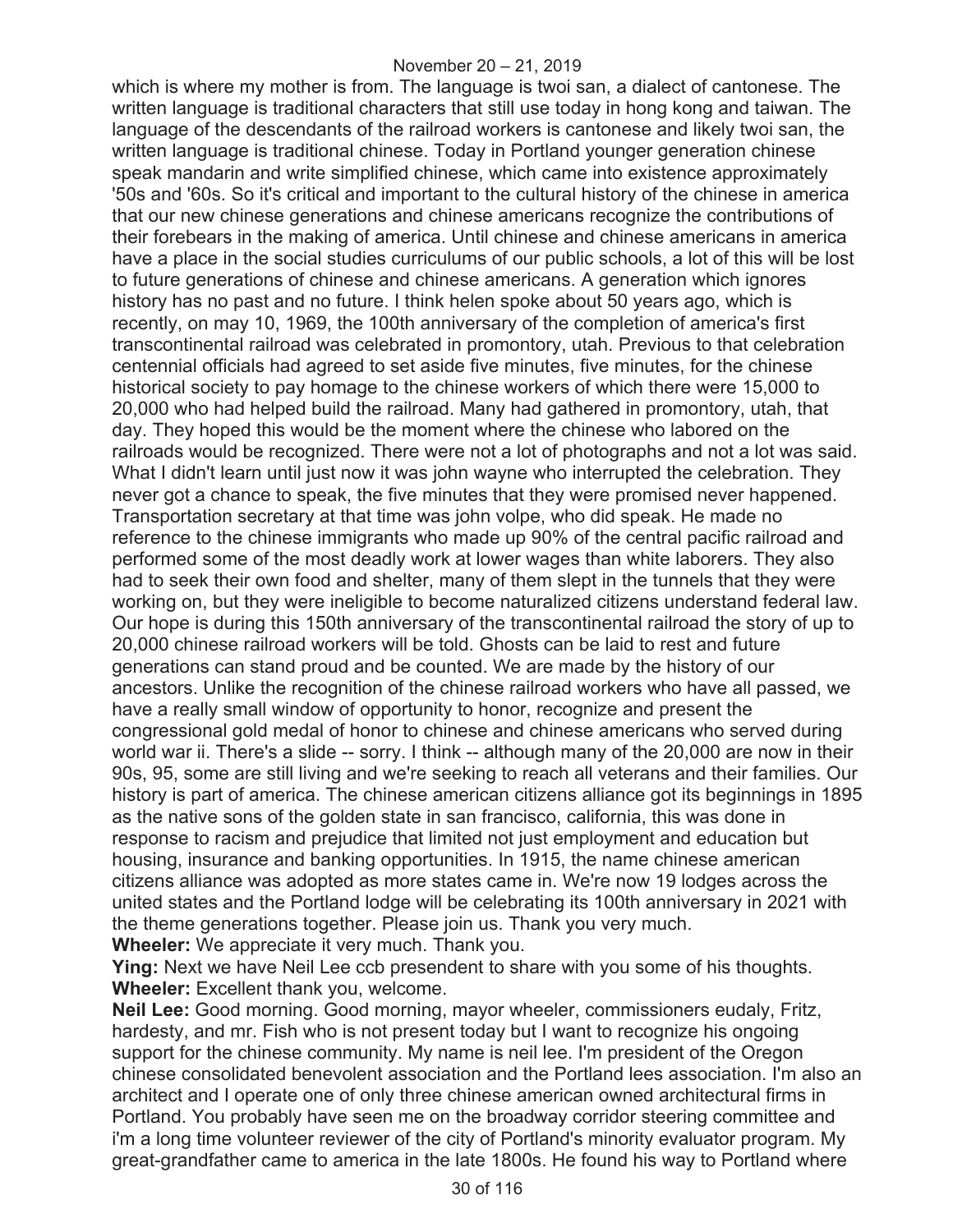he opened a successful chinese grocery store in old town chinatown. I'm the first generation in my family to be born and raised in Portland. What does this proclamation mean to me? Well, reliving the stories of the chinese working on the railroad was very inspiring to me. In fact, one day while I was designing the south waterfront station on the Portland-milwaukie light-rail project, it occurred to me that the chinese americans are still working on the railroads. What a profound connection. I had the fortunate opportunity to help connect two cities, but my ancestors before me worked very hard and braved many dangers and hurdles to connect a nation. Today's proclamation affirms that our chinese community was and is a prominent contributor to the development of our railroads, our cities, and our nation. So why is it important to continue to commemorate this event in history? The united states was built by all walks of life and all types of people from different cultures and backgrounds. We need to continue to tell the story from we, the people, all the people, to tell a complete and robust story of our history. We need to remember what we did in the past so we can all do better and be proud of what we are doing today and in the future. It's my belief that inclusiveness is a valuable asset. Working together collaboratively with different views and opinions from different cultures and walks of life can bring more understanding and better outcomes. Let this proclamation be a reminder to us of all the great things we are capable of doing together to be inclusive and to give recognition to all those who contribute, big and small, to the betterment of our community and nation. Thank you.

**Wheeler:** Thank you.

**Ying:** Next we have Duncan to share with us, go a head and introduce yourself. **Duncan Kwon:** Duncan Kwon Apano thanks for having me. Mayor wheeler, and commissioners, on the 150th anniversary of a transcontinental railroad. I'm struck by how many similarities there are to so many immigrant stories you hear today including my own family's. At the start of 1849, there were only 55 chinese men living in the u.s. Then due to the california gold rush over 150,000 chinese came over to find work and try to make their fortunes. A series of wars, floods and famine had made earning a livelihood in china extremely difficult at the height of colonialism china was militarily defeated by the british in the opium war of the 1840s and southeastern china was in ruins caused by the ti ping rebellion. Many chinese immigrants crossed the pacific, a very difficult three-week journey, for which they could barely afford steerage class. They came for opportunities for a better life for themselves and their families. Over the past 170 years, chinese have been coming to this country for many of the same reasons. Today there are over 2.5 million chinese americans living in the united states. Today we honor the story of some 20,000 chinese railroad workers for their hard work and sacrifice. This is an important and necessary milestone. However, a proclamation is only the first step. I'm also deeply interested in how we have grown as a nation over the past nearly two centuries and I can think of a number of next steps. First, the story needs to be part of our educational system and is a reason why african-american studies are so important. This is about a story about my communities early experience in America and that's also a story that we see repeated nearly every day in the news. People from around the world, from china to south america are still making the same difficult decision to uproot themselves from untenable situations and travel thousands of miles to this country. We are locked in a constant debate as to whether immigrants are valued, contributing members of our social fabric or they are here it take jobs or commit crimes. That's why it's so important to recognize contributions and sacrifices of immigrant communities throughout history. It's part of a narrative we're trying to build. Second it's extremely valuable today to invest more deeply in civic engagement then civic empowerment to continue bringing new voices to the table. When my parents moved to this country they started the first chinese restaurant in upper michigan. They couldn't vote and showing up at city hall to talk to elected officials was not something that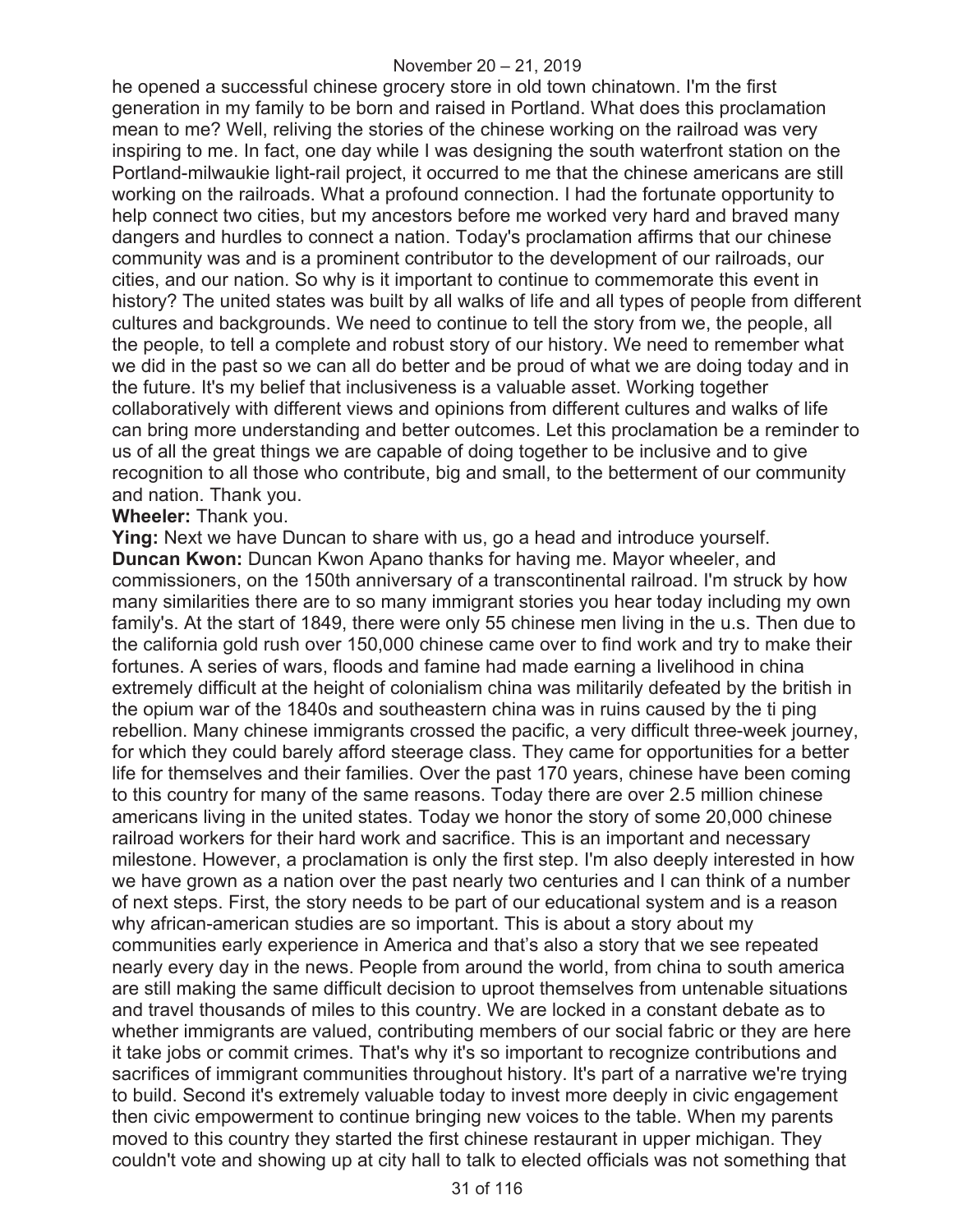entered the realm of possibility. While my mom worked I was often in the back eating free food and doing homework. They worked so hard so I could go to law school and become a community advocate. Today in our work in the jade district I can walk into almost any of the restaurants and see that same kid in the back doing homework and their parents are working hard. So these are important voices the city needs to keep hearing from. Finally, I would encourage us to continue to actions that would help Portland become a safe, welcoming space where immigrants with thrive through a lens of past inequity and racism I want to thank council for a number of things and I thank you for investing in Portland united against hate so we can address hate crimes within our community. Thank you for supporting initiatives like the inclusive business network so people of color, entrepreneurs, have a best chance to be successful in creating small businesses and thriving. I want to thank you for supporting initiatives in the jade district, roughly 25% of Portland asian america community lives in this one neighborhood, so thank you for the investments in affordable housing, community health clinics, safety improvements and economic empowerment. It is up to us now to reflect and honor upon the lessons of the past and create the conditions of the future where we no longer have to recognize great accomplishments made despite the most inequitable and unjust circumstances. We should no longer have to work in the shadows of history. Thank you so much for this opportunity to highlight this important contribution of chinese americans. Let's continue to forge ahead for our community today. Thank you.

**Ying:** Thank you, Duncan and thank you Gloria and Neil. I want to close with a quote from james baldwin, mayor and commissioners. History is not the past. It is the present. We carry our history with us. We are our history.

**Wheeler:** So before I read the proclamation, first of all I want to thank you all for this presentation. It was heartfelt, it was provocative, and it was informative. Helen, I want to thank you in particular. We have had some conversations about this proclamation. You helped illustrate the history behind the history. If you will. I'm glad that people in this city have the opportunity to hear the panel's conversation today. It was outstanding. I thank you for being here. Before I read the proclamation i'll entertain any comments from my colleagues. Commissioner eudaly.

**Eudaly:** Thank you, mayor. I want to thank you for bringing this item to us today. When I saw we were set to recognize this anniversary flags went up for me because we can't continue to recognize and celebrate historic events and figures without addressing the real history, the problematic history and past harms that have been done to communities, especially communities of color. I have significantly edited my remarks because I don't need to preach to the choir and you're here to teach us. I don't need to teach you anything about this history, but I do think that I would like to put a few remarks on the record. Despite how instrumental chinese workers were in constructing the transcontinental railroad, our society repaid their labor and their sacrifice by nearly writing them out of history. Chinese workers were subject to prejudice, discrimination and inhumane treatment. Central pacific offered higher pay, meals and shelter to white workers while chinese laborers were paid less and expected to feed and shelter themselves. Due to this policy Chinese workers often had to live in the unstable tunnels they were constructing. More than 1,000 workers died in accidents and avalanches. This type of revisionist history is all too familiar to our immigrants communities, and sadly the prejudice, discrimination and humanity persists today, 150 years later. This is why we need to do better as a city and a country, not just to recognize and celebrate the contributions of our immigrant communities but to stand with them and defend them and especially in these particularly difficult times. So thank you very much for bringing this to us, for being here today and for sharing your stories.

**Wheeler:** Thank you. Commissioner Fritz.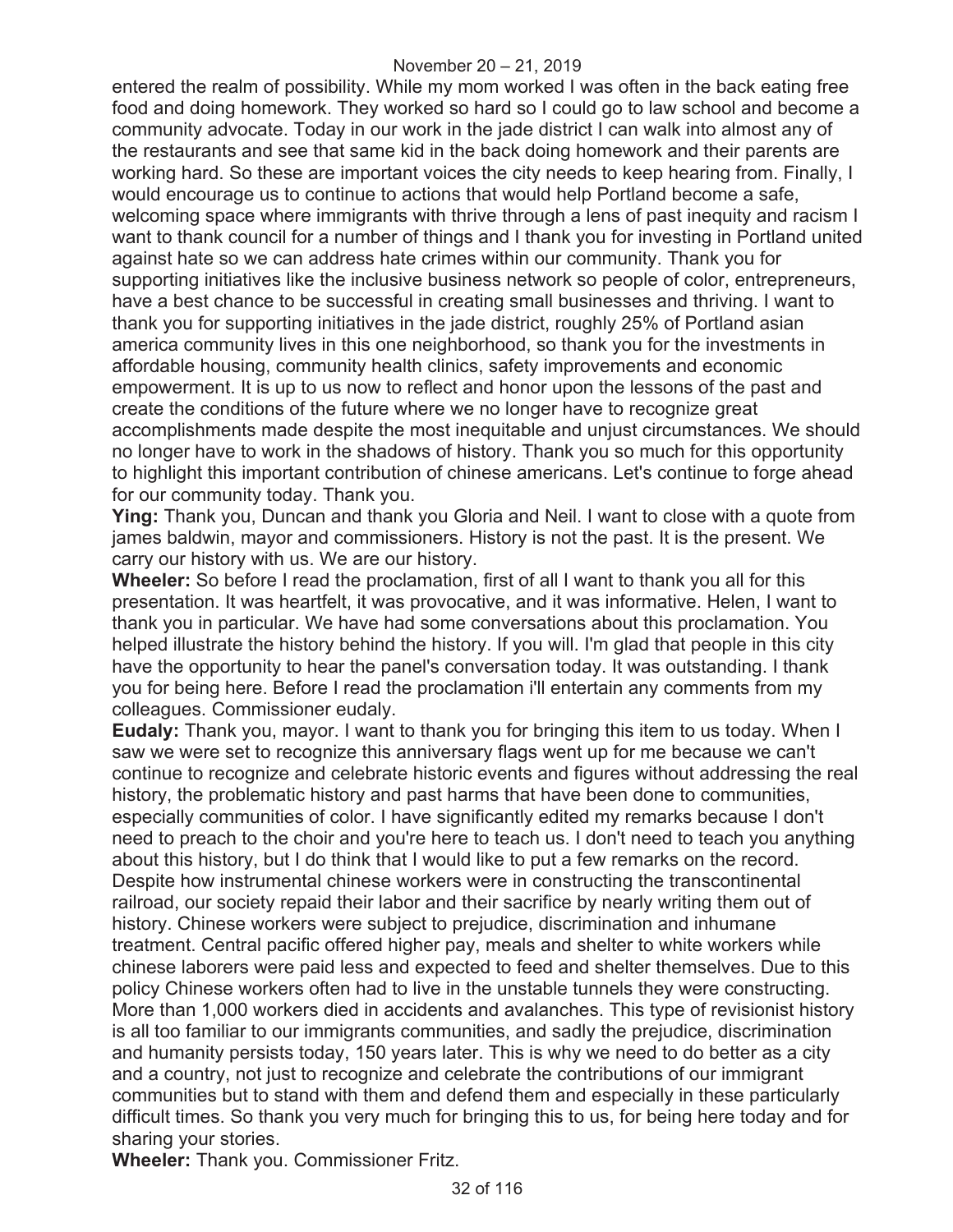**Fritz:** Thank you for your leadership in our community. Thank you for teaching us over many years. Thank you for teaching me over the 11 years that I have been on the city council. Thank you, helen, for your leadership as well. I'm awed by the presentation. It was really moving and taught me a lot that I didn't know. I'm really sad about this -- happy and sad about the congressional gold medal. It says mr. Fred lee was presented with a framed copy of the confirmation letter from the chinese american world war ii veterans recognition project to inform him of his eligibility to receive the congressional gold medal was confirmed. The congressional gold medal will not be presented until the speaker of the house officially holds the congressional gold medal awards ceremony on capitol hill in 2020. How long did they think that they can just delay doing this? For heaven's sake, if there was a time to waive the protocol and do it earlier they should be doing it every time they find somebody who is eligible. On behalf of politicians I apologize. That's not right. It's just not right. If it was here we would be doing it today. But I appreciated the representative from apano noting that the city has tried to put our money where our mouths are. We are going to do a proclamation and have been supporting Portland united against hate, we supported apano with construction of the new building and with the jade district. So that's good for all of us. And it's not only the chinese american community that benefits, it's good for all of us because when you thrive we thrive and vise versa should be the case. Thank you so much for being here.

**Wheeler:** Commissioner hardesty.

**Hardesty:** Thank you, mayor. Thank you all for such a compelling presentation. It's hard to be in the room with helen and not learn something new. I have known helen for a long time and yet she continues to teach me very lovingly, very kindly, very intentionally. I thank you for the years of your service in doing that. I have toured the chinese museum in seattle that tells the story very eloquently with all the warts and all the challenges that come with telling an honest story of our history. The african-american community and the chinese community share so much when it comes to the history of how acceptance has happened in the united states of America and in spite of others' best efforts we continue to thrive, we continue to raise families and start businesses and are productive, contributing members of the community. You have the added burden of being the model minority, right, because heaven forbid a chinese person would need help from anybody, right? You have the extra burden that you carry because it's hard for people to see the lack of investments that have been made. I'm so happy that we do this periodically because we learn so much about the hidden history and one of you said if this is not part of the education curriculum then we lose an opportunity to actually educate the next generation of Oregonians, right? We can prevent some of the mistakes of the past if people actually understand the past, right? I'm going to steal this quote that you used, helen, a generation that ignores its history has no past and no future. That really touched my heart because it's absolutely true. If you don't know your history you're basically erasing some core parts of your being. I want to thank you all for being here. I want to thank you for the kindness in which you are very intentional about sharing the history with all the warts and know that we strive to be better, much, much better, than we were regardless of what's happening at the national level, craziness happening there but that's not who we are, not as Oregonians, that's not who we want to be and who we want to be for the future. I greatly appreciate you. Thank you. **Wheeler:** It's now my honor to read this proclamation on behalf of Portland city council. Whereas the advent of the railroad in the 1820s many americans held a vision, a binding together the nation through the construction of a railroad across the nation from the atlantic to the pacific; And whereas building the first major national transportation infrastructure necessitated the employment of thousands of workers, many chinese and irish immigrants, mormons, native americans, african-americans, many others who joined to work together to construct the railroad; And whereas those thousands of workers often went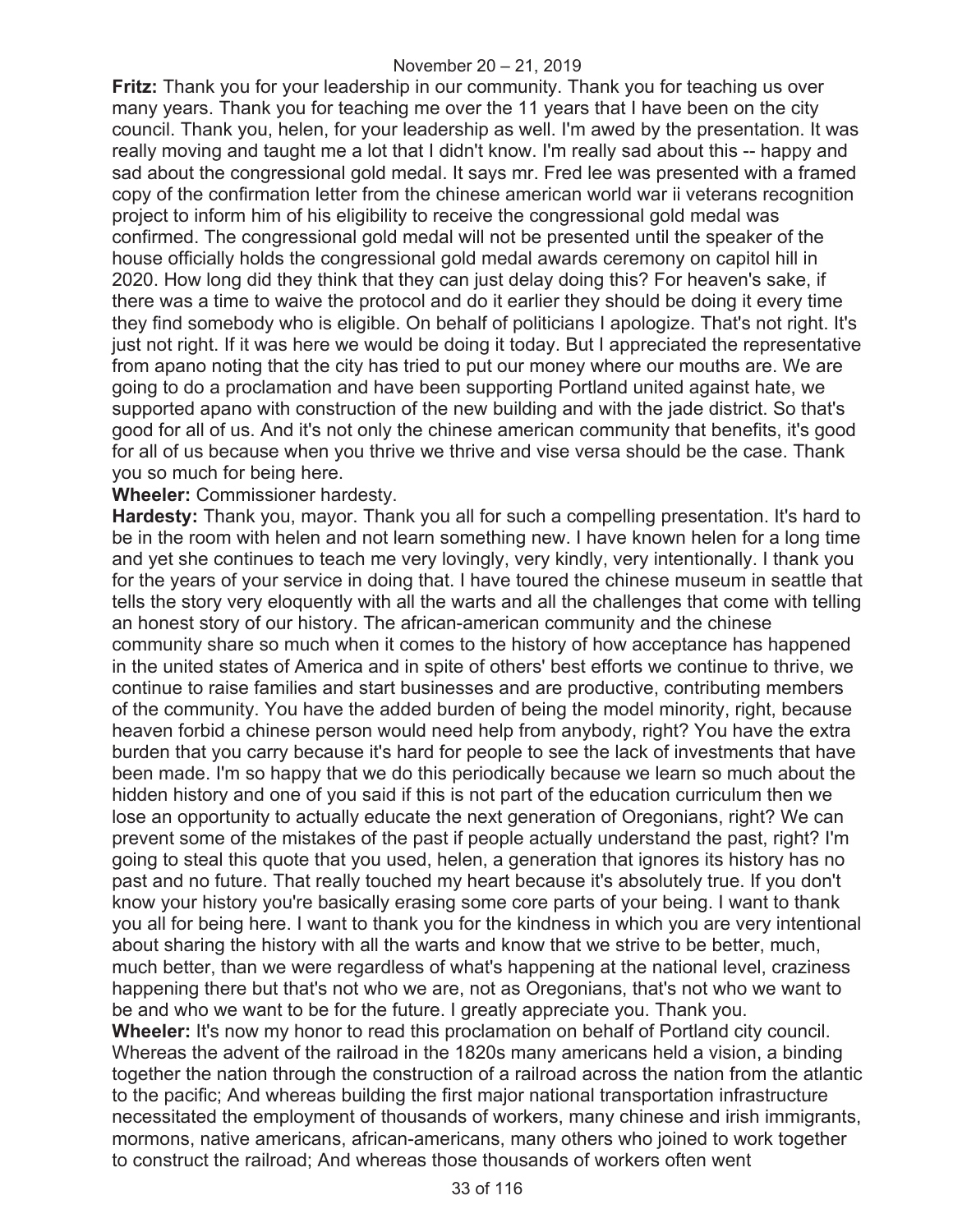unacknowledged for their hard work and sacrifice so we honor them here today; And whereas united states industrialists recruited thousands of chinese workers to assist in the construction of the railroad making up 80% of the western work force, were paid substandard wages and faced grueling hours in hard conditions in order to lay hundreds of miles of track; And whereas because of their hard work and the hard work of others who have not been historically recognized, the impact of the transcontinental railroad in the 19th century has been likened to the impact of modernization in the 21st century transforming communications, commerce, and industry. Facilitating the movement of people across the country and increasing the global prescience and significance of the united states of America; And whereas we recognize the 150th anniversary of the completion of the transcontinental railroad and celebrate the tireless efforts of the chinese immigrants and all of those who overcame brutal obstacles, both natural and technological, to achieve the goal of uniting the country from coast to coast. Now, therefore, i, ted wheeler, mayor of the city of Portland, Oregon, the city of roses, do hereby proclaim November 20, 2019, to be the 150th anniversary of the completion of the transcontinental railroad in Portland and encourage all residents to observe this day. Thank you. [applause] can we get a photograph?

**Ying:** Could I invite all our guests?

**Wheeler:** Invite whoever you would like. Thanks for being here. We appreciate it. Items 1061 and 1062, could you read those together, please, Karla?

**Item 1061.** 

# **Item 1062.**

**Wheeler:** So we're here today to follow up on the bicycle parking code update project. This project amends title 33. Last week we forwarded a number of amendments to the bicycle parking code update project. These amendments are outlined in the memo provided by staff. Today the plan is to vote on those amendments and the next week will be the second reading of the two ordinances and the final vote. First a housekeeping item as a reminder we closed the oral testimony last week as you'll recall but allowed the written record to remain open for people to provide testimony on public hearing and the amendments that were forwarded last week. However, I'm now closing the record before we vote on the amendments. So this is the official notification that the record is officially closed. Before we recap these amendments, have a discussion and vote, do any of my colleagues have any additional amendments they would like to introduce at this particular time? I don't see any. So I would like to bring up both Portland bureau of transportation and bureau of planning and sustainability staff to help walk us through the amendments and the votes. Good morning.

**\*\*\*\*\*:** Good morning.

**Liz Horman, Portland Bureau of Transportation:** So we can just do a quick introduction. I'm liz Horman from the bureau of transportation.

**Sarah Figliozzi, Portland Bureau of Transportation:** Sarah Figliozzi, also with Portland bureau of transportation.

**Eric Engstrom, Bureau of Planning and Sustainability:** Eric Engstrom, bureau of planning and sustainability.

**Horman:** I think the first item in front of you, mayor, are the eight staff technical amendments. And I think there's no power point we have the presentation here so that first page just gives that brief summary of those amendments. These are really grammatical and technical in nature.

**Wheeler:** Do you have a presentation or just answer questions? **Horman:** Just answer questions.

**Wheeler:** I suggest we vote on these as a package, is there any objection to that. Are there any further questions on any of these staff technical amendments?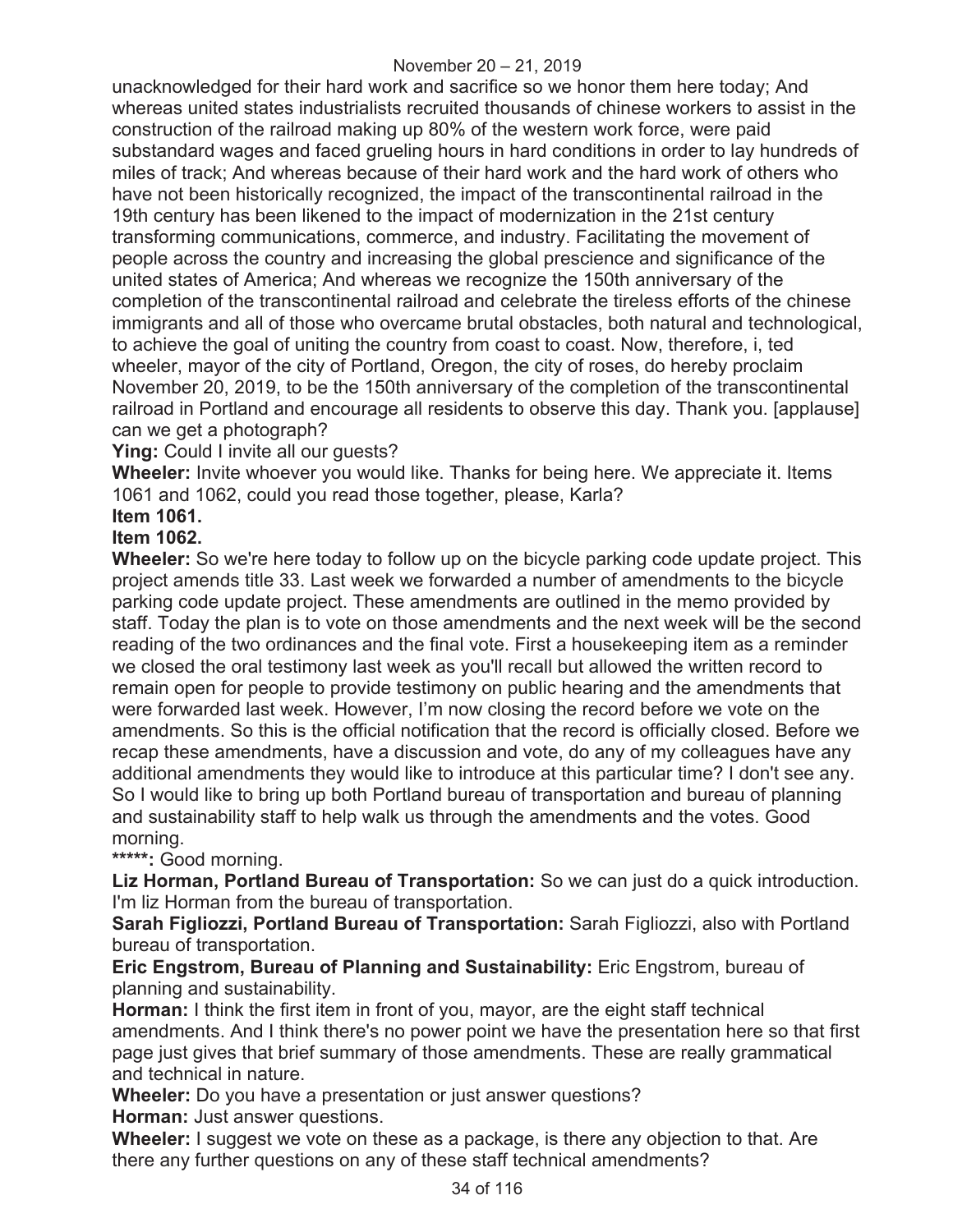**Hardesty:** So moved.

**Wheeler:** I don't think we need to move, I think we can just vote as a package since they were already moved as a package. Is that correct?

**Linly Rees, Chief Deputy City Attorney:** Yes. Could you also I have been reminded there was a new impact statement if you want to maybe do that right after that or do that right before they would like to just make sure you have no objections to substituting the impact statement.

**Wheeler:** Do you need a motion for a substitute?

**Rees:** It's not an attachment to the ordinance so you can just do it with council's consent. **Wheeler:** Are there any objections to including it? I don't see any objections. Consider it officially included.

**Rees:** And staff reminds me there are also substitute findings. Do you want those done at the end?

**Horman:** It's not an impact statement, it's a replacement of the findings.

**Wheeler:** So, you want substitute findings on the table? I'll move the substitute findings, is there a second.

**Hardesty:** Second.

**Wheeler:** Karla, can you call the roll on the substitute?

**Eudaly:** Aye. **Fritz:** Aye. **Hardesty:** Aye.

**Wheeler:** Aye. Substitute findings are on the table. Any further discussion on these? Karla, call the roll for the package of the staff technical amendments with the substitute.

# **Eudaly:** Aye. **Fritz:** Aye. **Hardesty:** Aye.

**Wheeler:** Aye. So the staff technical amendments are adopted with the substitute in place. Next let's move to commissioner amendments. Commissioner eudaly, I believe you had one. Is there any further comment on that?

**Eudaly:** This amendment listed number one the amendment list, it inserts language to exempt defined list of affordable housing projects currently in the development pipeline. This amendment is supported by the second ordinance we heard last week which establishes alternative bicycle parking standards for the exempted projects. As mentioned last week this solution acknowledges unique budget and timeline of these pipeline project that have developed their financing packages based on current bicycle standards while still ensuring these affordable housing projects include bicycle parking.

**Wheeler:** Very good. Any question or discussion on commissioner eudaly's amendment 1? Anything else from staff on that? Very good. Please call the roll on amendment number 1.

# **Eudaly:** Aye. **Fritz:** Aye. **Hardesty:** Aye.

**Wheeler:** Aye. Amendment number one is adopted. Next I propose we vote on commissioner amendments 2, 3 and 4 to together as a package. You'll recall these amendments all provide technical fixes to improved plan review. Specifically number 2 ensures bicycle parking information is included and reviewed at the land use review phase. Particularly due to the spacial layout needs and location requirements. 3 clarifies the far exemption, the floor area ratio, is for bike parking rooms and does not include the individual two by six foot spaces that may be included within the dwelling units. This would take an enormous amount of staff time and resources for the bureau of development services reviewers to do that level of calculation. Number 4 clarifies the definition of the bike rack design to ensure that cable components are not included in the rack definition. Cables are very easy for thieves to cut through, unfortunately I learned that the hard way, and these put tenants and users at a huge disadvantage if there's nothing solid to secure the lock to. Are there any follow up questions or decisions on commissioner amendments 2,3 or 4? Anything else for staff to add? Karla, please call the roll for this package of commissioner amendments.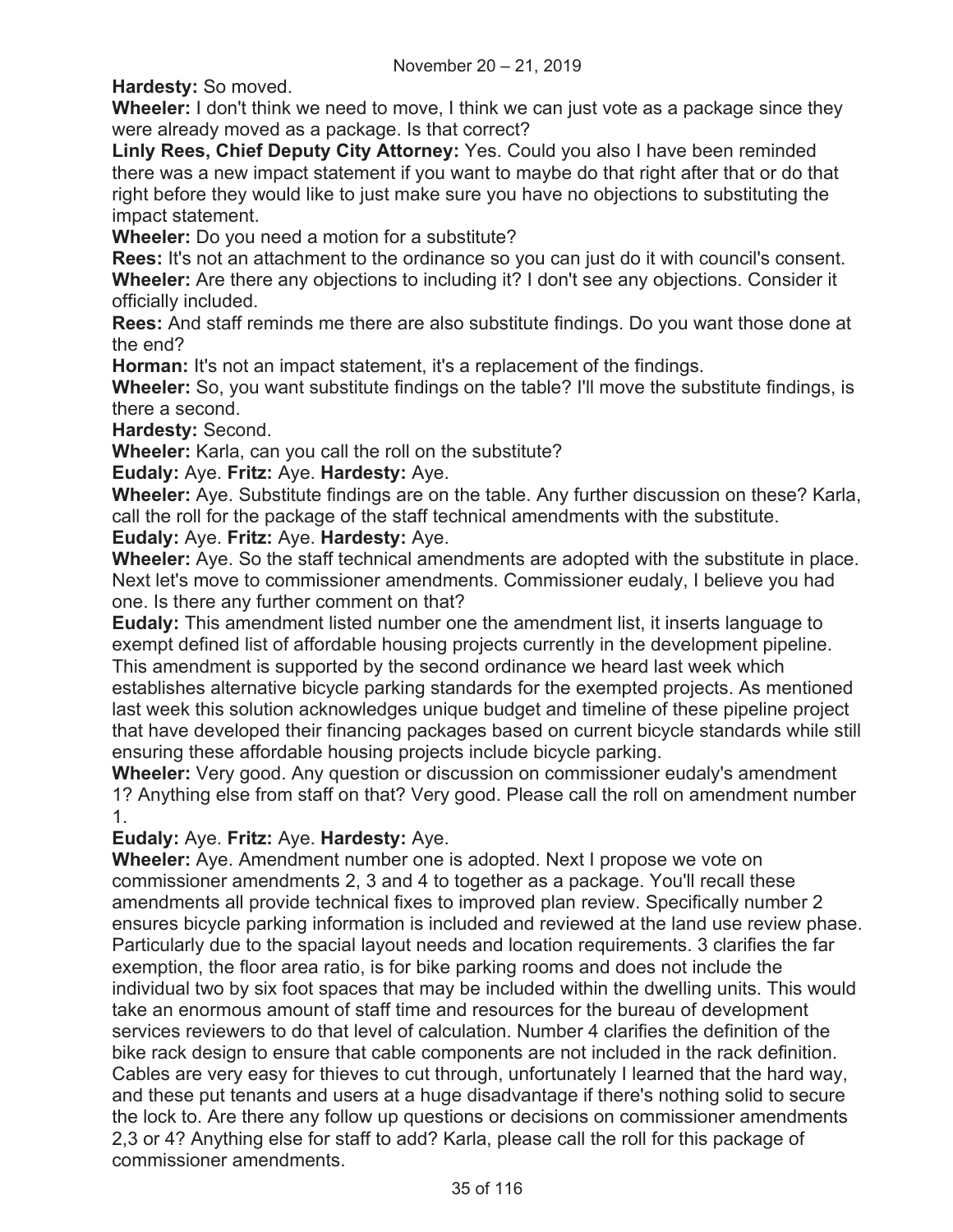# **Eudaly:** Aye. **Fritz:** Aye. **Hardesty:** Aye.

**Wheeler:** Aye. The amendments are adopted. Finally, for commissioner amendment 5 this is an increase to the nonconforming use threshold. This amendment would increase the dollar threshold from the current level of \$168,550 to \$300,000. This increase to the nonconforming use threshold is part of a larger bureau of planning and sustainability and bureau of development services strategy to improve permitting processes and timelines. I don't know if there's any questions from my colleagues on this amendment. Commissioner hardesty?

**Hardesty:** Thank you. That's one that I don't know the why of. Could you help me? **Engstrom:** Sure. When we passed changes in code like what you're doing today to the bike parking zoning code doesn't immediately apply to existing development. It applies to new development going forward but we do have a provision called nonconforming upgrades which is when there are large scale tenant improvements or remodeling projects to existing buildings above this dollar amount they can be required to set aside a certain amount of project dollars towards incremental upgrades to come closer to current standards and we have that dollar amount goes up automatically by the construction cost index but we also periodically have it adjusted for policy reasons when we do projects that can change the number of people who are nonconforming. This was suggested as a way to address permitting cost concerns and small business impact concerns related to the bike parking change because we're changing the code.

**Hardesty:** That was a very succinct and understandable explanation and I'm grateful for that. Thank you.

**\*\*\*\*\*:** Glad we have him up here.

**Wheeler:** Any further input on amendment number 5? Any further questions? Karla, please call the roll on amendment number 5.

**Eudaly:** Thank you, Eric, for that succinct explanation. I think even commissioners can understand the intricacies of our code when explained by someone like you. Happy to vote aye.

## **Fritz:** Aye. **Hardesty:** Aye.

**Wheeler:** Aye. Amendment 5 is adopted. The final item for today then is to adopt the amendment to replace exhibit b, the findings report. We already did that. We did that up front. So that is completed. I think that is -- it. Yes. Is there no additional amendments? We're closing the testimony for the bicycle parking code update project items 1061 and 1062. Thank you. The next step is that the ordinance will go to a second reading and final vote. This is the second reading and final vote on the ordinances as amended. That will be December 4th, time certain 11:05. Is that right, Karla?

## **Moore-Love:** Correct.

**Wheeler:** December 4th, time certain 11:05 for the ordinances as amended today. Legal counsel, have I forgotten anything or does this close it out.

**Rees:** You've covered it. We're good.

**Wheeler:** Anything from staff?

**\*\*\*\*\*:** No, thank you.

**Wheeler:** Thanks for the incredible work on this. The speed we went through it belies the considerable energy you put into it. 1061 and 1062 move to second reading as noted. We are at item 1078 on the regular agenda.

## **Item 1078.**

**Wheeler:** Commissioner eudaly.

**Eudaly:** Thank you, mayor. This intergovernmental agreement allows pbot to be reimbursed for bus lane and red pavement markings Trimet has agreed to fund with their statewide transportation improvement fund formula funds. Pardon me. Otherwise known as stiff. Which is an unfortunate acronym. Trimet and pbot's collaboration on central city in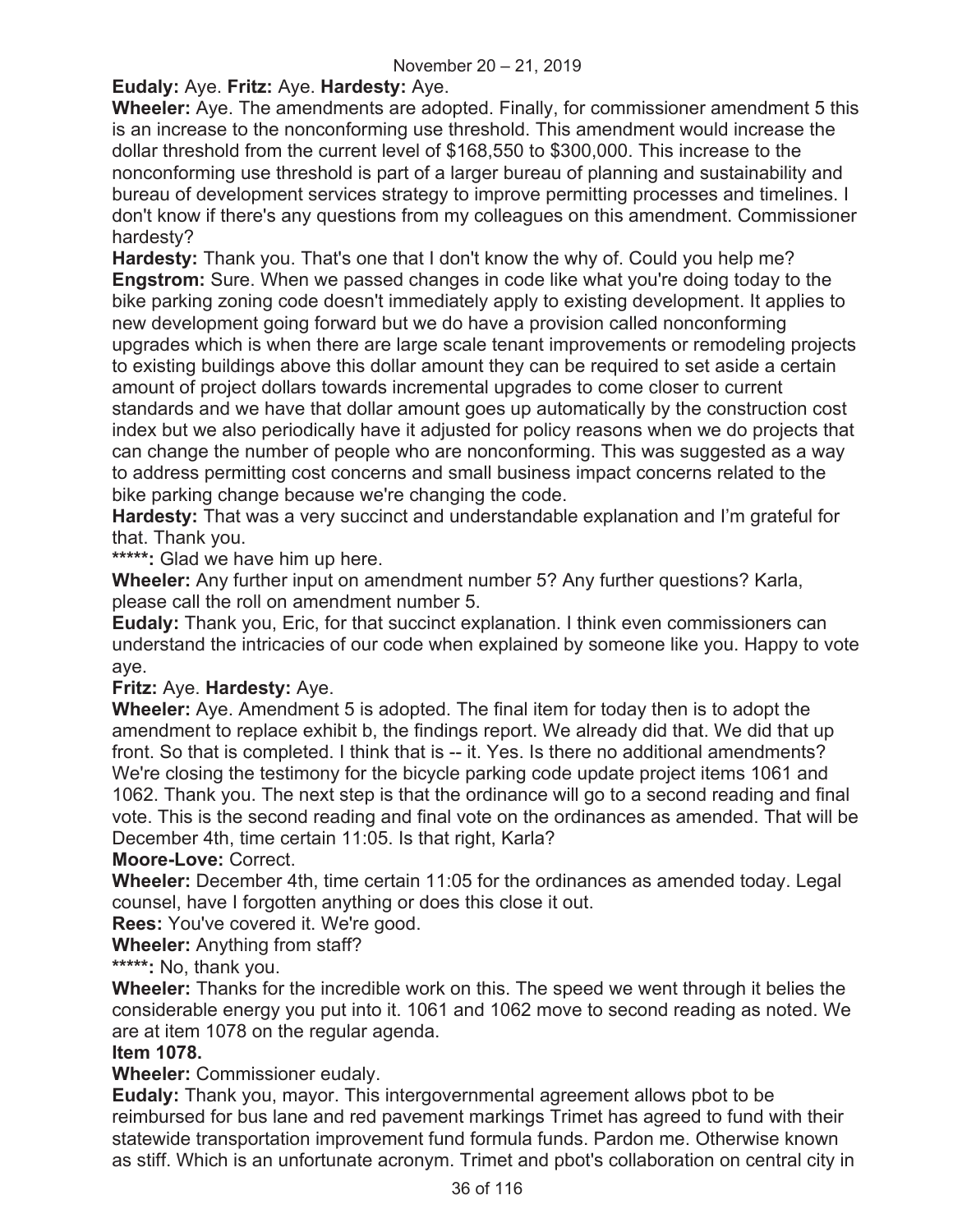#### November 20 – 21, 2019

motion and enhanced transit corridor plans resulted in trimet including these projects in their stiff plan. These projects are intended to provide faster and more reliable bus service through capital and operational investments. Here to provide details and answer any questions is pbot project manager Gabe Graff. Welcome Gabe.

**Gabe Graff, Portland Bureau of Transportation:** Thank you, commissioner, mayor, thanks for having me. In light of your package presentation i'll make a very brief presentation. If you have questions let me know. In november 2018, council adopted the central city in motion plan as commissioner eudaly mentioned. This plan was designed to address increasing demands on our central city's transportation system with new investments and transit priority bikeways and safer crossings. The plan identified 18 projects including nine miles of bus lanes, 17 miles of protected bikeways and 88 pedestrians crossing improvements. Since adoption pbot have been working with partners such as trimet to fund, design and construct these identified projects. This agreement with trimet for \$3.14 million funds some of the key transit bottlenecks identified in the central city in motion plan. I thank trimet specifically jamey snook, who is with us if you have questions, who brought this to the finish line. This iga will fund work which you've seen on the streets already specifically the southwest madison bus lane approaching the hawthorne bridge, northwest everett bus lane approaching the steel bridge, components of the burnside bus lane that was recently started in November and then some additional work extending the bus lane on madison an additional block once the Portland building has completed construction extending the east burnside bus lane to 12th avenue once construction is completed at mlk and burnside corner and additional red pavement markings which you may have seen a couple on grand, mlk, and main. If you have any questions, do let me know.

**Wheeler:** Commissioner Hardesty.

**Hardesty:** I'm curious as to whether or not we're looking at whether bus shelters are appropriate along the line where we're making these improvements because with the improvements I see being made in east Portland do not include bus shelters. So i'm just curious as to where does that conversation happen and who makes the decision about whether you get red lanes or actually shelter from the rain.

**Graff:** Good question. I certainly can get back to you on how those shelter decisions are made.

**Hardesty:** I have asked that quite a bit and no one has been able to.

**Eudaly:** I can tell you it's trimet.

**Hardesty:** I know its trimet, but if we are partners with trimet hopefully we're having those conversations with trimet.

**Eudaly:** We are having them but its not pertinent to this item.

**Hardesty:** I understand it may not be pertinent in your view, but as we continue to partner with trimet if you're not putting these issues on the record these issues will never be addressed because again, I have asked this question every time we have had a partnership with trimet, and every time we have had this partnership I hear we're working with trimet. That is not a sufficient answer for me, so maybe with your help I can get a meeting with trimet in my office and we can talk about who decides who gets the bus lanes and who gets the full shelter where they are protected from the rain.

**Eudaly:** You can come to my office and we'll fill you in about where we're at with that conversation.

**Hardesty:** That's one option. Thank you. I appreciate it.

**Eudaly:** Gabe, can you tell us what kind of improvements we're seeing and commute times with the red lane? Is that information you have?

**Graff:** We have some early information about how trimet buses are performing so the southwest madison lane was installed in May. That's in operation the longest. It's a four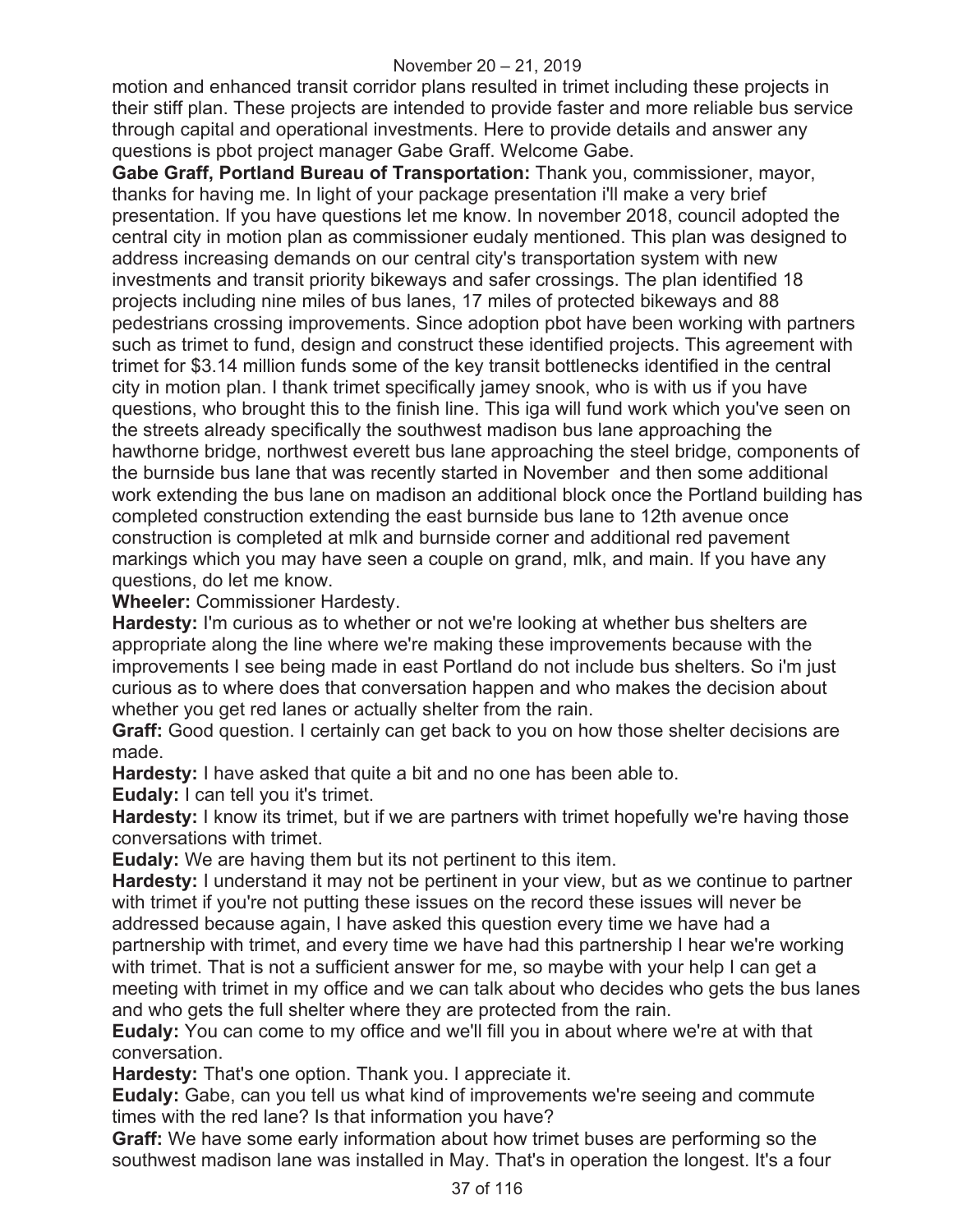## November 20 – 21, 2019

block stretch, so its not a very long bus lane but it's one of the most congested portions of the lines with travel on it. We're seeing about a minute of time savings every day for those buses. Such that trimet has been able to adjust the schedule of the line 14? **\*\*\*\*\*:** Yes.

**Graff:** To make that transit service faster. Everett and burnside are considerably longer bus lanes and we expect that we'll get even better performance out of those. **Eudaly:** Thank you.

**Wheeler:** Does that complete your presentation?

**Graff:** It does.

**Wheeler:** Excellent. Is there public testimony on this item?

**Moore-Love:** We have one person. Maggie.

**Wheeler:** All right. Thank you. Appreciate your testimony. Hello again.

**Maggie:** Hi. Maggie, Portland homeless town hall. I have been to mexico, and it pains me to say that I can go to a country that doesn't have the budget that the united states of america has and find out they have better public transportation. And i'm sure you all have been to other countries as well where you have discovered, hmm, they have a smaller budget, a faster, maneuverable, responsive transportation bureau. Setting aside the big behemoth that is public transportation in america, whether they need certain infrastructure or not, and I would like to go to hardesty's comment, yes, we do need to discuss why certain areas get –

**Wheeler:** Commissioner Eudaly.

**Eudaly:** Maggie, this is about whether or not you support us being reimbursed by trimet for work we have already done on the red line.

**Maggie:** Should you be reimbursed by trimet? Yes. Yes.

**Eudaly:** We need relevant testimony.

**Maggie:** I would like to say that trimet is kind of the underground railroad for the disadvantaged and underprivileged in terms of their liberation from things like domestic violence and their ability to get jobs, and I would like trimet to just keep that in mind when they are giving out tickets. Thank you.

**Wheeler:** Thank you all. Appreciate it. With that any further discussion? Karla, please call the roll on 1078.

**Eudaly:** Thank you, Gabe. My office is champion central city in motion has leaned on pbot to deliver these important projects as quickly as possible. Because of bus riders crossing the burnside, hawthorne, steel bridges are already experiencing the benefits of our work, i'm encouraged that a plan we passed this time last year is very having positive benefits to Portlanders because as we know the wheels of bureaucracy tend to move very slow, especially ironically in our transportation bureau sometimes. I'm also encouraged to see the partnership between trimet and pbot that this iga represents. I thank trimet for recognizing our shared interest in making transit faster and more reliable for funding these improvements. Now I would like to see more buses whizzing by traffic, especially on burnside in that dedicated bus lane. I look forward to more progress in the coming year with projects currently in design on southwest naito, southwest 4th avenue, northwest broadway, southeast hawthorne, mlk, grand and east burnside. I vote aye.

**Fritz:** Commissioner eudaly, you are exciting me with your passion for transit. I thought you were going to say the wheels on the bus go round and round. Thanks to the new bus lanes they will be going round and round instead of sitting in traffic. Thank you for your work on this. Aye.

**Hardesty:** We certainly want buses to move faster. We certainly want buses to be more accessible, especially to folks who don't live in the central city. I will never not take an opportunity to remind trimet that they need to be a better partner. Once again we need much better public transit access in east Portland and other parts of the city. I will also say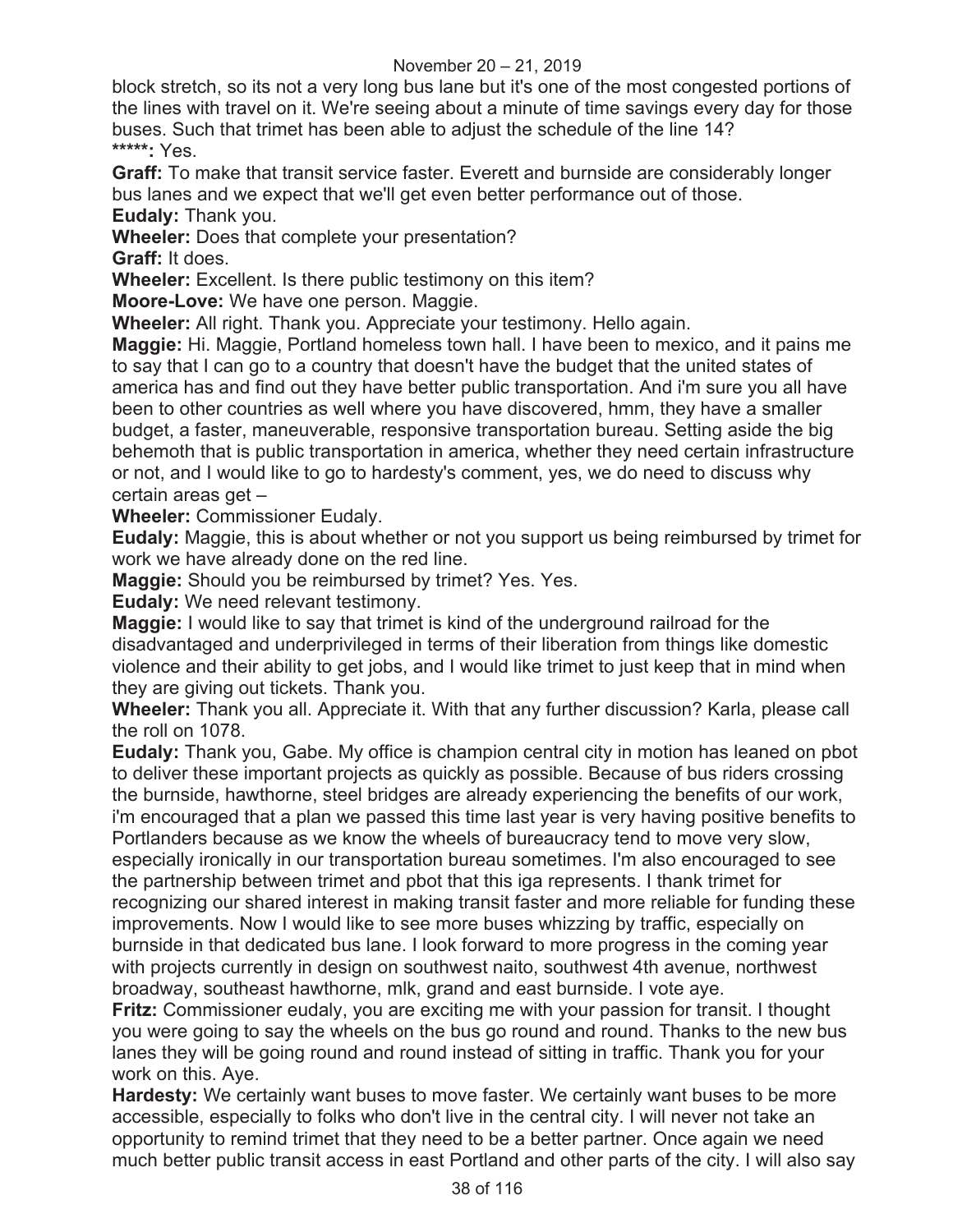that I am very concerned that trimet continues to hire security which if they made the system free or different they would not have now four security forces that are having a detrimental impact on people's willingness and ability to ride public transit. I vote aye for this project. But I will continue to have this conversation every opportunity I get to say to trimet you need to be a better partner. Aye.

**Wheeler:** I strongly support this ordinance before us today. I support central city in motion. I want to thank commissioner eudaly and her team for their leadership. I thank pbot for their leadership. This is a grant that we are accepting from trimet. I want to thank them for this. The bottom line for me is this. We talk a lot about improving mobility in the city for everyone. A real sticking point for us has been improving the percentage of people who are willing to take transit. I don't think you force people into transit, you give them a value proposition so that they want to take transit. The only way you can create a value proposition for transit is to not have transit become stuck in increasing traffic along with everything else. So other cities have demonstrated that if you can speed up public transit it makes it a better option for people to be able to take, particularly those on the margin who say, okay, I could get into my car and I could commute but if I can get there faster or if it's just as convenient or more convenient to be on the bus that's what I'm going to do. I also hear from people all the time who say, look, mayor, I appreciate that, I understand the city is only going to get more congested as population grows and traffic becomes more intense, but why don't you build more streets? The answer is there's no room to build more streets. We're stuck with the infrastructure that we have. The question is how do we make the infrastructure we have more effective, how do we increase the number of people? The only way that makes sense is to have more people taking larger vehicles. That is transit. That is the buses, that is the rail lines, et cetera. If the buses are just getting caught in the same increasing congestion as everybody else, it's not improving anything, it's not providing incentivization for people it take transit. I hear with my colleagues are saying, yes, we need more buses, we need more extensive bus service. That's all true but the issue before us today is central city in motion and I'm have are happy to lend my support to it. I vote aye. Thank you to everyone who worked hard on that. Can we take a threeminute break? Would anyone object? Let's take a three-minute recess.

## **At 12:00 p.m. council recessed.**

## **At 12:06 p.m. council reconvened.**

**Wheeler:** Back in session. Please read items 1079 and 1080 together, please. **Moore-Love:** Yes.

#### **Item 1079.**

**Item 1080.** 

**Wheeler:** Commissioner Fritz.

**Fritz:** Thank you, mayor. Just a recap of where we are, last week we had a staff presentation and heard public testimony but we didn't have time for council members to ask staff questions. I'm going to have staff come up so that can happen in a few minutes. I didn't give my full remarks because it was very late in the day and we wanted to get to public testimony because people had been waiting for a long time. We're not voting on either of these items today. I want to also say up front that the water bureau should have been more clear about the cost estimate for the filtration about what the cost estimate for the filtration plant included because it didn't include the cost of the pipes and that was a major mistake and we apologize. Compliance agreement with the Oregon health authority requires a filtration plant. The council could not decide unilaterally to switch to an ultraviolet plant. The city would be required to negotiate with the Oregon health authority on a new approach. The water bureau formed a technical advisory committee of national experts to advice the bureau and help turn in the optimal features of the filtration plant. They spent weeks reviewing and advising including site visits to the locations under consideration.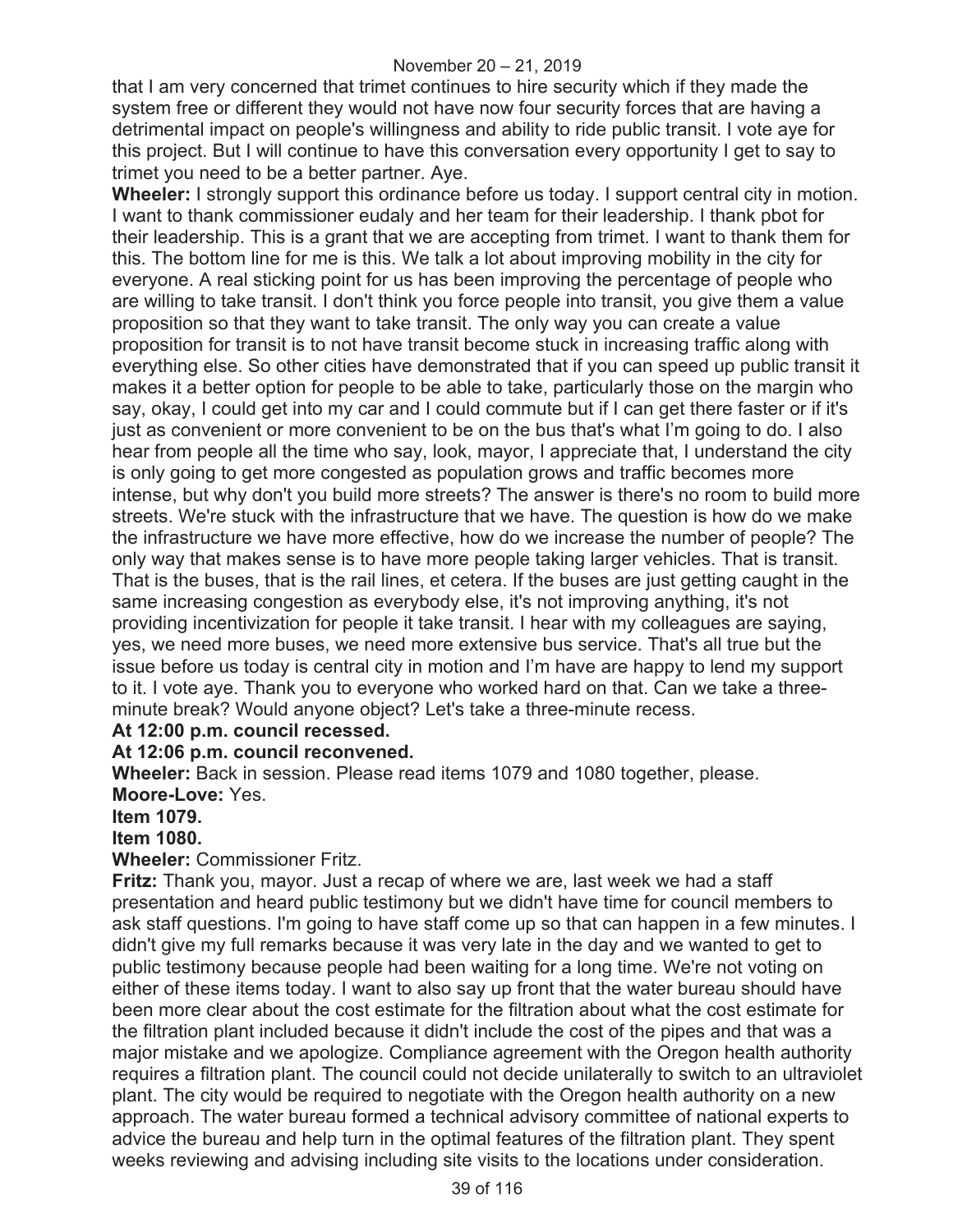This is the direct outcome of the technical advisory committee's recommendations. I passed out to you a list of the numbers and some of the background. Another reason to move forward now with the filtration plant is the opportunity we have been invited to apply for water infrastructure finance and innovation act partnership with the loan. This low interest loan will significantly reduce the cost of borrowing for this project with a longer pay back period meaning the 200,000 people coming to Portland by 2035 will help pay for the project. We do acknowledge that the water bureau working with the council will need to look for ways to further assist low income residents with their utility bills as rates increase. After our last council hearing water bureau staff reviewed the questions that were asked and we provided that to you in a document. There are extra copies by the council clerk for members of public. We're not voting until next week, there will be time for you to review though those and ask any further questions. With that I would like to open it up for questions of staff.

## **Wheeler:** Commissioner hardesty.

**Hardesty:** Thank you, mayor. Thank all of you. I have seen more of water bureau staff in the last 48 hours than I think I have seen in all my time on city council. I'm very grateful for the time you spent helping me understand the history. I wonder whether or not right now, today, this is the right project at the right time. We know that when you started this process and I can appreciate the challenge of working through a variety of different city councils and different city council directives. But today we're at a place where we are anticipating spending over \$1 billion for water filtration process and my question is, knowing what we know today, are any of the other options something we should consider. Notwithstanding having to go back to the health department and get some approvals, not to mention that there would be some other due diligence that would have to happen, today why aren't any of the other options still available and why would we move forward with this billion dollar project.

**Mike Stuhr, Director, Portland Water Bureau:** So reasonable people can -- **Fritz:** Remember to identify yourself.

**Stuhr:** My name is Mike Stuhr, director of the water bureau. Reasonable people can come to different conclusions on a very, very complex project. What i'm going to say now are my beliefs, my professional opinions from 45 years of building and operating public infrastructure. I believe that the water bureau, the city, and it's bigger than the city, it's virtually everyone in the metro area, needs a filtration plant. In some ways we have been lucky for the last 40 or 50 years. Most people have built them. There are thousands of filtration plants around the country. They are flexible, they allow you to handle what comes up in the regulatory world, and the infrastructure that we operate and bes operates is different than other public infrastructure. We are highly regulated public health entities and public health regulation never backs up. It only gets tighter. It's my personal belief that a u.v. Plant, which is really the only other option, it only answers crypto. It answers nothing else. Now, we have what i'll call black swan events, very high consequence low probability events. Those events are difficult for us to think about. We are all biased by the so-called normal distribution. You can look at that statistically. The question for black swan events is can you afford not to. Can I tell you that we're going to have a fire in the watershed? No. Can I tell you exactly when we're going to have an earthquake? I can give you a probability figure for the earthquake. Can I tell you that we're going to have turbidity events? I can tell you yes, we're going to have turbidity events. We have been lucky the last few years because of how rainfall happens. A u.v. Plant does nothing for any one of those, and I believe there's another risk, and this risk could be wrong, the minute epa writes another regulation we would be back here having this same discussion. Because a u.v. Plant does one thing it kills crypto. It does one thing. One of the unfortunate things in our political process is you don't hear people come and testify for things. That's kind of unfortunate, I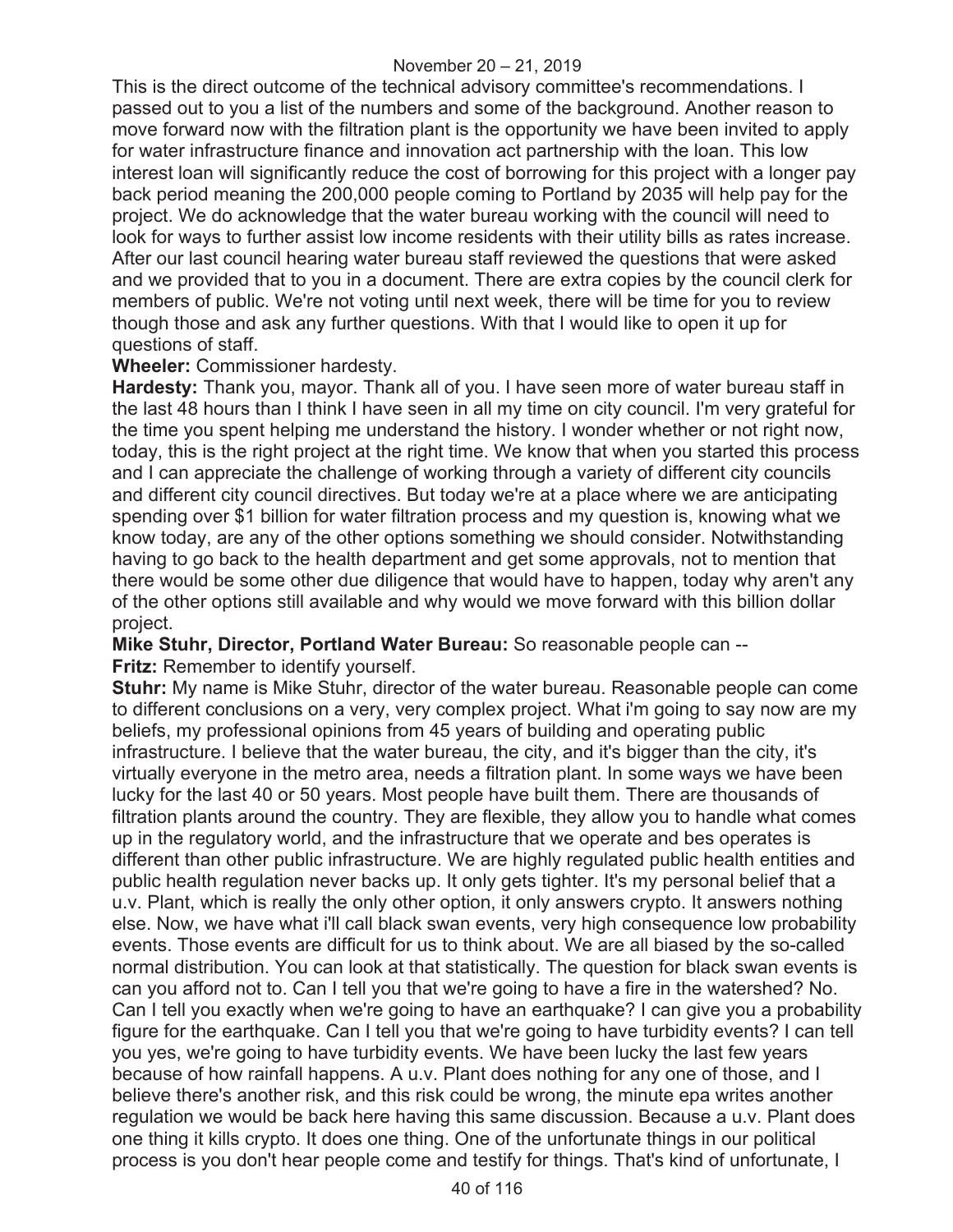think. People expect us to be able to do the right thing. The right thing for our community, for people with compromised immune systems and so on is to build a filtration plant that can deal with all of these risks. And that would be my opinion. We have a huge advantage here right now. Yes, we have to build a very, very expensive filtration plant which I will tell you using the 820 number if we had built it in the '70s when others built it would have cost \$125 million. If we had covered the reservoirs in the '70s when the city first agreed to cover the reservoirs it would cost about 50 million instead of 400. In the end maybe now we are going to have to build the filtration plant, and if you know you're going to have to do something in the economic world it's better now than later because inflation frankly eats your lunch in the end. I believe that this is the right time. Not only is it the right time for that reason but we have a tremendous opportunity. The water infrastructure -- there you go. I knew commissioners Fritz would catch me on that abbreviation. That's a tremendous opportunity to moderate the rate impact of what we have to do. We bond things for 25 years. 20 years. This will allow us to bond for 35 years. It will allow to us lock in low interest rates. We're doing really well nationally in interest rates right now and the combined effect of that and there are other things that maybe if cecilia was here she could talk about but we can negotiate every aspect of this deal including when we start paying, and do that in a way that mostly benefits our ratepayers, so I think cecilia wants to smack me because she doesn't want to say what the number will be, but i'm a lot taller than she is. It will make a positive impact on our rates.

**Hardesty:** Frankly for me if we're going to be able to save ratepayers because what we're talking about is significant increase in monthly bills for ratepayers, I would want to know and we have not done well with numbers in the past but I would certainly want to know what is the difference between having access to the loan and doing it the way we would always do it through the bonding process. If it's not a number maybe there's a percentage. I personally need to know what's different, right? For me that's the only reason to do it now is that we have access to this loan. If we're not going to do it now, if we're going to do it now, what's the compelling financial reason to do it now?

**Cecelia Huynh, Portland Water Bureau:** I'm Cecelia Huynh, finance director for the water bureau. I have been very reluctant to pin ourselves down to a rate benefit related to the loan. Based on the letter of interest we submitted we needed to identify the benefit of having the loan. There's a lot of assumptions but based on that what we estimated is that we can be at about the current rate forecast of 7.4. There's still a lot of terms to be negotiated and our goal is to negotiate a loan agreement that would be beneficial to our ratepayer. We hope to do better but without having gone through the negotiation understanding the rate we would be locking in and the year it would be at the current treasury rate when we close the loan. Not knowing what that will look like in a year, when we start paying, the terms of the loan are all flexible with the program. Until we have all that I don't have certainty on the benefit of the loan. But again, based on preliminary modeling of what we think we would be looking at, we're looking at around our current rate forecast of 7.4.

**Hardesty:** If we were to delay moving forward say 90 days, would you have more of an opportunity to give us better understanding of the impact on ratepayers for this project? **Huynh:** Not 90 days. The application process -- we committed to epa to submit the application in spring of 2020. After the application is in there's review period by epa, then we go into negotiation of the terms of the agreement. That could take another one to six months before we close. So our goal is to actually have the loan agreement closed by my goal would be by the end of next summer. So that we can go into the next budget process with all of that known information going in and update the rate forecast accordingly. **Hardesty:** So can you apply for the loan without us having already affirmed or approved the issues that are in front of us now?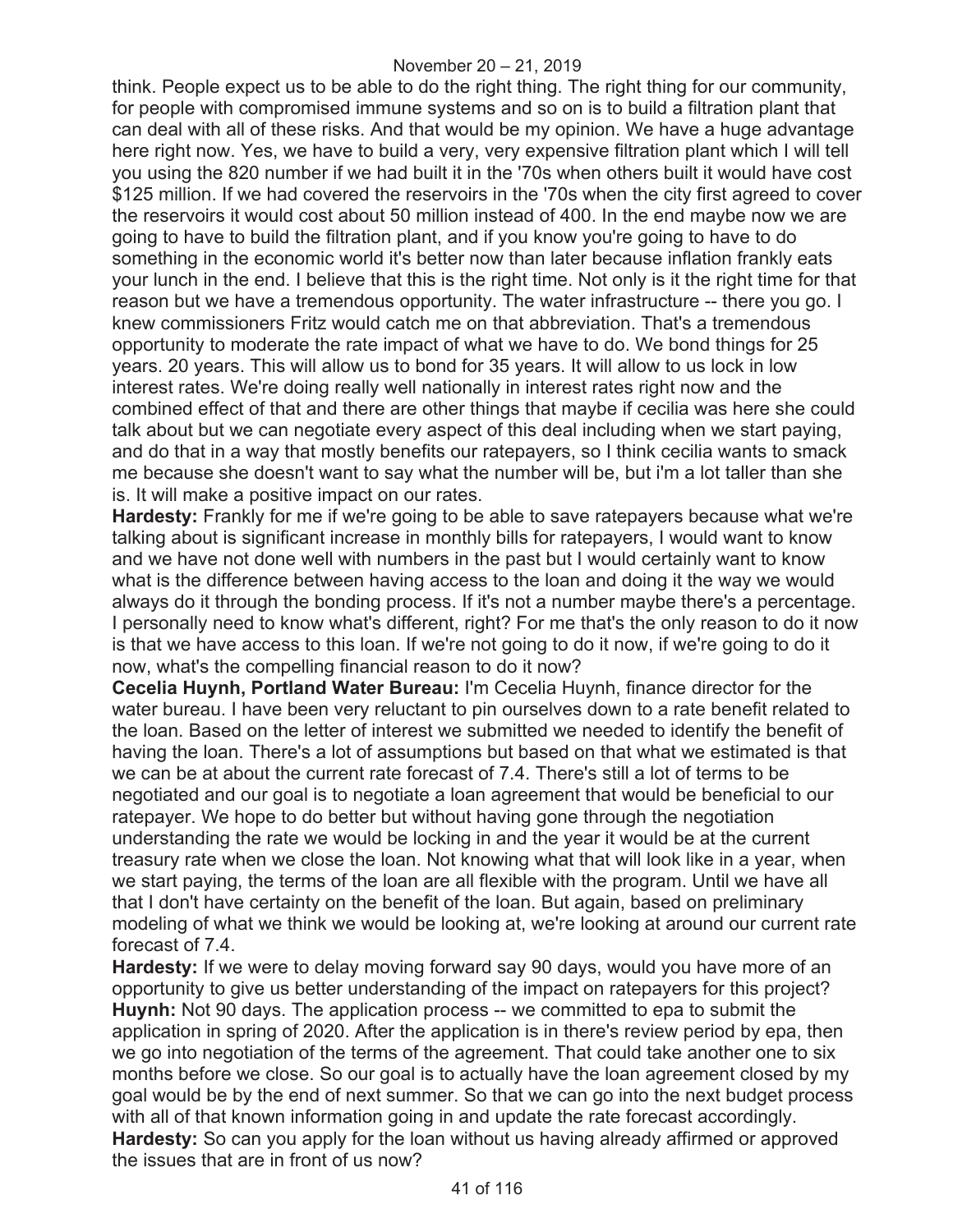#### November 20 – 21, 2019

**Huynh:** Our understanding is we do need to lay out the project, the scope, the schedule, and the expected cost of the project. So the sizing of the loan will be based on the specifics of what we plan to do and the epa has staff on that will be reviewing all of that, showing that our cost estimate is reasonable, that's the word they use, is reasonable, which would include can include contingencies.

**Hardesty:** Thank you.

**Wheeler:** I have a couple of similar questions. The first question I have is maybe a slight rephrasing of the first question that you answered, mike, but I want to hear it answered in this format. When the prior city council started discussing this issue, the original estimate was somewhere in the 350 million dollar range is my recollection for filtration. Now it's in the billion plus range. Given that the estimated cost of a filtration system now that you have scoped the project a little more thoroughly has only escalated and it's escalated by at least 300%, do the original assumptions that led you to the filtration system versus u.v. or we heard some testimony the other day on chlorine dioxide, do the original assumptions hold up for the filtration system today at a billion given that the decision was made when it was \$300 million?

**Stuhr:** Going back a little, there were two numbers mentioned. The original number was 500, which is still a ways off. Then I was pressed and said, well, we could be hopeful that it was 350. That wasn't the best number on the planet, but I only had 60 days to figure out what takes two and a half years to figure out. For the reasons I stated already, I think we need to build a filtration plant. I realize that it is expensive, but it is far and away not the most expensive thing the city has bought. I would refer you to the big pipe. These things are out comes of federal regulation but as a person who has worked most of his life swimming in federal regulations, agree or disagree with the regulations they are done for good public health purposes at the time and they are just expensive. I believe for the reasons stated that this is a good investment. People tend to focus on high side or low side numbers because they can. But those two numbers are not guaranteed. The numbers that i'm hanging my hat on right now with the planning studies we have done is 820. Yes, it could be different than that. As you go through this design process, we are very good when we finally get a design at sticking with the numbers that we have. I think the majority of our projects have come in on time and under budget. Once you have a design in place. And that I think is what will happen. The challenge in this one is it takes quite a while to get it designed. So as you work your way through the design, the numbers get closer and closer and i'm sure you've seen the funnel picture. It goes like this and you get closer and closer. So I think 820 is a good number. I think the ratepayers are citizens deserve a filtration plant. I wish more people who were fans of this, commissioners have gotten emails and calls and so have I, wondering why haven't you done this already. I think we need to build a filtration plant. That is my opinion.

**Wheeler:** Could I ask a follow-up question on the filtration plant? You laid out a good case for it. You don't know when an earthquake will hit, I certainly don't. We have already seen the possibility of wildfires and the incursion into the bull run area. We heard testimony last week from people who said the in the event of a catastrophic wildfire or landslide into the bull run filtration isn't actually going to work. What can you tell us on that front? Is a filtration system designed to actually be able to handle the kind of sediment that would be created by a massive landslide off mount hood or alternatively a catastrophic wildfire in the bull run basin?

**Dave Peters, Portland Water Bureau:** I'm David peters, program manager for the water bureau. What filtration does in those situations is provide you protections. It does that by allowing you to get back up to speed fairly quickly. Let's take the example of a catastrophic landslide into the watershed. If we're an unfiltered system we would not have a way to get that system back online to be usable again. Filtration --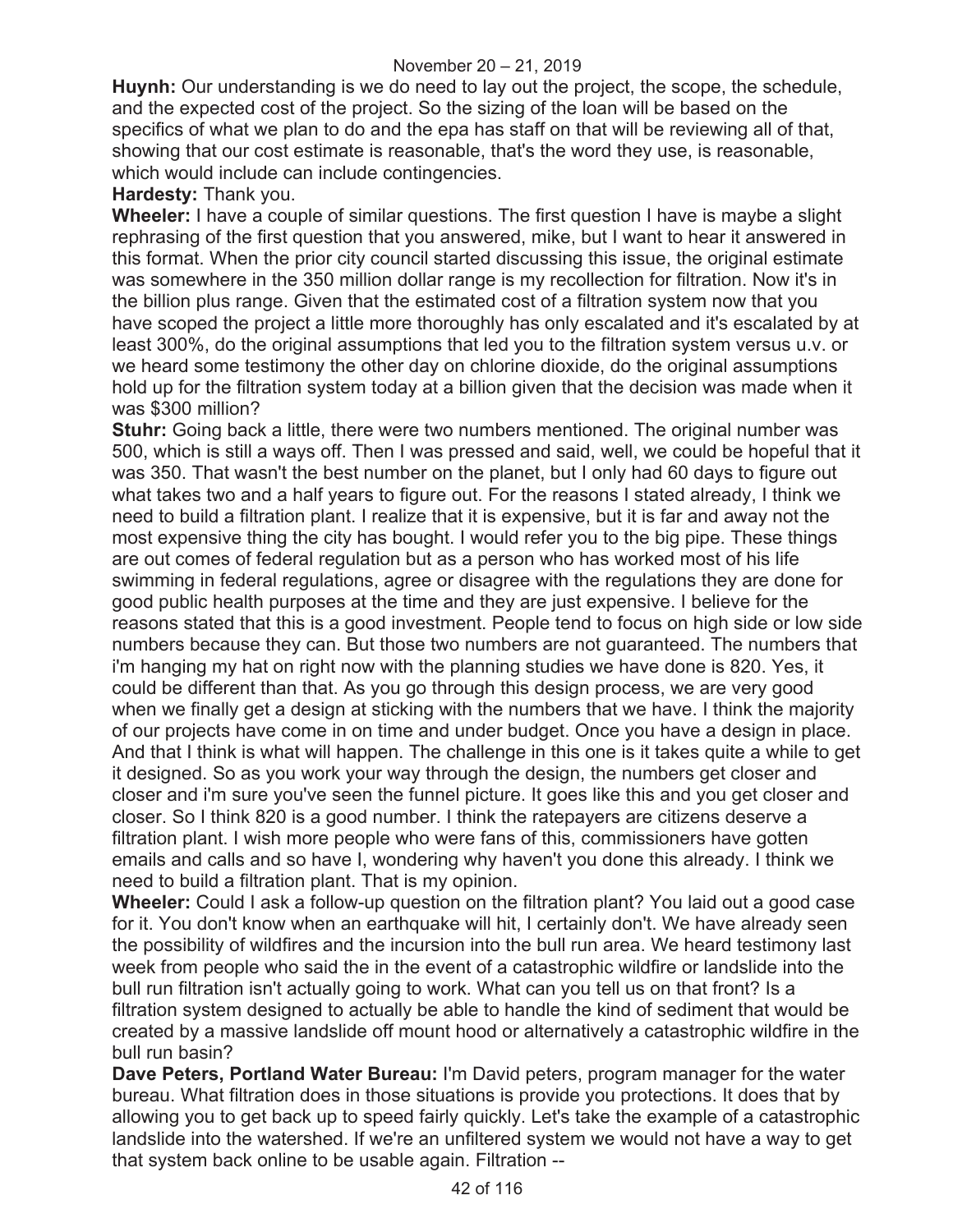**Wheeler:** Could you explain that a little bit, can you flesh that out? Why do you say that? **Peters:** If you had a landslide and the turbidity is very high, once it's over 5 ntu, they call it, we cannot serve it to the public. As long as that water was turbid we could not serve it to the public and we would have to be -- we couldn't serve it to the public.

**Fritz:** The answer to your question is yes, a filtration plant would take care of that. **Wheeler:** So maybe a different way of asking it there's no upper limit to the amount of turbidity that a filtration system could handle? And would that upper limit if it does exist be exceeded in a catastrophic forest fire or massive landslide off of mount hood into the bull run reservoir?

**Peters:** Where I'm going, you could exceed the capacity of the filtration plant for a period of time. But the filtration plant allows you over time to get back online more quickly. As the turbidity begins to drop you can begin treating that water and then serving it. What you cannot do as an unfiltered system.

**Wheeler:** I'm hearing your admonition that it's only going to get more expensive and mike, you laid out a good case that the filtration system is sort of the best practice in terms of achieving multiple goals. But let's say the council came to the conclusion that as much as we would like to achieve multiple goals, what we can actually afford to do right now is meet the immediate threshold requirement, which is cryptosporidium. Would that lead us in a different direction? And what would the potential cost savings be?

**Gabriel Solmer, Portland Water Bureau:** Mr. Mayor Gabriel Solmer, deputy director, I can answer the first part of your question as to what the process would be if this council wanted to make a different policy decision then the council made in 2017 to pursue filtration. If this council wanted to pursue an option that was less expensive to address the immediate threat of cryptosporidium, then there would have to be a conversation with Oregon health authority. We have a bilateral compliance agreement that was negotiated in 2017 after this council's direction to build filtration within a certain number of years. It lays out the terms of that. It does not say that the city can treat this issue in other ways. It's very specific. It has to be filtration within a certain number of years given the complexity of that solution. That treatment solution. So there would have to be conversations with oha to write a new bilateral compliance agreement if that was no longer the direction of council. I don't want to leave anyone with the misunderstanding that that would be an easy task or just a rewriting of that agreement. To get this agreement in the first place took a lot of negotiation by the city attorney's office, by the water bureau, by this council, and by our commissioner in charge at the time to arrange a bilateral agreement, something we could both agree to. We would certainly if the council was to go in that direction make oha and epa, who delegates primacy for these issues to Oregon health authority, think twice about our motivation and readiness to complete what we have promised to do and it would certainly in my estimation jeopardize the application.

**Wheeler:** That's a compelling argument in and of itself. Mike, I don't want to put words in your mouth -- [audio not understandable] it sounds like your thinking as you look into the future is that eventually other items that a u.v. Plant would not be able to address what would be required. Is that your existential threat to the u.v.

**Stuhr:** Existential is a really hard word.

**Wheeler:** Indeed it is.

**Stuhr:** The threat is additional regulation. The only thing that the u.v. Does, the only thing it was ever designed to do is kill the small pathogen called cryptosporidium. I have watched and waited in federal regulations, I have been a federal regulator. It never gets tighter. There's -- or looser. It's always going to have more regulation. They are studying some 35, 36 chemicals right now. One of the challenges in water utilities right now is we can find these things down to ten to the minus 18th, ten to the minus 19th. Sometimes people don't even know what that means. Was it background or not? The answer when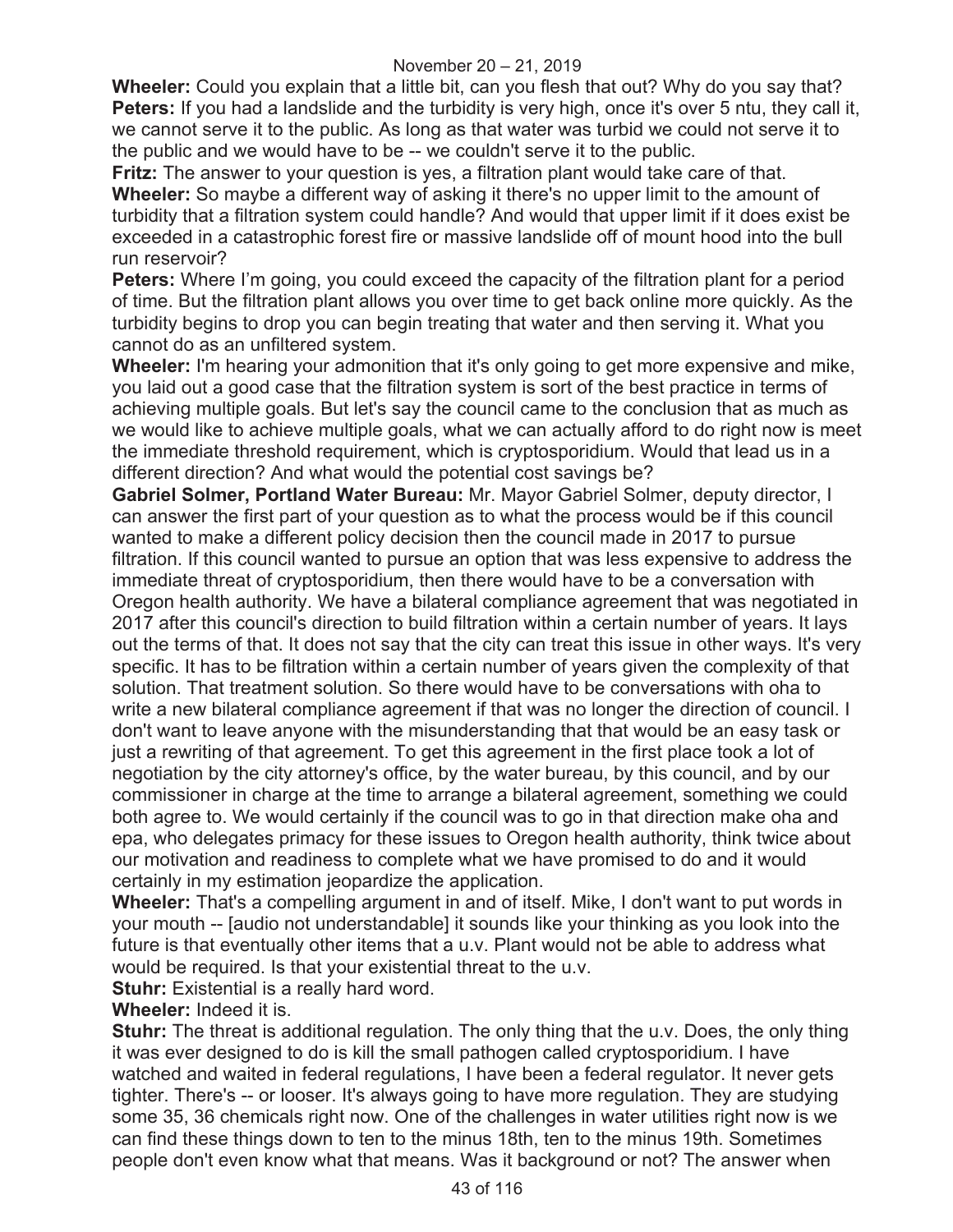you have advocacy groups and regulators in doubt is to write a rule. One fear looking 50 years out is that they write a rule, we would be lucky if we decided to build a u.v. Plant and it lasted 50 years, maybe could be ten. Then what have you done with \$200 million because then you've spent \$200 million and \$820 million to get the same thing done. So water utilities nationwide all of us are admittedly very conservative. We try to look very long term like my pipes last 150 to 200 years and that's the way we think.

**Wheeler:** Right. I don't want to discount that when you're talking about a water supply I think erring on the side of conservatism is the wise thing and I appreciate your perspective. That completes my questions for now. Does anyone else have any further questions or comments? Just to clarify with legal counsel my understanding is we already took public testimony. We simply carried it over for discussion purposes. Very good. If there is no other business then 1079 is the first reading of a nonemergency ordinance. It moves to second reading. [audio not understandable] 1080, which is the authorization of the contract with stantec, this is also a first reading. It moves to second reading. Very good. Thank you. Thank you for answering the questions and thank you, commissioner Fritz for the additional written testimony.

## **Fritz:** Thank you.

**Wheeler:** If we could read 1081 I'm going to move it.

## **Item 1081.**

**Wheeler:** Colleagues, as you know commissioner Fish wanted to be here today. He's unable to make it so at his request he would like to move this item to November 27th. It's my understanding, Karla, that's to the regular agenda.

**Moore-Love:** Correct.

**Wheeler:** We'll go back to the consent agenda items, 1065 being the first up. **Item 1065.**

**Wheeler:** The cellco partnership dba verizon wireless has provided cellular service to the city since 2013. Verizon provides voice services for 3500 city cellphones, data for 1100 tablets and network connectivity for 1400 other devices including public safety, mobile data terminals. Otherwise known as mdts. Verizon was chosen as the preferred carrier as they have the most complete coverage in the Portland metro area. Coverage was the overriding metric for vendor selection in this case. The bureau of technology services has appropriation in their fiscal year 2019/'20 budget to cover the first year of anticipated expenses associated with this action. Funding for the second through fifth year will be included in the base bureau budgets for fiscal year 2021 through fiscal year -- 2023 to fiscal year 2024. I had asked that this be pulled because I knew there were questions from my colleagues. Telecom supervisor lee nichols is here to address any questions you may have. Commissioner hardesty.

**Hardesty:** Thank you so much for being here. My question is there's a significant increase in cost in this extension. Did we go back out and see if someone else now has the infrastructure that would give us a better deal for the dollars that we're investing in this particular contract? [audio not understandable] why not? [audio not understandable] **Wheeler:** I'm not sure the mike is on.

**Lee Nichols, Office of Management and Finance:** Excuse me. We have an existing relationship with verizon for the equipment we have in place and we're continuing to purchase now. With the advent of the new atv first net and 5g infrastructure coming into place, we haven't done it yet.

**Hardesty:** I'm reluctant to continue to renew contracts without some due diligence. When do you plan to go back out and find out who else is out there that could provide us with the service?

**Nichols:** I would have to discuss that with our senior leadership and get back to you.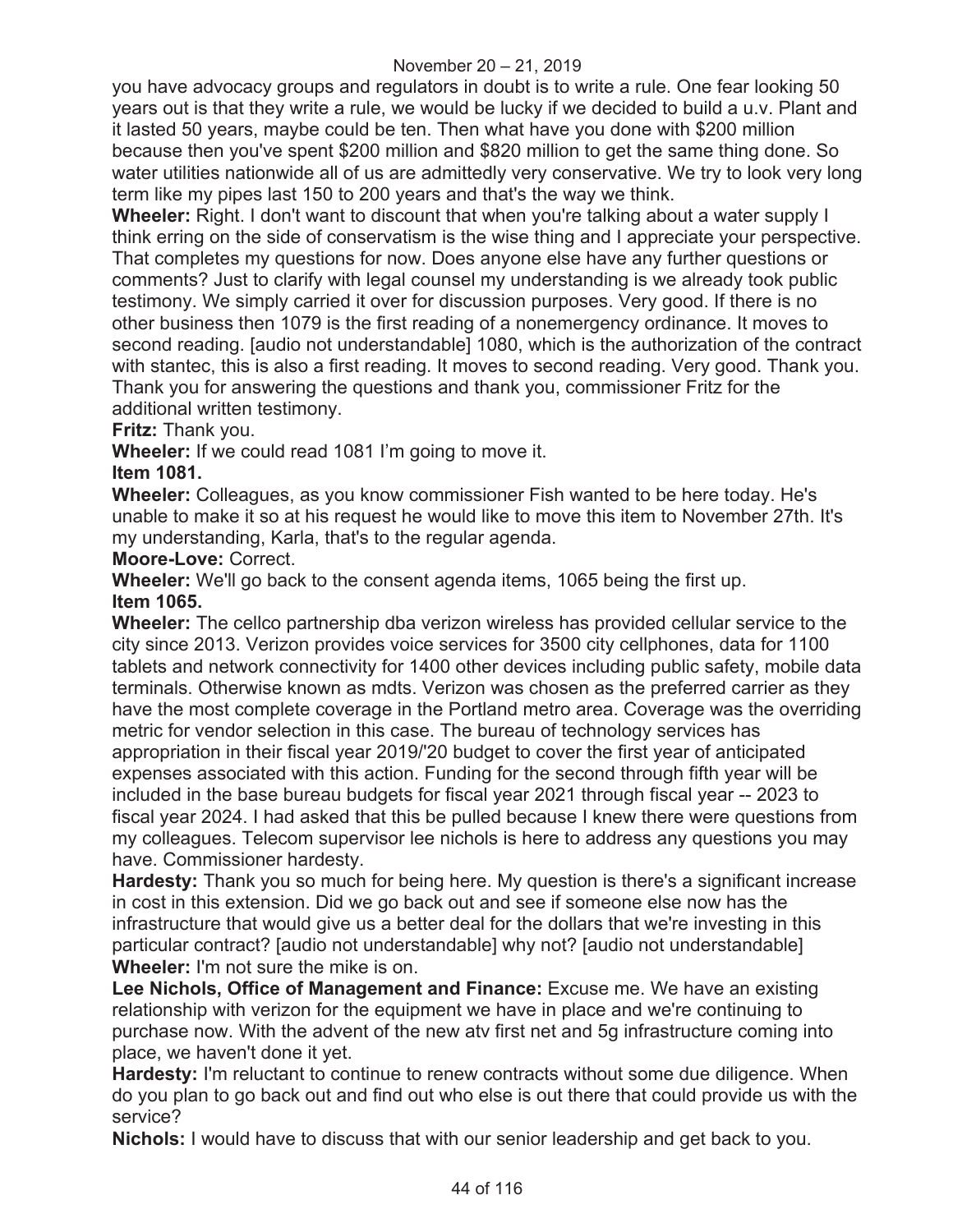**Hardesty:** It's very unfortunate you didn't come prepared to answer specific questions about what we're doing here today. Mayor, I am not going to be able to get my questions answered today, so that probably means I will be a no vote for this particular issue. Thank you.

**Fritz:** This isn't an emergency so why don't we carry it over.

**Wheeler:** That's my intention, I want to make sure as long as we have lee here let's get any questions answered. Very good. Lee --

**Fritz:** I have a question. I know from my personal cell phone use that you have contracts and if you try to get out of the contract early you then have to pay a penalty or it's difficult to do. There's also the issue of who owns the phones, which thankfully your technology service takes care of all that logistics. Would there be a penalty for not continuing with verizon?

**Nichols:** No, actually our contracts do not have early termination fees and we do not subsidize equipment. So switching there's cost associated with that, but there's no termination fees, we own it outright.

**Hardesty:** I was just going to say this is not a new contract. This is an extension of the current contract with significant more cost. The fact we can't get those questions answered today I find very problematic.

**Wheeler:** Very good. So let me do this. I'll pull this back and we'll have the office of management and finance work with the individual commissioners' offices to get their issues addressed. Is there a critical time issue on this item?

**Nichols:** There is. The contract expired at the end of October. If we don't renew the purchasing authority we won't be able to pay the existing invoices.

**Wheeler:** We're going to have to delay it at least a week until we can get the commissioner's questions answered and I support their desire to have their questions answered. It's not an inconsequential contract. My understanding, lee, is that the primary metric used on this contract is actually service area coverage. Is that incorrect? **Nichols:** No, that's correct.

**Wheeler:** The primary metric by which we decide who you are going to negotiate this particular contract with is numerically determined by who has the largest coverage area. **Nichols:** Yes, the most complete coverage.

**Wheeler:** That led us to verizon wireless for this contract is that correct? **Nichols:** That's correct.

**Wheeler:** Why would that not be the answer to commissioner hardesty's question about why we selected this provider and why it's not been open to others?

**Nichols:** The question I heard from the commissioner was have we looked at other people. Recently we have not. We negotiated the contract a few years ago and we did the analysis at that point and as technology changes we'll have to do that again, but right now we don't have that.

**Wheeler:** So why don't we do this. Why don't we pull it for one week.

**Fritz:** There's only three of us here next week. We wouldn't be able to pass it as an emergency next week. I'm wondering if it's possible to get the questions answered by tomorrow and set it over to tomorrow.

**Wheeler:** Can we do that without proper notification or do we have time for that? **Linly Rees, Deputy City Attorney:** It's still within the same essentially the same council meeting. You just would be setting it over within the same meeting.

**Wheeler:** Can you work quickly on this?

**Nichols:** Absolutely.

**Wheeler:** Let's set this over until tomorrow afternoon. That would be sometime subsequent to 2:00 p.m. Tomorrow afternoon. Very good. Thank you. **Nichols:** Thank you.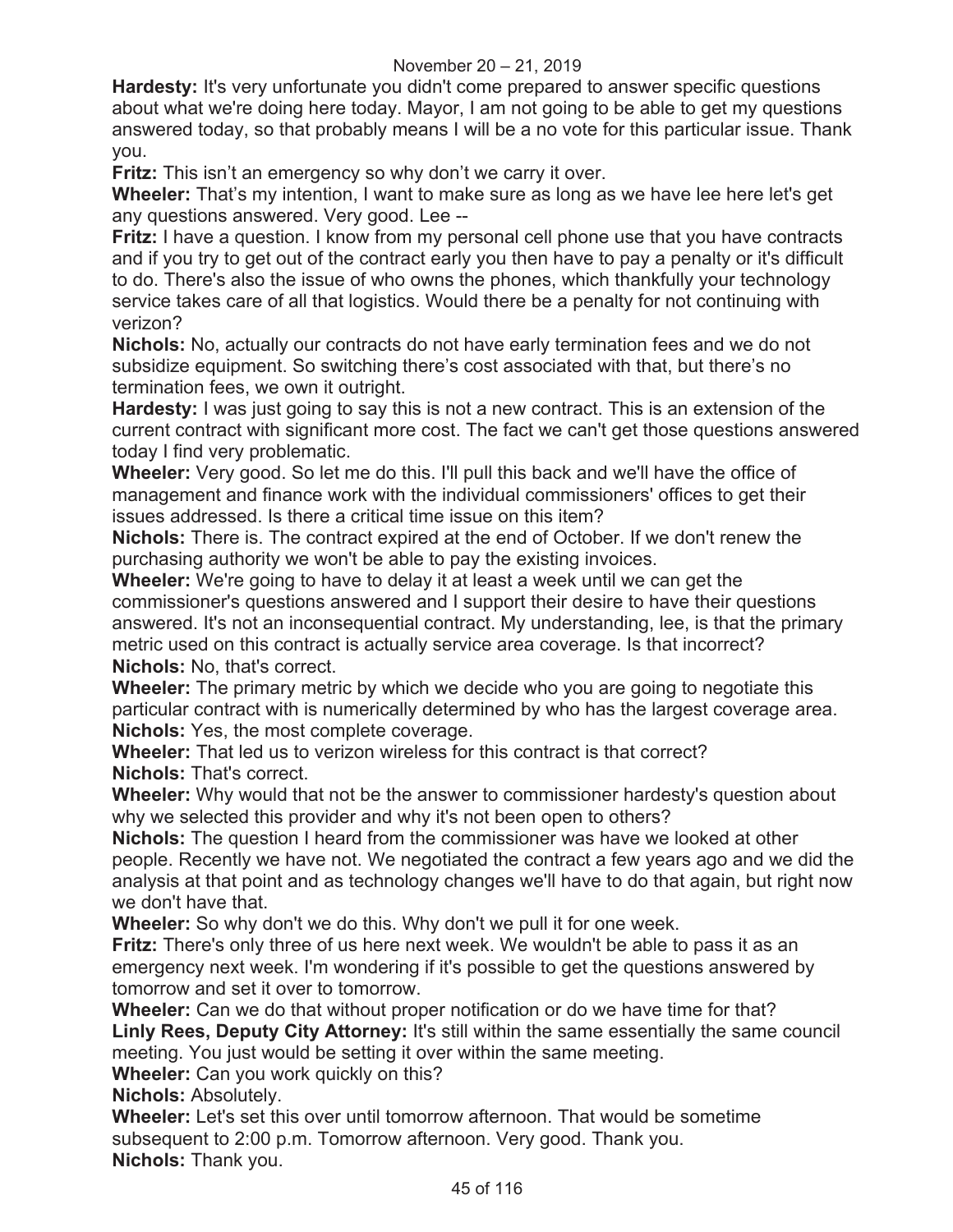**Wheeler:** Next was 1068.

**Moore-Love:** Did you want to read 1069 as well?

**Wheeler:** They are different, though. Aren't they?

**Moore-Love:** Staff had said they were reading them together.

**Wheeler:** Why?

**Moore-Love:** You would have to ask tia.

**Wheeler:** They seem totally unrelated to me, so I would say 1068 separately. **Item 1068.** 

**Wheeler:** Is there any reason -- i'm sorry, who pulled that one?

**Moore-Love:** Lightning.

**Wheeler:** Is he here? I don't see him here.

**Eudaly:** He's here.

**Wheeler:** You changed up on me. Good to see you. Very good. Would you like to provide testimony and maybe this will help us guide any staff questions on this? I'll read you what I have by the way. The ordinance approves settlement of the attorneys fees demand from john delorenzo and the law firm davis wright tremayne who represented a group of building owners affected by proposed rules related to unreinforced masonry buildings. In may the federal court judge issued a preliminary junction prohibiting the city from enforcing ordinances passed by the city council in october of 2018 and february of 2019. The unreinforced masonry ordinances were repealed by city council on october 23, 2019. Plaintiffs are entitled to their reasonable litigation costs and fees in such cases. Risk management and the city's attorney's office recommended paying \$350,000 to davis wright tremayne to resolve this final aspect of the lawsuit. Although it's not on my talking points it's my understanding this was a mutually agreed upon settlement. Good afternoon. **Lightning:** Good afternoon. My name is lightning. I represent lightning super karma. Again when I did public communication on this item I said we should leave it optional to the landlords if they want to put up the placard or also put something in their lease. The reason why I did that I wanted them to have the option of some people were willing to do that they could do it, if not that's okay too. Now, what we have right here is obviously you don't listen to people doing public communication which I have heard from one commissioner which is completely clueless, and I won't state the name but here's my point. Is that when we run up these type of fees of \$350,000 for this type of a mistake, and now we're going to claim this on I understand the insurance. My position is that that falls under eno insurance. To attorney john dilorenzo, and I know you're listening, my good friend, I had a discussion with you last year on other issues, congratulations. You approved, you can fight city hall and win. Again, to mr. Jim atworth I agree on setting up a war chest and whenever they come out with these type of items that are going be fought and they are going to lose maybe they won't take it as far. \$350,000 I know the amount was higher. I'm a little disappointed mr. Dilorenzo on why you settled lower, but you win every time so I highly recommend your law firm again when the city wants to challenge you, the city will lose because you can fight and win the city. \$350,000 to the public, pay the bill and feel good about it. This is absolute incompetence: Now, commissioners and the mayor, listen to the public and this would never have happened. Enjoy taking the money out of the public's wallet. Congratulations. What a victory. Good work, mr. Dilorenzo.

**Wheeler:** Thank you, mr. Lightning, for your always spirited discussions. Any further discussion? Karla please call the roll.

## **Eudaly:** Aye. **Fritz:** Aye. **Hardesty:** Aye.

**Wheeler:** I'm going to make more commentary on this than I probably should. I will vote for it because the judge ruled very clearly, and I support both the rule and the letter of the law, and this was adjudicated in a court and the city of Portland lost. We therefore are responsible for reimbursing the attorney for his fair fees in this particular case, which we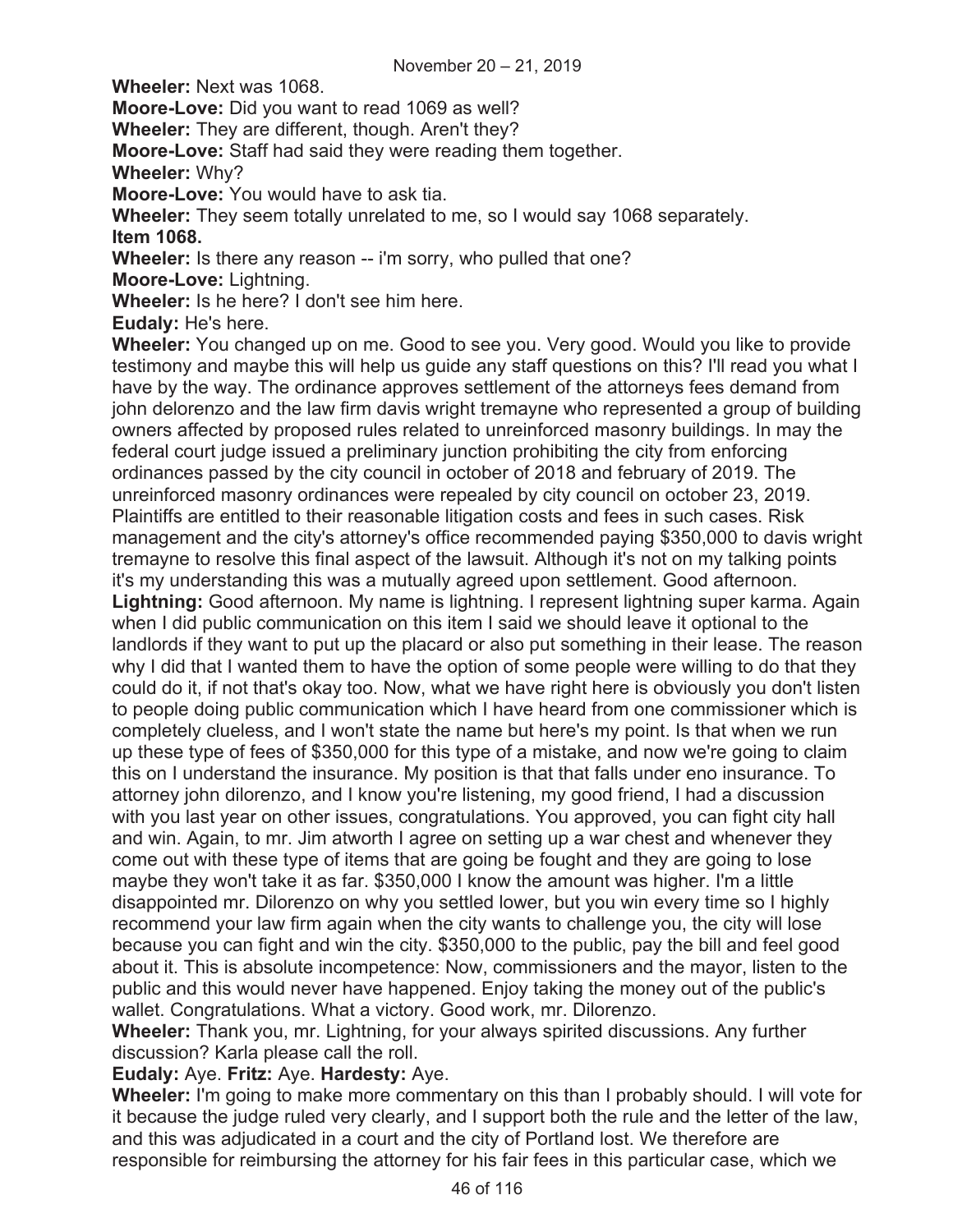have an obligation to do and we will do that. I also just want to lay down a marker on the record for the future that I supported the urm placarding ordinance, and the reason I supported it was I believed it was important for people to understand that there are measurable, demonstrable, factual additional risks in the event of an earthquake to living in an unreinforced masonry building. While some may think it is presumptuous, I actually believe that the public has a right to know if they are living in such a building, if they are visiting such a building, or if they are paying rent to lease a commercial space in such a building. So my support of the placarding ordinance was based on my belief that the public should have more information rather than less information. But I will also just say this. And this may be just a word of admonition to the future, when the time comes that we do have a catastrophic earthquake in the city of Portland, and if we experience the reality that many other cities around the world including christchurch, kobe, japan, that I just recently had the opportunity to visit and see their earthquake memorial for the thousands who died there, and I heard their mayor's admonition about unreinforced masonry building and what it meant to people in their community during a major earthquake, when the earthquake does strike in the city of Portland, I wonder if people will have a different perspective about this. So i'll just put that there. I want it on the record for the future and I want the record to reflect that I supported giving the public the information that I believe they have a right to know for their own safety, the safety of their family and the safety of their friends. With that I vote aye. The settlement is approved. Last item 1069.

## **Item 1069.**

**Wheeler:** I have a brief statement here that's been provided to me. Unless -- says on november 20, 2018 a Portland street car was proceeding westbound on southwest montgomery street when the rear end of the streetcar left the tracks between southwest 5th avenue and southwest 6th avenue as it entered Portland state university's urban plaza. While there were no collisions with other vehicles or any injuries, the derailment did cause some damage to the adjacent concrete and brick work owned by Portland state university. Portland state university submitted a demand, \$59,780 for repair. Risk management requested a second estimate from Portland state university and engaged in additional discussions with them and reached an agreement much the total amount of the proposed settlement is \$49,580, upon passage of the ordinance a payment of \$49,580 will be issued to Portland state university. Commissioner hardesty, did you -- is there somebody from risk management here? Could you come on up? I think commissioner hardesty has a question. If you could introduce your names for the record, please. I also want to acknowledge you were here a long time. Thank you for your patience. [audio not understandable]

**Jessica Bird, Office of Revenue and Finance:** Mayor, commissioners, I'm Jessica Bird and I am with risk management, can you hear me?

**Wheeler:** Yes, thank you.

**Bird:** Today I brought with me Kathryn levine with Portland street car.

**Hardesty:** Thank you both for being here. My question was did it malfunction of the street car and if so what have we done to make sure it doesn't leave the track again?

**Bird:** In this instance investigation revealed that the streetcar left the tracks due to loss of shunt or connection.

**Hardesty:** Loss of what?

**Bird:** Shunt. [speaking simultaneously]

**Hardesty:** What is a shunt?

**Bird:** Katherine can explain more technically than I can.

**Wheeler:** You were just explaining it to your friend in the elevator.

**Kathryn Levine, Portland Bureau of Transportation:** The train system, the track way is connected to signals and switches via conduit. My understanding is that the metal wheels of the train riding on the track in effect are providing notice, hey, the train is here, its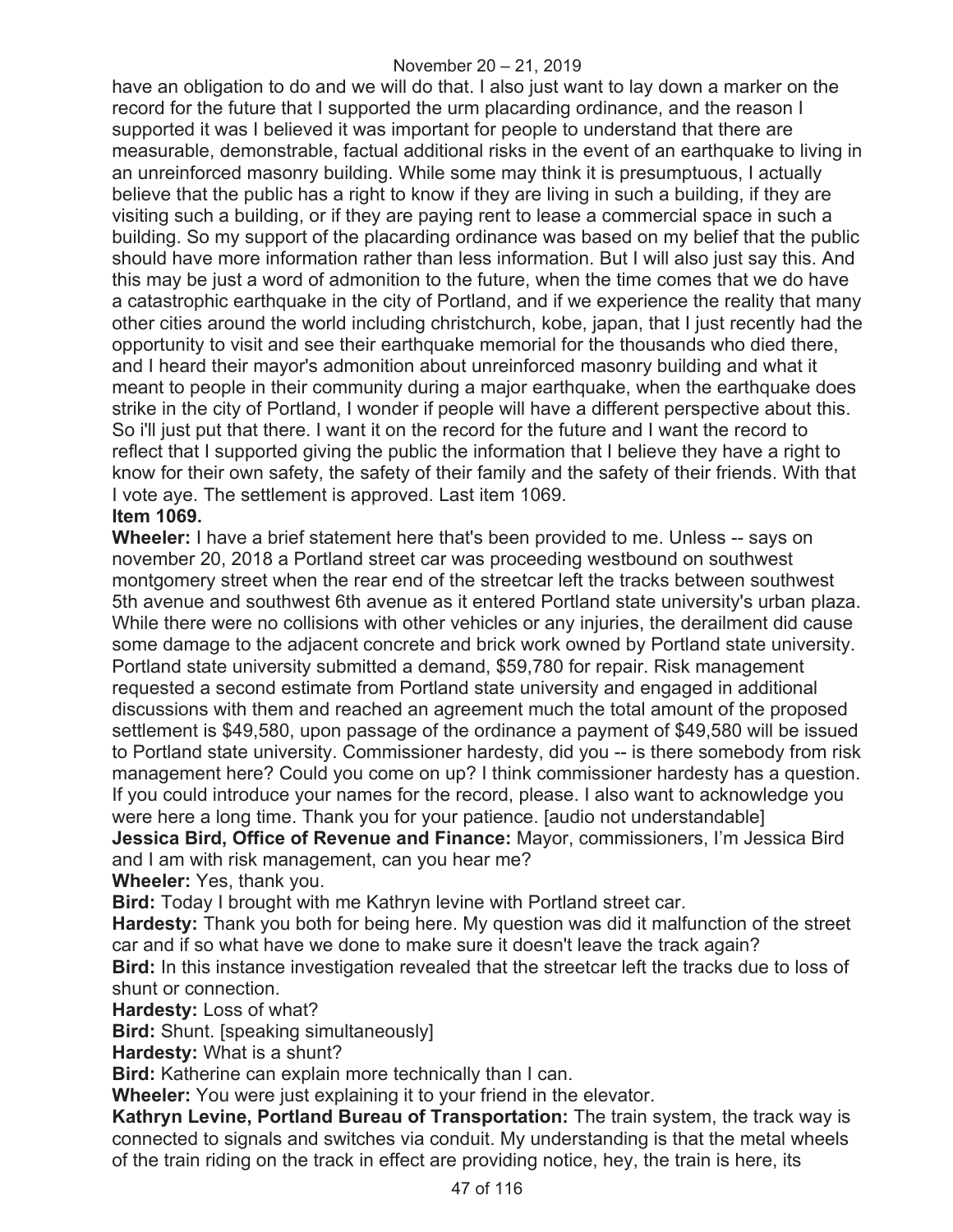#### November 20 – 21, 2019

occupying that spot. Loss of shunt would be in the fall with a lot of leaf debris or if there's someone leaves debris on the track and it gets ground up you can get enough separation between the metal wheel, strange to say that, and the track, then you have loss of shunt. **Hardesty:** Thank you. I understand that. [laughter] and is this an anomaly or is this something that you're being proactive about ensuring that the tracks will be clean so we don't have these derailments in the future?

**Levine:** So this occurred in november of 2018. We did in fact do a full investigation. We work with and provide those investigative reports of incident to the state safety oversight. We look for causal and contributing factors. We then have a final report that provides for recommendations and mitigations to prevent it from occurring again. In fact, on october 29th, this year, we had a second derail, so the actions that were taken in response obviously did not prevent the events that occurred recently. We have an active, ongoing investigation. I don't want to presuppose the answer. I certainly believe we're headed in the right direction. But similarly, the investigation will conclude with what actions we should take to prevent it from occurring again. I believe to be precise and noncommittal at the same time that we will be taking actions to add additional infrastructure there almost like a redundancy to prevent reoccurrence.

**Hardesty:** Am I correct that the accident happened at the same location? Or is it a different location?

Levine: It's the same location. It is the single track at montgomery between 4th and 5th. **Hardesty:** Last question, you said there was a report to the state safety whatever. Do we get a copy of it?

**Levine:** You could certainly have a copy of it, yes. It's the odot rail state safety oversight office.

**Hardesty:** So that actually raises a question, right, because we contract with the streetcar to provide services and you report to the state that unless we intentionally get copies of it we don't know. Are there other reports that are going to the state that we should be receiving so that it actually informs the votes that we take?

**Levine:** So the streetcar staff including the safety officer are all city employees. The state recognizes the city as the owner and operator of the system. We do contract with trimet for the actual operators and mechanics who are an essential part of the system, but over all we are recognized, we the city, as the owner operator. So we have all the reports that our safety officer does for every collision, again looking at causal and contributing factors. We provide those to the state and have records and can provide those to elected officials certainly.

**Hardesty:** I would recommend that in the annual report we add something about safety improvements because your annual report is always very glowing about all the great, wonderful things that you're doing and it would be helpful to have the totality in that one report. We probably don't need to be the 800 some odd page state report but including lessons learned would be helpful in your annual report.

**Levine:** We can provide that. Our safety officer does an annual review of all collisions, injuries and events. We do that internally so that we can identify where to make improvements. We could certainly include that in the annual report.

**Hardesty:** That would be helpful.

**Wheeler:** Any other questions? Thank you for that clarification. I learned a lot. Appreciate you being here. Is there any public testimony on this item?

**Moore-Love:** I had three people sign up.

**Wheeler:** I think Shedrick may be the only one who stuck it out. Come on up: You don't have to stay up here if you don't want to. Thanks for your testimony. Good afternoon. [audio not understandable]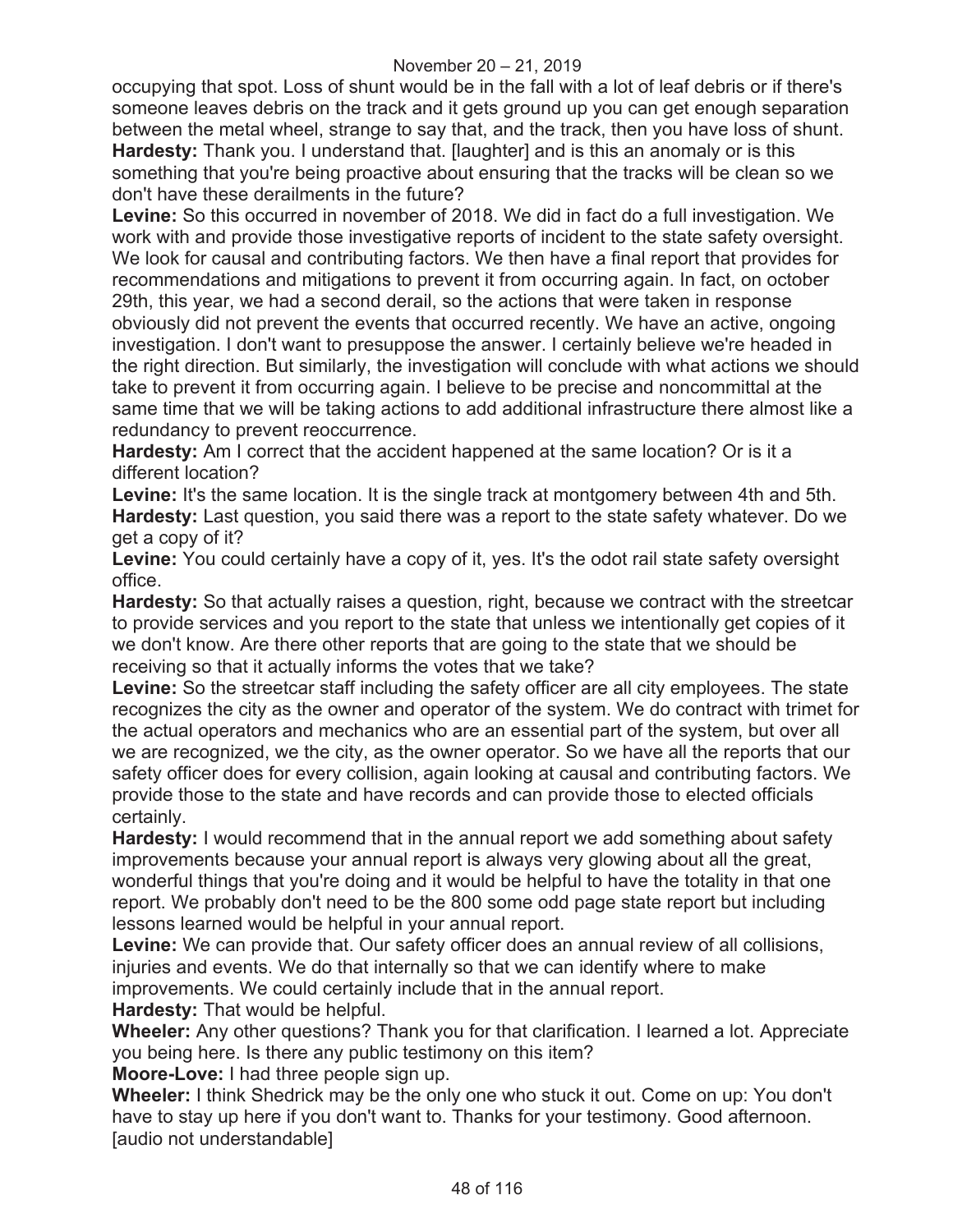**Shedrick J Wilkins:** Mayor wheeler should know i'm an anti-psu person, I have a degree from there, I actually like community colleges. Whenever there's some sort of thing -- I thought it was some research study where somehow psu was stiffed or something. I take the trolley all the time. I think it's a great thing. If this is a maintenance problem then you fix it but I really would prefer money going to community colleges. You had a thing at the division pcc center. I think that's great about alternative energy. I just find psu should not get money and say, well, we did the research wrong and the city is bothered about that. I don't like those things but I use the trolley all the time. I'm getting old, and I get on trimet and I use it all the time and go around. It's better than walking.

**Wheeler:** Thank you.

**Wilkins:** I'm too old to walk.

**Wheeler:** Nonsense. That completes public testimony. Please call the roll.

**Eudaly:** Thank staff for being here all morning. It's not the most efficient use of your time. Aye.

#### **Fritz:** Aye. **Hardesty:** Aye.

**Wheeler:** New jeopardy word. Shunt. I vote aye. Ordinance is approved, we're adjourned until 2:00 p.m.

**At 12:57 p.m., Council recessed.**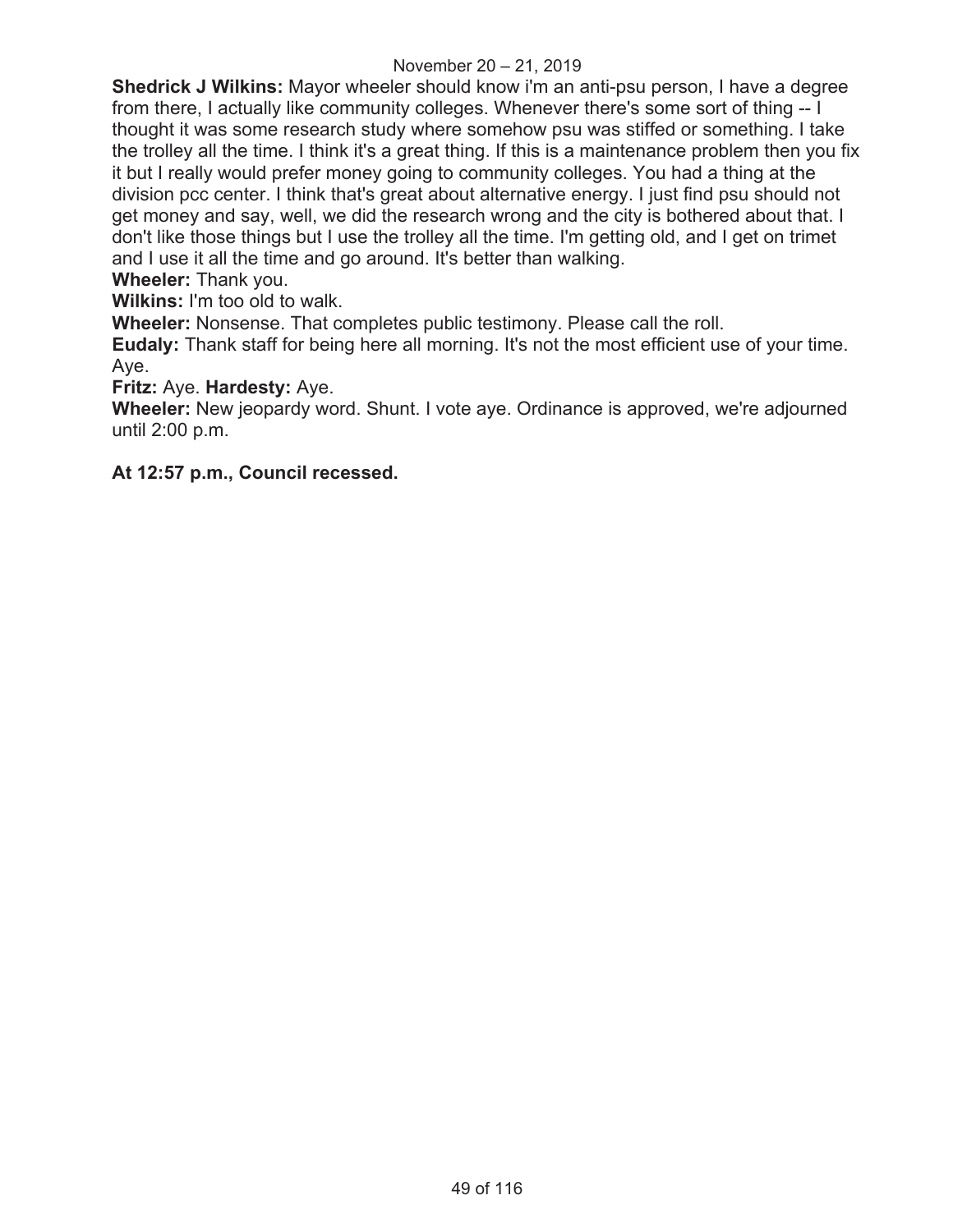**This file was produced through the closed captioning process for the televised City Council broadcast and should not be considered a verbatim transcript. Key:** \*\*\*\*\* **means unidentified speaker.** 

**November 20, 2019 2:00 pm** 

**Wheeler:** This is the November 20, 2019 afternoon session of the Portland city council. Welcome, everyone. Hello, Karla, can you please call the roll.

**Moore-Love:** Yes.

**Eudaly:** Here. **Fritz:** Here. **Fish: Hardesty:** Here.

**Wheeler:** Here and now we'll hear from legal counsel on the rules of order and decorum. Good afternoon, Robert.

**Robert Taylor, Chief Deputy City Attorney:** Thank you mayor. Welcome to Portland city council. The city council represents all Portlanders and meets to do the city's business. The presiding officer preserves order and decorum during city council meetings so everyone can feel welcome, comfortable, respected and safe. To participate in council meetings you may sign up in advance with the council clerk's office for communications to briefly speak about any subject. You may also sign up for public testimony on resolutions or the first readings of ordinances. Your testimony should address the matter being considered at the time. If it does not you may be ruled out of order. When testifying please state your name for the record. Your address is not necessary. Please disclose if you are a lobbyist. If you're representing an organization please identify it. The presiding officer determines the length of testimony. Individuals generally have three minutes to testify unless otherwise stated. When you have 30 seconds left a yellow light goes on. When your time is done a red light goes on. If you are in the audience and would like to show your support for something that is said, please feel free to do thumbs up. If you want to express that you do not support something, please feel free to do a thumbs down. Please remain seated in council chambers unless entering or exiting. If you are filming a proceedings please do not use bright lights or disrupt the meeting. Disruptive conduct such as shouting or interrupting testimony or council deliberations will not be allowed. If there are disruptions a warning will be given that further disruption may result in the person being ejected for the remainder of the meeting. After being ejected a person who fails to leave the meeting is subject to arrest for trespass. Thank you for helping your fellow Portlanders feel welcome, comfortable, respected and safe.

**Wheeler:** Thank you very much, Karla, please read item 1082.

**Item 1082.** Readopt remained ordinance number 188142 to restrict bulk fossil fuel terminals.

**Wheeler:** Colleagues fossil fuels are a dual threat to our community. They are the primary component of carbon emissions that threaten our planet, and they are a safety threat to our community, especially in the event of a major Cascadia subduction zone earthquake which geologists say is not a matter of if its going to happen, but when it's going to happen. As we work to reduce our dependence on fossil fuels the first step we need to take is to ensure that the situation doesn't get any worse. Continuing to allow new fossil fuel terminals increases the risk to the surrounding industrial district, the Willamette river and indeed our entire city. By allowing more terminals we undermine our local and global efforts to transition off the fossil fuels that cause climate change. Reducing our reliance on fossil fuels will take a concerted effort at the local level in the region, by the state of Oregon and by our federal government. City council previously adopted this ordinance back in 2016. Since that time it's been appealed to the Oregon supreme court and now it's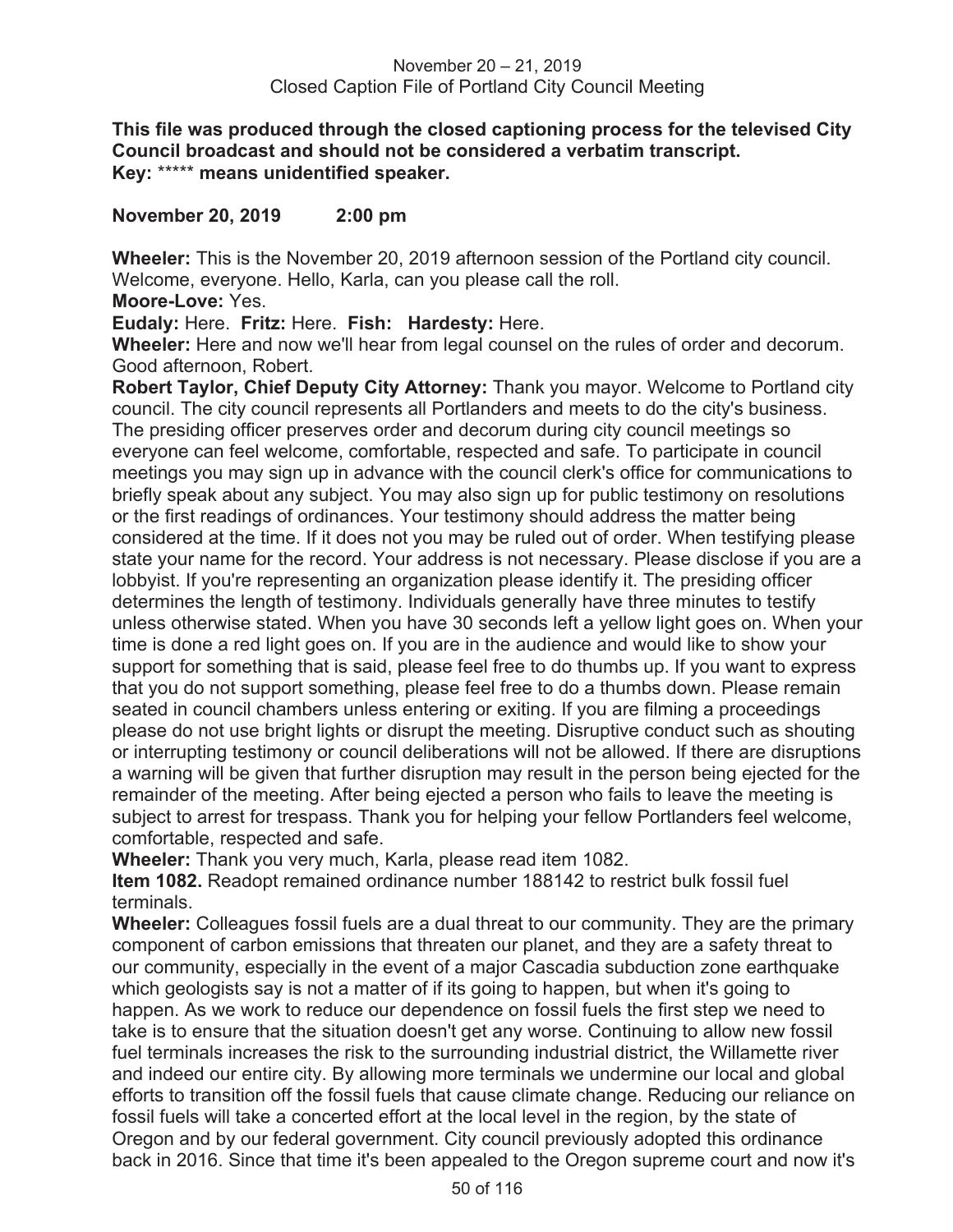back before us. While we recognize that there are other measures that need to be taken and we intend to bring those forward in 2020, it's imperative that we readopt this package now without any further amendments to have the code go into effect without any further delay. Future amendments and actions will require planning commission review. City staff have already been researching a planning for the future ordinance which is part of our larger action plan to address fossil fuels in Portland. Andrea Durbin, director of bureau of planning and sustainability, will give us an overview of that work. Tom Armstrong from the bureau of planning and sustainability will give us an overview of the ordinance since only two of us, commissioner Fritz and commissioner Fish, who wanted to be here today, but extends his regrets, only two of them were on the council when these changes were originally adopted. Good afternoon, director Durbin.

**Andrea Durbin, Director, Bureau of Planning and Sustainability:** Good afternoon, mayor, good afternoon city council.

**Wheeler:** I'm sorry, I have a note, I forgot it. Commissioner Fritz wanted to make a few statements up front. I apologize commissioner.

**Fritz:** Thank you, mayor. I was proud to co-sponsor this when it was here in December of 2016, so on behalf of commissioner Fish and myself I just wanted to thank everybody for coming back again and thank their staff for getting this back to us. If ever there was a time that I would have liked to do a land acknowledgment this is one of them. Our tribal director Laura John has asked us not to do a land acknowledgment so we have done the necessary research to decide what the language should be. So I thought a fitting substitute would be the words of Greta Thunberg "our house is on fire, I'm here to say our house is on fire. According to the intergovernmental panel on climate change we are less than 12 years away from not being able to undo our mistakes. In that time unprecedented changes in all aspects of society need to have taken place including a reduction of our common dark side emissions by at least 50% and please note these numbers do not include the aspect of equity which is necessary to make the Paris agreement work on a global scale nor does this include tipping points or feedback loops like the extremely powerful methane gas released from the thawing artic permafrost. People like to tell success stories, but financial success has come with an unthinkable price tag and on climate change we have to acknowledge that we have failed. All political movements in their present form have done so and the media has failed to create broad public awareness. We are at a time in history where anyone with any insight of the climate crisis that threatens our civilization and the entire biosphere must speak out in clear language no matter how uncomfortable and unprofitable that may be. We must change almost everything in our current societies, the bigger your carbon footprint the bigger your moral duty. The bigger your platform the bigger your responsibility. Adults keep saying we owe it to the young people to give them hope, but I don't want your hope, I don't you to be hopeful, I want you to panic. I want you to feel the fear I feel every day and then I want you to act. I want you to act as you would in a crisis. I want you to act as if our house is on fire because it is". **Wheeler:** Thank you, director Durbin.

**Durbin:** Thank you. For the record I'm Andrea Durbin, director of the bureau of planning and sustainability. Mayor as you've stated fossil fuel operations pose a significant threat to the health of our community. We have heard from the public community members, youth advocates that reducing the risk and improving community safety is critically important as is transitioning away from our fossil fuel dependence towards cleaner fuels. Before we walk through the zoning amendments today I would like to update you on the other work that the city is doing to address fossil fuels that will be coming before council next year. Bps has been working closely with several other bureaus including the Portland bureau for emergency management, the city attorney's office, bureau of development services and Portland fire and rescue. Reducing the risks posed by these operations in a liquefaction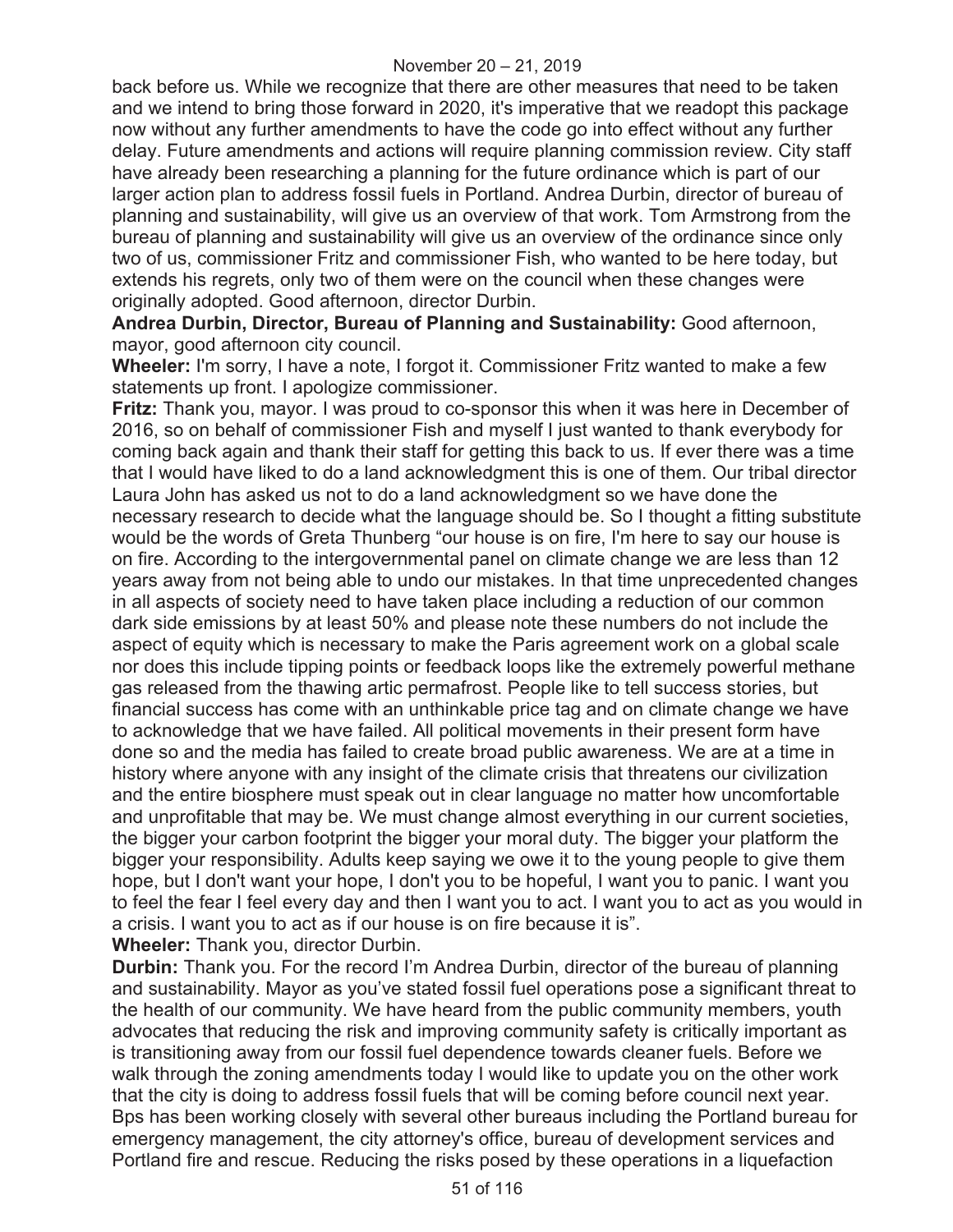zone and providing the community with more information is one of our priorities. To that end we appreciated the city council contributing funding to pbem in the fall bump process to join with Multnomah county to research the economic and environmental impacts of the seismic disasters specific to the critical energy infrastructure hub as well as research risk bonding options to support response, cleanup and remediation. We expect the study to be done next year providing important information for both the city and the county to determine the best ways for to mitigate risk. Pbem is also developing a proposal for city council consideration next year to adopt seismic requirements for storage tanks in Portland critical energy infrastructure for safety and resiliency and also to strengthen community right to know and pre notification requirements for the receipt and storage of fossil fuels and other hazardous materials in Portland. Pbem director mike Myers will be joining invited testimony later and he can answer any questions you have specific to the work that they are leading. It's also important to quicken the transition to cleaner fuels including the electrification of the transportation sector to reduce our dependence on fossil fuels. To that end bps will propose in an ordinance scheduled for December 18<sup>th</sup> to move implementation of the renewable fuels standards from bds to bps, so that we can start the update for renewable fuel standards to help transition more quickly to clean fuels, we expect to do this work next year. Bps is also working with bds and pbot to explore local options for electric vehicle charging. We know that we need to make it easier for people to charge their electric vehicles at home and work to encourage more adoptions of electric vehicles. And finally we are working to place limits and restrictions on expansion of fossil fuel operations in Portland. That is in part what you'll be hearing about today, but what we will consider today is just the first phase of the zoning work. As the mayor mentioned because today's amendment is not as comprehensive as we need to reduce the risks posed by these operations we intend to work on phase 2 and bring that back to council next year. For example we will need an additional ordinance to address offloading and transloading facilities. Public testimony today will likely raise concerns and suggestions for what we might consider in this phase 2 process of the fossil fuel zoning policies. To ensure that Portland has a more comprehensive and protective zoning provisions in place that reduces risks, improves safety and better protects the health of our communities. With that broader context for the work that is currently underway, I will now introduce Tom Armstrong, who's a planning and sustainability supervising planner to brief you on this zoning amendment.

**Tom Armstrong, Bureau of Planning and Sustainability:** Thank you, yes Tom Armstrong from bps. I have a presentation but the projector isn't working so you have a printout, we've distributed printouts through the audience so they can follow along as well and it has been posted to the project website so people can download it as well. Starting on slide two there's a map of the existing terminals in Portland. All of these are located in what we call the northwest industrial district stretching along the river out past the St. John's bridge. There are 11 fossil fuel terminals, 10 of them are focused on petroleum fuels and products and one natural gas storage facility that really manages the regional peak consumption in the wintertime. These fossil fuel terminals handle over 90% of the fossil fuels that serve Oregon and are sold in Oregon, and it really is often referred to as the critical energy infrastructure hub because you have a confluence of the river access, the freight routes, the rail access, and the pipeline access because almost all of our fuel comes from the refineries in Puget sound, most of it via pipeline, the Olympic pipeline down Washington, and that main pipeline ends in the Portland harbor area and serves these terminals. On page three is the policy direction that we had that guided us in how we constructed these zoning amendments. First the council adopted a resolution in November 2015 to oppose, actively oppose the expansion of infrastructure that was primarily for transporting or storing fossil fuels in or through Portland and then the second policy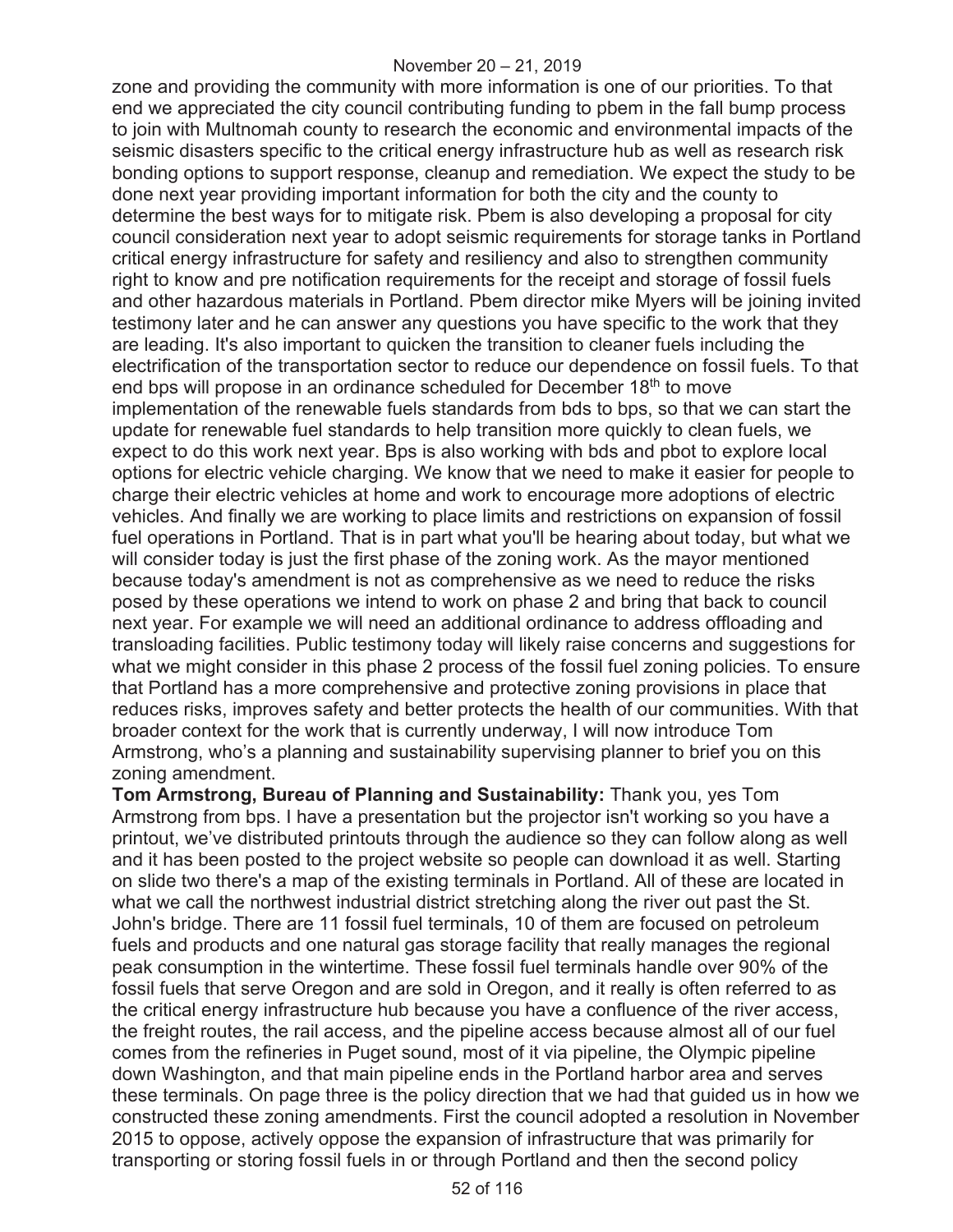direction was in 2016 as part of the comprehensive plan we adopted a policy to limit the fossil fuel storage facilities to those necessary to serve the regional market and I will get into a little bit later as to what that actually means. On slide four is a map that was prepared by dgami, the state department of geology and mineral industries, I think that's it. That shows the probability of liquefaction in and as you can see in the red areas that really covers almost all of Portland's industrial districts. That is why these zoning code amendments apply to all of our industrial and employment zones and not just some sort of overlay that applies to the northwest industrial district. So on page five we get into the zoning code amendments and this package what we did, we defined what we mean by a bulk fossil fuel terminal and that is a larger facility that really handles or does what we call transloading. So, they move the product from one type of transportation mode, pipeline, barge, rail, to another type of transportation mode. Most of this comes in via pipeline and barge and goes out to the rest of Oregon and southwest Washington via truck, there's a smaller pipeline that serves the Willamette valley down to Eugene. Once we have defined that use then we regulate it and what we have essentially done is prohibited all new terminals in all of the zones in Portland and then we've designated the existing fossil fuels as a limited use and designating it as limited use allows it to continue to operate, continue to make seismic upgrades. The only thing they can't do is expand the storage tank capacity from what they have today. In the ordinance, there are a few minor technical changes that we made because since 2016 when these amendments were originally adopted the zoning code there have been subsequent amendments to the zoning code, so we have made some adjustments to realign it and reconcile it with those changes that have been made over the last three years. Slide six is an important concept. The way these regulations are structured is, and we know out there on these terminals that they have a mix of older tanks. I think the last tank out there was built in 2012, and the way the regulations have been structured is that the terminals do have the option of replacing their storage capacity. So that if they want to take down some smaller tanks and consolidate that and put that same amount of storage capacity into a larger tank that is built to current seismic codes they can do that and that's one way that we think that we've allowed those terminals to continue to operate and eventually hopefully invest in their facilities to make them safer. On slide seven is the new use category that I talked about, a bulk fossil fuel terminal, has that multimodal access. I think what we're trying to do there is distinguish it between oftentimes the gasoline will come into these ten terminals that handle it and go by out to other trucks. They may have an intervening distribution facility before it goes out to the retail outlets. If it's coming in by truck and out by truck, that's not covered by these regulations. We also last time around in 2016 when we adopted this we included exclusions for airports and marine and rail service facilities. So at the airport, for example, there's fuel storage, jet fuel storage and in the port and at the railyards there's fuel depos that are not included in these regulations. On slide eight is the definition of what is a fossil fuel and we carefully worded this definition specifically to not include new renewable fuels such as renewable biodiesel and other renewable additives such as ethanol that are going to be needed and used to transition us off of fossil fuels, so we wanted to make that distinction there. As has been stated on slide nine, this was appealed to Luba and then the court of appeals and eventually to the Oregon supreme court. It has come back down to us. There were two errors that were sustained through that whole process. There were three errors, actually, two of them are relevant today. The first error is there's guilds lake industrial sanctuary plan which was actually adopted way back in 2001. The first time around we did not address those policies and so in the policy findings today with this ordinance we have done that. Luba faulted us around not having enough evidence or discussion about addressing the demand, future demand for fossil fuels and how we weigh cargo forecasts versus other consumption forecasts and trends and I'll talk a little bit about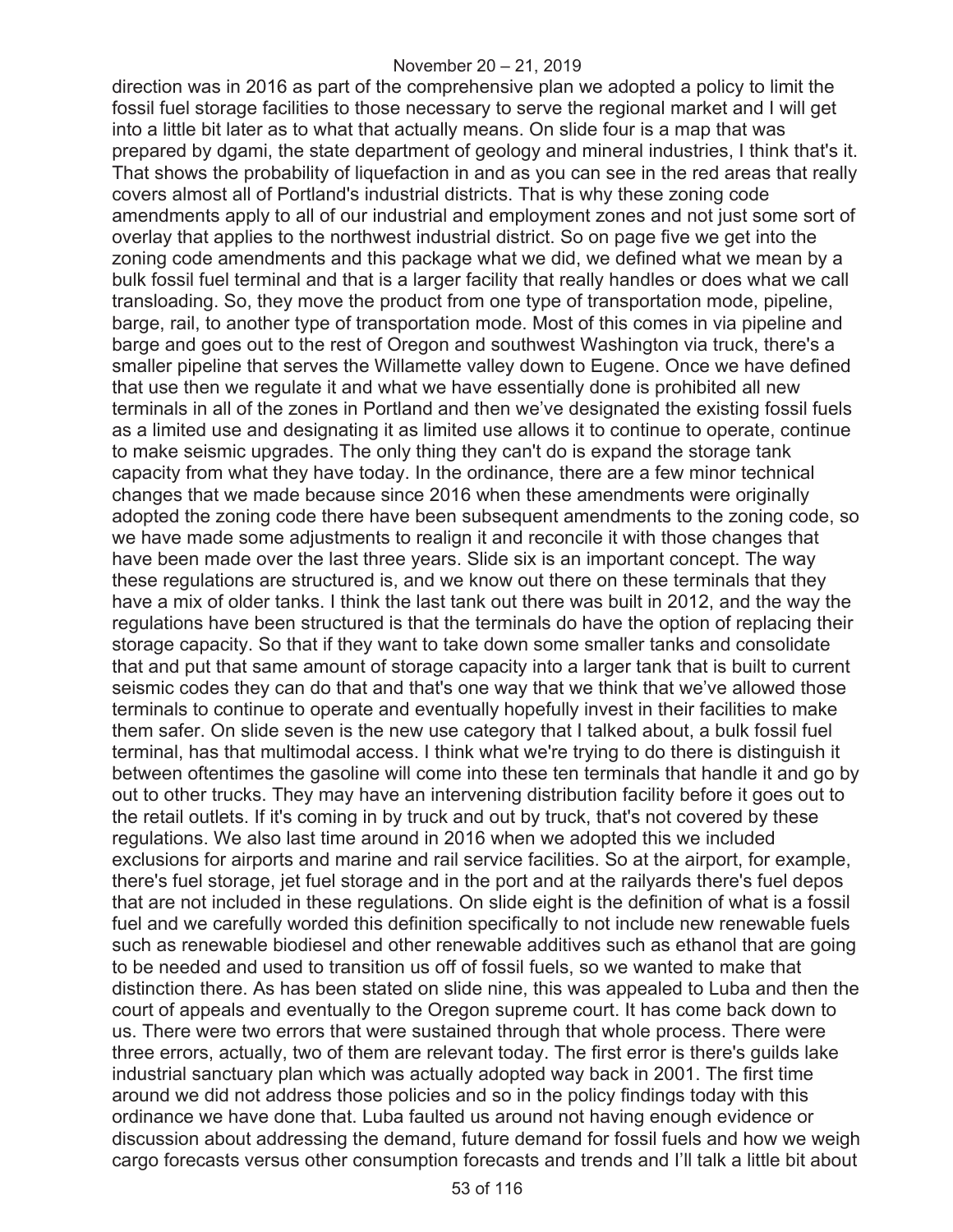those today. The third issue is Luba found that we didn't adequately address an objective in the old comprehensive plan but subsequently we adopted a new comprehensive plan with new policies that were evaluating this proposal against, so that remand issue has become moot because that policy is no longer in effect. On slide 10, the guilds lake industrial sanctuary plan applies to that northwest industrial district along the river. It was adopted in 2001, it was designed to limit uses, further limit uses in that industrial area to preserve it as an industrial sanctuary. Many of those use limits have been incorporated into our new prime industrial overlay zone that was adopted with the comp plan and these amendments really only apply to one type of use in that area and that I think the higher level or the more important issue we're not changing the map, the zoning map, we're keeping our same industrial base. We are not regulating other industrial uses in that area and so we think we have made findings that show that we are consistent with the guilds lake plan policies. On slide 11 as I mentioned before we have a new policy around fossil fuel distribution, and that it seeks to limit those facilities to those necessary to serve the regional market, and that's the key phrase, is for you to decide what is necessary and what is the regional market. On page 12, it really is sort of again the regional market as we have recommended that you find and define really is the state of Oregon because we are that gateway hub from the petroleum refineries up in Puget sound. We also do we recognize that we serve southwest Washington as well. Unfortunately the data that is available doesn't allow us to parse it below the state level so we think that just limiting it to the state of Oregon is close enough and good enough for defining the regional market under this comprehensive plan policy. So what are we going to need? What's going to be necessary to serve the region? On slide 13 is information from the u.s. energy information administration. Every year they produce what's called the energy outlook, annual energy outlook. This is a chart from the 2019 version, where they project out for the nation what they think the demand for petroleum and other liquids will be out to 2050 and they go through a number of scenarios and we have focused here on the reference case and what that says for the nation they expect it to be flat in terms of the amount of petroleum that will be consumed in the nation, so that's one forecast of what we are going to need in the future. I think what they find is there's increasing energy efficiency across all of the end users, but again unfortunately in this instance they do not break it down to the state level. So we have this forecast at a national level, but there's nothing to indicate that Oregon would be any different than the national. On slide 14 is state level data. This looking back at what the trends have been since 1990. Again this comes from the u.s. energy information administration. The top line is total petroleum fuel consumption and we have broken out subcategories that account for most of that, which is gasoline is the uppermost of those lower lines. The next one is distillate fuel oil or diesel fuel and the bottom one is aviation and jet fuel. Then on slide 15 shows why these are -- these lines are relatively flat when we have a growing population and a growing economy, and that's because fuel efficiency and per capita consumption has been going down over this period, so as we have grown in the number of end users the amount per person has dropped. So that allows these lines to be flat over that time where we have had a lot of growth. The one state forecast that we have on consumption side comes from odot and their projections for gas tax revenue out into the future, this one is was done this year, goes out to the year 2029 and they are projecting a flat or lower in terms of the number of gallons of gas that they expect to be consumed and generate gas tax revenue.

**Fritz:** What does with or without conditional, what does that mean?

**Armstrong:** My understanding is when they passed the state legislation to raise the gas tax it's at two steps. They immediately implemented a 4 cent gas tax and there's another 6 cents bump if certain conditions are met, but if you look, those two lines line up exactly the same. So, whether or not those conditions, whether it goes from four cents or ten cents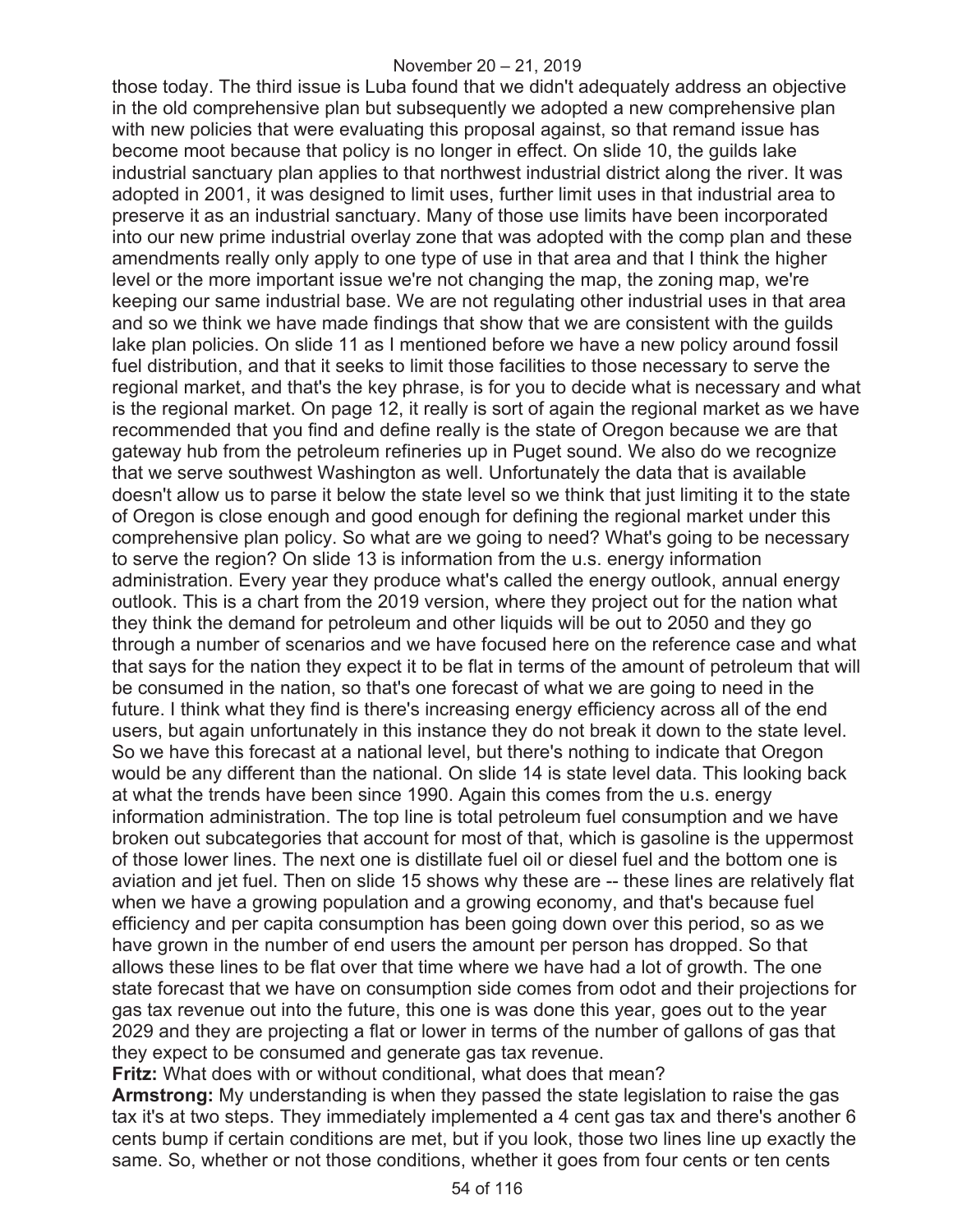odot saying that price indicator isn't enough to really change the amount of gas that gets consumed and they are both down from where it is today.

**Fritz:** Is that what we found in Portland since we had the gas tax that hasn't really affects how much people drive?

**Armstrong:** I don't know that but I can check with pbot on what they've seen in terms of the gas tax revenue.

**Fritz:** Thank you.

**Armstrong:** So on slide 17, what was opposite of this showing flat or declining consumption in the future are a series of cargo forecasts that really look at the types of cargo flowing through the Portland harbor and this is both port of Portland facilities as well as the private facilities, and this is really what Luba found us not clearly addressing last time is how do you reconcile these other consumption forecasts with the cargo forecast and the cargo forecast there's been a number of them over the last eight years. They are sort of declining in terms of the amount of growth that they are projecting and these rates are for what we call liquid bulks which is primarily petroleum fuel and some other materials, but most of it is petroleum products. I would say the 2011 Oregon freight plan really reached back and if you dig into the numbers it's based on 2002 federal data so it's getting pretty old when you look at that. Odot did an update of the freight plan in 2017, they did not update this forecast as part of that, it was mostly a policy update. We had some studies done 2012 as related to the west Hayden island study at that time and that study was really significant in that they projected a .7% annual growth rate. Also those studies found that even at that growth rate out to 2035 there was enough capacity in the system to accommodate that growth. So again, it calls into question how much additional capacity we're going to need in the future. The other balance to this is on page 18 and I think we'll hear in testimony today a series of other policy initiatives that have not been factored into these consumption trends fully yet or the forecasts that really look at reducing fossil fuel use. You know, it is at the state level with odot and deq programs, it's at the regional level with metro and their climate smart communities program and it is at the city level with our climate action plan and our transportation system plan. They are all looking to bend that consumption curve and reduce the consumption of gasoline. On page 19 I think where we're at in the findings and looking at the comp plan policy as a whole is that there's a wide range of policies that we have to balance when making these decisions. I think this ordinance does that in terms of when you look at the policies that talk about reducing risk from natural hazards including earthquakes we have again as we have just gone through limiting fossil fuel terminals to what is existing is likely to be what is necessary to serve the regional market when you look at all of these trends and forecasts.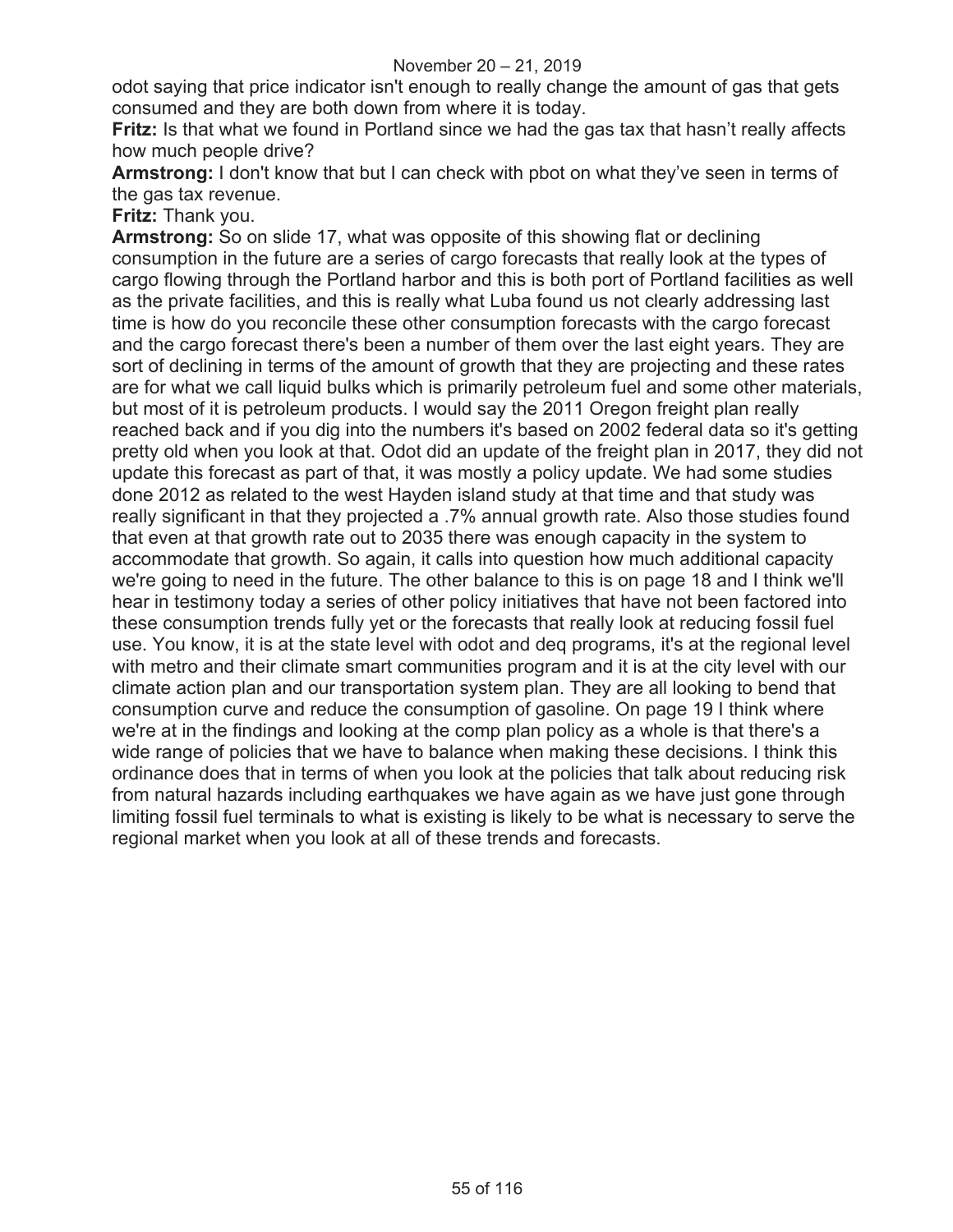Then finally we're doing it in a way that maintains our economic base and our industrial sanctuaries. This one use out of many. The other industrial uses are, the regulations do not change for them as part of this. Finally I want to note in your packet and again posted to our website we have one technical amendment that we would like put on the table. They are in this as part of this original adoption. We had a neighborhood contact, and this speaks to some of our other actions about right to know, in that in the future if any of these terminals come in for new storage capacity, whether that's to replace and reconfigure their existing capacity or for nonfossil fuels, or for aviation fuels, they need to notify the neighborhood ahead of time. There's a whole series of regulations about how they do that. So that there is advance notice and a community dialogue about what they are doing and why they are doing it. So everybody understands what is going on, which is not what happens today.

**Wheeler:** Are there any questions on the technical amendment proposed by bps? Can I get a motion?

**Hardesty:** So moved.

**Fritz:** Seconded.

**Wheeler:** Motion from Commissioner Hardesty. Second from Commissioner Fritz. **Armstrong:** Are there any other questions about this amendment package? **Wheeler:** Call the roll on the amendment.

**Eudaly:** Aye. **Fritz:** Aye. **Hardesty:** Aye.

**Wheeler:** Aye. The amendment is adopted. All right, so we are moving on to the exciting part of the program. That's the public testimony phase. So we're going to be opening up the floor to testimony on the fossil fuels terminal zoning ordinance and the draft amendments. We would like to start with the invited testimony portion of the hearing. We have a few special guests with us today. We're greatly appreciative of their presence. Multnomah county commissioner susheela jayapal is here today. It's good to see you again. Aja Decoteau from the Columbia river intertribal fish commission has joined us. Thank you for being here today. And of course mike Myers, the Portland bureau of emergency management director. Thanks all three of you for being here today. **Susheela Jayapal:** Good afternoon. Good afternoon mayor and commissioners. Thank you so much for having us here. My name is Susheela Jayapal, I am the Multnomah county commissioner for district two which represents north and northeast Portland and includes the neighborhood of St. John's and other north Portland neighborhoods that are right across the bridge, right across the river from the critical energy infrastructure hub. I'm really here to thank you for the action today that you've taken today and for your partnership with the county in matters relating to the hub and to fossil fuel infrastructure. The first step to getting out of the hole is to stop digging it deeper. That's what today's action by the council does. It prevents the further development of fossil fuel infrastructure. We can no longer afford fossil fuel infrastructure in our community. We can't afford it because if we hope to prevent climate collapse we must move away from the fossil fuel economy with both speed and urgency. To do that we have to stop investing in 20th century sources of energy, embrace 21st century renewable energy resources and manage the responsible transition away from the fossil fuel economy. In addition to the climate crisis, as you've heard as we know we have another reason to act. The critical energy infrastructure hub that's being regulated with today's council action is built in the worst place imaginable. Next to the river, near neighborhoods and homes, on soils that will liquefy and spread when the earthquake arrives. The cei hub has 360 million gallons of storage tank capacity. Most of that capacity is in tanks that were built before we knew about the risks of earthquakes in our region and those tanks won't survive an earthquake. For comparison the exxon valdez spilled 11 million gallons of oil. Closer to home we saw a small preview of what could happen at a tank farm when two storage tanks at a new star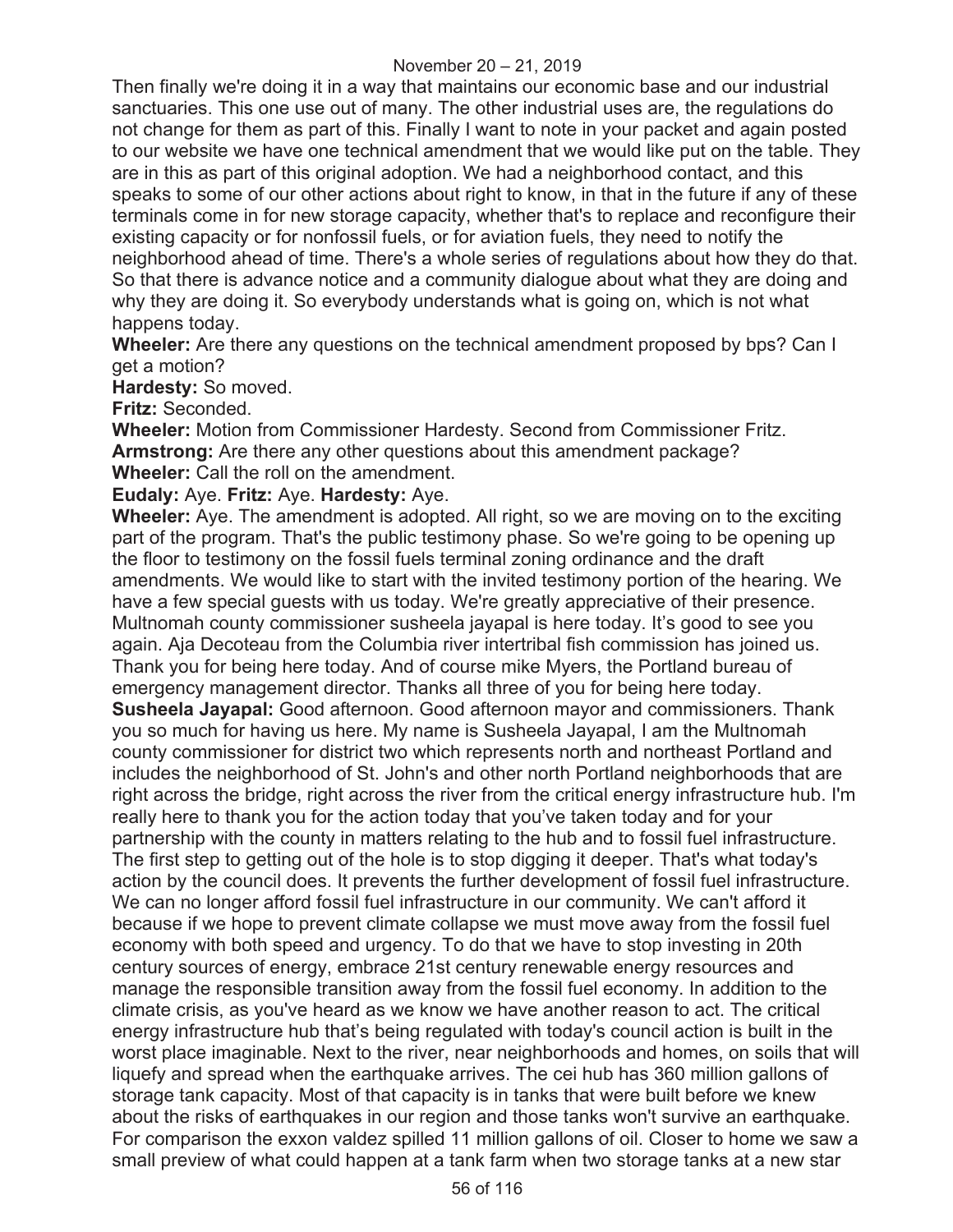facility in california burst into flames and released a cloud of choking black smoke because of the suspected impact of a small earthquake. The commitment of the city of Portland in today's action is a testament to our community's resolve to address these difficult threats to our safety and the safety of future generations. Today's action combined with the ongoing partnership between the county and the city to address risk from the cei hub is a step in the right direction. It's one of many steps in our journey out of the hole that we are in, an ecological and emergency preparedness crisis caused by the fossil fuel industry. We need to stop digging ourselves further into that hole and start climbing out. This is happening here in Portland and Multnomah county because we have the community's resolve and support and it will happen across the country because we have no choice but to act boldly, bravely and with urgency. Thank you.

**Wheeler:** Thank you, commissioner jayapal, for being here today. We appreciate your leadership and we appreciate the partnership with Multnomah county. Thank you. Good afternoon.

**Aja Decoteau:** Good afternoon, mayor Wheeler, members of city council. It's a pleasure to be here today amongst you and also amongst this panel of distinguished folks. My name is Aja Decoteau, I am a citizen of the Yakama nation. I also serve as the watershed department manager for the Columbia river intertribal fish commission who represent the lower Columbia river treaty tribes who have reserved rights throughout the Columbia river basin. The Columbia river is the life blood of this region supporting a rich and diverse ecosystem that has molded cultures, diets and religions of the tribes since time immemorial. In the past 200 years, the Columbia river and this region has changed dramatically not always for the best for the resources it supports. The tribes are on the frontlines when it comes to bearing the burdens of climate change having already begun experiencing changes to our first foods, the salmon, the game, the roots and the berries. For us, these natural resources are our cultural resources. The Columbia river and its fishery resources are battling impacts from development and pollution. Tribal fishers in the Columbia face even larger risks and potential impacts. In addition to our diets rich in fish we spend much of the year outside where we are exposed to the air and water in and along the river. The tribes and the railroads have a long and complicated relationship. Trains run along both sides of the Columbia river, impeding tribal fishers' access to fishing sites and creating risks of accidents. The recent escalation in hauling fossil fuels by unit trains alarmed our tribal members, not only because of increased risk of harm to them, but also because of the increased risk of what is often called low probably high consequence accident. A spill of any type of crude, be it heavy tar or light bakken will have significant and long term impacts to the aquatic resources of the river. We learned this lesson from the exxon valdez spill 25 years ago. Despite a quarter of a century, alaskans still find oil residue on the beaches and under rocks. The 2016 mosier crude train derailment fortunately did not involve a devastating spill into the river however it woke the region up to the potential of a major catastrophy. There were many lessons learned from this spill but the primary lesson is we must protect the river at all costs. With the current legal landscape we cannot totally prohibit trains laden with fossil fuels from traveling through the gorge, however, we can do our part to reduce our need for them in the first place. We support the city of portland's recent resolutions opposing coal trains and curtailing the expansion of fossil fuel infrastructure as first steps to addressing climate change and protecting the environment. We fully support ordinance #188142. Thank you. **Wheeler:** Thank you, ms decoteau. We appreciate it very much. Thanks for your leadership. Good afternoon.

**Mike Myers, Director, Portland Bureau of Emergency Management:** Good afternoon, mayor, commissioners. For the record my name is mike Myers, I'm the director of the Portland bureau of emergency management. I have worked as a firefighter, fa ire chief,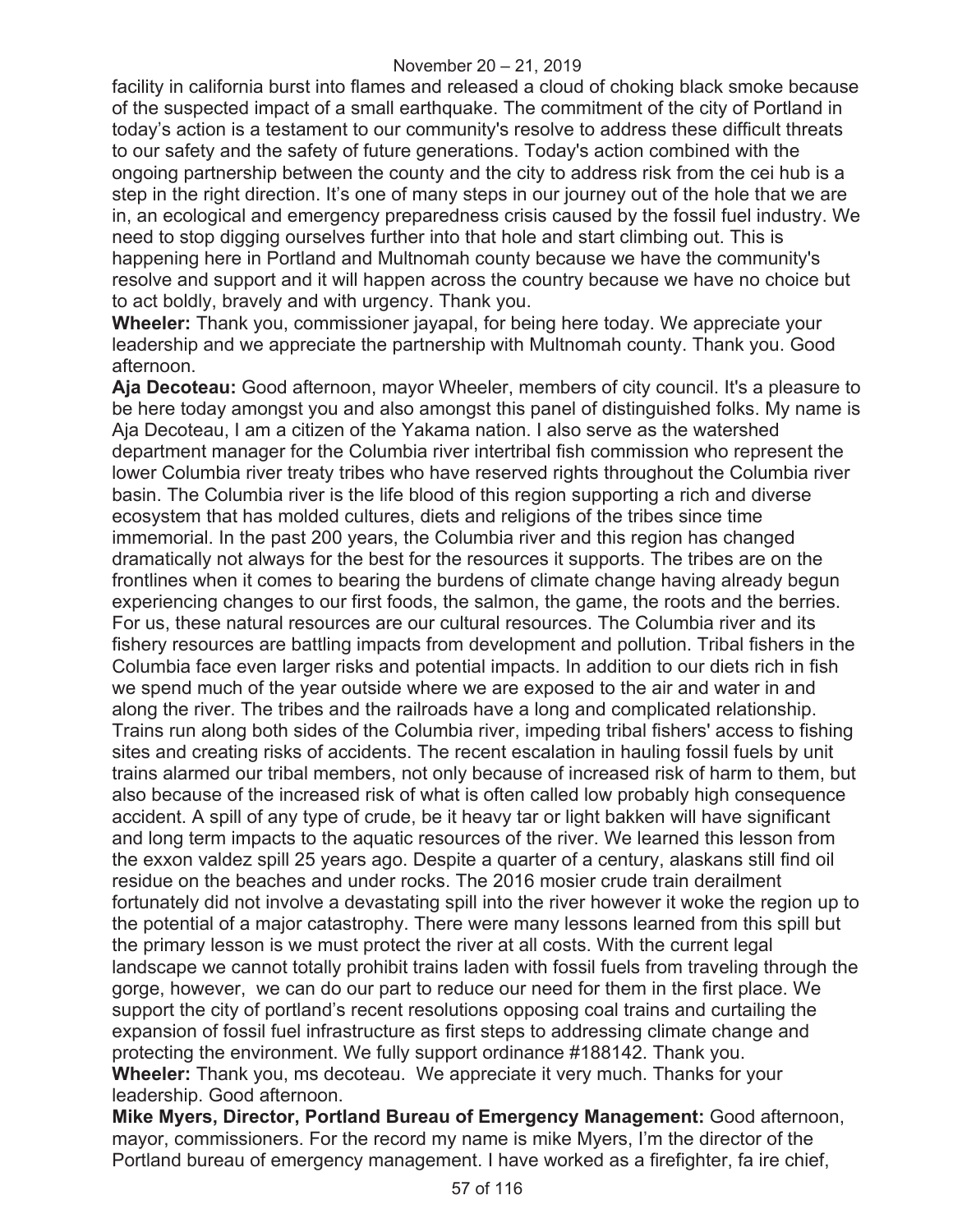#### November 20 – 21, 2019

emergency manager for over 30 years. I have seen a lot of disasters both large and small. Not much phases me to be honest. I'm not a nervous guy, but what I do worry about is the cei hub. The concentration of the state's fuel storage tanks in such a perfectly bad location on liquefiable soils in a 500-year flood plain, next to the urban wildland interface with very limited ingress and egress could hardly be worse. In a major earthquake the cei hub poses a grave threat to the safety of the surrounding community. It also threatens our environment and the economy on a scale that is difficult to imagine. A major disaster at the cei hub could hamper lifesaving response actions and delay needed assistance by weeks and months due to fuel shortages. Meanwhile that spilled fuel could poison the Columbia river all the way to its mouth. Together these impacts would economically cripple our state. It is for that reason that I am focused on efforts to decrease the vulnerability of the cei hub. My colleague Andrea Durbin has already mentioned that I intend to propose seismic upgrades requirements for tanks. I very much look forward to bringing this to you and the council in 2020. But in the meantime, the first step to improving safety in the cei hub is to stop making it bigger. The code changes proposed prevent the expansion of fuel storage and location that should never have been used for fuel storage in the first place. At the same time it permits equipment replacements and upgrades that increases safety and that is a good thing. I'm happy to support the work of our partners at bps in taking this important step to increase the disaster resilience of the city and our state. Thank you. **Wheeler:** Thank you. We appreciate it very much. Thanks all three of you for being here today. All right, so now we're going to open this up to public testimony. Karla our able board clerk is going to read the names of people in the order in which they signed up, however, if you have a disability or if you have small children or if there are other pressing circumstances that require you to be moved up in the line please let Karla know and we will accommodate you. She will read three. If people could come up, the microphones slide around and we find that six inches is about the right distance. There are about 16 people signed up so we can give three minutes for each person to testify. I would ask as your testimony comes to an end and the buzzer goes off if you could please stop your testimony. You have three minutes but there's a lot of people who do want to speak. So without further ado, Karla, could you please read the first three.

**Moore-Love**: Yes, the first three please come on up, are Mario mijares, Cathy sampsonkruse, Elijah cetas, and they'll be followed by kelly o'hanley, ella shriner and violet o'herron.

**Wheeler:** Welcome. Thank you. Name for the record. We do not need your address unless you want to give it to us for some reason. If you'd like to start please. Thank you. **Mario Mijares:** Yes. Hello, my name is Mario Mijares, organizer for Columbia river keeper. Thank you for the opportunity to comment on today's very important gathering. We strongly support the implementation of Portland's landmark fossil fuel zoning code ordinance. We know that city staff have provided information that resolves the few outstanding issues that Oregon's land use board of appeals has identified. We support the policy as it is proposed and as it was approved in 2016. It's an important step in preventing the fossil fuel industry from expanding their shipment of toxic fossil fuels. Fossil fuels pose major risks to the health and safety of nearby neighborhoods, communities on oil train routes and downriver towns that rely on the Columbia river for drinking water. These recent events highlight some of the risks. In september an lpg train car struck the ongoing bridge onto swan island causing more than \$1 million in damage and impacting traffic in and out of swan island. This event could have been much worse if the lpg railcar had ruptured and burned. In October a new star tank explosion rocked a refinery complex in Crockett, California, collapsing fuel tanks, closing i-80 and releasing plumes of toxic smoke. It's possible that this fire and tank farm failure resulted from a 4.5 magnitude earthquake. A small fraction of the seismic risks we face here in our region. Those are only two incidents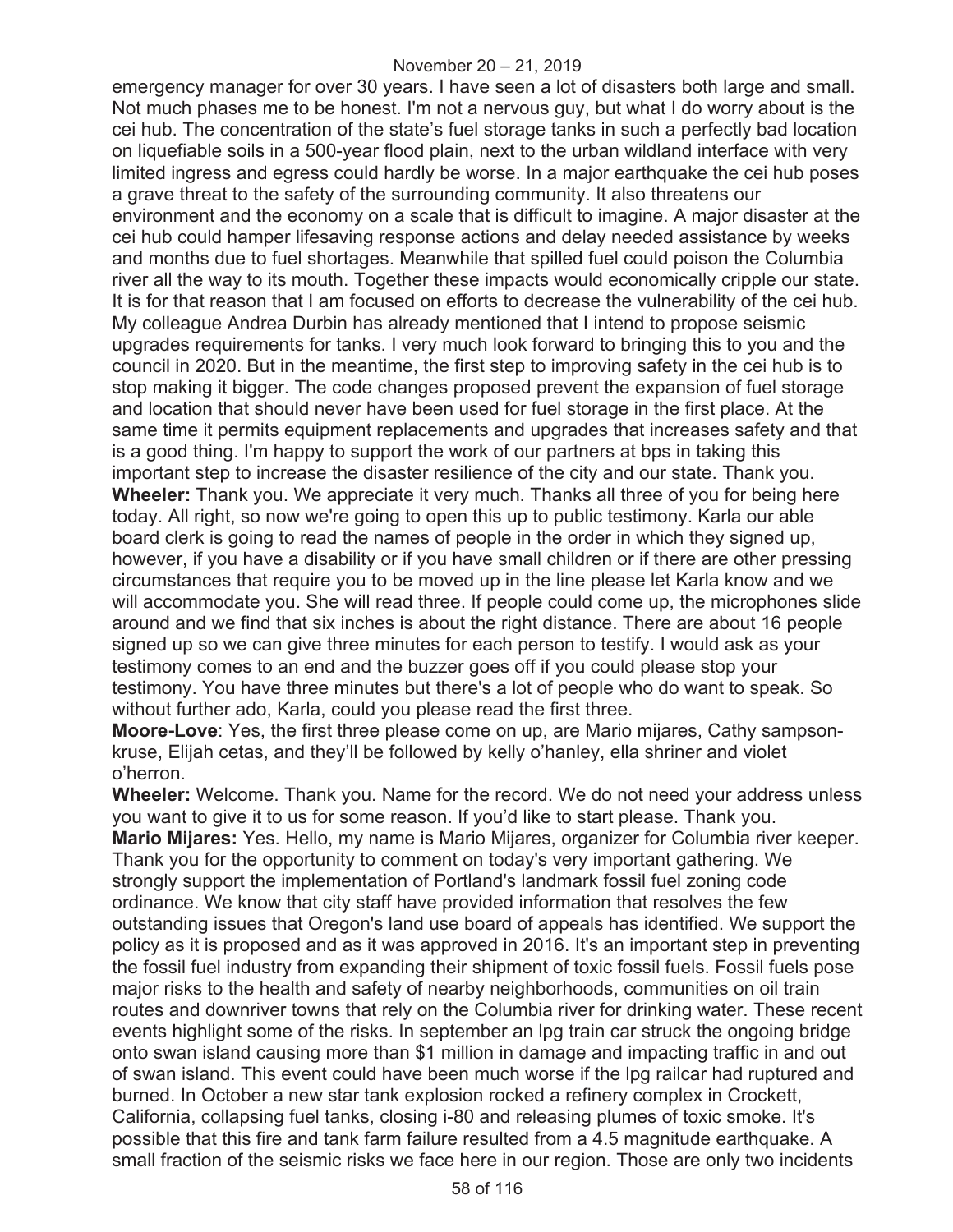#### November 20 – 21, 2019

that demonstrate the level of impact and the risk of gambling the safety of people and environment. The community is more motivated than ever to support the city's ordinance. We look forward to the council's vote to readopt the fossil fuel terminal zoning amendments as written and to put this important policy into effect. We also look forward to working with the city to continue to develop proactive policies to address the health, safety and environmental risks associated with fossil fuel infrastructures.

**Wheeler:** Thank you. We appreciate your support.

**Mijares:** Thank you.

**Wheeler:** Thanks for your hard work. Good afternoon.

**Cathy Sampson-Kruse:**[speaking in foreign language] in my native Walla Walla wallulapum language I say [foreign language] good day. My wallulapum name is wey-ow' sux, Cathy samson-Kruse. I'm an enrolled member of the Walla Walla tribe, the cayuse and umatilla in eastern Oregon. My parents are otwey carl sampson, chief yellowbird, and marion arleta sampson. I'm not an elected leader but I'm an elder now. I'm on the board of the Columbia river keeper in hood river and the advisory board of the civil liberties defense center in Eugene Oregon. My husband and I have eight children, 12 grandchildren and two great grandchildren. I have lived many places in my life. From our umatilla indian reservation to a Yukon-kuskokwim village of bethel, alaska. In the early 1970s I lived across the river in northeast. I commuted to Portland state university. I have returned to support my daughter who is attending ohsu. I enjoy the parks and the walks near the Willamette river with my granddaughter juniper. I was raised as my ancestors were to cherish mother earth, all that she provides her people and all the creatures living on and with her. In return we have always been taught to respect and protect mother earth. The land, the air and the water. This is the balance of things that has allowed us to live on this land for all generations before. A new threat is upon us, the rapid growth and execution of plans for northwest expansion of fossil fuel infrastructures, small modular nuclear reactors and the devastation of coal and fracked gas exploration. I was here in 2016, before you. I'm going to continue my pleas for us to move past dependence on king kong. The coal, the oil, the nuclear and the fracked gas which there is nothing natural about fracked gas. Be it solar, wind, net-zero homes and listening to indigenous wisdom for sustainable solutions hand in hand with scientific wisdom for a just transition to clean energy and livable planet. A new attack on mother earth must be stopped. I stand with all who join this fight so I ask you to be on the right side of history. Be the wisdom keepers for the city of Portland, the entire state of Oregon and the northwest communities will follow your lead. Be the ones who look seven generations ahead. Protect your community, protect the rivers, and the beauty our mother earth has given us. Vote in full support of the fossil few zoning ordinance. [foreign language] We are here forever. Aye.

**Wheeler:** Thank you. I appreciate it. Good afternoon.

**Elijah Cetas:** Good afternoon. This is close enough.

**Wheeler:** Yeah, that's perfect.

**Cetas:** Greetings, commissions. My name is Elijah cetas and I'm grass roots organizer with center for sustainable economy here in Portland. We support the fossil fuel terminal zoning amendments in their present form and we see them as an integral part of an eventual managed decline of the fossil fuel infrastructure in Portland coinciding with a deep investment in our communities in cleanup, restoration and resiliency. The passage of this ordinance in 2016 was a remarkable moment in Portland history when grass roots activists, city staff and elected officials responded to a crisis and decided large scale fossil fuel infrastructure expansion would no longer be legal here. The fossil fuel industry and local business advocacy organizations like the Portland business alliance saw their power threatened and sued the city. Having been thoroughly defeated in the court of popular opinion they turned to their high priced lawyers and sought to defeat the amendments in a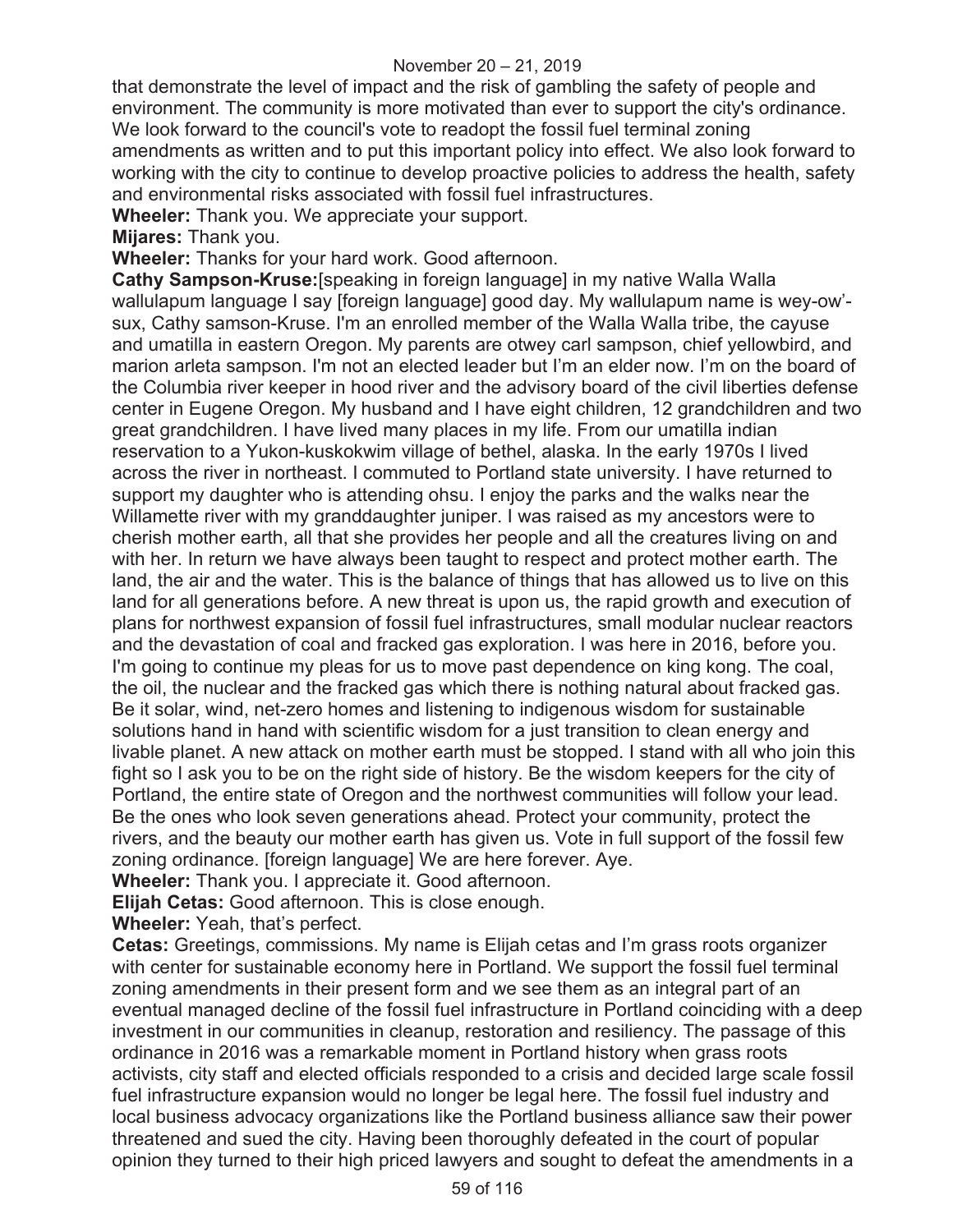court of law. Nevertheless, the city largely prevailed and the remand process before us is about curing some of the minor deficiencies in an otherwise defensible, reasonable and necessary regulation. The fossil fuel terminal zoning amendments represent an enormous step forward when it passed three years ago and it's still is a good law. Our victories have emboldened other jurisdictions to look at the risks that their communities face from spills, explosions and natural disasters, and to begin to regulate the many dangers of the fossil fuel industries in their homes. So in January of this year king county, Washington, passed a moratorium on new fossil fuel projects and will likely adopt permanent restrictions in coming months. In Vermont and New York state there are bills introduced for moratoria on all new fossil fuel infrastructure. These and other efforts are inspired by and directly utilized language from the Portland amendments. Even closer to home, the port of Vancouver recently made a binding policy to not allow new bulk fossil fuel terminals. This is an extraordinary development because it came just one year after the largest oil by rail export facility on the west coast was rejected by Washington state regulators and governor jay inslee in Vancouver. City of Portland has an important role to play in the energy transition beyond the fossil fuel terminal zoning amendments. Your collaboration with Multnomah county on a fossil fuel risk assessment and your commitment to further health and safety policy are welcome steps. Moving forward as we continue to innovate locally as we must we must also push hard on our state legislatures toward a statewide moratorium on new fossil fuel infrastructure and for a framework for a managed but rapid decline of the fossil fuel industry in line with 100% renewable energy powered economy. Portland has showed that cities can lead with direct and effective fossil fuel infrastructure policy. The community has showed up in the streets, in the halls of government and at the ballot to demonstrate overwhelming support for strong climate action. We support the reduction of the fossil fuel terminal zoning amendments. Thank you.

**Wheeler:** Thank you. Thanks all three of you. We appreciate it. Next three, please, Karla. Moore-Love: Kelly O'Hanley, Ella Shriner, Violet O'Herron, and they'll be followed by Robert Boyer, Micah Meskel, and Melanie Plaut.

**Wheeler:** Good afternoon. Would you like to start please.

**Kelly O'Hanley:** Sure. My name is dr. Kelly O'Hanley. I'm speaking on behalf of Oregon physicians for social responsibility.

**Wheeler:** Thank you.

**O'Hanley:** Thanks for letting us speak. As we have heard this afternoon if we don't act quickly on a global scale climate change will become essentially unsolvable. Technically it is possible to move away from climate busting fossil fuels. And so the real question is how do we get there? How do we make that happen? And that's where politics come in. Unlike other political fights balanced and measured answers will fail us. So we need so-called radical solutions. Happily there are some rays of hope. When trump pulled out the climate accords he explained he had been elected to govern Pittsburgh, not Paris, but the next day the mayor of Pittsburgh said that his town was planning on 100% renewable energy. [laughter] A pledge that was taken up by other cities. Cities and counties across the country are suing exxon, b.p., chevron, shell and others to pay for sea walls and other infrastructure and then there's Portland. We also passed a 100% renewable resolution and acted even more radically. We passed the landmark no fossil fuels infrastructure resolution, we fought and won the legal challenge to it, and hopefully today will pass the zoning code amendments and the eyes of the country have been watching. Milwaukie, Oregon, Eugene, Corvallis, hood river, Seattle, Tacoma, Vancouver b.c., los Angeles, Richmond, California, Baltimore, Honolulu are all considering or have actually passed their own versions. So what's next for Portland? Today hopefully we'll proudly celebrate no new fossil fuel infrastructure. Tomorrow we'll take additional radical steps for reinvention. Hopefully in addressing transportation, mass transit, risk bonding, use of forest products,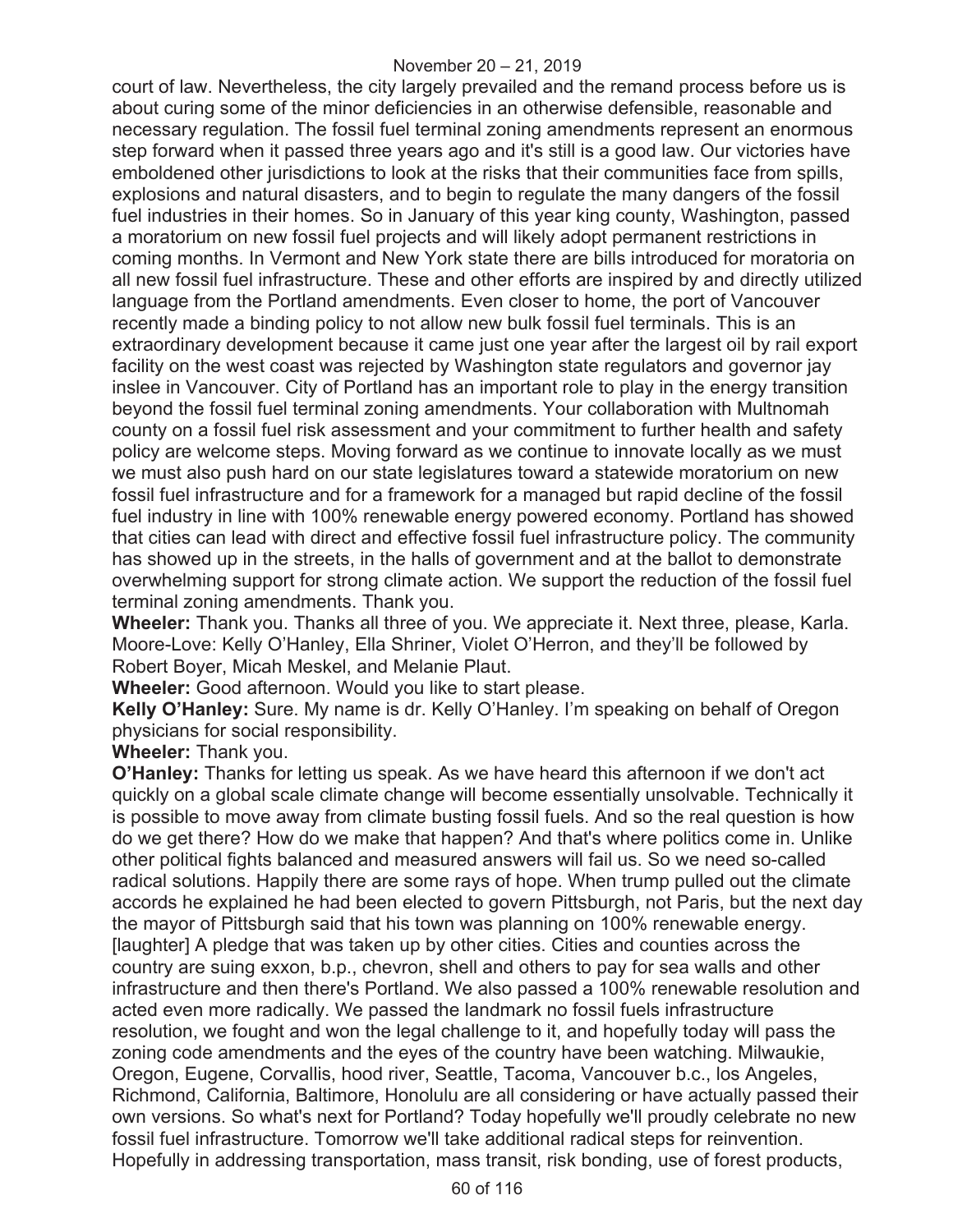building codes and so on in other words every aspect of our lives that affect climate. So Portland, keep leading and move fast. Thank you.

**Wheeler:** Thank you, appreciate it. Good afternoon.

**Ella Shriner:** Good afternoon. My name is Ella Shriner. I'm 17 years old and I was born and raised in Portland. I'm also a founding member of the Portland youth climate council but today I'm speaking to you as a concerned individual. This morning I was at home thinking about what I wanted to say to you today. I thought I would focus on the risks fossil fuel infrastructure poses to public health and safety, as well as our environment. I wanted my testimony to have facts and I wanted to say the perfect thing that would make it clear to you how important these zoning amendments are and how important it is that they just be the beginning of our rapid journey to dismantling fossil fuel infrastructure in Portland but as I sat hands poised above the keys waiting for inspiration to strike I broke down into tears. The truth is I don't know what I could say that could make it clear. What I could say that would make you and move you as leaders to take the necessary and ongoing actions. If leaders around the world are not stepping up because doing so would threaten their financial support from the very corporations responsible for this crisis, I don't know what I could say. If millions of young people have striked from school and marched together screaming for action without sufficient response I don't know what I could say. If a growing number of climate refugees facing the loss of their home and even death doesn't move us to action, I don't know what I could say. If polar ice melt, ocean acidification, sea level rise, devastating fires, climate enhanced heatwaves, arctic blasts, tornadoes and other extreme weather events are not enough for us to change then I just don't know what I could say. One thing I hear most as a climate activist is, wow, when I was your age I wasn't doing anything like you're doing. When I hear that I always think, well, that's because when you were my age you didn't have to. The reality is we have never before faced a crisis like the one we're in. This moment in time calls for all of us to step out of our comfort zones and do things we have never done before. We need to take risks. Mayor Wheeler, I remember you told me about your daughter when I delivered a video to you about the danger of natural gas back when you were the state treasurer. Did you ever find yourself thinking about how fast she's grown up?

**Wheeler:** I do. [laughter]

**Shriner:** How it feels like just yesterday that you were watching her take her first steps, say her first words, and how old is she now? 12? 13?

# **Wheeler:** 13.

**Shriner:** Well she was born more years ago than we have left to take drastic action. If we don't her fate, my fate, and the fates of the rest of our and future generations will be sealed. Four years ago I testified as a 13-year-old in favor of the resolution that led to these zoning amendments. Commissioner Fritz, you may remember the little middle schooler singing the times they are a-changing and presenting you with climate champion awards.

## **Fritz:** They're in my office.

**Shriner:** Those were hopeful times but I'm not a middle schooler and I along with thousands of my peers are preparing to cast our first votes. The times, they really are changing and we're watching to see if all of you are willing to take the risks that this time demands. Thank you.

**Wheeler:** Thank you. Good afternoon.

**Violet O'Herron:** Hello, commissioners. My name is Violet O'Herron, I'm a member of the Portland youth climate council and a seventh grader at ockley green middle school in north Portland. I want to start by saying thank you. Makes me hopeful to know the city of Portland is actively working on climate solutions. There's no single simple solution to the climate crisis. It is clear however that there's no way we can solve the problem unless we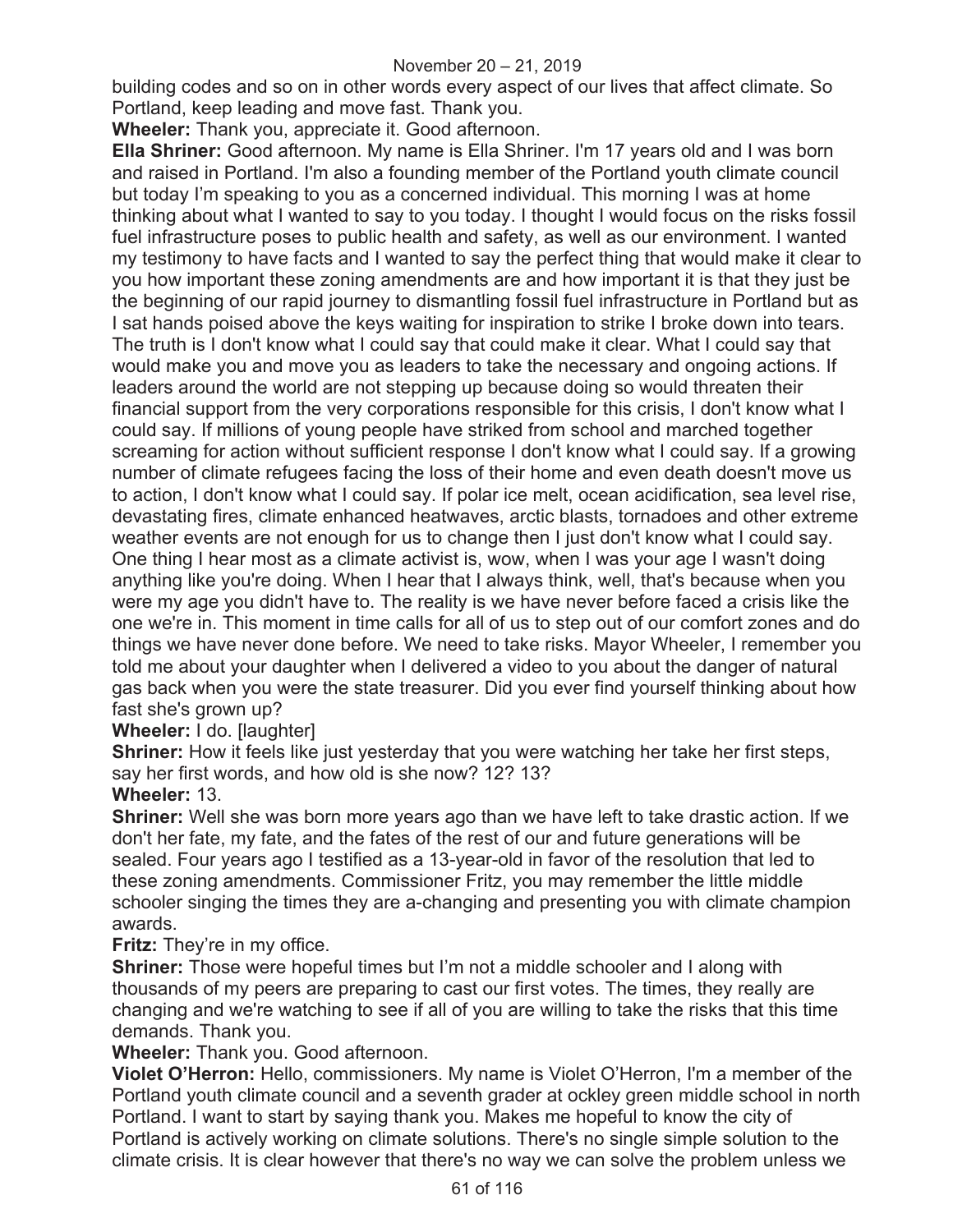stop building more fossil fuel facilities and drastically decrease the amount of fossil fuels we're using. The city's law to ban new fossil fuel infrastructure is a really good start. All of us need to do something. Having a future on a planet with a livable climate was something my parents were able to take for granted when they were growing up. I don't get that luxury. My generation doesn't get that luxury. I have a deep desire for things to be okay with the world but I know things are not. My concern that not enough is being done has led me to go on climate strike every Friday here at city hall. I'm inspired by Greta Thunberg and by her example of how much one young person can do. I'm also working together with other young people of Portland youth climate council to advocate for local climate solutions. I'm trying to do what I can do. I want to challenge everyone here to ask themselves, what more can you do? For the commissioners I think stopping the export of tar sands through zenith would be a good next step. Thank you for your time. **Wheeler:** Thank you. Thanks all three of you. Commissioner hardesty.

**Hardesty:** I want to appreciate the two young people who came in and testified. The young woman who said when she was 13 when she testified the first time, I can assure you that at 13, the thought of going to Salem to testify to legislative hearing would not have been in my world view and I want to tell that other young lady what a fabulous job you did. I knew you were nervous when you came up, but I gotta tell you your voice didn't shake at all. You had very powerful testimony. Thank you so, so much for being here. **Wheeler:** Next three, please, Karla.

**Moore-Love:** Robert Boyer, Micah Meskel, and Melanie Plaut, and they'll be followed by Monica Zazueta, Ryan Rittenhouse, and edith gillis.

**Wheeler:** Would you like to go ahead and start for us, please?

**Micah Meskel:** Sure.

**Wheeler:** Thank you.

**Meskel:** Council and mayor, my name is Micah Meskel, I work for Portland Audubon. Portland Audubon has been advocating on issues regarding the northwest industrial area for over 40 years. We have known for a long time many of the industries located along the river pose a huge risk to our environment and our community. This is especially true for the fossil fuel terminals and that is why we're here today to support the readoption. Situated in a liquefaction zone between two of our city's most important natural resources forest park and the Willamette river is less than ideal. With these facilities built before current building code and seismic standards were in place. This places is a huge public and – this places are public and private investments in the superfund cleanup and forest park restoration at great risk. As important or more important it also puts adjacent neighborhoods like linton and st. John's at risk as well. But also downstream communities, local workers and communities along the infrastructure that services these facilities like pipelines and rail lines. Many of this infrastructure intersects through low income and communities of color in north and northeast Portland. Several years ago alongside our coalition partners we helped push this policy forward. We worked collaboratively with the city to help shape it. We helped defend it in court when the oil industry and the Portland business alliance challenged it. Today we're here to give support for the proposed amendments and readoption. The reinstatement of this ordinance is an important step by the city in reimplementing the grass roots led vision to protect our community and environment from additional fossil fuel infrastructure and it must be followed by additional, more ambitious steps if we are to further mitigate the extensive risks of existing fossil fuel infrastructure located along the Willamette river throughout the city of Portland. We are happy to hear today about the ongoing work that the city is undergoing. As you see we're here to support you and to get behind your leadership and we will also be here to hold you accountable to that. Thank you.

**Wheeler:** Thank you. Good afternoon.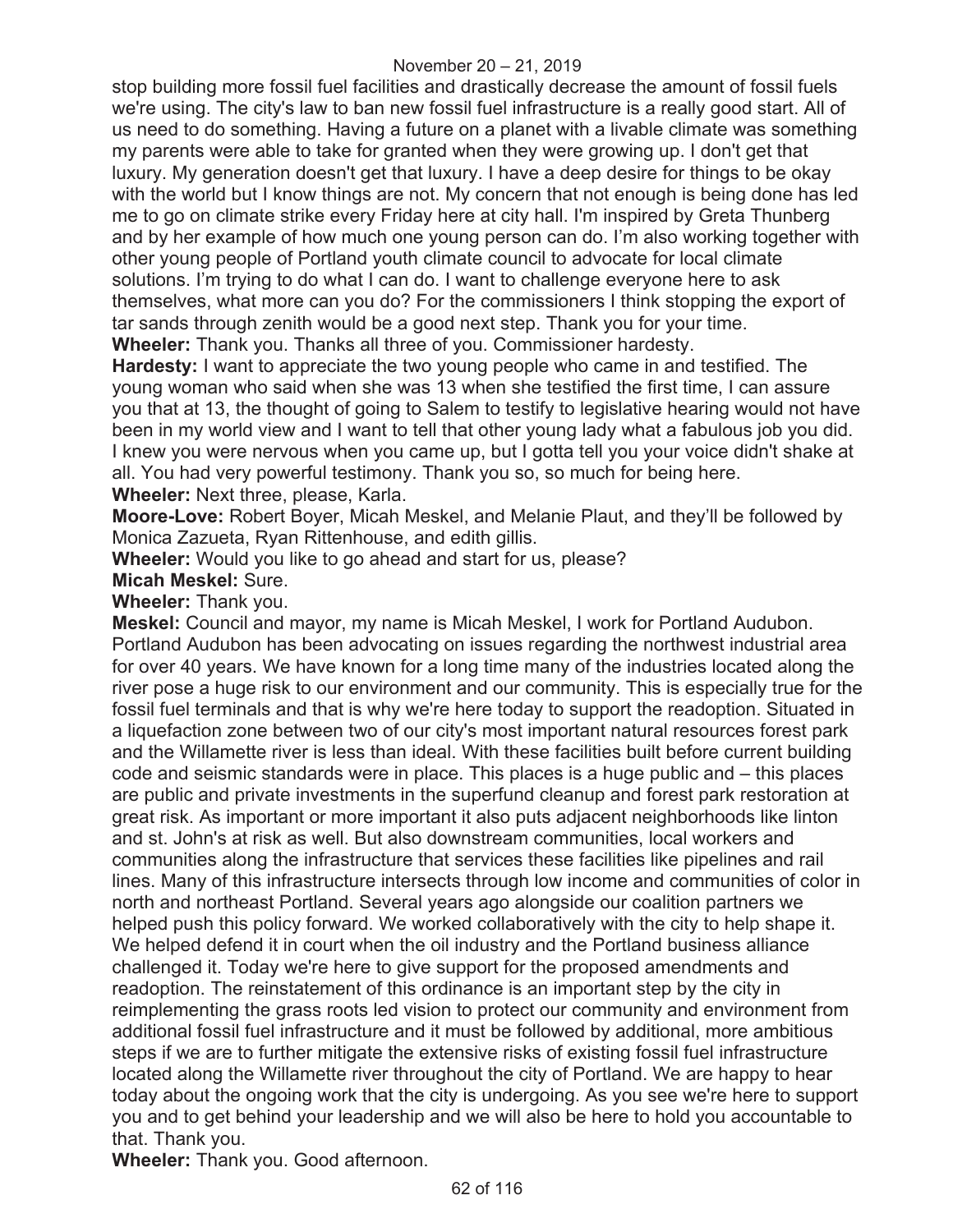**Melanie Plaut:** Hi. Mayor and council, I am Melanie Plaut. I'm speaking today for 350 pdx. Dineen Orourke who is on the staff there was unable to come because she's ill. Three years ago then mayor Charlie hales said before making the vote unanimous, I'm really proud to be a Portlander and I'm really proud to preside over this city council. I vote Aye. The chamber erupted in cheers. In fact, dineen, who was working on the east coast in new England said that it was meaningful to her to all the way across the country when council passed this amendment the first time. The fossil fuel terminal zoning amendment was groundbreaking. I would like to think cities can still lead so I add my voice to those who support the council in reinstituting this code. In the intervening three years much has happened. The climate crisis has accelerated more rapidly than the most pessimistic estimates. Weather changes, floods, droughts and wildfires have made it hard for even those who profit from the fossil fuel industry to deny that climate change is occurring. Yet the federal government and state governments seem unable to take action commensurate with the crisis. What you do this council gives us hope and has proven to be a model for other jurisdictions. Here in Portland we are even more aware than we were three years ago of the risks posed by the tanks and trains in the critical energy hub. In three years trains across the country have derailed, pipelines have leaked and tanks have exploded. You know that here in Portland we have unique safety risks which I think mike Myers outlined more eloquently than anyone else could. This means that not only is it permissible as determined by the courts for the city to take action on the new bulk fuel storage code, it is the only moral option. The transition to renewables has started though not fast enough. To stand a chance of meeting the city goals for 100% renewable energy we will need to greatly accelerate the expansion. It makes less and less sense to build anything new that supports fossil fuel use when what we really need is the rapid transition off fossil fuels. We can do this. We just need to do it faster and we can't go backward. The fossil fuel zoning amendment is like insurance against backsliding. This code is a crucial step yet in itself is not enough as others have said and we look forward to the discussed actions that the city can take. The first step today, however, is to complete what began in this room three years ago. We ask you to continue to stand strong in the face of the fossil fuel industry and the push to maintain the status quo. Remember cities lead, make us proud again. **Wheeler:** Thank you. Appreciate it. Good afternoon.

**Bob Boyer:** Mr. Mayor, council members, I'm bob buyer. I love Portland. I have been here at the air base since 1961 before a lot of people here were born or in elementary school. I worked on the waterfront over 40 years. I was president of the union that run the tugboats. I had no idea when I worked at the shipyards sand blasting and painting ships that we were polluting the river. So I want to help clean it up. Right now I sit on the board of property tax appeal for Multnomah county, convincing people why their property taxes are at that rate. Here we are sitting on a time bomb. So I have decided to do a little research. I also was a yard foreman for the southern pacific railroad and before that I laid track. We have derailments in Mosier. Suppose they were all cars that went into the river. This heavy oil sinks right down to the bottom. I'm in support of 1082. I'm here to support you. As a yard foreman I have seen derailments. We just had one at the Albina yard in north Portland with a remote engines. So by having four generations here in Portland, father, grandfather and great-grandfather and myself, I love Portland and for that reason alone I put my hand up to protect this country when I went into the air force. I put my hand up to protect the state when I was a state senator. I have been active and created the neighborhood associations so the citizens could have a voice and for the mayor and city council to recognize us. I love Portland. I'm here to support you and some of you already know me. I mean what I say. Thank you.

**Wheeler:** Thank you, sir. We appreciate it. Thank you for being here. Thanks all three of you. Next three, please, Karla.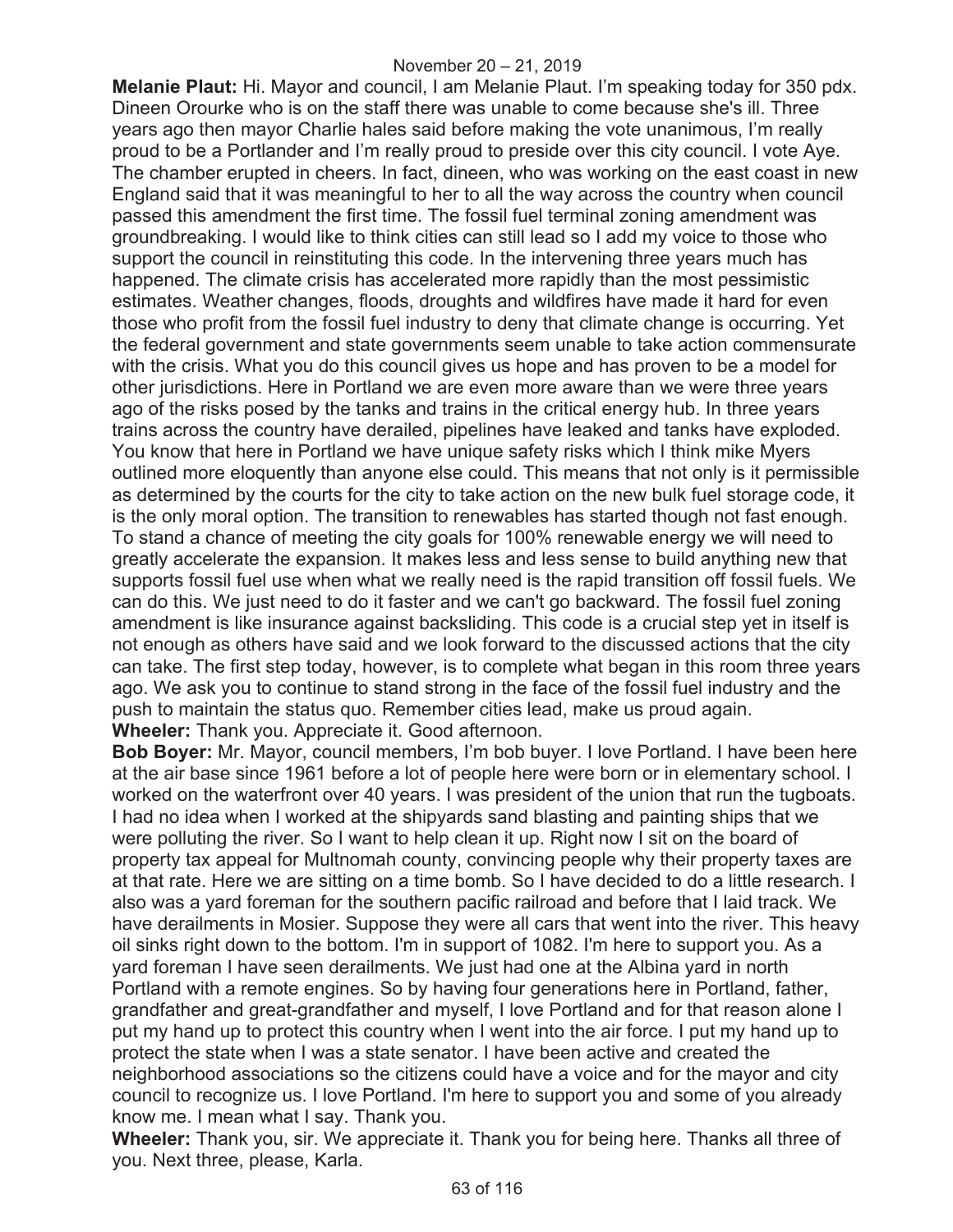**Moore-Love:** Are Monica Zazueta, Ryan Rittenhouse, and Edith gillis**,** and they'll be followed by dorn burell, tara ota, and nick caleb.

**Edith Gillis:** I'm Edith Gillis and I'm saying wee need to ban crude oil until safe effective firefighting foam is on site, ban tar sands oil until zenith pays worst case costs to the county and city refundable 30 years after the end of its use and its cleanup. Require oil transport storage refining and use to supply their own safe, fire foam, and I want you to realize there has never been invented any firefighting foam that is effective, prompt thorough or safe or has ever been cleaned up from the environment. Every firefighting foam that's ever been used continues in the bodies and in the children and progeny of those who have used it and the environment and all the species that have been studied in the environment. It affects over 800 -- it causes proven to cause over 800 serious diseases, disabilities and deaths, and it's in every single system of the human body. It continues for generations. Don't allow tar sands oil in Portland or the surrounding waters until the owners and transporters prove through reliable third parties that they have adequate fire and explosion prevention, prompt soil suppression with safe and environmentally beneficial products and processes with each train, tank, terminal, ship and along the routes paid for by the owners. Make sure that their firefighting crews on staff have adequate training, supplies and lifetime for several generations of disability payments. Please read the intercept October 24, 2019 article. The top u.s. toxicologist was barred from saying pfas it causes disease in humans. She's saying it now. After her entire 40 career of study Dr. Linda Burnham retired from the national institute of environmental health sciences 19 years with the epa and the national toxicology program director says firefighting foams are unsafe and harmful. The chemicals known as pfas, or per, polycule and polymolecule and other substances persist in the environment and affect every system in the human body. Don't allow the cause or the need for it until you have proved what we have is safe to deal with it.

**Wheeler:** Thank you. Commissioner hardesty had a comment.

**Hardesty:** Thank you mayor, Edith I want you to know one of the things we're looking at is whether or not we can require these industries to have their own firefighting personnel and equipment. What we know is that if we have a major incident in this energy hub that is our firefighters have not been trained nor are we equipped to fight the kind of fire that these oil refineries -- these oil tanks would have. So know that we're working on it. We are working on it.

**Gillis:** We require fire extinguishers and if they can't come up with the fire extinguisher to put it out they don't have it.

**Hardesty:** You know Edith I'm not mad at you cause that's one of the first things I thought. I did not want to send my personnel into a situation that they have not been well trained or have the appropriate equipment to respond to, but they would go because that's what they do. That's not acceptable. So thank you.

**Wheeler:** Good afternoon.

**Monica Zazueta:** Good afternoon commissioners. My name is Monica Zazueta, I'm from Vancouver, Washington. I'm a wife and a mother of a beautiful five-year-old son named Aries Tabor. Before two months ago I was wrapped up in my own world and didn't watch much news and didn't know what the government really did or what the city council or the port of Vancouver did. I didn't educate myself on those matters because I didn't think they mattered to me. This morning I rewatched a video of Greta Thunberg speaking to the u.n. that was the video that changed everything about my life. I remember feeling scared, confused and shocked. How could we not have known about this, why weren't we pulling away from fossil fuels as soon as possible if our own lives are at stake. I wanted to know more about what was really happening to our planet, our home and wanted to plug in and try to help any way that I could. I didn't know what I could do but I had to do something.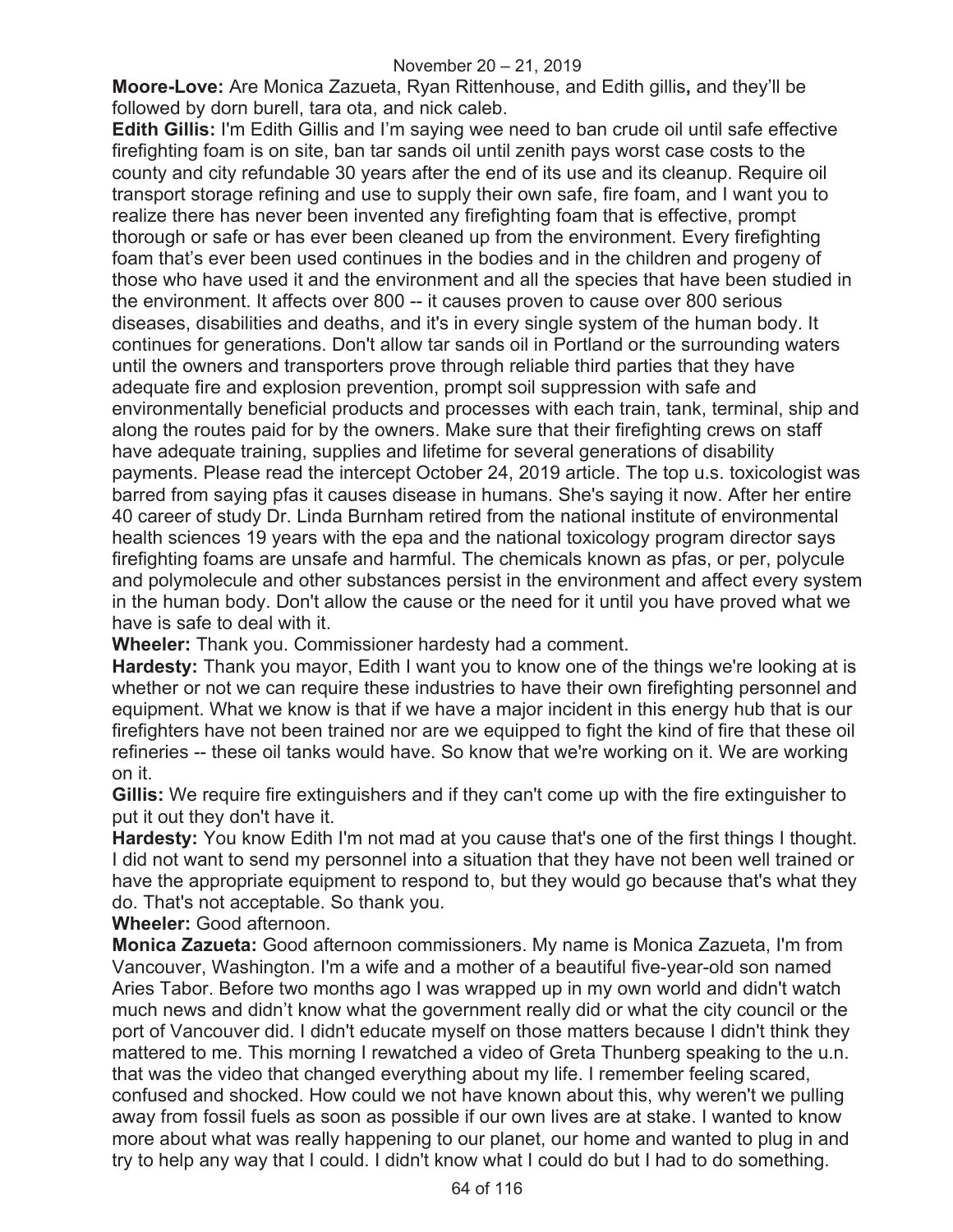Every day the truth became more and more clear in the workshop, trainings and meetings that I was attending. Sierra club and sunrise over Vancouver, Washington were two groups I found. Their support and actions were inspiring and we all were working towards the same thing to save our generations and the generations to come. I'm a mother and when I start to think there's a big possibility that he might be living a miserable life with unbearable temperatures, earthquakes, hurricanes and so much more it breaks my heart. The stress, the anxiety, the fear, the anger all come up when I think about the climate crisis. I promised my son that I would try my best to take care of him and I'm going try to keep that promise. I urge council to reinstate the ordinance and continue to stand strong against fossil fuel companies. The work has just begun so I want you to know I want to tell you all that I'm here to stand with you. Vancouver, Washington and is here to stand with you and Portland is here to stand with you.

**Wheeler:** Awesome. I appreciate this. You know we're going to win this fight, right? **Zazueta:** Yes. We are.

**Wheeler:** Thank you for being here.

**Hardesty:** We don't have an alternative.

**Ryan Rittenhouse:** Good afternoon. Thank you for letting us testify today, my name is Ryan Rittenhouse, I work for friends of the Columbia river gorge. With that name probably comes to mind Mosier and the oil train disaster that happened there which is pertinent to this conversation. One of the things I would like to remind folks about that disaster is one of the reasons it wasn't much worse that it was as bad as it was it could have been much worse, one reason it wasn't worse is that the train wasn't moving very quickly Union pacific is currently right now and actually before that disaster had already started the process of trying to expand their siding right through the town of Mosier for the express purpose of raising the speed of the trains to pass through that area. If they are successful at getting that expansion through as they want it they will be able to increase the speed of the trains to 60 miles an hour. The speed of the train that derailed in Lac-Mégantic Quebec and destroyed the town was running away at 65 miles an hour. So you can imagine how much worse the disaster in Mosier would have been had it been moving at 60 miles an hour other that it was moving very, very slow. Also a quick note, I don't have much time but a quick note on biofuels, as you know we're very concerned with the zenith terminal, also global partners, all of the oil trains that serves those facilities, most of the oil trains that serve the facilities in California and of course all the ones up in the Puget sound all come through the Columbia river gorge national scenic area and while we recognize it's important to allow certain kinds of biofuels in the future, those should be disincentivized in favor of truly renewable resources especially because the fossil fuel industry is very savvy and very good at manipulating laws and loopholes. We have seen that. You're familiar with them over the zenith terminal and I'm worried that in the future they may try this again with biofuel terminals. So it needs to be very clear and we're going to need to maintain very extreme diligence over any such terminals that get approved in the future to make sure that the fossil fuel industry doesn't figure out a way to come and buy that facility and flip it as they have done with zenith and global partners. You have also heard a lot already and you'll probably hear more from the fossil fuel industry about how they want to do upgrades and how all of this is bad for them and bad for their economics. Just remember you are not here to make their jobs easier or to make their business more profitable. You are here to protect the citizenry and the environment and we're all here to dismantle the fossil fuel industry, not make it more profitable for them. To wrap up, this is just beginning. I'm glad to see you recognizing that as such. We need to move forward and this is a golden opportunity to make a just transition not just for the environment but for social justice. This is an opportunity to move towards more transit options more accessibility along those lines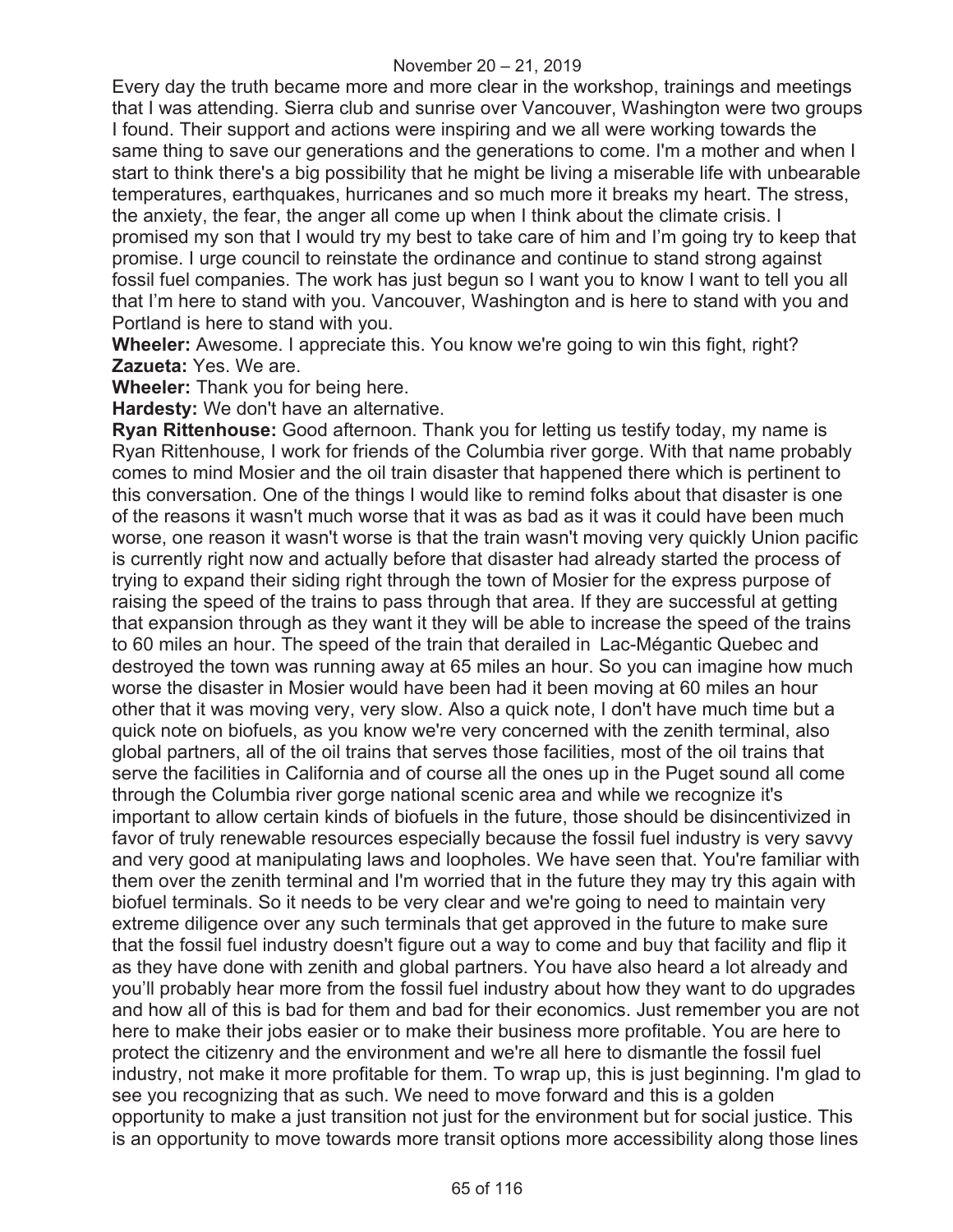and just remember that every carbon atom we dig out of the ground and put into the air is one we have to take back out of the air and put back into the ground.

**Wheeler:** Thanks all three of you. Next three Karla.

**Moore-Love:** The last three who signed up Doran Burrell, Nick Caleb and Erin Saylor. **Wheeler:** Nick you want to go ahead and start, thank you.

**Nicholas Caleb:** Greetings, commissioner, mayor, my name is Nicholas Caleb I'm the staff attorney for the center for sustainable economy. I have been working on fossil fuel infrastructure campaigns and policy making since 2013. The original energy that brought this infrastructure fight to Portland council has only grown over the years as there's increasing understanding throughout the world that the type of action Portland is taking must happen everywhere at once. I'm very pleased to see the fighting spirit for taking on the fossil fuel industry transcending several different councils. It's necessary given opposition from an industry with nearly bottomless resources. Thank you commissioner Fritz for being an early adopter of strong action, having a strong voice and for your continued attention to these issues. Thank you mayor Wheeler and commissioner Eudaly for your votes to defends the amendments in court and support for remand. Thank you commissioner Hardesty for your advocacy on climate justice issues and for smart and necessary regulations to protect Portland's residents. We look forward to working with you to manage fossil fuel infrastructure and I think we have a great momentum right now. Thank you.

**Wheeler:** Thank you Nicholas, appreciate it. Last, but not least.

**Erin Saylor:** Good afternoon, my name is Erin Saylor, I'm a staff person attorney with Columbia river keeper. Thank you for providing us all the opportunity to speak with you today. Industry has submitted testimony into the record arguing adoption of the fossil fuel terminal zoning amendments would prevent the development of renewable fuels. That is simply not the case. Biofuels are specifically exempted from the scope of the amendments and zenith's assertion that the city's recent denial of the request to build three new pipes under northwest front avenue extensively for biofuels was the result of the city resolution against the expansion of fossil fuel terminals completely ignores the rest of the city's decision which was clearly tied to zenith's past performance under its franchise agreement. Companies who want to construct infrastructure dedicated solely to renewable fuels will not be prevented from doing so under these amendments. Companies who choose to handle both fossil fuels and renewable fuels at the same facility are not only free to but encouraged to reduce the amount of fossil fuels stored at their facilities in order to increase the amount of renewable fuels that they can store. Industries argument that these amendments will prevent them from completing seismic upgrades also falls flat. There are other was to complete the upgrades without building new temporary storage tanks. It's a total red herring to for them to argue that these incredibly important amendments will prevent them from completing these necessary upgrades. Thank you.

**Wheeler:** Thank you. Does that complete public testimony Karla?

**Moore-Love:** Yes, that's all who signed up.

**Wheeler:** Colleagues do we want to bring staff up for additional questions? Let's get on with it. Please call the roll.

**Moore-Love:** I'm sorry Robert did you have a?

**Robert Taylor, Chief Deputy City Attorney:** Sorry, mayor. We would like you to please keep the record for written testimony open until 9:00 a.m. Monday, December 2. **Wheeler:** Why?

**Taylor:** To allow staff to complete their work.

**Wheeler:** What's the work they need to complete. Could you come up and clarify that for us, please?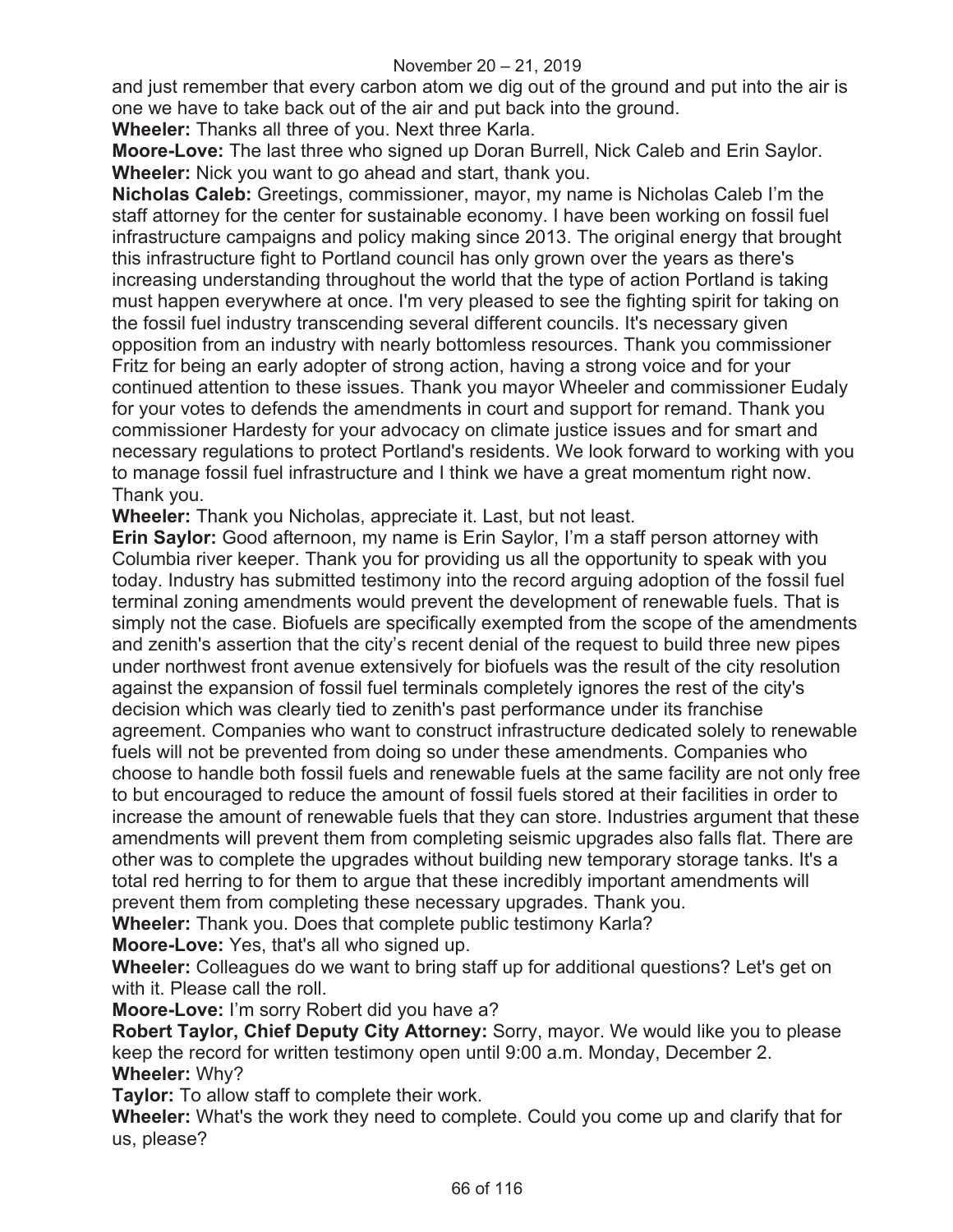**Armstrong:** Yes, mayor, if you will, one of the issues that we got dinged on by luba is not fully considering and responding to all of the testimony a number of testimony has come in this afternoon into our website. So I guess to put us in a better defensive position we want that time to be able to review the testimony over the holiday and to respond to it on the record before you guys make a decision.

**Wheeler:** We have waited this long. A few more weeks and it gives you something to do over the holidays.

**Taylor:** Right.

**Wheeler:** How nice, commissioner Fritz did you have any comments.

**Fritz:** I was going to suggest since our wonderful constituency here that we could each make our comments now so you don't have to come back next time. You can if you want because it's really nice to see you.

**Wheeler:** That would be fine. Let's go down the row. Commissioner Eudaly.

**Eudaly:** Good afternoon, everybody. I don't always feel that Portland deserves its progressive green reputation, but I'm proud of our city and our city council today. Earlier today we passed an item that clears the way for mobility hub on the central east side for electric cars, bikes and scooters. We're also taking action in investing and improving our public transit system. These are just a couple of ways we can combat climate change through sustainable transportation options where we have given preference to single occupant gas powered vehicles in the past. This ordinance is the flip side of these actions. While we make sustainable options more viable, we must carefully regulate and restrict industries and practices that endanger our people and our planet. Thank you to the council of 2016 especially commissioner Fritz and Fish. Thank you to our office and city staff and attorneys who do the hard work of turning our values, priorities and aspirations into making strong, defendable policies. Most of all thank you to community activist, advocates and organizations. We wouldn't be here without you and we need you to keep pushing us to do better.

**Fritz:** Waiting to be called upon. We have to not vote aye at the end I have to remember that because we of course want to make good findings before doing our vote. Sometimes people think that a remand from the land use board of appeals is a bad thing. In this particular instance it means we get to vote on this ordinance and vote on it again. I think I feel really best that we have the opportunity because it is a really important thing that we did and that we are doing and we're going to do even more. So I appreciate my colleagues who didn't have that joyful experience in 2016 are getting to have it now. Thank you. I had forgotten about the paper stream as that's such a good thought. Oh, yes, really great. Thank you. I especially appreciate the young person from Ockley green who said that each of us needs to think about what more can with we do. I'm not going to ask for a show of hands if you took transit or walked or biked to get here, but every single day in everything we do we need to think how can I do more. Commissioner novick who you all remember was a strong supporter of this policy, texted me a few months ago to tell me about the energy use of clothes drier, tumble dryers and that's the most energy consumptive things in our homes. So I'm now hanging out my clothes to dry on a nice line that I have. I wouldn't have thought of that without the commissioner doing that. It's a very simple thing it takes a day to dry the clothes instead of an hour but if that can help stop getting millions of tons of carbon dioxide into the atmosphere if everybody in America did it why would we not want to do it? Again if people want to email me with further suggestions on things that could be done that I wouldn't necessarily have thought of, I am really interested and I think we all should be interested in what more can I do rather than as well as what more should the government be doing because it's clear that the cities are going to have to lead, our federal government is letting us all down badly. Each one of us can make a difference. Thank you so much each of you for being here.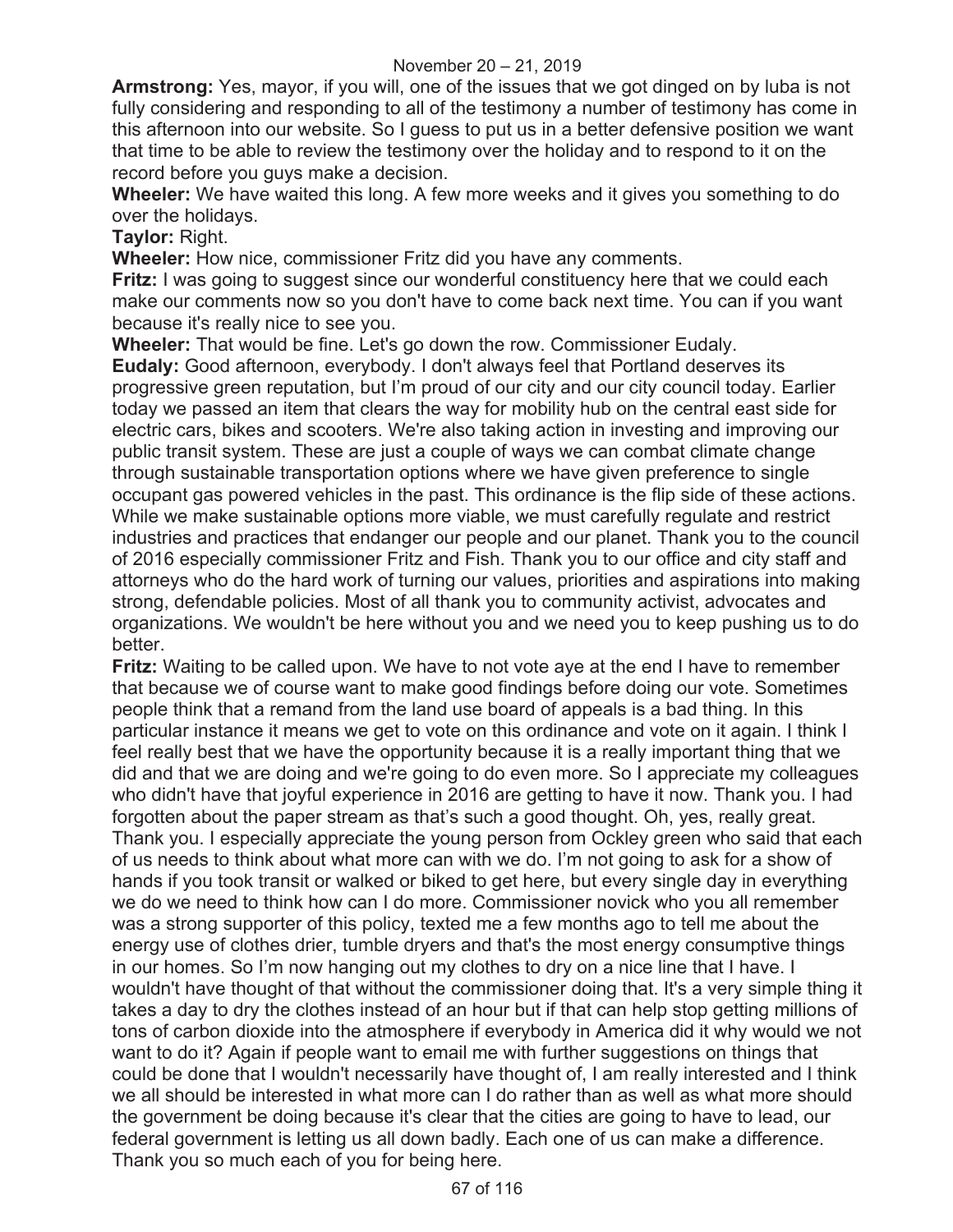**Wheeler:** Commissioner Hardesty.

**Hardesty:** I want to echo the thanks. I love when this chamber is filled from top to bottom. I love when this chamber is filled of people of all ages and all backgrounds. I love it especially when we're all here for a common cause. It's always good to have the other side but clearly there is no other side when we're talking about saving the planet, right? And the inhabitants of the planet. I take this issue very seriously because my role as managing three of the four first responder bureaus at the city of Portland means my folks are on the front line of this every single day. When a bad thing happens my folks will be the one that will show up no matter what. They will show up and they will do the best job they can possibly do. We have an obligation and responsibility to make sure that we are not putting public servants in harm's way, and that people who know that their products cause harm and will destroy communities have an obligation to remediate the harm that's done. So I as part of the regional disaster preparedness board talk about a reality check, recently at one of our meetings when there was like a 60-second video, it was a very short video that actually took pictures of all the tankers and just had a helicopter flying around and giving you a visual. When you see it from the air what you see is that these are very, very, very old tanks that you would think are probably leaking if they are not leaking today they leaked sometime in the past. So this action that we're going to take whenever this comes back to the city council is just one small piece of all the pieces that we have to do to address climate change. No one here wants to see the disaster happen because of the, even if it is working the way it is supposed to, disasters could happen and so we have an obligation to make sure that we are protecting the health and safety of not just public servants, but also the public in general. I appreciate each and every one of you for making the time to be here today and I would encourage you to not just show up and talk about this when it is on the agenda, but this is something we have to talk about every single day until we address the big issues that are on the table, thank you.

**Wheeler:** So, I don't have a well thought out speech so I'm going to wing it, bear with me. Number one, thank you for everybody who showed up today to testify. I thought it was fantastic testimony. This has really been a good day overall for the council in terms of very, very high-quality testimony. I learned a lot from everything that you said and I appreciate it. Number two, I was proud to publicly endorse support the ordinance when it came before the city council in 2016, but I did not have the opportunity to vote for it and so I'm glad I will have the opportunity to vote for it here, not today, but in the near future and I'll get to that in just a moment. Number three, the sense of urgency here is obvious and has been mentioned many times. Cities have to lead, the federal government, the trump administration they are now working against us in terms of our efforts to address climate change on the planet and I was very proud to have recently gone to the c-40 global mayors global summit in Copenhagen and it was an opportunity for me to interact with mayors and leaders and heads of state from all around the world and the overall message there was we are still in and we are more aggressive than we've ever been in terms of addressing our climate action goals and I have to say this as an envoy from the city of Portland, Portland is very much regarded as a global leader when it comes to the issue of the environment and climate action. I want to second what commissioner Eudaly said earlier about how proud she is about the actions this council has taken recently. I am, too and in effect, we are now backing up a whole host of very specific strategies that we can take as a city and you'll be learning more about that in the weeks and the months ahead and I'm very glad about that. On a cautionary note front. The whole issue of oil trains going through our community bothers me on many fronts. The first is the obvious one the environmental and public health and public safety front. Somebody alluded to the crash in Quebec some number of years ago. I wanted to reiterate that crash killed over four dozen people and burned half the town to the grown. Shortly thereafter the derailment of 1996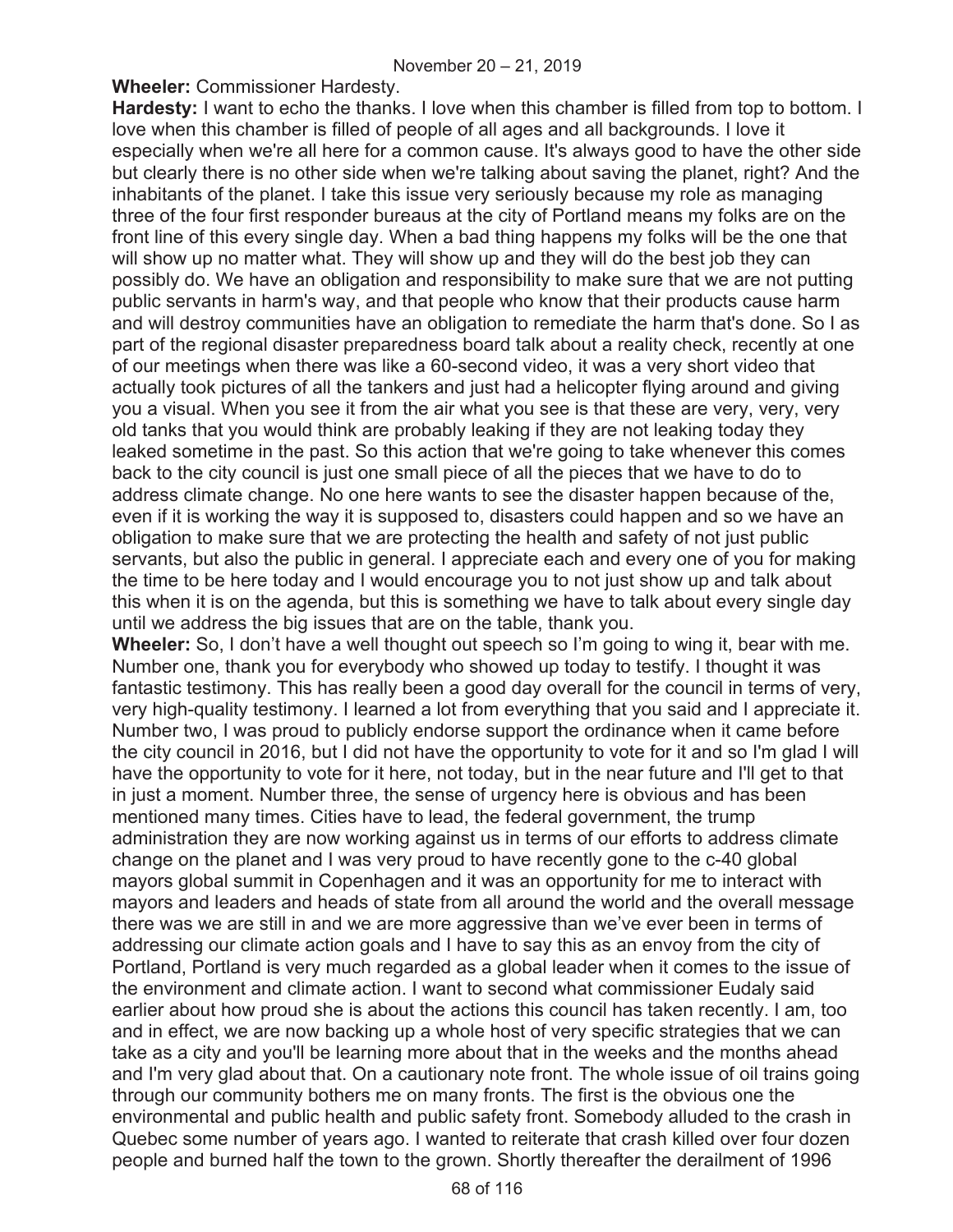fossil fuels cars in mossier, which could have been a environmental public health and a public safety catastrophe had things turned out just a little bit differently. As commissioner hardesty mentioned, and as other mentioned in their testimony, we had a oil train going through are the rail yards here in central city at a very low rate of speed the train still managed to hit an overpass and derail. If that had happened in a typical scenario with a more regular speed, who knows what the outcome could have been, but from my perspective it doesn't take a genius to figure out having oil trains going through natural habitats and then through densely populated neighborhoods is not a safe environmentally sound strategy nor is it in the best interest to the public health and if we are not here to protect those things, while else would we possibly be here? I am proud to have the opportunity to support this fossil fuel ordinance. I'm very glad, Robert is the best public sector legal counsel we can possibly have on these issues and we're right at every step. Let's dot the i's, lets cross the t's. Make sure that once we do this its done and its done we're not have to bring it back and do it again. We are done with oral testimony. The record for written testimony is going to remain open until 9:00 am on Monday, December 2nd, that means if anybody wants to submit an e-mail please submit an email, your testimony must be received by the council clerk by 9:00 am to be included in the official record at that time the record will be closed. This ordinance is continues to Wednesday, December 18th at 3:00 p.m. time certain, if you want to be here that's great you can be. When the council reconvenes there is the opportunity, should commissioners wish, to introduce amendments at that time. The council will determine whether additional public testimony is warranted for any proposed amendments and the council may, if it so chooses to reopen the record for the limited purpose of testimony on the amendments at that time. Is there any other business, colleagues? Then this hearing is continued to Wednesday, December 18th at 3:00 p.m. time certain, thank you everyone for showing up and we are adjourned.

## **At 3:35 p.m., Council recessed.**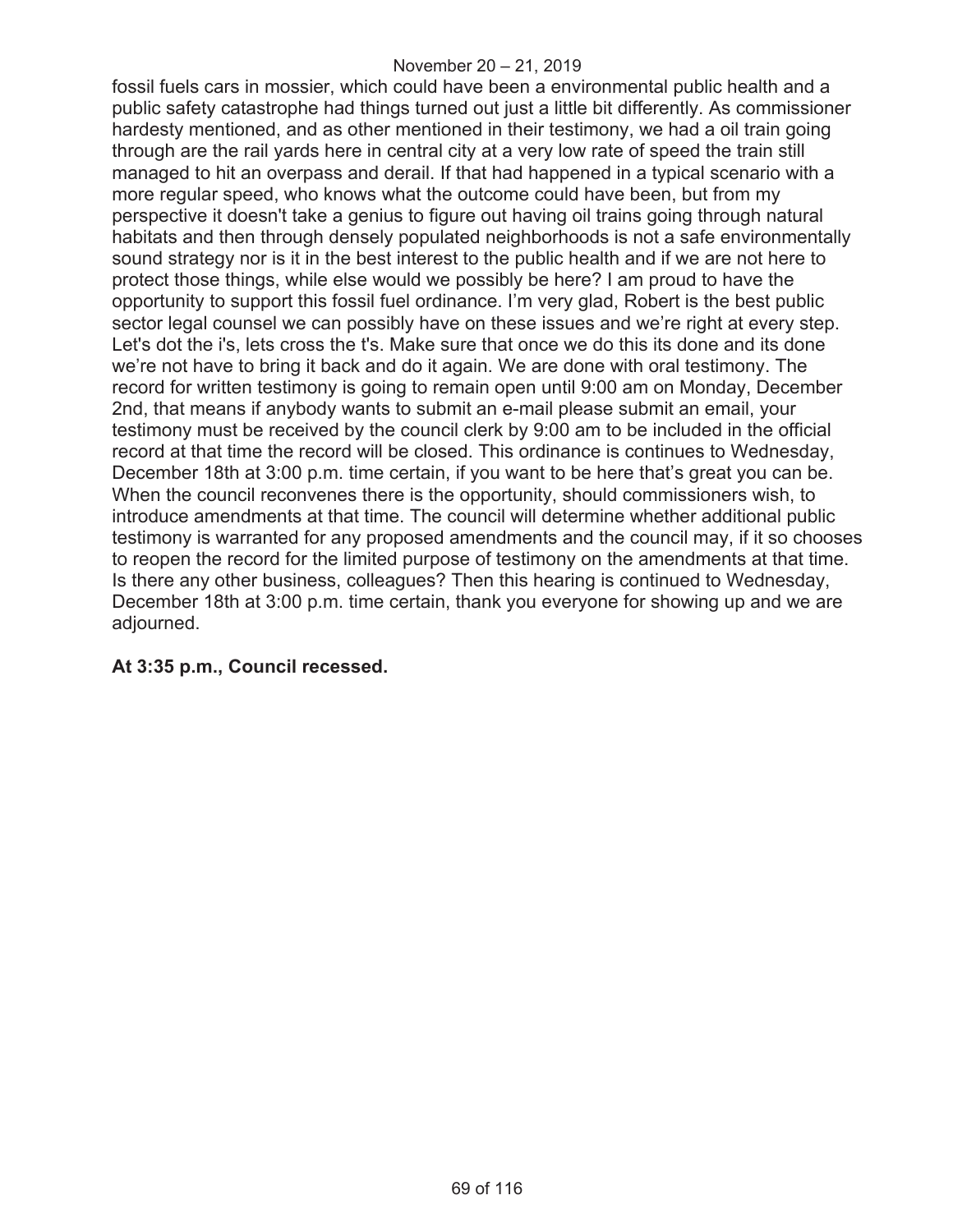**This file was produced through the closed captioning process for the televised City Council broadcast and should not be considered a verbatim transcript. Key:** \*\*\*\*\* **means unidentified speaker.** 

**November 21, 2019 2:00 p.m.** 

**Wheeler:** This is the november 21st afternoon session of the Portland city council. Karla, please call the roll.

**Eudaly: Fritz:** Here. **Fish: Hardesty:** Here

**Wheeler:** Still here, now we'll hear from legal counsel on the rules of order and decorum. Good afternoon.

**Naomi Sheffield, Deputy City Attorney:** Good afternoon. Welcome to the Portland city council. The city council represents all Portlanders and meets to do the city's business. Presiding officer preserving order and decorum during city council meetings so everyone can feel welcome, comfortable, respected and safe. To participate in council meetings you may sign up in advance with the council clerk's office for communications to briefly speak about any subject. You may also sign up for public testimony for resolutions or the first readings of ordinances, your testimony should address the matter being considered at the time, if it does not you might be ruled out of order. When testifying please state your name for the record. Your address is not necessary. Please disclose if you're a lobbyist and if you're representing and organization please identify it. The presiding officer determines length of testimony. Individuals generally have three minutes to testify unless otherwise stated. When you have 30 seconds left a yellow light goes on, when your time is done a red light goes on. If you're in the audience and would like to show support for something feel free to do thumbs up. If you want to express you do not support something, please give a thumbs down. Please remain seated in the council chambers unless entering or exiting. If you are filming the proceedings do not use bright lights or disrupt the meeting. Disruptive conduct such as shouting or interrupting testimony or council deliberations will not be allowed. If there are disruptions a warning will be given that further disruption may result in the person being ejected for the remainder of the meeting. After being ejected a person who fails to leave the meeting is subject to arrest for trespass. Thank you for helping your fellow Portlanders feel welcome, comfortable, respected and safe. **Wheeler:** We have one item carried over from yesterday, item 1065. Please read that again.

## **Item 1065.**

**Wheeler:** Very good. We have jeff Baer here from omf, who is going to lead our discussion. There were a couple of questions that council had.

**Jeff Baer, Director, Bureau of Technology Services:** Thank you, mayor, members of the council. I'm jeff baer the director of the bureau of technology services. I'm here to apologize for not being here yesterday. Also want to be able to address a number of comments I think or questions and concerns that came up during the council meeting yesterday. Couple of them I'll just start right off and is related to the cost increase over the years. I think what we had seen is back in four years ago our device count has increased dramatically. In 2015 for example we had a little over 4200 connected devices on the Verizon network. Today we have just nearly 6,100. It's increased by 45%, which is really driving the reason for those cost increases coming forward. It's based on the number of device accounts. You might think about the difference that we had in our environment back in 2015, we had almost 1300 flip phones as opposed to smart phones. It's really changed the environment over the past four years. Now we're predominantly all smart phone based.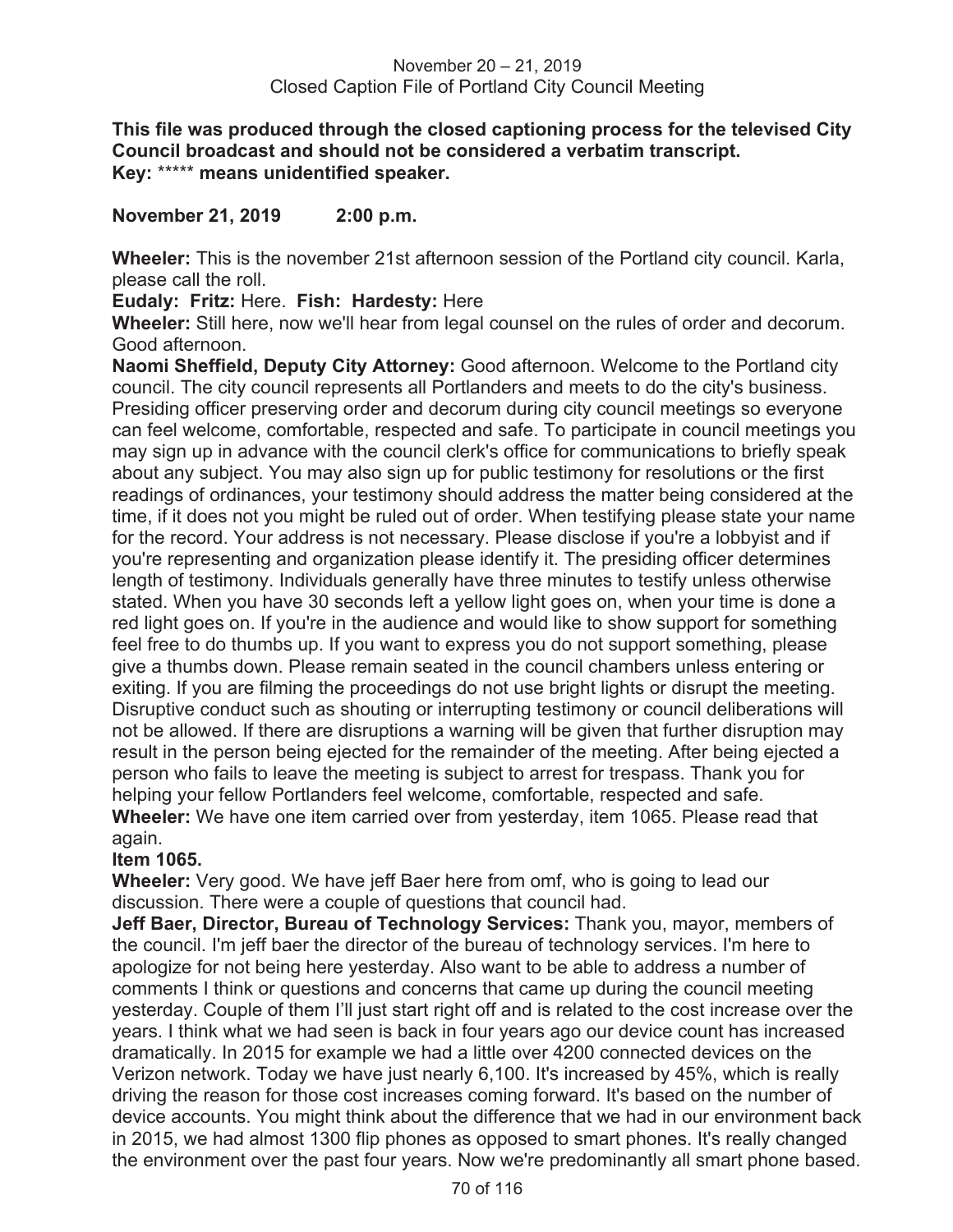We have 1100 tablets or i-pads and we also have 1451 network devices like mobile data terminal that are in the police cars and fire apparatus in different vehicles. Is there any question about the cost increase?

**Wheeler:** Commissioner Hardesty.

**Hardesty:** No, that is really helpful. You're telling me we only went to smart phones three years ago?

**Baer:** No, we had smart phones in the environment, we just only had 1359 at that time. **Hardesty:** Now we have totally done the conversion to smart phones or do we still have people with flip phones?

**Baer:** We still have 75 basic phones.

**Hardesty:** Kill those. **[laughter]** 

**Baer:** We'll work on that.

**Fritz:** They should be dying very shortly.

**Wheeler:** I'd like to kill mine. Commissioner Fritz.

**Fritz:** I think the question commissioner hardesty posed yesterday which piqued my interest yesterday, is why aren't we going out for a request for proposals.

**Baer:** The answer is to that is we are using the state of Oregon cooperative agreement so the state along with several other states combined their usage and number of devices and did a competitive solicitation. They actually met the Oregon law related to competition. So we take advantage of the economy of scale to participate in those cooperative

agreements. One thing that we can do and will be doing over the next coming year is doing a cost comparative analysis between the different carriers to get a sense of where are we within the market. How does verizon compare with at&t, how do we compare to t-mobile. **Wheeler:** Commissioner Hardesty.

**Hardesty:** Thank you for that, commissioner Fritz. I have been seeing ads on tv about how at&t is the best thing for first responders. So not that I believe all the ads I see on tv, but I think it is important that we don't just assume that because we already have a relationship that it's the best one out there. So I appreciate -- I would assume at the end of this renewal that you will be doing a more thorough rfp process.

**Baer:** Yes, we would be look at a cost comparative analysis, so more of a market analysis. Does it make sense for us to do a stand-alone rfp with our 6,000 devices or does it make sense to go with the state's cooperative who may have 50,000 devices. The economy of scale, we would have to look at that. We want to cost comparative.

**Hardesty:** We may be better at negotiating than the state of Oregon. I wouldn't just assume because you're buying in bulk you're getting a better deal.

**Baer:** We will do that. Also point out we are pursuing a pilot program with a small subset group of police and fire personnel to look at and evaluate the at&t first net broadband program. So that could alter where we end up going on public safety.

**Hardesty:** I have one more question. I called you about this question which I just heard from i'm very appreciative that chief boone was in my office when I was having this conversation. She brought up the issue of toggling, which in layman's terms is slowing down the network in emergencies and I asked you and I would love you to answer it on the record for me, please.

**Baer:** Absolutely. In terms of the throttling back what has happened we have seen at different locations in the event of a major scale emergency the consumer band width on the cellular networks gets clogged. What can happen is there isn't any priority for first responders. So we have been working with verizon over the past I think six months or so and enabling what we call priority and preemption for first responders. That means those first responders who have that function enabled on the verizon network under our device management have priority and preemption for first responders so you're not in that commercial band width.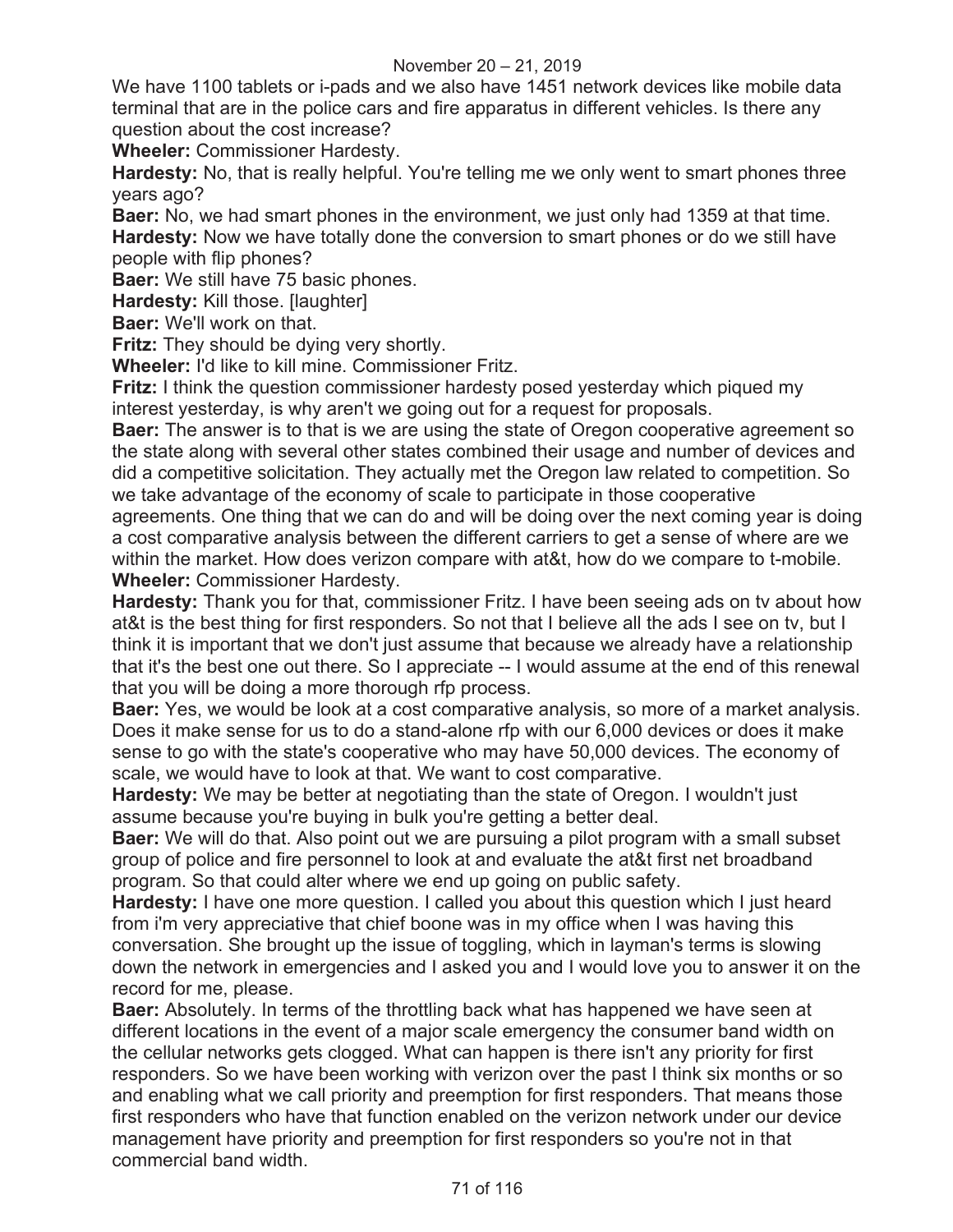**Wheeler:** Commissioner Fritz.

**Fritz:** It would be helpful to add the council's phones in the event of a disaster we're going to need to be connected in as well.

**Baer:** We have pursued that with verizon. Right now you have to be a first responder but i'm pushing for the entire disaster policy council to have that preemption.

**Fritz:** Yea, and the whole council cause the disaster policy council membership is, I have one last question. The previous contract was three years. Why are we going to five particularly if we're looking around to see if there's a better deal out there? **Baer:** I missed that part. I'm sorry.

**Fritz:** The previous contract was for three years. Why are we going to five?

**Baer:** Generally we go for five year limitation. We could do something shorter. It would mean one of the things I wanted to point out is that logistically we have 6,000 units in there and everything from a laptop that might have a verizon card into it, if we were to switch over to a new carrier that would be a huge effort for us to take that on but we can do something shorter. We are not tied, we don't have any exit penalties for something shorter with verizon. That's strictly upon the state of Oregon contract.

**Fritz:** If we go for five years and you find out there's a better option we can get out in two or three?

**Baer:** Yes.

**Fritz:** Okay, thank you.

**Wheeler:** Any public testimony on this item? Seeing none, please call the roll. **Eudaly:** Aye.

**Fritz:** Thank you for getting our questions answered. Aye.

**Hardesty:** Thank you, I appreciate the responsiveness of your reply. My only request to you would be hopefully you'll be able to add the city council since you haven't actually inked that contract yet as folks who would have access in an emergency. I vote aye. **Wheeler:** Thank you very much. This has been a good conversation. Obviously anything doing with having to do with technology, technology is changing at a rapid clip, our needs as a city are changing at a rapid clip, so we'll have a lot of interest in contracts like this. You have done a great job answering our questions. We really appreciate it. Thank you. I vote aye. Ordinance is adopted. Next is 1083.

## **Item 1083.**

**Wheeler:** Colleagues, as mayor i'm a strong advocate for this program and I have been for some time. It's a compassionate and I believe better way to respond to incidents involving the city's homelessness and those experiencing mental health crises in our community. My team has spent a considerable amount of time brainstorming and working on such programs behind the scenes on programs including this. I asked commissioner hardesty to lead this effort in partnership with me for a very important reason. She is the commissioner in charge of Portland fire and rescue as well as the bureau of emergency communications. I'm the police commissioner and collectively we control the first response for the city of Portland. I know commissioner hardesty is a passionate advocate for this innovative approach to helping people in crisis and therefore she's uniquely positioned to be in partnership with me. I appreciate all the work that she has done and the work her team has done to bring this to this point. I also want to thank the leadership in the community. This has really been a truly organic effort. There have been many in the community, Kaia sand, street roots, other advocates who have worked hard to put this front and center in front of us. I really think this is another example of how our community comes together and we all work together to try to do right by the people in our community. Particularly those who are the most vulnerable. Today we'll hear the much anticipated report on the Portland street response. The proposed pilot is funded and based on the report and recommendations. We have a framework for moving this pilot forward. I'm also pleased to learn there will be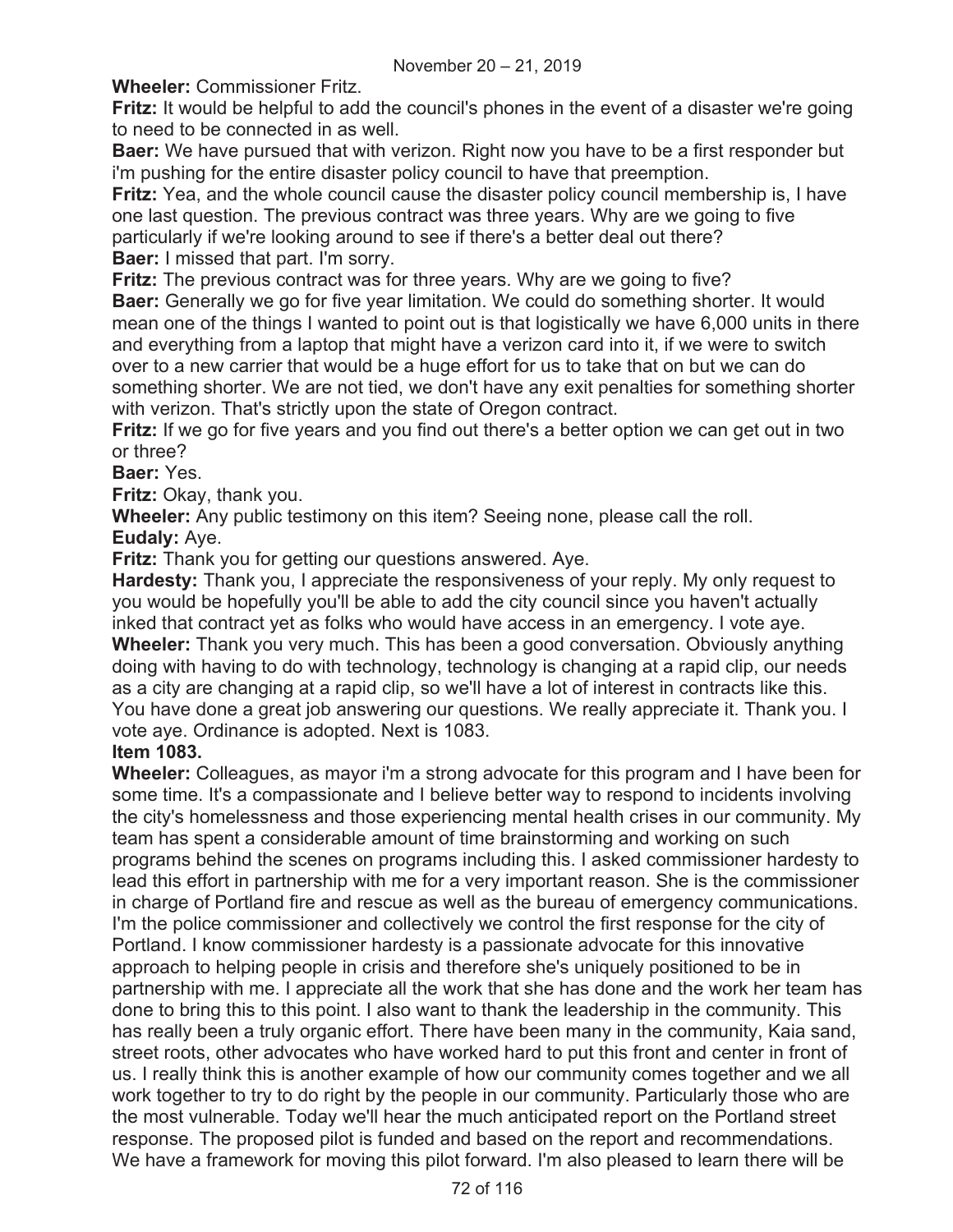detailed evaluations over the course of the pilot. In other words, the pilot may change as we think about how this unfolds and we look at the information, we look at the data, we get feedback from the community, we get feedback from first responders on what's working and what isn't working. This is our baseline opportunity to test it and change it where we need to do so. As mayor and police commissioner i'm excited to hear more about the report and learn about Portland street response so as a city we can continue to help the most in need. I want to reiterate again to make sure there's no confusion on the following point. Police officers and firefighters for years have had to carry the burden of responding to a majority of these calls. The Portland street response pilot is to find a way to redirect some of the nonemergency calls to other trained professionals so first responders who are doing lifesaving work in our community every single day can have more band width for other emergencies happening around the city. This is about the reenvisioning of how we care for people in crisis in Portland and it's about our evolving response to crises in our community. I look forward to the presentation and the discussion that will follow and I would like to turn this over to commissioner hardesty for her remarks. Thank you commissioner Hardesty for your leadership. I appreciate it.

**Hardesty:** Thank you so much, mayor. Thank you to the entire city council for approving the budget note to help us think through what this project would look like. The Portland street response is a heart response to the harm that's happening on our streets. It's a response that says we can do better. I want to also appreciate that my team has worked tirelessly over the last seven months and kristin johnson is here somewhere and i'm embarrassing her again but she has led this effort phenomenally. I'm going to ask my colleagues if they would hold questions untill the end because we have a lot of information to get to and i'm going to ask that we show the video. We have a Portland street response video to kick us off then we'll go to tom to report back to us. Thank you.

### **Video Played.**

\*\*\*\*\*: Emergency response models are changing in cities all over the world and it's time to change the way Portland responds to emergencies stemming from mental health crises. Portland street response is the appropriate response to 911 calls describing a noncriminal mental health crisis in progress. It's a solution for growing problem we face as first responders in the city of Portland. The Portland street response pilot project will dispatch a two-person team to respond to calls determined noncriminal mental health crisis. The pilot project will involve various bureaus and partners throughout the city.

\*\*\*\*\*: When the Oregonian published the report that 52% of all arrest effected unhoused people while that number was a brutal number for us to grapple with it also felt very true to what we see every day in street roots. Unhoused people, their bodies are inscribed with the trauma of living on the streets. They are in a sense always contending with not being in the right space. What we hear is that people are just getting arrested again and again and again because they are out in public spaces, sometimes they are doing things if they were in a house it wouldn't be a problem. So they end up getting entangled with the legal system, and they are beaten down by all of it. It's almost like as a society we're pushing people further and further into poverty and homelessness. Folks that are in law enforcement, their mission is about enforcing the law. Their mission is about dealing with crimes. We need to make sure people who are homeless are encountering people whose mission is different, their mission of public health, there is making sure that everyone is thriving as much as humanly possible. A newspaper interviewed chief outlaw. The chief talked about how the police shouldn't be involved in a lot of these encounters that aren't part of what she described as a criminal nexus so we knew, okay, at the highest levels in Portland police we're hearing that the system isn't right.

\*\*\*\*\*: When we send law enforce officers to calls that don't necessarily require a law enforcement officer, we find that the calls are more complex because we recognize there's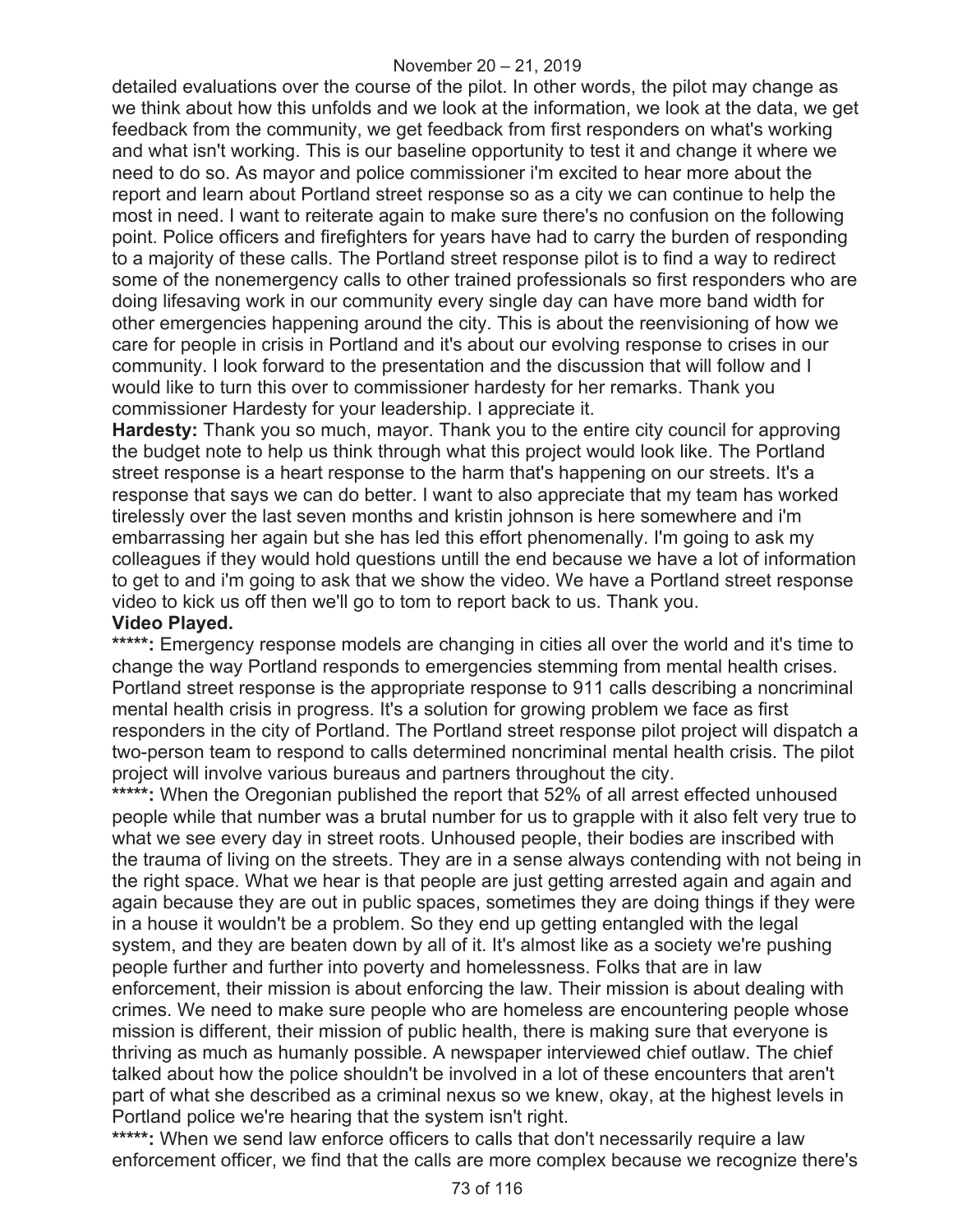no crime committed, but there's a need for either a social service provider or resources are outside of our realm of influence that are required. Our officers don't necessarily clear the call without a resolution. They take the time that's needed to either resolve the call or get those folks the services that they need. Because of that that can take a longer than average time and so we have officers that are responding to calls, far more complex in nature, taking longer on the calls and as such our response times to other calls around the city increase. I think it's important that those who need services directly get the services that they need without having to jump through hoops or be passed along through various bureaucracies.

**\*\*\*\*\*:** A lot of mentally ill are scared of police.

\*\*\*\*\*: If there's not a crime being committed, maybe better response team could come out and get through the situations and find out what's really going on. If police need to be involved they can be called.

\*\*\*\*\*: We do have a mental health crisis that is going besurk in this city.

\*\*\*\*\*: Homeless population has a lack of trust for police response now. The goal is sending people who are equipped to deal with a variety of situations including mental illness so that we can get a response that's more tailored to what their needs are. In eugene I rode along with cahoots. They had a paramedic and social worker who responded together. The paramedic would help with wound care and things like that. The social worker did a fantastic job being able to calm people down, determine what their needs were, determine if it was appropriate to transport them, and if it was trying to figure out a best way of accomplishing that. Both built a fantastic rapport with the clients and were able to build trust very quickly and I know that many of the clients recognize cahoots as part of their community.

\*\*\*\*\*: Ultimately when we're talking about these quality of life crimes that folks are getting cited for, whether it's panhandling, trespassing because somebody is trying to find a place to sleep for the night, illegal camping, open container, theirs things that might in other communities result in police contact were able to provide a more compassionate, more appropriate response. That means they are less likely to get arrested and tossed in jail for the night. As that criminal record builds you have a hard time finding housing and harder time finding a job.

\*\*\*\*\*: Today we have 24 hour van coverage in both eugene and springfield. We always have a minimum of two vans out at a time. Between our 911 and nonemergency lines we are responding to over 24,000 calls annually. Our community really embraces cahoots because we are able to take care of situations that are not appropriate for police or ems. A cahoots type program could truly benefit Portland and be very successful because there are so many established programs and partner agencies to further serve the community. \*\*\*\*\*: I think the reason that there's some support across our first responder community for this is that there's an understanding that right now we're not able to send the right resource to the right kind of situation. These calls that relate to somebody who is struggling often don't require a police officer or fire engine to come but if we don't have anything else that's who has to come. It's as important as Portland streets response is in terms of ensuring we send the right first responder to the propose situation. It won't address the housing crisis unless we're also expanding the available resources for the folks being engaged. Our ability to really capitalize on the benefits of that engagement depends on there being resources available and that means housing.

\*\*\*\*\*: We in public safety know the system is broken. Criminalizing mental health and homelessness is not the solution. We have been building out a community health assessment team that looks at how it utilizes and tries to pair them with appropriate resources. Portland fire supports street response cause this fits into our overall vision. It is a response model that puts compassion front and center back into the service.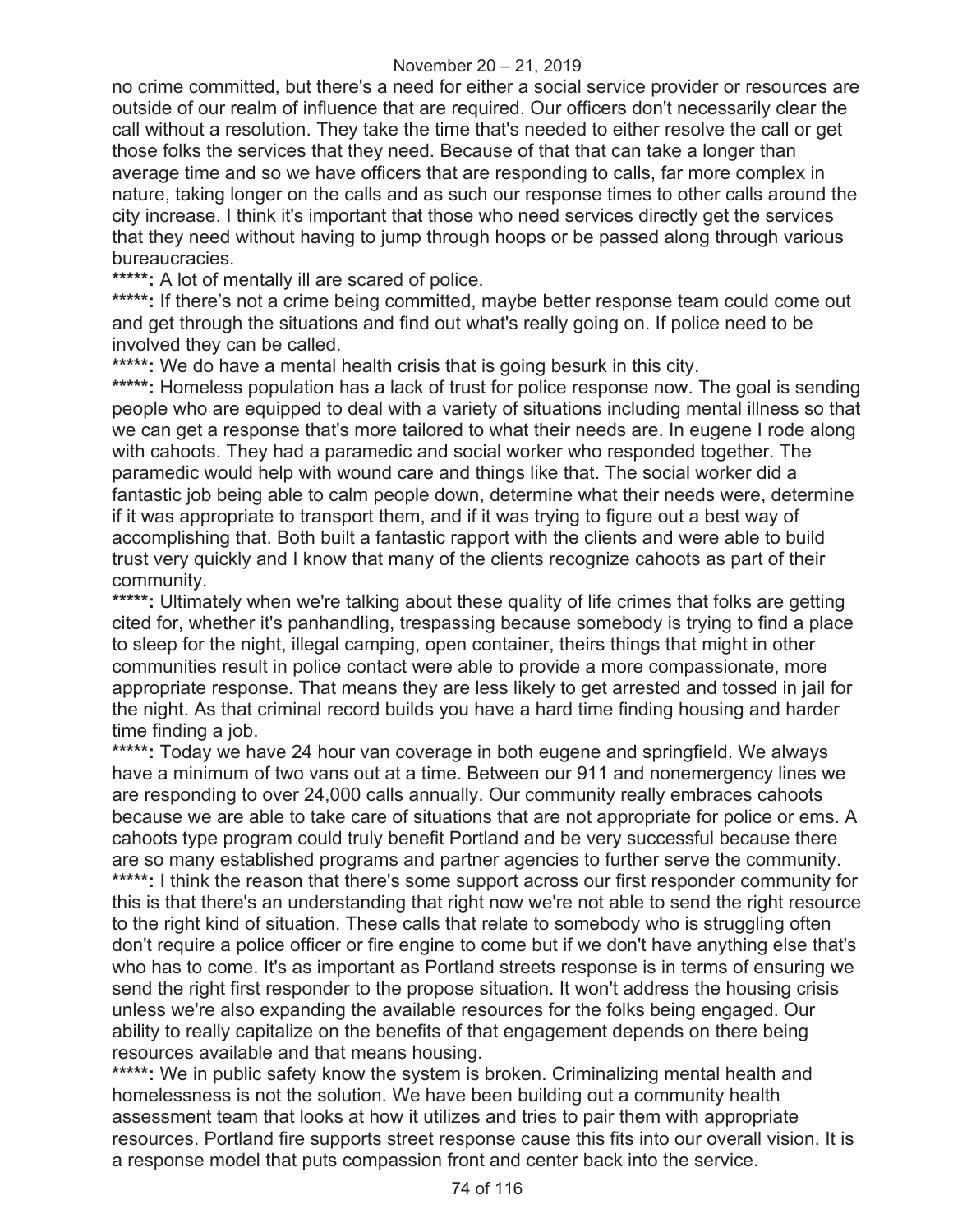\*\*\*\*\*: A fully realized Portland street response program would be a great benefit to the entire community of Portland. It also will alleviate a significant portion of the call volume from traditional public safety resources and provide a more responsive resource for the community members who are reaching out to it.

\*\*\*\*\*: In order to be successful, Portland street response needs to be big and it needs to be nimble. If the approach is onerous and rigid then that is not going to work for a number of people who are on the streets. What we want from Portland street response is to not make life harder. I will say emphatically that that is actually what our system does right now.

\*\*\*\*\*: With your support Portland can join a small but growing list of cities around the world who are developing a new and effective response model for trauma informed care and mental health crisis. Together let's develop the appropriate response for our community members in need.

### **Video Ends**

**Tom Rhinehart, Chief Administrative Officer:** Good afternoon, council, commissioner hardesty, mayor wheeler, commissioner Fritz, commissioner eudaly, my name is Tom Rinehart. I'm proud to be chief administrative officer for the city and am excited to be with this group today, this very impressive panel that I don't usually get to sit with. My role is to give you an overview of the coordinated emergency response budget note to set the stage for the report that we are presenting today that is part of has budget note. Before I begin I would like everyone to introduce themselves, let's start at the end with Greg.

**Greg Townley:** I'm Greg Townley, associate professor of community psychologies at Portland state university, also the director of research for the homelessness research and action collaborative.

**Kaia Sand:** I'm Kaia Sand, I'm the executive director of street roots.

**Daniel Outlaw, Chief, Portland Police Bureau:** Good afternoon, I'm Daniel outlaw, Portland police chief.

**Bob Cozzie, Director, Bureau of Emergency Communications:** Good afternoon, i'm Bob Cozzie, director of emergency communications.

**Sara Boone, Chief, Portland Fire and Rescue:** Good afternoon, Sara Boone, Portland fire chief.

**Tremaine Clayton, Portland Fire and Rescue:** Good afternoon, Tremaine Clayton coordinator for Portland street response.

**Rhinehart:** Before I continue I want to thank everybody behind us who played a key role in this effort. We are glad you're here today. The budget note has three goals, reduce emergency response times by effectively triaging calls to more appropriate service providers. Identify resources for rapid street response. And finally make recommendations for efficiencies across the public safety system related to day-to-day business operations, technology, administration, communication and outreach. Chief boone will outline the pilot in a minute. Before that I want you to know the following about the entire budget note. My team and I followed this process very closely and believe we have a viable pilot that will teach us a lot about how to proceed as a city. For meetings of both Portland fire and rescue as well as community stakeholders I believe we should withhold judgment on what types of teams would be most effective and what type of public-private partnership we should pursue. In short we have a lot to learn before we propose a final approach and it should be driven by figuring out how to provide the best service for as many people as possible. It's important to put street response in the context the entirety of the work we have undertaken together in public safety. Today we will be focused on the great work being done to build this pilot model our ability to expand on any learning and build upon relies on our collective ability to successfully reimagine how we allocate resources as a public entity in the city of Portland. Under the direction of the mayor and commissioner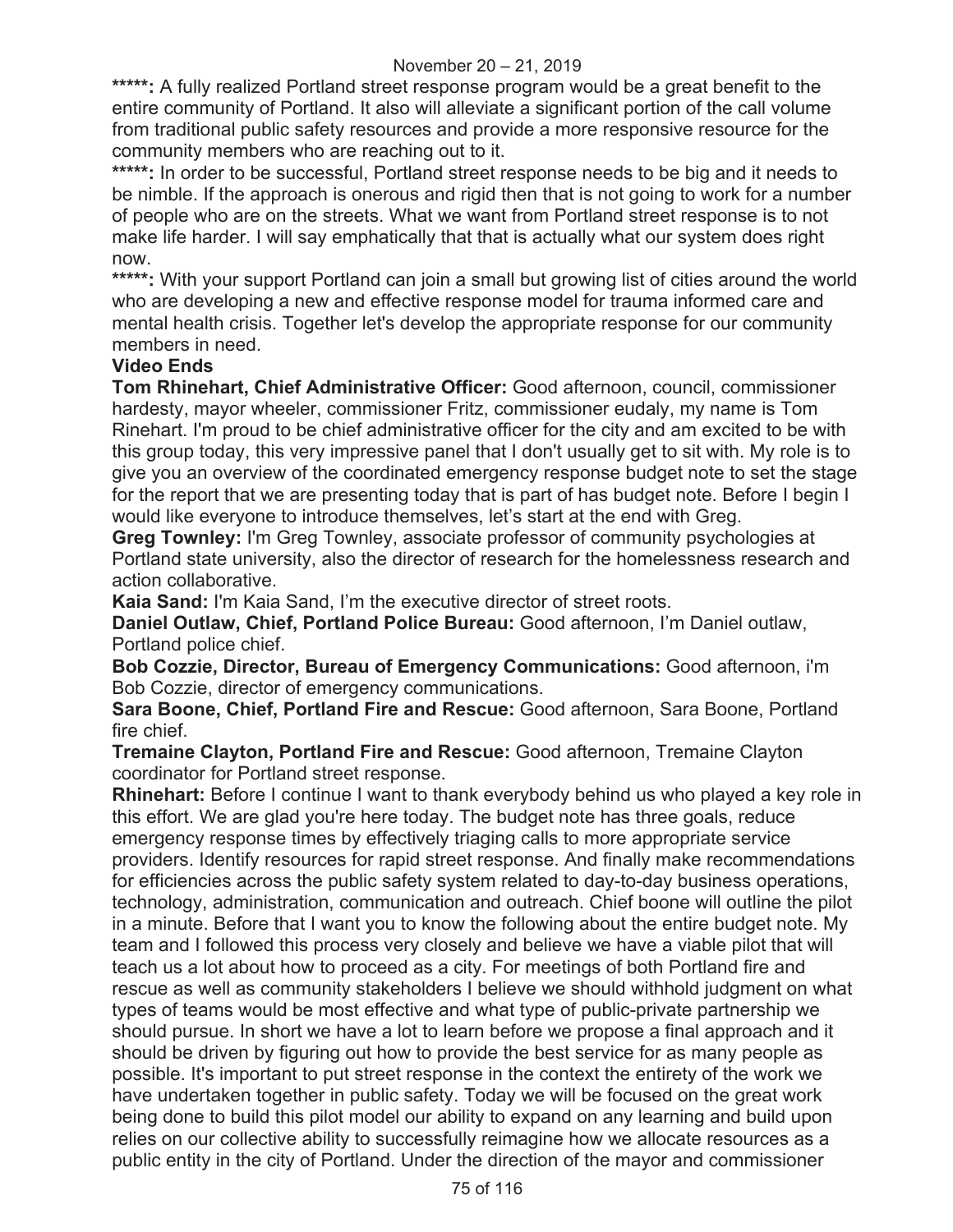#### November 20 – 21, 2019

hardesty and with the leadership of all public safety directors, the great group sitting at this table included, we have embarked upon our effort to find approximately \$7 million in savings over three years by approaching our four bureaus as a public safety system instead of a set of independent entities. We look forward to showing you the fruits of that effort in several months and in regular check-ins with all of you. With that I want to hand the microphone over to chief boone to talk through the pilot, the purpose we're here today to talk about. Chief boone.

**Boone:** Thank you, tom. Fire works in collaboration with the stakeholder group and put together an internal team to determine the right response model for the appropriate care. Before I go over the entire program in outline I would like to hand it off to Tremaine clayton, our ems specialist and community health coordinator that oversees and was part of the Portland street response. He's going to tell you about himself, his background, and how fire has evolved to create a community health assessment team and the nexus that plays with Portland street response.

**Clayton:** Thank you. Mayor, commissioners, so approximately two years ago I started working with our community health care assessment team in an effort to reduce our call volume to high utilizers or those that were not having their needs met with our current system. We talked about the cahoots program in the video and cahoots is just a service that's provided for one of many services provided by white bird clinic in eugene. About five years ago I began as a white bird volunteer as a medic where I had the direct privilege to work within that model of a two person medic crisis worker team to provide care that addresses physical and mental health needs of a person in distress. In that time I was able to see trauma informed care in action through holding space and following harm reduction standards and practices where I witnessed holistic healing of people in crisis. Portland street response is an opportunity to deliver that compassion and hope to those experiencing those crises where there's no immediate threat life, there is no crime being committed, no imminent fire hazard. Cahoots is a model we can use this as a guide for Portland street response that we can act as a continuum of care to meet the needs of our vulnerable populations here in the city of Portland. Thank you.

**Boone:** Thank you, Tremaine. I'm going to invite our principal management analyst to come up to talk about the data and why we chose station 11's fire management area.

**Robin Burek, Portland Fire and Rescue:** Good afternoon. I'm Robin Burek with Portland fire and rescue. As we looked at our call volume particularly within fire we can see in the last five years we have had an increase of 11% city-wide for the lents neighborhood. That's increased by 20%. So, the ones I wrote is outpacing the number of call responses we're responding to. When we looked at where to start this pilot the lents neighborhood makes up five square miles and it seemed reasonable for one team to start there. We also looked at police data. Seems like they are pretty busy there as well, so it was a good fit for a pilot.

**Boone:** Thank you, Robin. From one of the things I would like to reiterate, how Portland fire is able to come to the table and partner and be with every other stakeholder is because we built out a community health program before Portland street response and what we're looking at the pilot as far as what we gathered going down to eugene and cahoots. We have a referral model in place right now where we have two community health members and Tremaine clayton and Lisa Reslock. They work with high utilizers where our firefighters basically we capture data within the incident reporting system and we make referral to Tremaine and Lisa, who follow up with people where we're not meeting their needs. We work with Multnomah county health, we connect them with social services, health care services, so we are already networked and plugged in to a larger system. What we see with Portland street response is we are partnering with the nonprofits that we're already networking with and using our current platform as a response agency and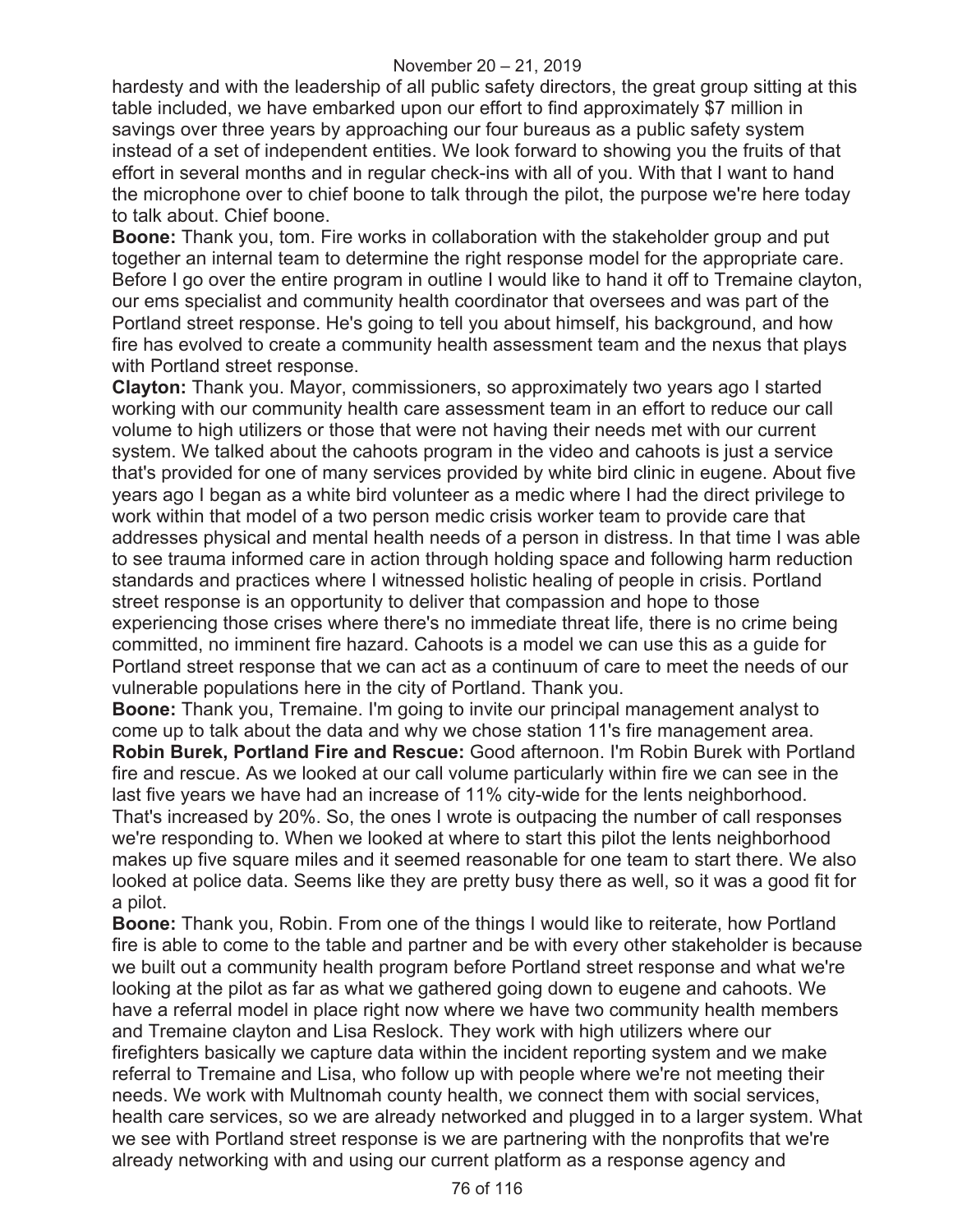partnering with them and bringing them on board for Portland street response where we become the first point of contact when it comes to addressing the appropriate need, the appropriate care with the right resource where we have the time versus an emergency response model. So we see this as a complement. The pilot program is going to start with one team. That's what we're recommending, and fire management -- the lents area, the first team will be an ems specialist Tremaine because he already understands the network, the resources, and to pair with a crisis worker was the recommendation. Mental health professional which we can put out an rfp. The pilot program would run Monday through Friday, 10:00 to 6:00 a.m. -- 10:00 a.m. To 6:00 p.m. Because we looked at our data as far as the types of calls that met the criteria. The highest peak hours are between this time frame. Logistically we can outfit a van basically an suv that we have in reserve. We can also obtain food, water, cold weather clothes, sharps containers. That's what the operation of fire has. We're not only are we able to support Portland street response in the pilot but we can logistically provide resource when it comes to vehicle fueling supply, replenishment, maintenance. The pilot program, Portland street response, will have a distinct logo and markings for Portland street response and we also know that the types of calls based on the scenarios are nonemergent low acuity or behavioral health which do not require lights and sirens. We are also when it comes to looking at training curriculum working with the white bird clinic so we're not reinventing the wheel but we would use them and contract them in order to create the most appropriate training required to build out the program. Then as far as the services, just reminding everyone this is a response model that complements 911 emergency response model. It's with the entire 911 system where for these low acuity nonemergency behavior health calls are informational only calls for fire and police that we don't need to send a police officer, a fire engine and four firefighters on a houseless and behavioral health low acuity call. This will free up our public safety when it comes to fire response and crime response so police and fire can respond on higher emergency calls. Thank you.

**Wheeler:** Thank you, chief.

**Outlaw:** Good afternoon. We are pleased to be a part of this pilot program. I want to acknowledge the staff that's participated. They are actually with me here. Commander krantz, captain lavelle, lieutenant headman, emily rashaan and stephani harrell all participated in the stakeholder group and have given a lot of hours and time as well as other officers who have worked in our sub work groups. I understand that commissioner hardesty's office also had the opportunity to sit down with officers in each precinct who had the opportunity to help inform policy as well. You also went on a ride-along with officer kinney. This program I won't reiterate what I was already saying in the video but there are many benefits for us specifically as it relates to allowing us to redirect our resources to the calls that really truly need a law enforcement officer there. Then I think this also allows us to decrease the likelihood of the unintended consequence that we're talking about and discussing today in criminalizing those who have not committed a crime. We look forward to participation in the pilot program. Thank you.

**Wheeler:** Thanks, chief. Appreciate it, thanks to your whole team.

**Cozzie:** Well, I would like to walk us through a call. I'm bob Cozzie. Director of boec. When we talk about different types of calls for service our 911 center answers 911 as well as nonemergent calls. We fully expect these types of calls that would be referred to Portland street response would come in on either/or. When the call taker answers 911 or that nonemergency call they triage whatever is happening. They assign a police or fire type code depending on the circumstances. Based on the nature of the call. Typical call would be welfare check, potentially a disturbance without weapons. Something that isn't violent but something that would be appropriate to send an alternate resource. If the call is within the fire management area, fma11 as we call it, the dispatcher will dispatch Portland street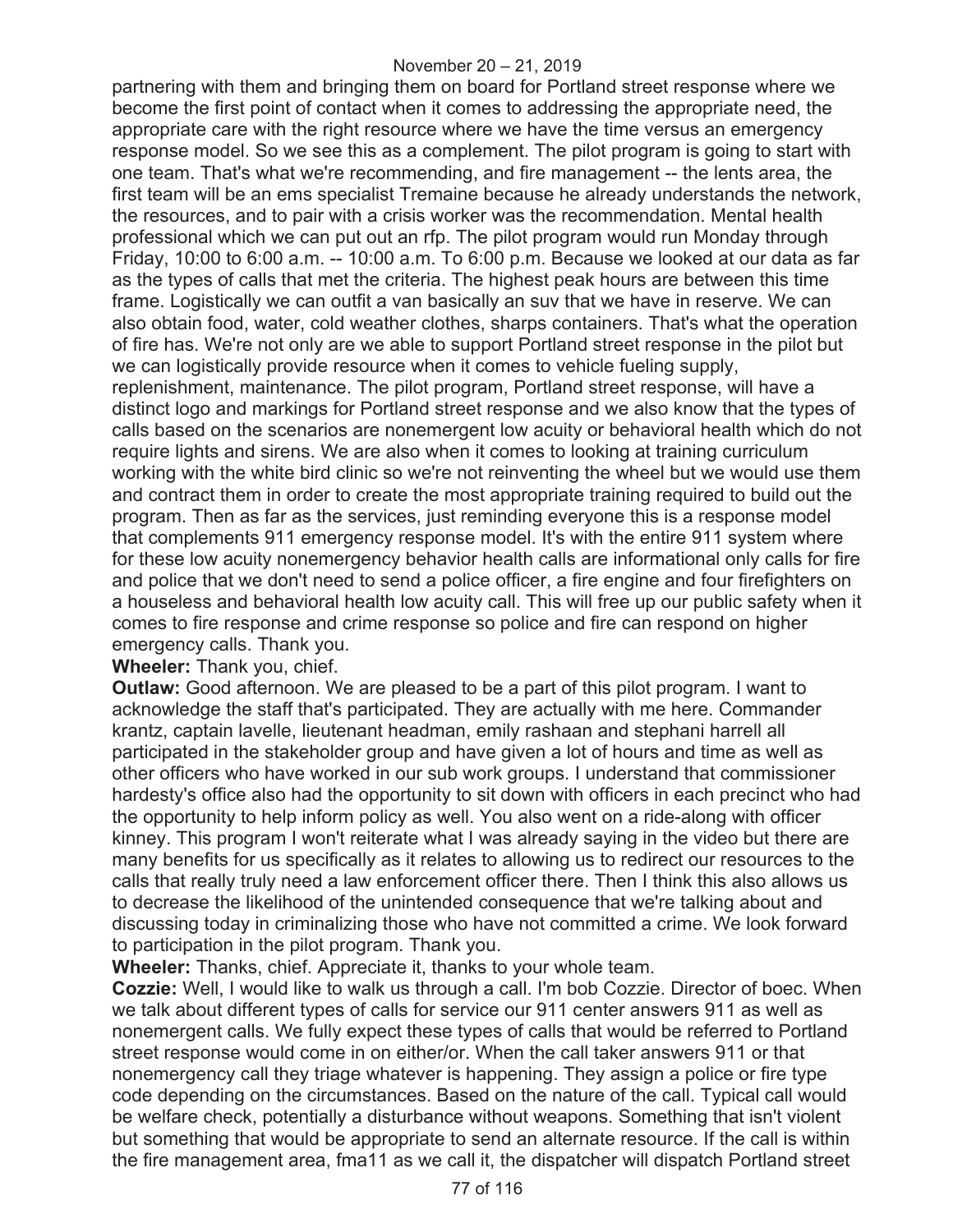response, that unit, and relay the call information. If they are available for a call, the dispatcher will send that information via the mobile data terminal on their computer and they will be able to pull that call up and respond. If not available, and there's no other unit available, theoretically they could let that call stack up and respond later. Just depends on the circumstances in that moment. If they can't respond in a timely manner the dispatcher will send the next available best available responder to that particular call. When the Portland street response unit clears that call for service, they will clear it via that computer terminal and they will then change the type code from what it was entered as from the call taker to psr, Portland street response, so we're able to track the data. Some of the recommended scenarios that we're looking at dispatching on would be a person outside needing a welfare check for example. Those can be described as someone who is down, unchecked, the caller doesn't know their condition. Perhaps they are sleeping but we don't know. We can certainly send a unit to check their welfare. A person who is behaving erratically, perhaps under the influence of drugs or alcohol. A person who is outside just yelling but are not really a threatening individual. A person outside who needs a referral service and they don't have access to a telephone. Or a person outside needing face to face mental health check when they can't be transferred themselves to the Multnomah county crisis line. Also potentially a corresponds or mutual aid request from a police officer who is already on scene with an individual and realizes that it's not appropriate for them to handle, they can call for the Portland street response unit. Also the Portland street response unit can be self-dispatched if they are not on a call for service and they happen upon a circumstance that fits the criteria, they can let us know and directly report. **Wheeler:** Can I ask you a couple of questions, bob? You gave us a whole list of responses that would be obviously really good for the street response and maybe not the best and highest use of our police officers. Walk us a little more towards the margin, walk us towards a case that's harder to make that call. How will you make the call, for example, if somebody is in crisis and they are potentially but not necessarily acting out. They are just right on the cusp of street response versus police response. What sort of protocols are you going to design that will help you make a clear decision and if you turn out to be wrong in you original assignment what's the process for backing that up or increasing if necessary the police response?

**Cozzie:** We're developing the training right now for our dispatchers. It's going to take us about 45 days or so to get everyone through the training but some of the things that we're looking at is whether or not there's a suspicion of violent behavior or access to weapons. Those are cut and dried. We're not going to send Portland street response on that. If they are behaving violently, physically combative, threatening, assulting we will send police to those calls. It's that middle ground the pilot is designed to test out. When I had the opportunity to ride with cahoots I actually sat in the dispatch center and watched the dispatch operation as they were sending units out. In some cases cahoots would go and they would back away and ask for police. Occasionally a police officer would respond and that's when they would say this really isn't appropriate. It's those middle areas that we need to track the data so that we can further oh refine what our call answering protocol is going to be.

**Wheeler:** Thank you. I'm looking forward to seeing where that actually lands. Somebody raised a potential concern with me at some point, I don't remember who it was or where the concern came from that as the public becomes more aware that an alternative response that's not a police response necessarily becomes available to the community, what could actually happen is an increase in calls to boec as opposed to a decrease in calls to boec. Have you thought about that?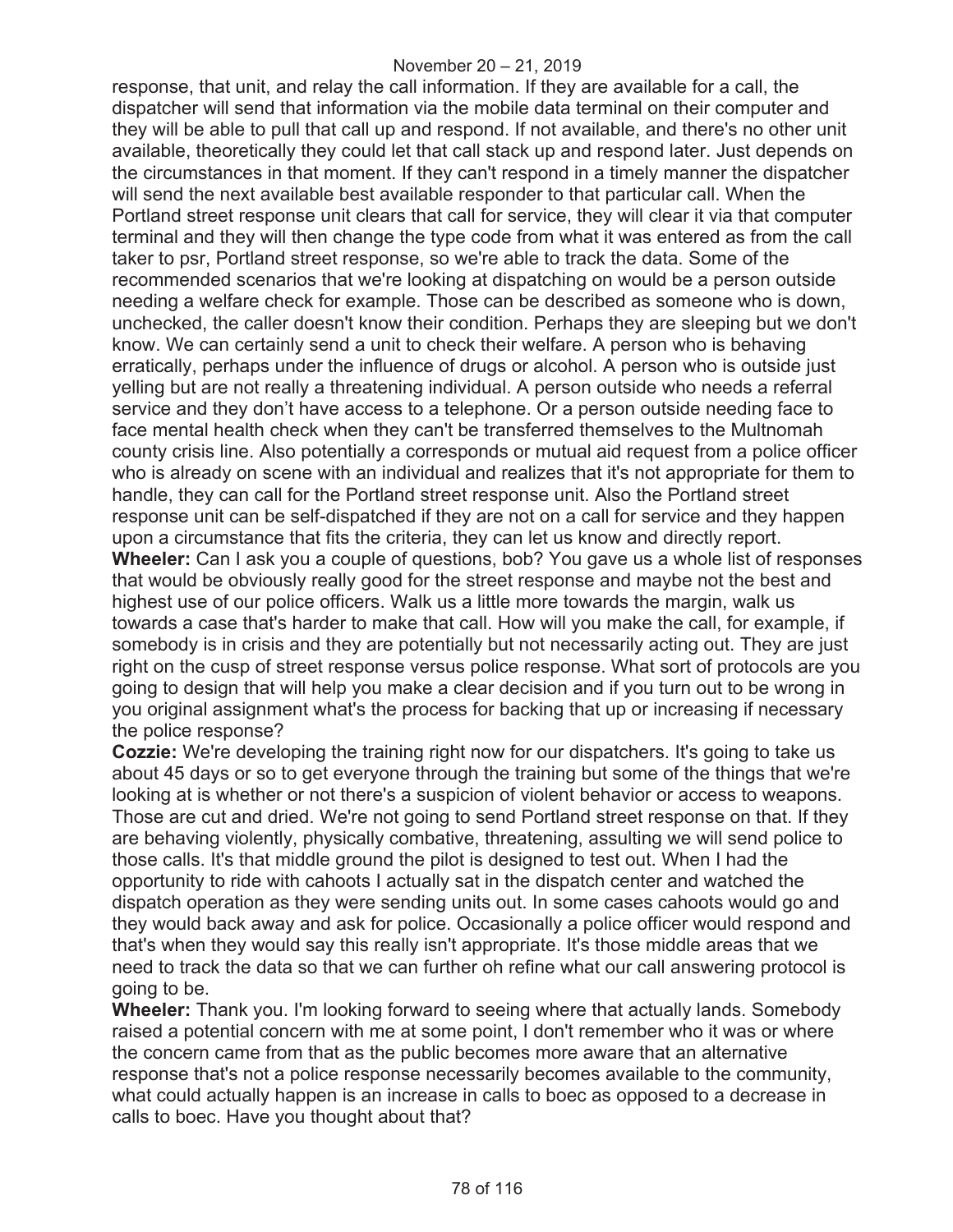**Cozzie:** This pilot and Portland street response model is not going to reduce our call volume by any stretch. It provides an added resource for our dispatchers to send, more appropriate resource.

**Wheeler:** I appreciate it.

**Rhinehart:** We have two more speakers and we hope and expect there will be lots of questions. If you could hold them until we're finished.

**Wheeler:** Happy to do it, tom.

**Sand:** Good afternoon, commissioners, mayor. I'm Kaia Sand, I'm executive director the street roots. At street roots this is a really big day, I just came from a pizza party because vendors are celebrating the fact we got this far. They are so involved the whole way from really dreaming up the plan, talking to us about these ideas for a long time, being involved in the campaign, being involved in surveys of other unhoused people and even judging a logo contest. A number of them are here. Probably in the balcony because the pizza party went long. Some of our staff are here too. So just as a little background on why street roots is envolved in something like this for the past 20 years street roots has really been working on issues around criminalization and poverty because we see every day how the legal system can make poverty more difficult, and this perspective is animated, I worked from the earliest days through our newspaper and our reporting but also because all of us at street roots spend so much time together and we have about 170 vendors who about half of whom are unhoused. We all share the same coffee pot so we share a lot of stories, we share a lot of awareness of each other's lives. So we see every day a man digging through the trash in a way that attracts a lot of attention only it only takes – it takes a long conversation to realize how he's in distress because he can't see his daughter. We see people that are acting out in ways that are disturbing and they have back pain, they have sleep deprivation, they have experienced extreme violence. A lot of this often is about having the time to hear the story beneath the story and that is something we really saw through the cahoots model, very briefly when I did my ride-along, I know so many folks in the room did, I saw a situation in eugene where a man was causing a lot of commotion outside of a store and after cahoots arrived and was able to attend to a wound, there was a physical pain that he was experiencing, but also attend to his distress, which was actually that he was missing a cancer treatment appointment and couldn't get there because he didn't have transportation. They were able to provide that. That's the kind of thing that we see that there's stories beneath stories and often it takes that kind of patience and listening to be able to find out what they are. So I would say at street roots everyone has a fire inside of them to make this happen. We are determined I think the whole community is determined, there's so much will behind you and we have a lot of pride in the fact that we're sitting here today and that you've taken us this far. I know at street roots I hear a lot from the community, from business owners, from faith community folks, from grass roots organizers who all basically say we don't have good options. There's a lot of people who want good options. I had a staff member today who said can we have Portland street response already? Because a woman came into our space in distress and she was concerned that once she went back out things would get worse. So just briefly, I had the privileges of serving on the community engagement work group co-chairing it with Matt McNally, who works on commissioner hardesty's staff. We did a number of things. We really put forward the idea that we wanted people who are unhoused to be a part of the development of this pilot. We wanted to figure out how that could be possible. So we set up a number of listening sessions first was the idea that we all needed to go to where people who are unhoused are at. That we too often expect them to come into spaces that they are not usually coming into. So we went to sisters of the road, we went to join, to central city concern, yellow brick road and did listening sessions and there were a number of findings from these listening sessions, something such as just very much across the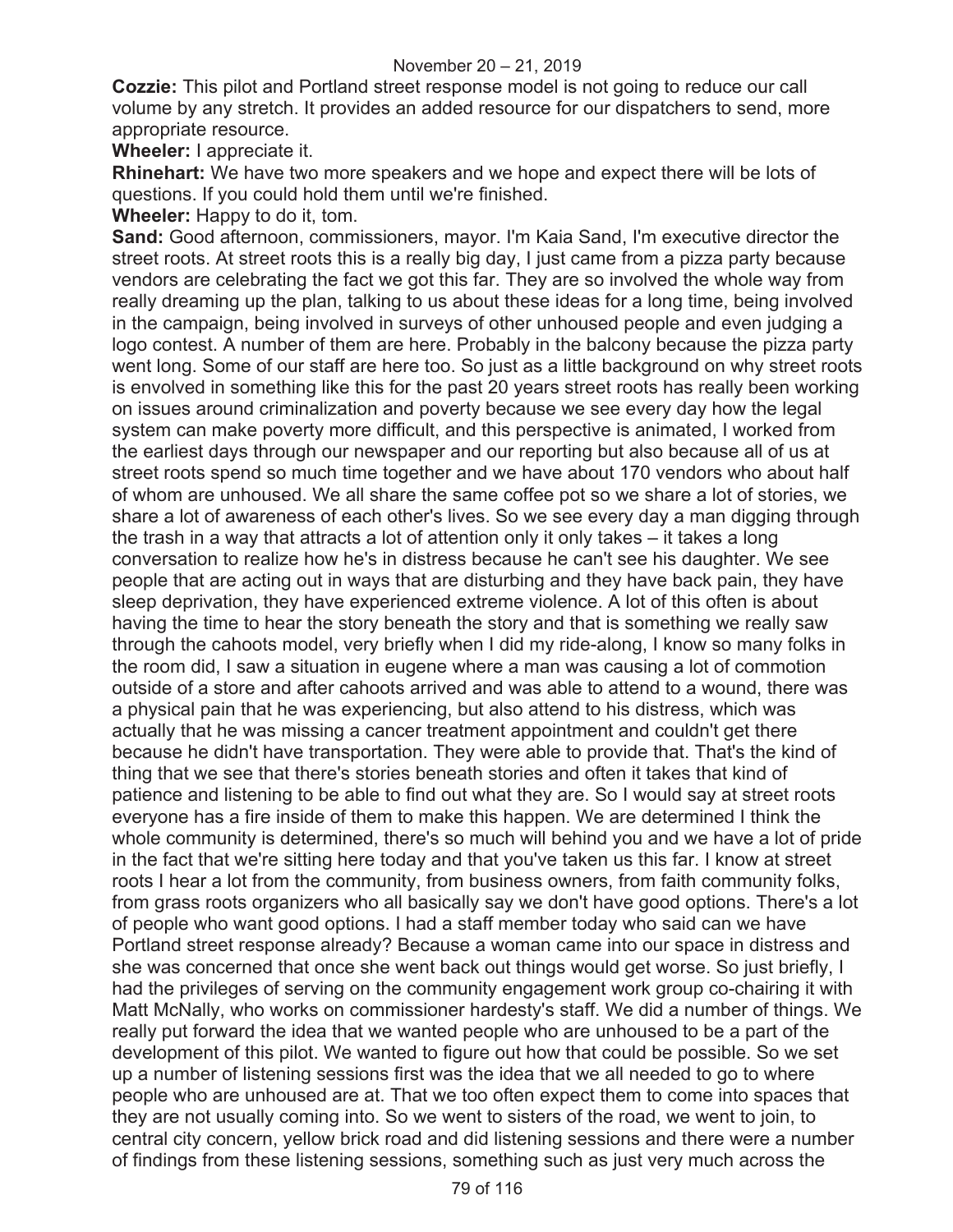board sentiment there's a lot of encounters that people hope the police could be kept out of that are the noncriminal matters. There's folks talked about how sometimes to the outside there are situations that can look unsafe but they actually are safe in the sense there might be a street family providing safety to each other and it's only by getting pulled apart that that is when more distress takes place. So how can the Portland street response come to understand more of what they are seeing. People talked about not wanting to be separated from their belongings because of course they could lose everything. We hear about people losing parents' ashes, about family photos, id's, birth certificates. So that's what is at stake when people are concerned about their belongings. People don't want to be separated from pets. I know of a man who only two weeks ago went to the e.r. Once he was convinced that he would not be separated from his dog because he would rather lose his own life than have his dog be in distress. We heard from people that they need a support system sometimes. Other folks that can be with them that understand them. We heard from folks that people often will need transit and this is something deeply important, a stitching things together. We heard about mental health issues, folks say again and again wanting that understanding, patience with mental health. We heard from members of transgender community how important it is to be treated well and to be understood. So the next phase of the community outreach was to conduct a survey and that was done with Portland state's homelessness research action collaborative who's following up on the evaluation side. We conducted that with right to survive, sisters of the road, street roots, yellow brick road. Street roots vendors went out with Portland students and other community members, each survey team had at least one person that experienced homelessness or currently experiences homelessness. They went out and surveyed people on trails, on squats, camps and shelters to find out what people wanted in Portland street response. It was incredibly helpful. In two days plus a little bit they surveyed 184 people. Some of the surveys took place at night in people's camps, situations I never would have had access to. Here are the eight findings in the packet that you have, the whole report is in there. Number one, Portland street response needs to be separate from the police. There's a concern number two that Portland street response not be armed or able to run warrant checks. Number three, Portland street response prioritizes training in mental health, deescalation, training, and listening so listening again that story beneath the story of the crisis. Number 4, uniforms should be recognizable and distinct from other first responders. Five, referrals and transportation services would help teams be effective. Number six, Portland street response needs to be able to connect with places where people can go. This really gets at what marc jolin was talking about in the video. This is a first responder system only solving situations that deal with first responder crises and it doesn't do anything to provide housing or places for people to go. I think it's always really important to emphasize that portion too. Number 7, a lot of people unhoused just wanted to educate other people in the community about how to use emergency calls. A lot of folks say they feel like people dial 911 too easily. Number eight, treat people with compassion and dignity. I'm really proud that all those recommendations made it into the recommendations you have before you. I think this has been a thoughtful, intentional process, and I know that all the folks that were involved in the surveying are eagerly watching this whole process very aware of these findings or recommendations and very aware that they are honored. Just finally we also helped hold a logo contest and one of the things that we were able to do with the logo contest was have boxes, depository boxes at libraries as well as street roots and commissioner hardesty's office so they were in a number of places where people unhoused could enter the contest and again like the survey experience we were really pleased to have this be a situation where unhoused folks were sitting alongside housed folks to do the judging. We had three street roots vendors with staff from mayor wheeler's office and your office, commissioner hardesty. I think one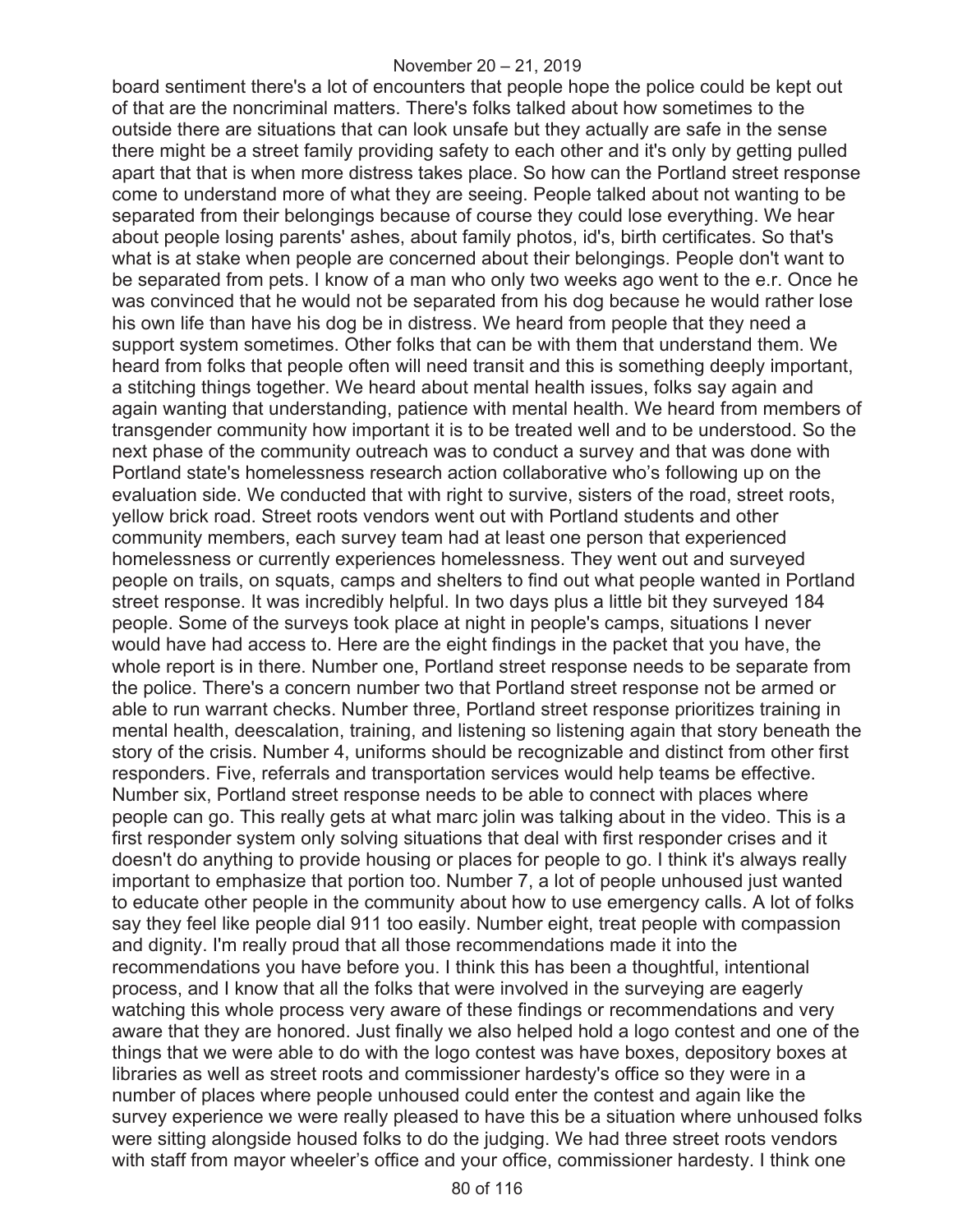of the things that was really powerful about that process was the fact that people in the community were able to try to draw what I think of as a civic imagination around this, what do we want to be in our city? How do we think that courageously and with that kind of humanity and heart? So we heard from people through that contest. One person really drew a lot about mental health and supporting lgbtq people and just this kind of compassionate illustration. Another person made a beautiful drawing then said she dedicated it to her mother who in 2008 was homeless and died on our streets. I think i'll end it there because that is something that underlies all of this, the fact that we do know too many people die on our streets and the more we can provide people hope and we can reduce the amount of trauma they experience the more we can contribute to a healthier place for unhoused people. Thank you very much.

#### **Wheeler:** Thank you.

**Townley:** Thanks, Kaia. I'm Greg Townley from Portland state university. Thank you Portland city council for inviting me to speak and your commitment to make sure this program is informed by research and evaluation. This is fundamentally important to the success of Portland street response. We need to understand how it's operating and what changes and adaptations are necessary along the way to make sure it's working for unhoused individuals, for the Portland response team and for the community. Commissioner hardesty expressed dedication to making sure the pilot was evaluated and informed by data when I met her at the listening sessions in early July. Kaia Sand invited us to codevelop a survey methodology and report highlighting the critical perspectives of unhoused individuals. Matt McNally conducted an online survey of businesses and neighborhood associations so that their input could inform the pilot and many across the Portland street response work groups collected vital information from a variety of stakeholders that was instrumental in designing the pilot program. While the formal evaluation of the program will begin when the program goes live in the spring it's important to recognize the evaluation has informed the development from day one. This gives us a great deal of confidence that the proposed pilot is not only what key stakeholders want and need but what will be successful. The homeless research in action collaborative will work closely with Robin Burek from Portland fire and rescue, commissioner hardesty's office and many others throughout the pilot program to conduct an ongoing evaluation. We are finalizing our primary performance measures and we welcome feedback and recommendations. At this point I'll bring up the recommendations. I have something I would like to hand out and enter into the record on our performance measures. First reduction in number of nonwarrant arrests that result in a 911 response. Second reduction in number of individuals transported to the emergency department for low acuity medical related issues that could be addressed in pre-hospital care settings. Third reductions in behavioral health issue traditionally responded to by police and fire. We are also considering outcomes pertaining to cost and time saved including reductions in the behavioral health care costs associated with emergency department transfers following a 911 response, reduction in police and fire personnel costs associated with lower acuity medical and behavioral calls and the reduction in the amount of time police and fire spend responding to lower acuity behavior and medical calls reflected in ftes. For each of these we have key performance measures and operational metrics. We will determine percent reduction targets based on baseline data we will pull prior to start of the pilot. After the pilot begins we will receive and analyze data monthly examining trends and outcomes and making recommendations for changes that need to be made along the way. In addition to these quantitative outcomes it's also vital that we assess the experiences of unhoused individuals who are affected by Portland street response. At this point we can go back to the video. Thank you. We will work with street roots vendors to conduct two rounds of surveys similar to the ones we did to inform the design the pilot asking if they have had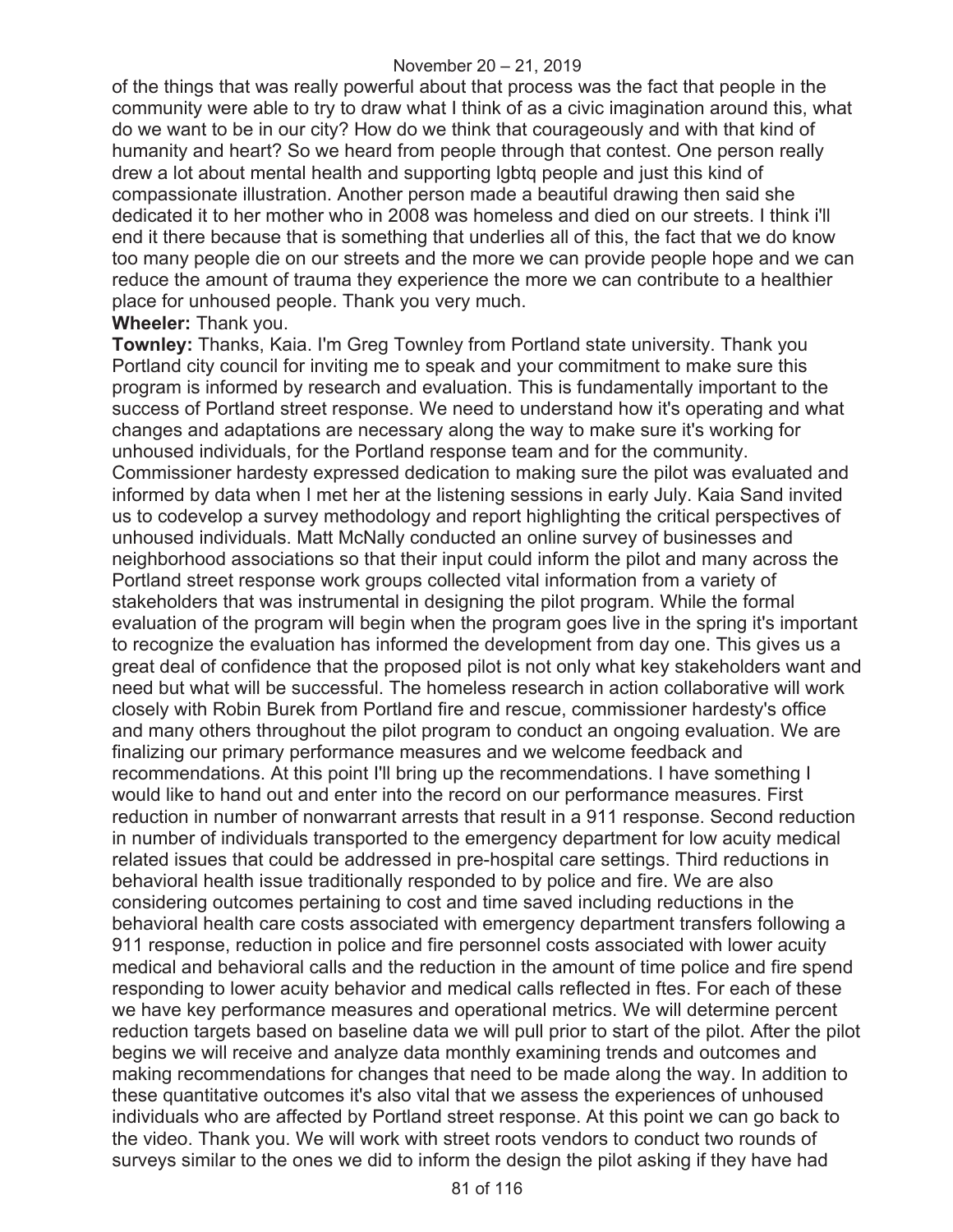contact with Portland street response, what the experience was like, and how it could be improved. We'll also be working with Tremaine and the Portland street response crisis worker to collect ongoing data about how the program is operating, lessons learned from experience in the field and additional resources or support to do their job effectively. We're considering ways to assess how Portland street response may ease the load and enhance the job satisfaction and wellness of police and fire staff at the east precinct and station 11 which covers the lents area. These may be qualitative interviews or focus groups or pre and post surveys of burn out and job satisfaction. Finally we will conduct follow-up survey of business, organizations and neighborhood associations in the lents neighborhood to gain feedback about how the experience with the Portland street response pilot and any recommendations they have for improvement. We will produce a formal progress report reflecting all the quantitative and qualitative data points after the pilot has been on the ground for six months and we'll present this to council. We will then produce a year end pilot review summarizing all of the outcomes and provide formal recommendations for modifying the program and scaling up city-wide. Throughout the process we will continue working as we began, in close collaboration with key stakeholders representing the needs and experiences of those who will be most impacted by Portland street response. The homeless research in action collaborative is honored to be part of this innovative community centered pilot program and we thank you for the opportunity.

**Rinehart:** Council, we did our best. Now it's your turn to ask questions. If we can't answer them we have a lot of talented people behind us we can call up.

**Wheeler:** I don't think we have had this many high level people at this table be so succinct and to the point, that's very impressive. Questions, comments, commissioner Hardesty. **Hardesty:** I'm happy to wait.

**Wheeler:** Commissioner eudaly.

**Eudaly:** Well, you've answered many of my questions, which is the benefit of waiting to the end of the presentation. Which I think maybe should just be a rule from now on. I do have a couple questions. I appreciate the fact this isn't going to reduce call volume for your staff, which you know is something that I'm particularly interested in. I'm wondering what the plan is for public education because while everyone in this room obviously knows about Portland street response, how are we going for get the word out to the general public who may have already hesitant to call 911 when they see someone in crisis possibly in need of assistance and might be more likely to call if they knew there's an alternative. **Cozzie:** We have the pio that works with bureau of emergency communications and bureau of emergency management Dan has been on one of the subcommittees working on specifically that, what kind of messaging we'll be sending out. In a pilot, we want to be very cautious not to set expectations too high so we won't necessarily publicize initially but assuming that the pilot is a success, that's where we really want to go full bore and educate the public on not only on the fact that Portland street response exists and the purpose of it, but also on the appropriate use of 911, when to call 911, when to call nonemergency number or even provide alternate numbers for people to call. **Eudaly:** Would you anticipate calls for Portland street response to always go to 911 or would we possibly want to offer another avenue?

**Cozzie:** That's a good question. Right now the model is that the calls will come through to boec. That can be through the nonemergency number as well as 911. We haven't had a discussion at this point of having an alternate contact number specifically for Portland street response.

**Eudaly:** Can people self-refer?

**Cozzie:** I'm sorry?

**Eudaly:** Can individuals experiencing a crisis refer themselves?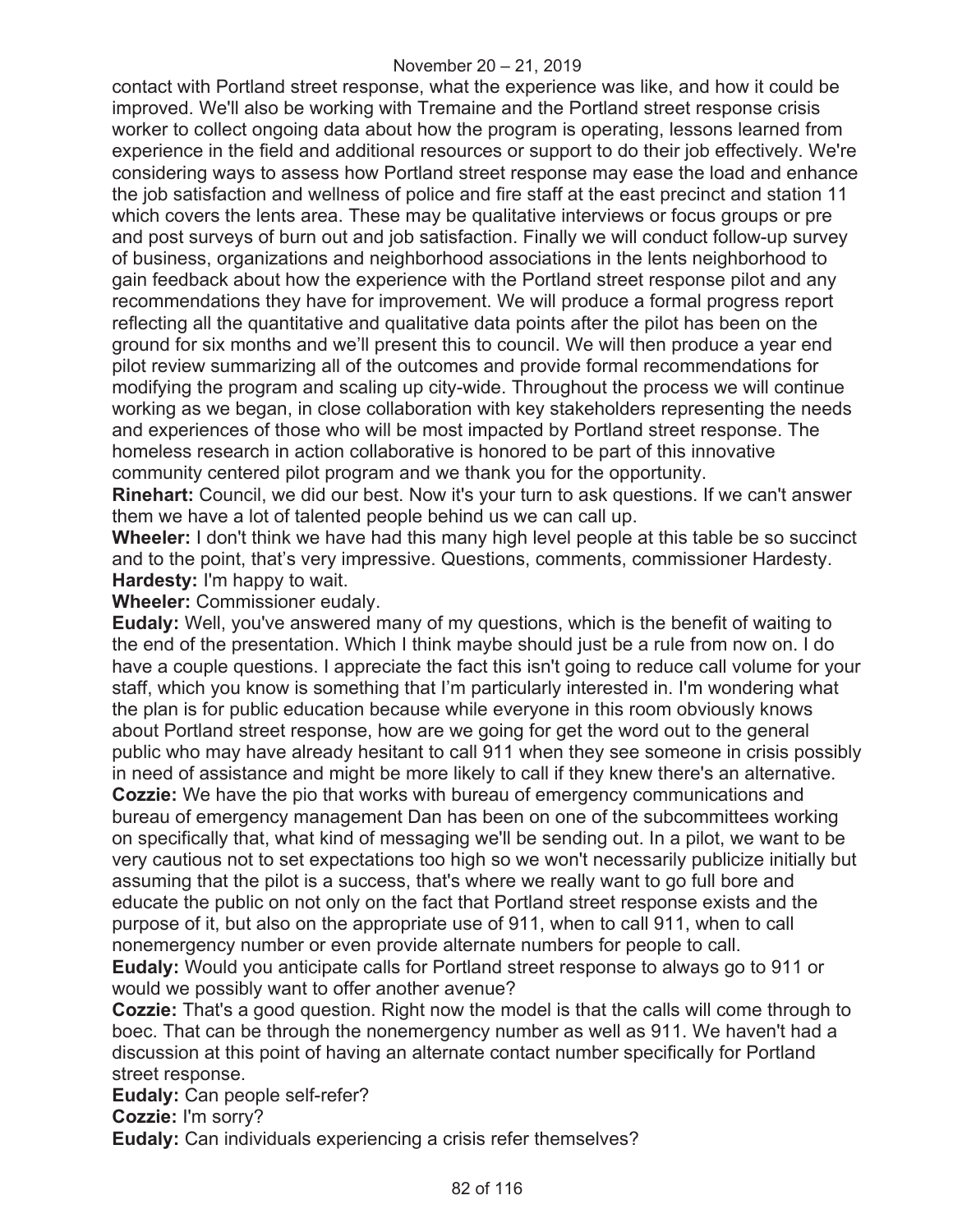**Cozzie:** Yeah. I imagine that that will happen down the road. I know that does happen in eugene and springfield.

**Eudaly:** I'm sorry if someone already covered this I didn't hear it. What will the team be doing in between calls?

**Cozzie:** I personally believe they are going to be very busy. They are going to be going from call to call. The model is if they are driving around and their not on a call for service they are probably going to find something that they can self-dispatch on.

**Eudaly:** Then calls outside service hours will be routed to fire or police like they are now? **Cozzie:** Yeah. That's correct.

**Eudaly:** Thank you.

**Wheeler:** Commissioner Fritz.

**Fritz:** Thank you for your presentation, thank you commissioner Hardesty and all your staff, thank you for your great partnership at street roots and Portland state. Why will these -- this team be based at station 1 instead of 11?

**Hardesty:** They will be at 11 instead of 1.

**Fritz:** I thought it said --

**Wheeler:** They are at 11.

**Boone:** Our data analysts when we looked at our response and call volume we offered multiple locations based on the population and recommendation for station downtown in the core but that's where all the resources are. We also know that we have a vulnerable population and houseless in lents, east county, so we wanted to see within the pilot program what the turn-around would be and how effective the pilot would be when you're further removed from resources.

**Fritz:** I understand why the fire management area 11 has been chosen but I thought the report said staff would be based in station 1.

**Eudaly:** It does say that, maybe it's just a typo though.

**Wheeler:** It's a typo.

**Hardesty:** They will be in 11.

**Fritz:** When they show up to work in the morning they'll be at station 11.

**Boone:** When they show up to work they will be at station 11. They report to the main headquarters.

**Fritz:** Why are they doing that?

**Clayton:** My office is at station 1. All of our admin duties that would not be covered in the mobile -- in the field would be conducted when we return back to the admin station, at station 1. That's my current office. This is a pilot through the 40 hour work week schedule, so that's really what it is. Once we have established that the pilot is successful and we look to expand we would probably consider where we would be housing those vans or vehicles to respond 24/7. Right now we're not doing 24/7 response because we're matching the current work schedule I have now.

**Fritz:** It seems like that's a lot of travel time to keep staffing downtown then traveling to lents and back.

**Boone:** This is not set in stone. We also have location at 122nd in sandy, our training center, that if this mobile team needs to do administrative stuff they can use a closer location.

**Fritz:** Thank you. I appreciate you giving actual data from the survey that the street roots folks worked on. It shows that mental health professionals are the number one desired people to respond, which as a retired psychiatrist I certainly agree with that. It has emergency medical technicians also one of the top four but has firefighters as the bottom one. Then it also talks about what should the uniform be. I know that maybe you haven't got that far down the line but how are we going to if they are coming in a red fire truck with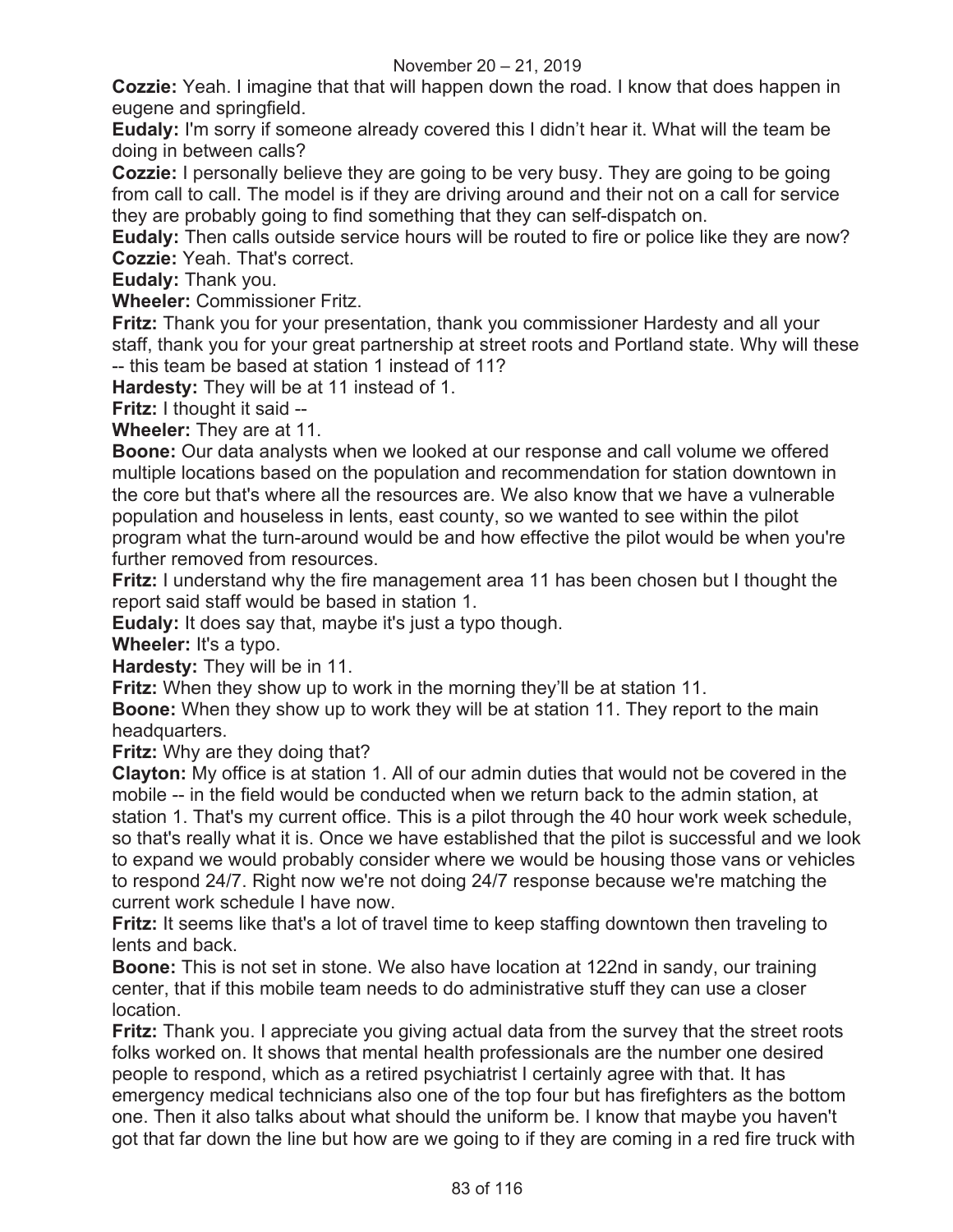sirens even if they don't use them how will we make it clear that this is a medical person, not a firefighter?

**Sand:** I'll jump in and just say that I think that data did show that a firefighter showing up in firefighter uniform with a fire truck is not the right response but in terms of Portland fire and rescue using an infrastructure to have people show up as a medic and crisis worker to me that does feel very different. In terms of the survey making clear that people do need to have a very different uniform. That's very important.

**Fritz:** That will be figured out as you actually implement what that looks like. I noticed in the video with the cahoots folks they looked very much dressed down. Thank you. My final question is what's the process for completing the pilot, getting information back to council, making decisions as to what the next steps are?

**Rinehart:** We are as greg mentioned planning to report to council six months from when the unit is actually operational, fma-11. Set an evaluation calendar internally and with council after that but we're going to wait six months to where we actually have good data. IU believe the one year is a whole other checkpoint. Formal part is every six months with council. We discussed internally we'll need a monthly with all the partners including community stakeholders as well because as you know from today and what I said there's going to be a lot of learning that's going on. We want the flexibility and I think where - admonishing us not to be rigid. We want to be flexible and make changes as we go along. **Fritz:** The \$500,000 we allocated in the last budget you're presumably not going to be spending that much in the next six months so that will carry over to complete the pilot and you would come back in 2021, 21/22 with funding requests.

**Hardesty:** I was just going to say we haven't thought about what the next funding request will be so I don't want us to be on the record saying we aren't coming back until 2021. We may come back next year as part of the budget process to talk about expanding the pilot out and so we just haven't that decision yet.

**Fritz:** That's my point. It will be hardly started by the time we're doing the budget. I want to make sure we have information before we decide what the next steps are. **Hardesty:** As do I.

**Wheeler:** I just have one more question and a comment. I'll throw this out for anybody. In talking to the people at cahoots one of the problems that they continue to run into even to this day is the lack of other community support mechanisms. In other words if they have somebody and need to get them into housing, housing is not necessarily there, if they need to get them into mental health services, the mental health capacity isn't necessarily there. If they have somebody ready for addiction treatment, there's not necessarily a treatment bed available. What is the current status and what is the plan with regard to working with all of our other nonprofit and agency partners to figure out the seamless transition into those services?

**Hardesty:** I can tell you, mayor, next month we're going to meet with the healthcare providers and mental health providers as a collective group to basically inventory what services are out there. If you talk to folks today, most people just don't know who does what and how connect to them. There's also the Multnomah county 24 hour day mental health number that most people don't know. The 503-944-4444 number, I think. But again, we have a lot of resources that people just don't know how to connect to. So I don't know the answer to that question today but as we continue to build the pilot we will have more information about how to connect people to services that exist. I also want to be very clear in no way do we want to recreate the wheel. We don't anticipate the Portland street response team developing mental health services or housing services or anything that's outside of our field of influence. The goal is to connect people to services that exist and do the best we can to keep people out of harm's way until we can do something better.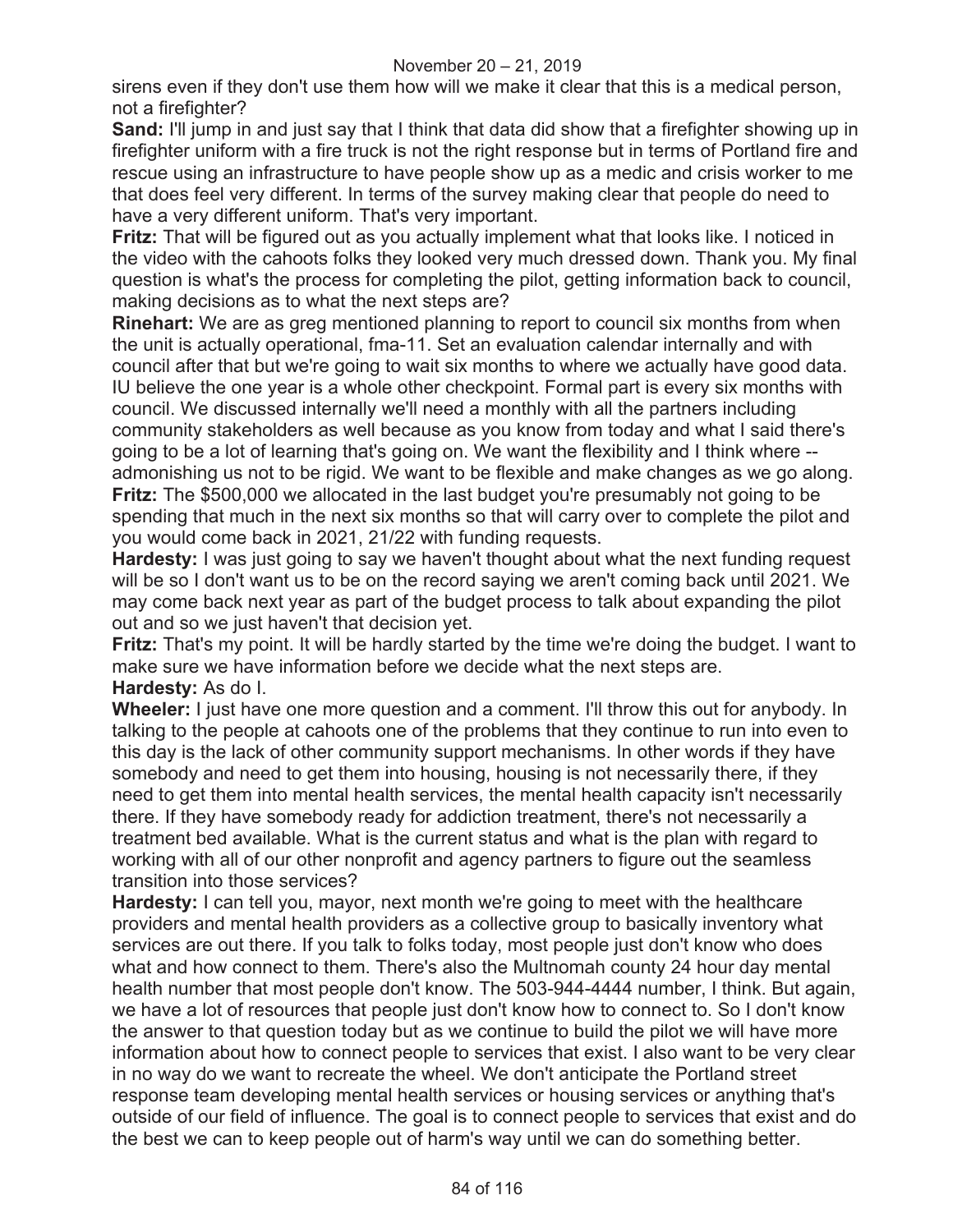**Wheeler:** That's well received, commissioner, and I appreciate that. I see some opportunities here I think for collaboration with some existing platforms that are out there. I had a chance to coincidentally meet with steve allen from Oregon state health authority today. Much of our conversation centered around the needs in communities for addiction treatment, mental health and the crisis intervention and how we can better collaborate with the state's efforts, mention was made to the governors task force on mental health and some of the strategies, they will be bringing forward and we should be part of that process. Sharon meieran at Multnomah county is doing her baseline assessment of where we are with mental health services and crisis services in the community. In a really interesting way all the pieces are starting to come together and this is one more node or leveraging point for all of us.

**Rinehart:** Mayor, one comment. I applaud the fire bureau for already thinking about coordinated care organizations and other potential partnerships. I was in one meeting in which it was clear there's been a lot of thought around the data that we collect and the case we put together is critical for next conversations. We know a lot anecdotally but we do not enough to actually approach potential partners with partnerships. So we are going to be very aware of that list and who we should be talking to next and I think that a lot of good thinking is already going on around that.

**Wheeler:** My point is those tables are set and we should join those rather than trying to reconvene additional tables.

### **Rinehart:** Agreed.

**Wheeler:** Unless it's necessary and in some cases it might be absolutely necessary. Then just a comment. As i'm listening to the testimony I want to make sure that we give due accolades to our existing first responders. Both in the fire bureau and in the police bureau. I want to be very clear that there are people who are trained and highly effective in crisis intervention and crisis management currently in the police bureau and in the fire bureau. Quick story. Just earlier this week the police bureau and the fire bureau intervened in a very serious crisis intervention situation, and it's one that probably would not have gone to a street response because there was as I understand it a weapon involved, but the individual was in a heightened state of crisis, the individual was well known to people in the community, and they did in my opinion a masterful job of deescalating that situation and resolving that situation. So I don't want any of our firefighters or any of our police officers who are listening to this to think in any way this is a judgment on them. This is not about personnel. This is about refining a system so it better responds to the needs of the community. I just wanted to make that point crystal clear. Commissioner hardesty. You want to wrap us up? I believe since we have to adjourn for 15 minutes until our next item, which is time certain --

**Rinehart:** Can I make one point? I want to reiterate people that didn't see we have evaluation cards, asked questions circulating in the chambers. Please if you don't have one and you want to add a question or make a comment please grab it. We want to reiterate we'll be learning in this process and we value the engagement. **Wheeler:** Very good. I'll entertain a motion to accept the report.

**Hardesty:** So moved.

**Eudaly:** Second.

**Wheeler:** We have a motion from commissioner Hardesty, a second from commissioner Eudaly, any further discussion? Call the roll.

**Eudaly:** Well, look at what can happen when we bring everyone together around the same table. This is amazing. Oh, my gosh, did I get twinkle fingers? [laughter]

**Wheeler:** I made sure that the video feed was not on. [laughter]

**Eudaly:** Okay. This program is desperately needed and has been for decades. The federal government is chronically underfunding affordable housing, mental health care and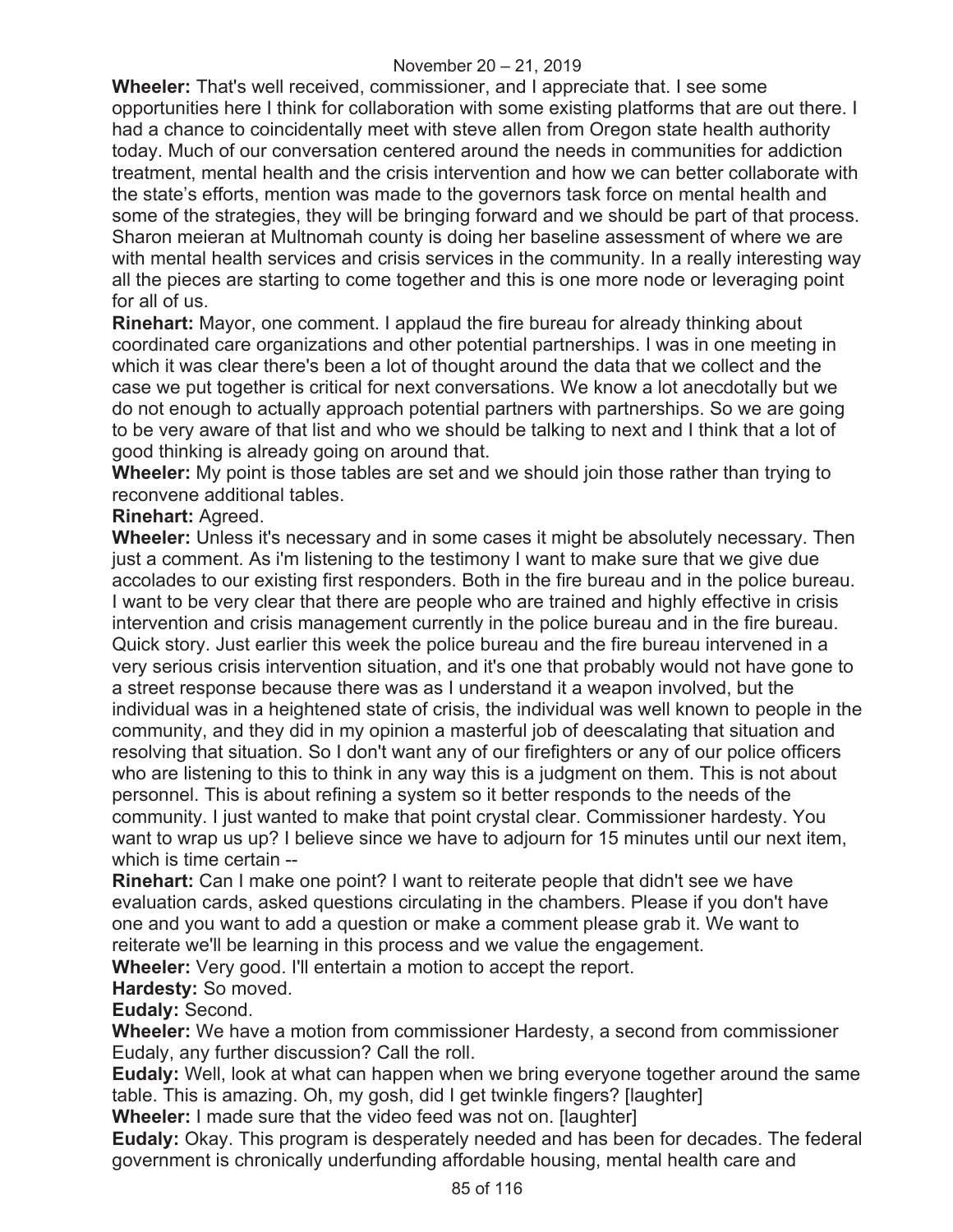addiction services. And the state of Oregon in particular is failing individuals experiencing mental health and addiction issues with some of the lowest levels of service in the nation. Therefore, the city of Portland is also struggling. We are in year 10 of the housing crisis and while it's largely driven by unaffordability of housing, when it comes to those experiencing chronic homelessness it's also a mental health and addiction crisis. This is a pilot program but it's already a proven response, and I have the utmost confidence that a year from now we'll be back here talking about expanding it and how we're going to find the funding. I love that this was a multi bureau effort and that dozen of city staff and community members were involved in developing the program. I also love that we're leveraging existing resources by partnering with outside agencies already providing some of the services and supports we need to connect individuals we're serving with. Civic life was happy to assist this with a \$15,000 grant for community engagement. Thank you, street roots, for your excellent implementation of that. I see a few more opportunities to partner with and leverage resources both inside the city or at the city level and in the community. One commissioner hardesty already alluded to I think the focus on the lents neighborhood presents us with a really great opportunity to really zero in on that community and map the existing and potential resources in lents neighborhood. There are schools, churches, hospitals and other organizations and institutions that may be willing to partner with us and perhaps street response can liase between the city and the community although we know they are going to be real busy serving individuals to provide better access to basic needs like hygiene, laundry facilities and other amenities that we know these individuals are going to need. Second, my office and pbot has been working with hygiene for all and siting and permitting for a hospitality hub site that includes amenities such as first aid, toilets, wash station, clothing and bedding exchange and garbage and recycling. I'm thinking maybe we need a hospitality hub in lents and maybe that becomes a place where individuals who want to self-refer have a place to go. Third, i'm very happy to share this, I have just learned today that this is moving forward, something I have been asking for since I got here, which is almost three years ago, hard to believe, civic life's mental health specialist Tyesha McCool riley is currently conducting a beta test of mental health first aid training with city staff and hopefully early next year we're going to be able to offer that city-wide and then eventually offer it broadly to community members. So we have a network of community members across the entire city who are more prepared to respond to people in crisis and who know what to do. So I want to offer the support of my office and civic life if there's any interest in connecting with those existing resources and building capacity in our communities and particularly the lents neighborhood. Being homeless is not a crime. Having a mental illness is not a crime. Having an addiction is not a crime. I'm happy that we are going to be decriminalizing those noncrimes and giving people a better chance to recover and succeed. I'm happy to vote aye.

**Fritz:** Thank you all for your work. I think the mayor said it well when he said things are finally starting to come together. There's good things happening at the state with mental health care, there's excellent things at the county with commissioner Dr. Sheron meieran and I hope that we will continue to partner with her as I know you've been collaborating so far. We need to put together a system that has fewer gaps, let's also be closer this is not the be all end all. This is a pilot project. Hopefully it will be successful although there will be challenges. Lents is a multi-cultural neighborhood with many different issues,

transportation being one of them. It's going to actually give us all the opportunity to look at some of the things that have come up over many years. How do you transport people in ways that are not as expensive as an ambulance or traumatic as a police car to services people need. How do we get reimbursement for the medical care the fire bureau has been giving for many years. For Portland state partners that's going to be particularly important to document, just how many of these responses provide medical care. Then we hopefully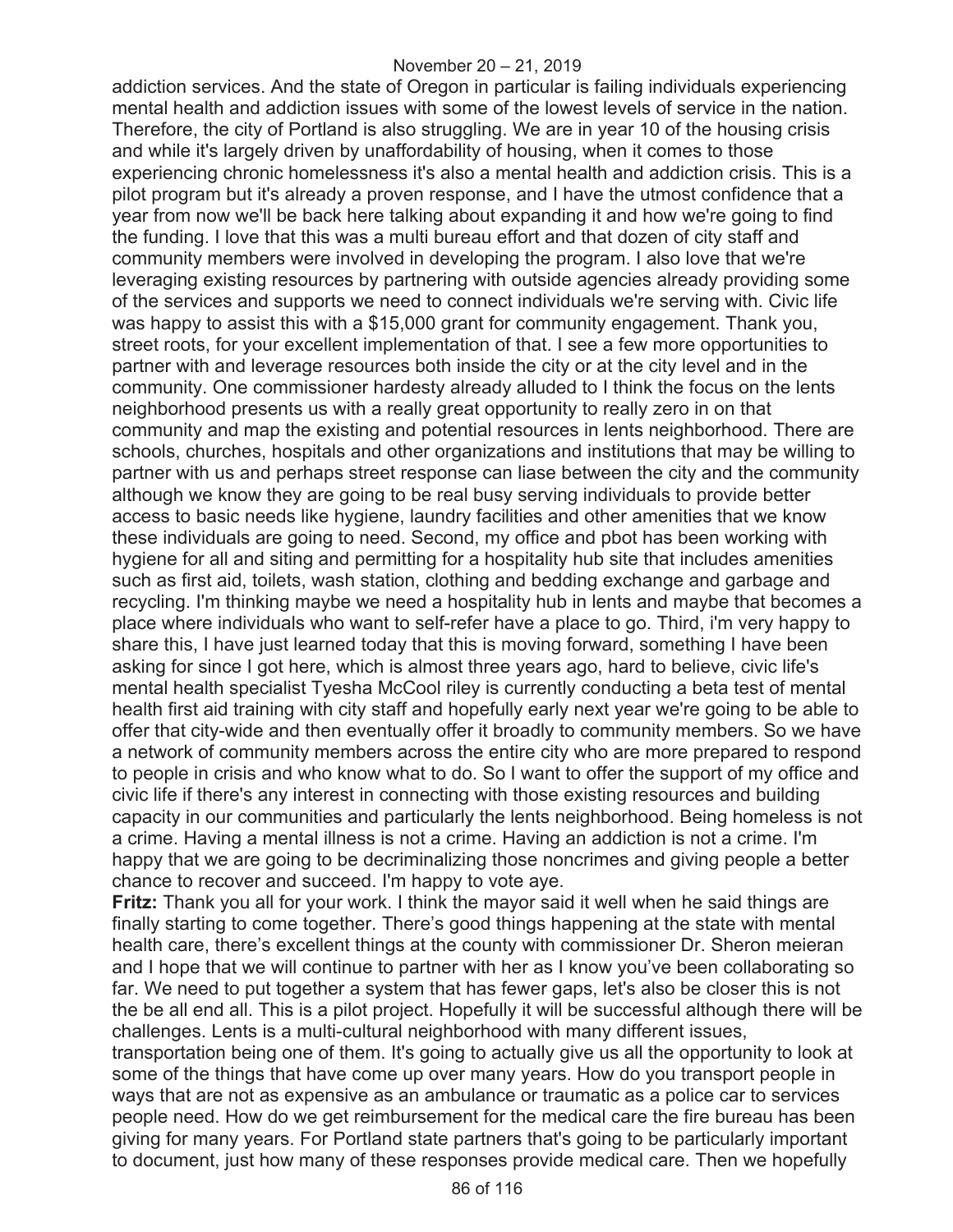will be able to prove to the state and coordinated care organizations you need to pay us for this because you would be paying an ambulance is you sent an ambulance, so why would we not expect some reimbursement and why would it always be general fund providing these medical services. I'm really optimistic that we are -- this does move the ball forward and particularly because it's been such great partnership with the community. I honor the work commissioner hardesty and street roots has done. Thank you for welcoming Yesenia carrillo on my staff to the process and to the community engagement process. I'm hopeful. Aye.

**Hardesty:** Thank you, colleagues, for those very insightful remarks. Thank the panel. Each of you have given so much and then so open to doing things a bit differently, seeing things a bit differently and just challenging ourselves to think about who would be the right first responder for the right incident at the right time. I'm so proud of the work that has been done up to this point. But this is when it gets hard, right? We're ready for it. We are the right people to do this implementation. There are really so many people that should be thanked but I want to give a sense for folks in the audience. There have been over 50 stakeholders that have met over the last seven months. Kristin -- i'm sorry, kristin johnson in my office is here somewhere. She's been leading this effort in just a fabulous way, really open, making sure we were getting all perspectives considered as we started developing this program. As of this morning there were over 750 endorsements of the Portland street response based on our facebook posting, and they are still coming in every single day. There are so, so, so many people that I need to thank for this, most of them you saw, however, on video. But one group that I do want to call out specifically to say thank you to is Portland police bureau. People who know me are probably falling out of their chair at the moment. But let me explain why. Portland police bureau could have obstructed this process. Portland police bureau could have said, oh, no, no, no, we got this. Everything is fine. What I found from chief outlaw and from the officers who participated in this work group was an openness to do something different. We have not changed our first responder system since the late 1800s and a big change we made then was going from a volunteer force to a paid force. This is revolutionary and it could not happen without each and every one of the people who participated in this effort. Portland police has been supportive, they have lent their experience and expertise to help us develop the most robust pilot project we could imagine. We held listening sessions talking to officers who work on the street every day, and they were clear. We don't want to take these calls. This is not the right use of our time. Mayor wheeler, you placed a lot of confidence in me when you delegated the responsibility of moving this project forward, and I want to thank you publicly for that confidence that you placed in me, I hope that today shows that though we can disagree on individual issues --

**Wheeler:** No, we can't. [laughter]

**Hardesty:** And do. [laughter] we can come together to make sure that people in our community are taken care of and that when we say safety we're talking safety for everyone in our community. I want to thank you for that faith and that support, and I want to thank each and every one of you. This is not the end. This is the very beginning. In 2020 we will roll out this program and it's my hope that we end up with two pilots rather than one, but based on the resources we have we will see. The bottom line is lents is the perfect place to roll out this pilot and I should say that every community we talked to wanted the pilot. Every single one wanted it and they wanted it yesterday. But lents is the ideal community because it's five miles long, there are minimal community resources available in lents. And as was stated earlier, call volume has increased 20% and fire management area 11. I know that that is a dedicated firehouse there, and they care passionately about that community. So we have laid out a vision for a pilot. I'm so grateful that we will have Portland state university with us every step of the way. Nothing bugs me more than when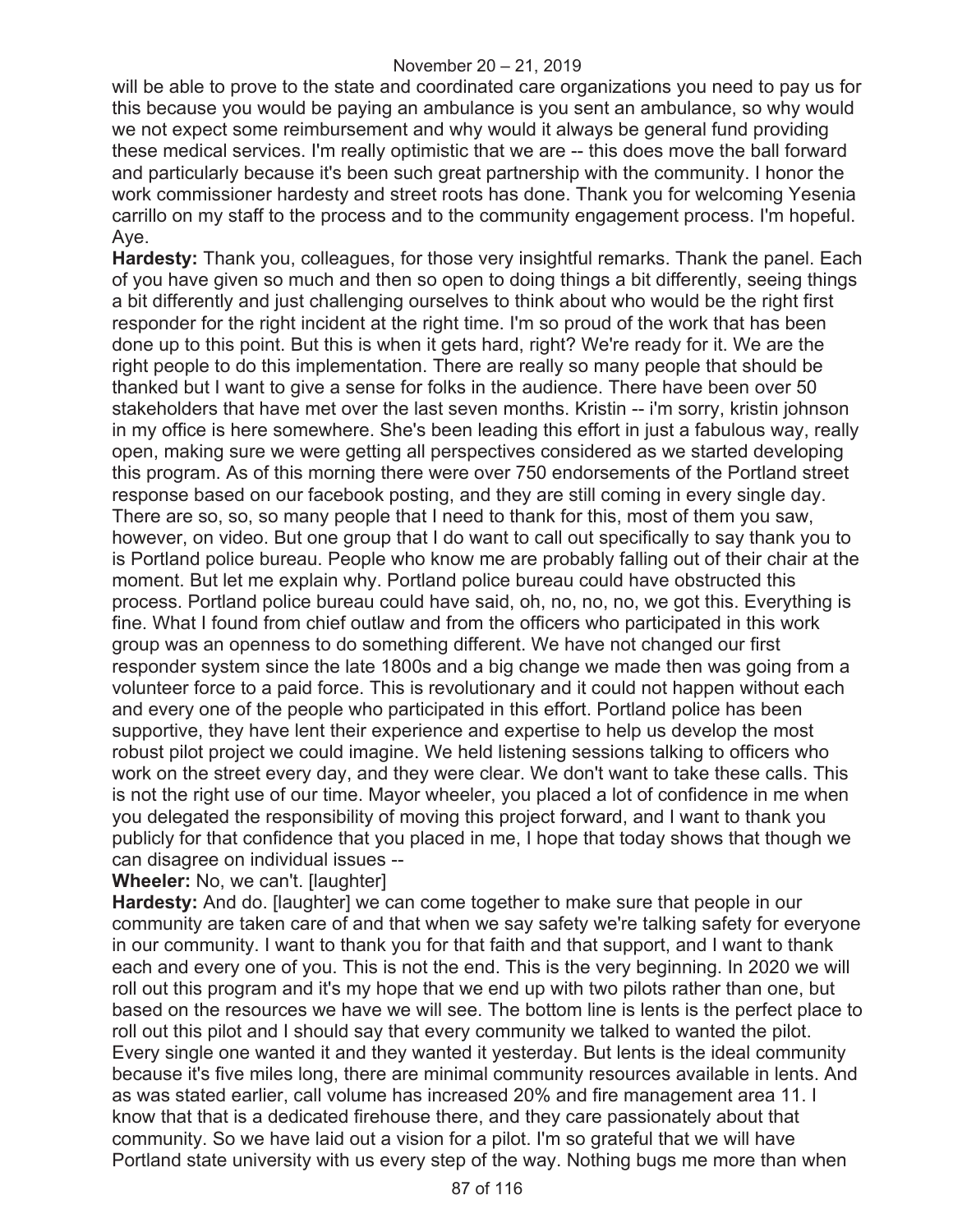people do pilots they evaluate at the end and you spend six months waiting to find out whether it worked or not, right? I'm thrilled we'll be measuring every step of the way. This is a community effort. I hope we have many more opportunities to not talk about individual bureaus but talk about our vision as a city and our vision about what's possible for the people of Portland. I thank each and every one of you and I vote aye.

**Wheeler:** I want to return the kindness that you extended, commissioner hardesty, and make no mistake about it, when we do have differences when we do have differences of opinion it's always fun.

## **Hardesty:** Yes.

**Wheeler:** It's always fun. And there are days like when I feel like we're an old married couple and that we do argue a lot, but we enjoy it and that's what democracy is all about. I want to say this on this issue there's no daylight between us in terms of the commitment we have to this program being successful and the values behind this program. And I have never questioned the decision that I made to put you in charge of the bureaus that I put you in charge of. And I have never questioned and never will question your level of commitment to this program. I think you're doing a fantastic job. And I personally appreciate it. I also want to acknowledge the bureau directors. I say this behind closed doors and I don't say it often in public and maybe I should. I think there's a moment in time here where we not only have the right city council, but we have the right bureau leadership. We have people who are working together, who are collaborative who can collaborate as a management team, who can trouble-shoot across bureau boundaries to get stuff done. That the public wants to see us get done. And this is just another of many examples that have been brought forth in front of the city council just in recent days. And so I want to acknowledge and thank all of you. Because every time you come to the table and we ask you to work with us, as partners on a collaborative effort, I know we're putting more on your plates. And I already know your plates are really full. And so I appreciate the level of passion, commitment, and personal sacrifice that you have endured as this process unfolds. I'm just going to say this because my colleagues have said it all before. I am very supportive of this. I am excited about where it will lead. I know that there will be bumps in the road ahead. I know there will be. And we will have to resolve those bumps in the road ahead. And I also acknowledge this is not a panacea for the homeless crisis that we are seeing on our streets. And I want to always remind ourselves that this is yet one more evolution, one more important step in providing services that we need to provide in the community but it is not in and of itself a sufficient action. And I think all of us here know that. I want to say on the record I vote aye. The report is accepted. We will keep pushing forward. Why don't we take a few-minute break here. I believe there's a reception you wanted to invite us to. That is correct?

**Hardesty:** That is correct. We will be meeting in the atrium downstairs to celebrate this victory.

**Wheeler:** Why don't we do this. Because I need to take a call anyway. Can we take a 10 minute break? And then I want to get back to the item of the new Portlanders policy commission, which is very important issue and I want to thank those of you who are here for that discussion. We are in recess.

**Hardesty:** Before you gavel out, I made a big mistake by not thanking Multnomah county who has been at the table with us at the, from the very beginning. Chair deborah kafoury, commissioner sharon meieran and the entire Multnomah county commission has been really, really supportive of this project. And I would be remiss if I did not put that on the record. Thank you.

**Wheeler:** We are in recess.

**At 3:34 council recessed.** 

**At 3:47 council reconvened.**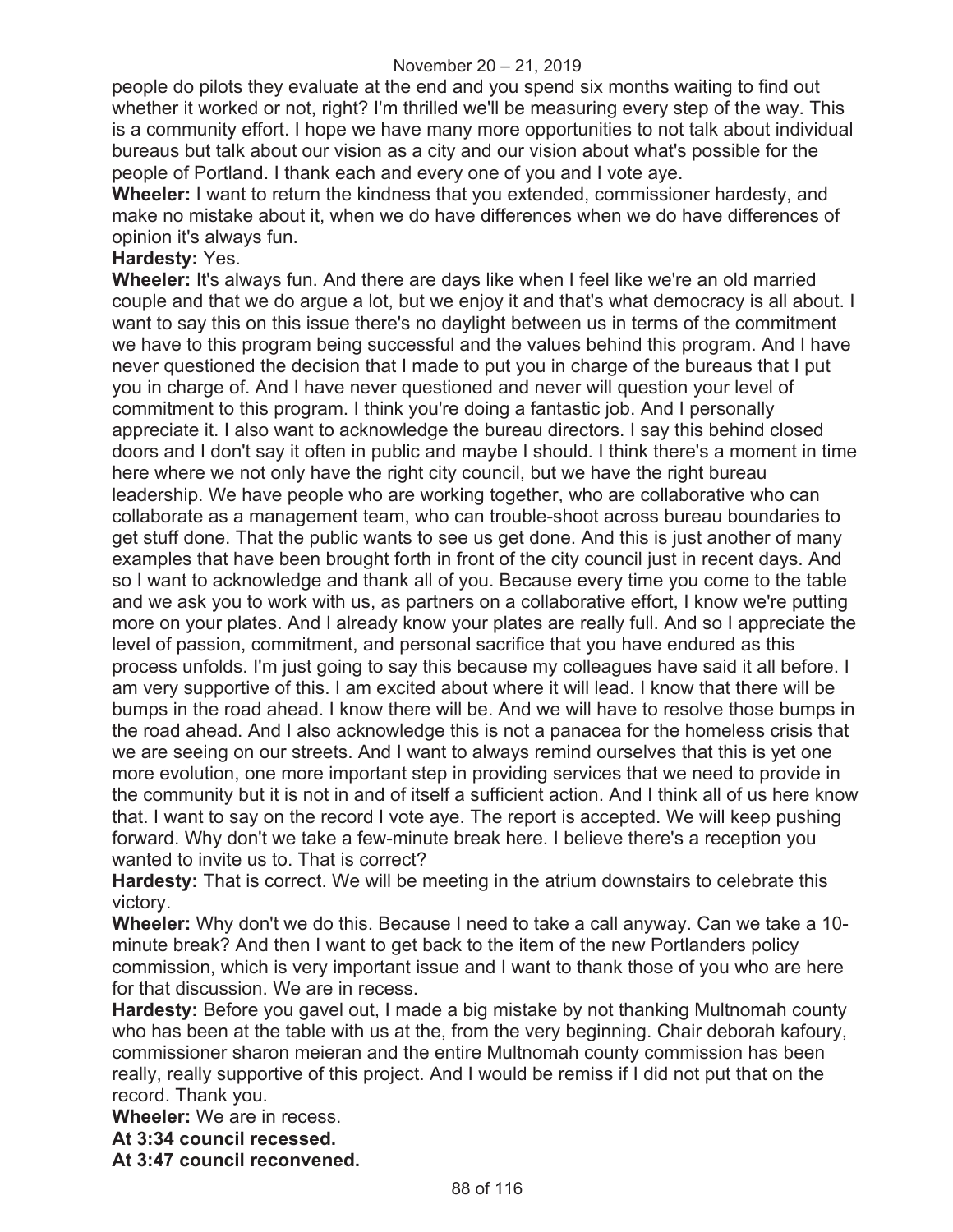**Wheeler:** We're back in session everyone, Karla, please read item number 1084. **Item 1084.**

**Wheeler:** Commissioner eudaly.

**Eudaly:** Thank you, mayor, colleagues. Today we are considering the appointment of five new members to the new Portlanders policy commission, which is responsible for advising the city on practices and policies to help us more effectively partner with our immigrant and refugee communities. We will hear a short presentation from linda castillo from civic life and then have an opportunity to meet each of the nominees. Linda, take it away. **Linda Castillo, Office of Community and Civic Life:** Wonderful. Thank you. Good morning. Mayor wheeler and commissioners. Good afternoon. Yes, I said good morning. That's when I wrote it I suppose. Good afternoon, mayor wheeler and commissioners. My name is Linda Castillo and I am the staff of the new Portlanders policy commission and programs. Today is an important day as we seek to have five community members appointed to the new Portlanders policy commission. But before we move into that process, I would like to share just a little bit of our immigrant and refugee community and programs. Portland is a city with much human and social capital and we have many newcomers who have arrived in Portland seeking a new life, safe harbor, and opportunities to start a new life. We have many nonprofit and mutual aid organizations who are open and interested in collaborative partnerships and intentional relationships with government jurisdictions. Our multicultural intersectional community is relational, familial and seeks to retain its language and cultural roots as well as be part of the Portland community and the life in the united states. Our cultural and communities have much to share with the city of Portland as to what best serves immigrant and refugee communities, as well as innovative and necessary services to serve them and benefit the community to keep them well, thriving, and vibrant. The new Portlander program utilizes the practice of collaboration and interrelational work to support the development and creation of sustainability of a multicultural intersectional foundation to engage community and civic involvement, community engagement, and the pursuit of democracy within the community and the various governmental jurisdictions. The presence and participation of immigrant and refugee community offer the opportunity for our city to be intentional in its racial justice framework and to raise the bar on cultural competence and access to all services government has to offer. Nearly half of our public school kids go home to ethnic minority families. Many north and east Portland neighborhoods are animated by populations that double these percentages. Populations are youthful and rates of new Portlander population growth and economic participation is dramatic. Assets such as immigrant ambition, family integrity, entrepreneurial energy, community enthusiasm for democracy are deliberately integrated into Portland's participatory system of local governance. Immigrant and community health and happiness depends upon our families participating in democracy. The new Portlanders policy commission researches issues, advises the city on decision-makers and sets goals for newcomers integration. nppc is one of four new Portlander program sectors. We have offer training and information through families who move. We offer equity and practice consultation to the bureaus. And manage and support our cultural and linguistic community engagement liaisons. These are individuals cells as they commonly are known as. They have gone through our community and civic life leadership programs and now provide community engagement. Outreach and facility takes services to various city bureaus and are paid for these services that they provide. All of these efforts integrate immigrant and refugee voices and needs into the provision of city services. This is the photo of the founding new Portlanders policy commission. We have two of the co-chairs here and another member as well. They're amazing leaders. And in the next year we will have additional opportunities to nominate and appoint additional commissioners as some of these commissioners are going to be terming out of service. So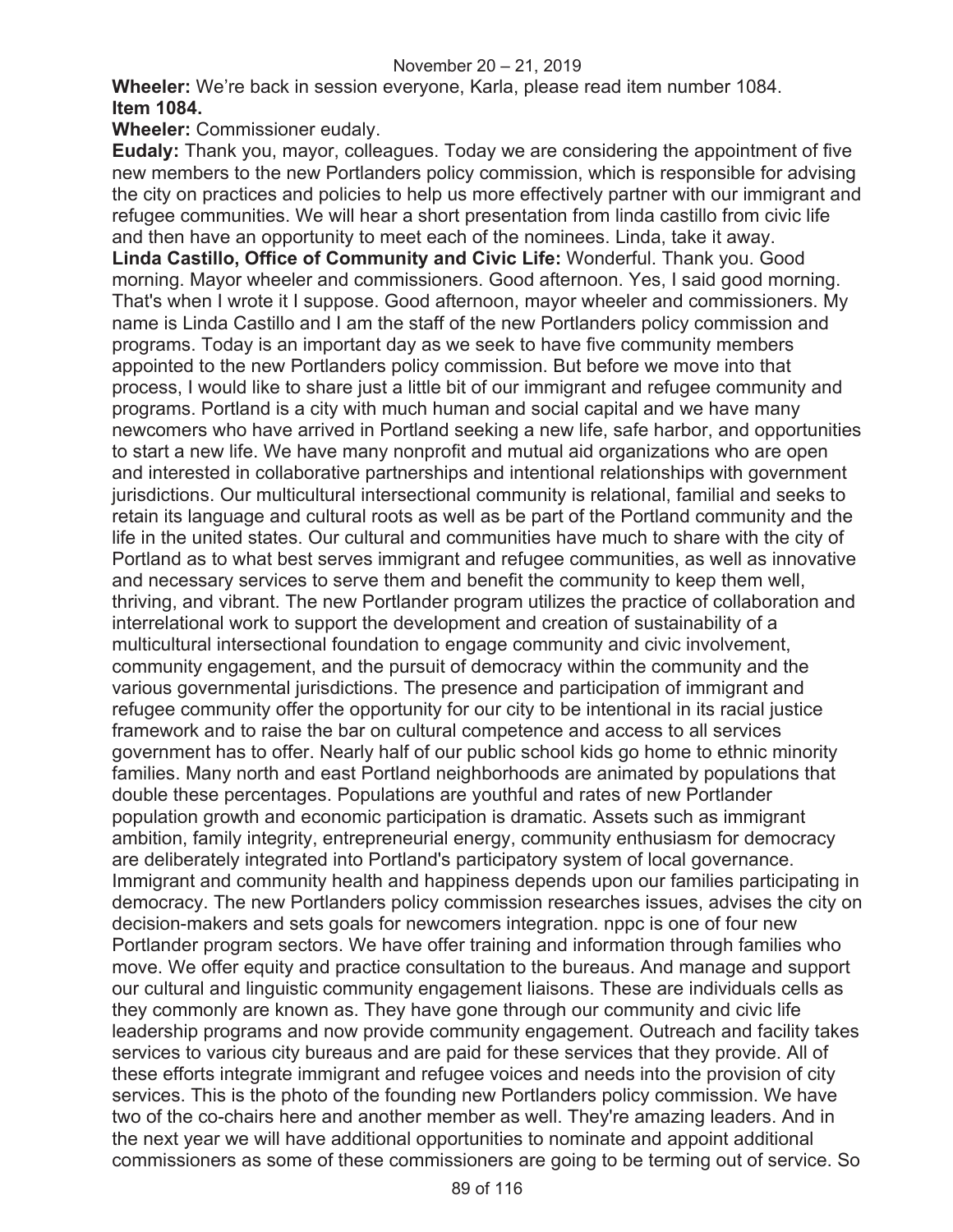#### November 20 – 21, 2019

hence our commission will continue to be diverse and reflective of the Portland immigrant and refugee community.

**Hardesty:** Excuse me.

**Wheeler:** Commissioner hardesty.

**Hardesty:** Can we go back two slides, please. Wrong way. One more. Integrated by design, partnership with elected leaders and bureau managers. Would you tell me again what does that look like?

**Castillo:** That looks like is, we often will have our new Portland policy commission request to meet with different folks to understand various issues that are coming up in the bureaus. For example with the code change or census work or the work or the work that the Portland parks and recreation might be doing. So the invitation of those particular entities to come and share more information to support the work that they're doing.

**Hardesty:** I would very much -- I mentioned to the co-chairs when I first got here 11 months ago that my office has no relationship with the new Portlander commission. And I would very much like to have one. What does an elected leader do that would actually like to have a relationship with this commission?

**Castillo:** Yeah. What we have often done is we've reached out to staff and asked them to participate and then report back to the commissioner. And that we still encourage and if there's opportunities to continue to meet with you and your office and to discuss some of the things that you are interested in, we are happy to do that as well.

**Hardesty:** Thank you.

**Castillo:** Speaking of new commissioners, this is the reason why we are here today. To seek the appointment of five individuals to the new Portlanders policy commission. I know that council members and mayor have copies of the candidates' bios but I can share these with the broader audience. So you have a better sense of who they are. Our first candidate is Ahmed Al zubidi. He is a school district community liaison for the arabic community and as a refugee he has utilized his skills in case management, interpretation and coaching within the refugee community. Such as I are irco and catholic charities. He is a community leader in the arabic community, founder of the arabic house and member of the current advisory committee in his childrens schools. He is a graduate of the pilot and bold leadership programs and is well known as a bridge builder and community collaborator. And for eight years he has served as senior correspondent with the u.s. Army in baghdad. Another candidate we have is Mohamad Bader. He arrived in the u.s. In 1986 from palestine and is a founder member of the jerusalem israel organization. And as a volunteer he engaged in arabic -- he engages arabic speaking muslims through the connection with their local community organizations. As a licensed professional counselor, he's trained to listen well. He currently serves as a deputy director for the county human services and has significant experience leading developmental disabilities and adult protective services programs and he is a published writer and a poet. Our next candidate is Blanca Gaytan Farfan who arrived in the u.s. From mexico. And at the age of five. She graduated from warner pacific university where a background in history, political science, and sociology. Due to her interest in learning about more about government functions and how policies affect individuals and how we can engage with government to benefit communities to educate jurisdictions on community needs and issues. She has recently served as a Multnomah youth commission, the official youth policy body for the city of Portland and Multnomah county. She served as a volunteer with nyc for three years and as present serves in the office of diversity and equity at Multnomah county. Our next candidate is Bernal Cruz Munoz and he came from war torn guatemala in 1990 and identifies as a refugee and immigrant. He attended high school in Portland and received an undergraduate degree in neuropsychology from the university of massachusetts. Obtained a master's degree in social work from Portland state university and a degree from harvard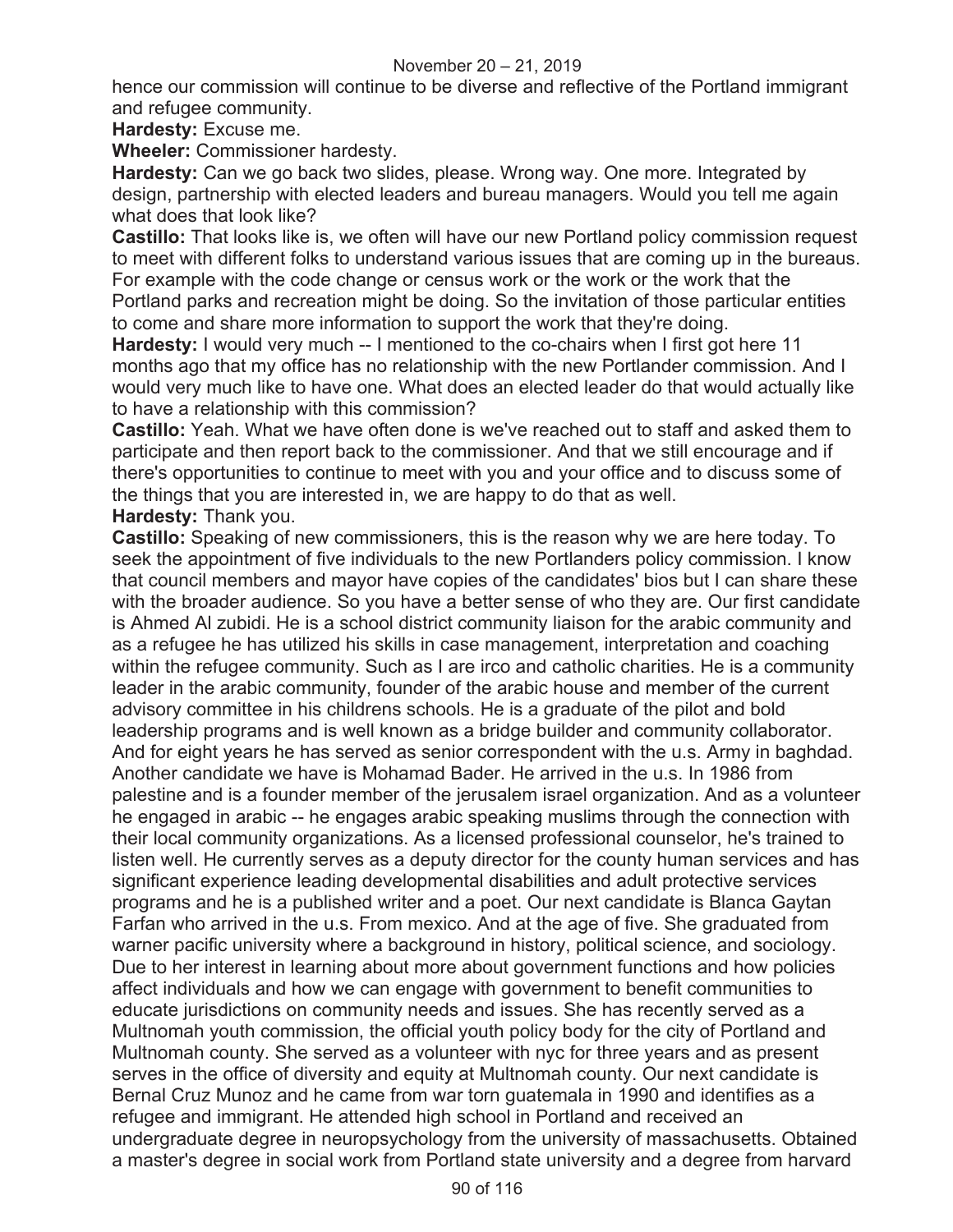medical school in global health. Refugee trauma and recovery. He serves on the advisory council as the president of rise, a program serving refugees with disabilities and vice president of rain, an international institute for human rights and migration. He works as a case coordinator for unaccompanied children's program and offers child welfare based recommendation for minors in the care of the federal government. And then our last but not least candidate is Salome Nanyenga. She is the interim operations manager and social worker at irco Africa house. She has worked an anti poverty case manager and housing stability and is the safety coordinator there as well and recently received her b.a. In social work from Portland state university. As a refugee from the democratic republic of congo she understands the challenges communities struggle with and has informed solutions and practices to address these challenges. She's also a volunteer at st. Philip neri advisory board. So given that, we also have the candidates here who would like to give some brief testimony if that's all right. And I will call up the first three.

**Wheeler:** Thank you for being here.

**\*\*\*\*\*:** Thank you.

**Wheeler:** Appreciate it.

**\*\*\*\*\*:** Ladies first.

**Blanca Gaytan Farfan:** So my name is Blanca Gaytan Farfan. And the reason why I wanted to serve on the new Portlanders policy commission is because I believe in and see the value of the work that the commission does. I really like the intergenerational makeup of the group. And the ability to work alongside and learn from folks who are coming from different lived experiences and different backgrounds. And working together to on the issues that we see happening in our communities. I believe it's important that we have people identify as immigrants and refugees doing the work that our immigrant and refugee communities need. And to be guiding this work and guiding those in the positions of power who are doing that work as well. I am excited to learn the ways that the commission works as well as learning from the background and experience that the fellow commissioners have just here to learn and grow together.

**Eudaly:** Thank you. Next.

**Salome Nanyenga:** My name is Salome Nanyenga. Originally from the democratic republic of congo. The reason why I want to be a new Portlander commissioner is as a new Portlander myself, I hope to be a voice of people that don't have a voice. Or people especially women. Where I came from, sometimes women just are afraid to be in the position of power. They don't want to express themselves. And so they just stay in this silo and they don't want to say what really matters to them. I hope to advocate for them and for also for immigrant and refugees communities as well. And also for the neediest population. I've been here for 15 years. Almost over 15 years. And I work for immigrant and refugee organizations for 13 years now. Back in 2004 when I came here, there wasn't such a thing as new Portlanders. And I was so, I am happy and excited when I see -- I see this happen. I knew something was really on the rise. And population like immigrant and refugees can give, can say something and commissioners can take that into consideration and see what solution they can do to that growing population. So I am really honored and pleased to be among you. And I know I am going to learn a lot from being on this board. And my hope is also to be a bridge in advocacy and be part of some of the many solutions that as a team, we will be able to work together to make -- give solution to this growing population. Thank you.

**Eudaly:** Thank you.

**Wheeler:** Thank you.

**Ahmed Al zubidi:** Hi. Thank you for having us today. My name is ahmed al zubigi. I am a refugee from iraq. I arrived in 2014. As a refugee. I work as a senior correspondent for 13 years, eight years from that, 13 years I was a senior correspondent for the u.s. Army in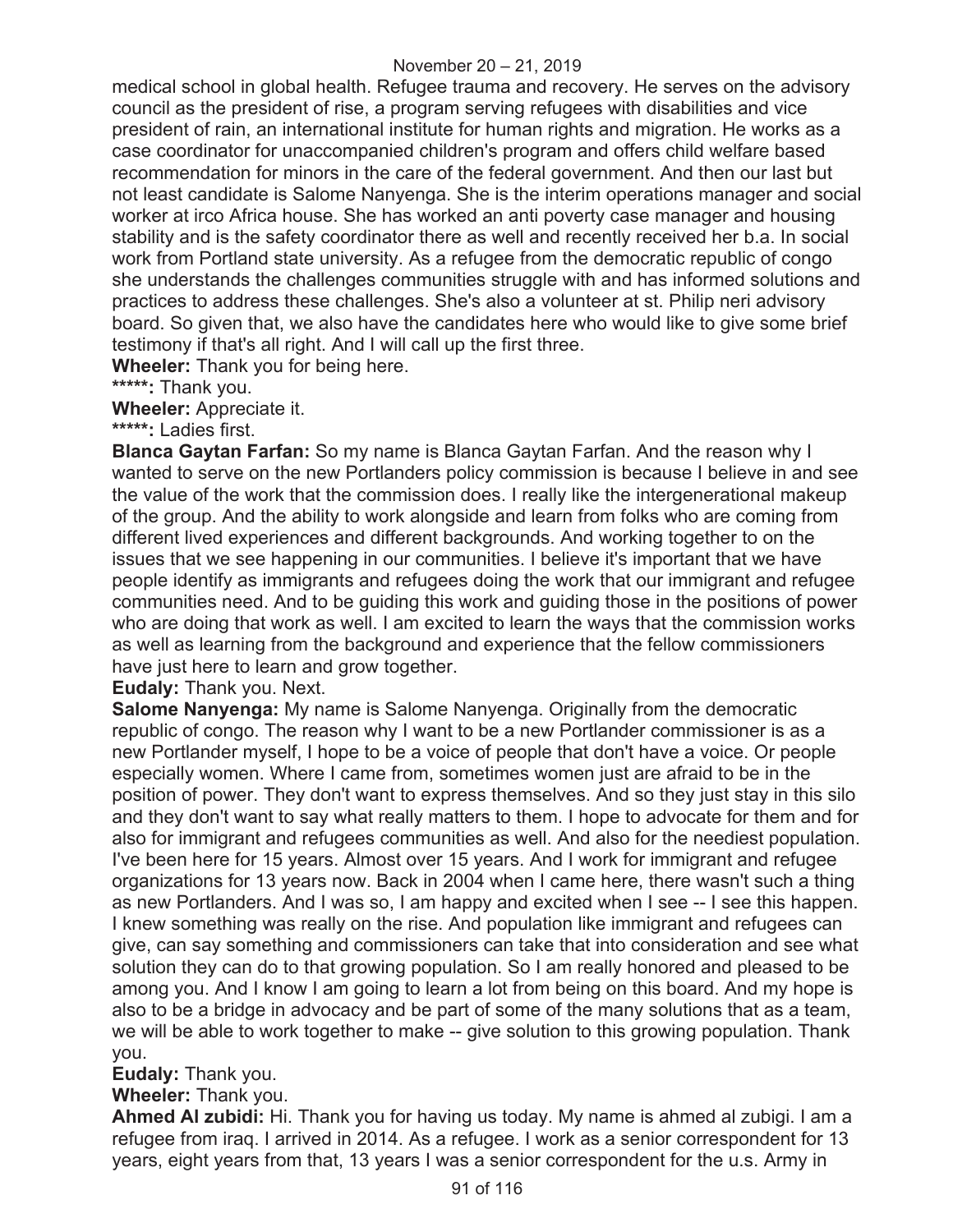baghdad. After two weeks when I arrived, I involve with the community. And I graduated from the pilot program. And I start to be, how to be a community leader and try to organize my community, especially when I notice there is still divided because with all the experience they bring from middle east and divided we have it there. So they still divided. And I try to build a bridge between them. And we success so far until now. And I work at irco, catholic charity as a main case manager with a contingent. I am being a founder for the arabic house organization and now we have school teaching arabic to the kids in the community. And I like to be the bridge between my community and you guys for us and be the bridge between them to make, create strong community. And I hope I will success with this, with this mission. Thank you.

**Wheeler:** Thank you.

**Fritz:** Thank you for your service with the military, too.

**Wheeler:** Thank you. It's a tough act to follow but I bet you can.

**Mohamad Bader:** Mr. Mayor, we worked a long time ago so it's good to see you. **Wheeler:** Good to see you.

**Bader:** My name is Mohamad Bader. It's really quite an honor to be here. I am just going to stick to my script since I only have one minute. I came to this country in 1986 as an immigrant. I came from east jerusalem where there was not a lot of opportunities for palestinian kids. There was at that time there was no education. I came from very poor family. I was able to make it on the shoulders of those who received me here. Wonderful people who supported me and shepherd me through college. I was able to graduate, get a job. And I reached the highest level of position I can get in government. So my hope is to be able to pay back and be helpful to other immigrants and refugees, help them unlock and find a way to reach to services, whether it's to reduce the fear of government or to mentor, and also to be able to advise if possible. That's one of the greatest role I can offer you or your staff or others. Just to be able to provide any experience or wisdom that you may have. So I have some experience also through my work with performance management. And with quality improvement. And with leading. And so hopefully I can provide either the council themselves or any other person that needs that kind of help. Thank you.

**Wheeler:** Thank you.

**Bernal Cruz Munoz:** Feels good to be in such great company. My name is bernal cruz munoz. The foundation of my work is basically community based social advancement. I believe that any good for the people must come from people. I came from guatemala in 1990. I was a teenager and I have lived in Portland for 29 years. I have seen the changes in our city and the changing attitudes toward the demographics and diversity. I love this city. And I think that the way we treat our most vulnerable population is a testament to the city we want to have. It's fine to have ideals. I think consciously and mindfully trading policy is the best way I can do that. I am not just honored and humbled to be here but I am also committed and dedicated to making improvements where they may be needed for the betterment of the community I identify with. Thank you.

#### **Wheeler:** Thank you.

**Eudaly:** Thank you.

**Wheeler:** Appreciate it.

**Eudaly:** Council, do you have comments or questions?

**Wheeler:** I have a comment. I just can't get over how amazing each and every one of these individuals are. You are all busy. You all have other lives. You have many competing interests and I feel really grateful that we have people like this in the community who are willing to step forward and frankly help us. And help the community. So thank you for that. Commissioner hardesty.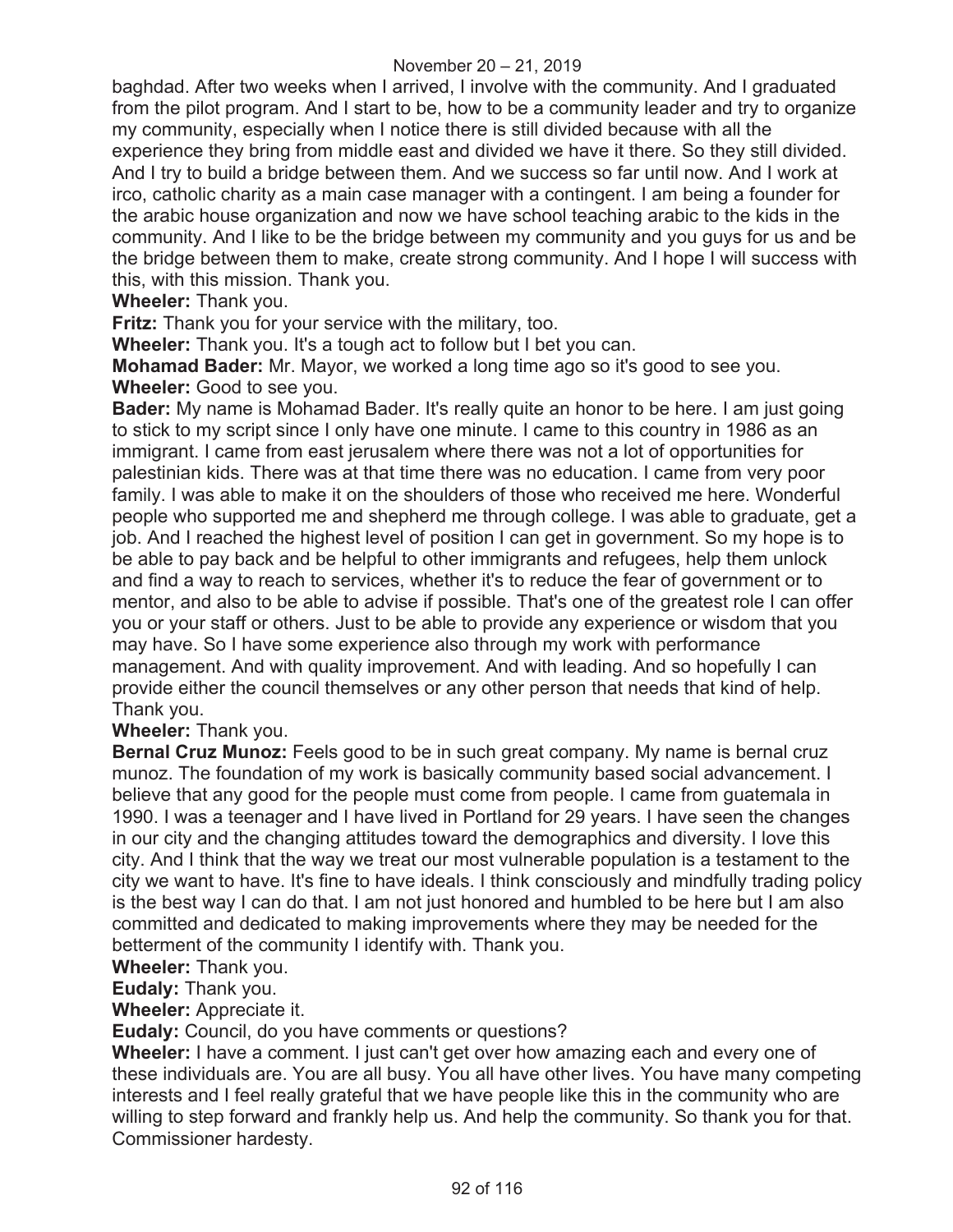**Hardesty:** Thank you, mayor. I want to add my appreciation for your willingness to step up. I especially appreciate hearing women talking about being from place where's women don't normally speak up, right? Or have some fear around speaking up. Because let me assure you that that fear is all over the planet, right? There's nowhere in the u.s. Where - nowhere in the world where I think women just naturally think that they should be leaders. Women always become leaders because someone asked them to step up. And they always step up reluctantly. And so just want you to know that that's not an immigrant experience. That's just a female experience, right? But it's important that you have a safe place to have conversations because I certainly know that it doesn't appear to be safe every place we go today, even in our own local community. Hate crimes are on the rise. Immigrants and refugees are facing the brunt of those new insults to our person hood. And I look forward to the advice that you will offer us. But let me challenge you right now. Challenge us. Make us do what you think we need to do. Because we need to know, right? As you can imagine, lots of people give up lots of advice. But the squeaky wheel and especially the one that shows up on a regular basis tends to have more success, right? Don't just write us and say, ok, we did it, we're done. Because nothing works that way thank you so much for being here and thank you for your willingness to serve. Greatly appreciate it.

### **Wheeler:** -- we have a motion.

### **Hardesty:** Second.

**Wheeler:** Motion from commissioner Fritz. Second from commissioner hardesty. Any discussion? Please call the roll.

**Eudaly:** It's been a pleasure working with the new Portlanders policy commission on everything from our welcoming inclusive sanctuary task force to our fare access and renting policy. It's important for us as a council to remember that many of the issues we deliberate on can have unique and sometimes harmful impact on our immigrant and refugee communities. And that's one of many reasons i'm so grateful for the contributions of the commission. I like forward to continuing to work with those already on the commission. I welcome our new commissioners today. And thank you, linda castillo, thank you to the new commissioners for their willingness to serve. I vote aye.

**Fritz:** This is really fantastic. Thank you very much for being willing to serve. Thank you to past members, current members who are with us again today for all of your service. Thank you, from david douglas with all the work you do with the community. Folks, setting up in commission in 2016, it was really meaningful to me as an immigrant. I came here 40 years ago, in 1979 as a temporary resident alien is how I had to fill out my task form. I thought I was from mars or something. I became a permanent resident in 1982 and a citizen in 1992. And so next year I will be retiring. And somebody recently asked me, are you going to go back to england? I was like, hmm, no. This is my home. I appreciate from a different perspective as somebody who speaks something like american and who has white skin that my experience was different. And each one of us has a different experience. And that's what makes the new Portlanders policy commission so really important. And being able to have different communities. In some ways it was like the challenges of the Portland commission on disability that different differences, same struggle. And I think that's the case also with the new Portlanders policy commission that each of you has a very unique story, which adds to the richness of working together. And sometimes can make it challenging to work together. And so I appreciate you being willing to step up. Thank you, linda castillo, for your amazing leadership of this group. And I am very happy to accept your offer to serve. Aye.

### **Hardesty:** Aye.

**Wheeler:** I feel like i've already spoken enough. And I think commissioner Fritz said it best. We need the caliber of leadership that you are providing. We probably needed it, we need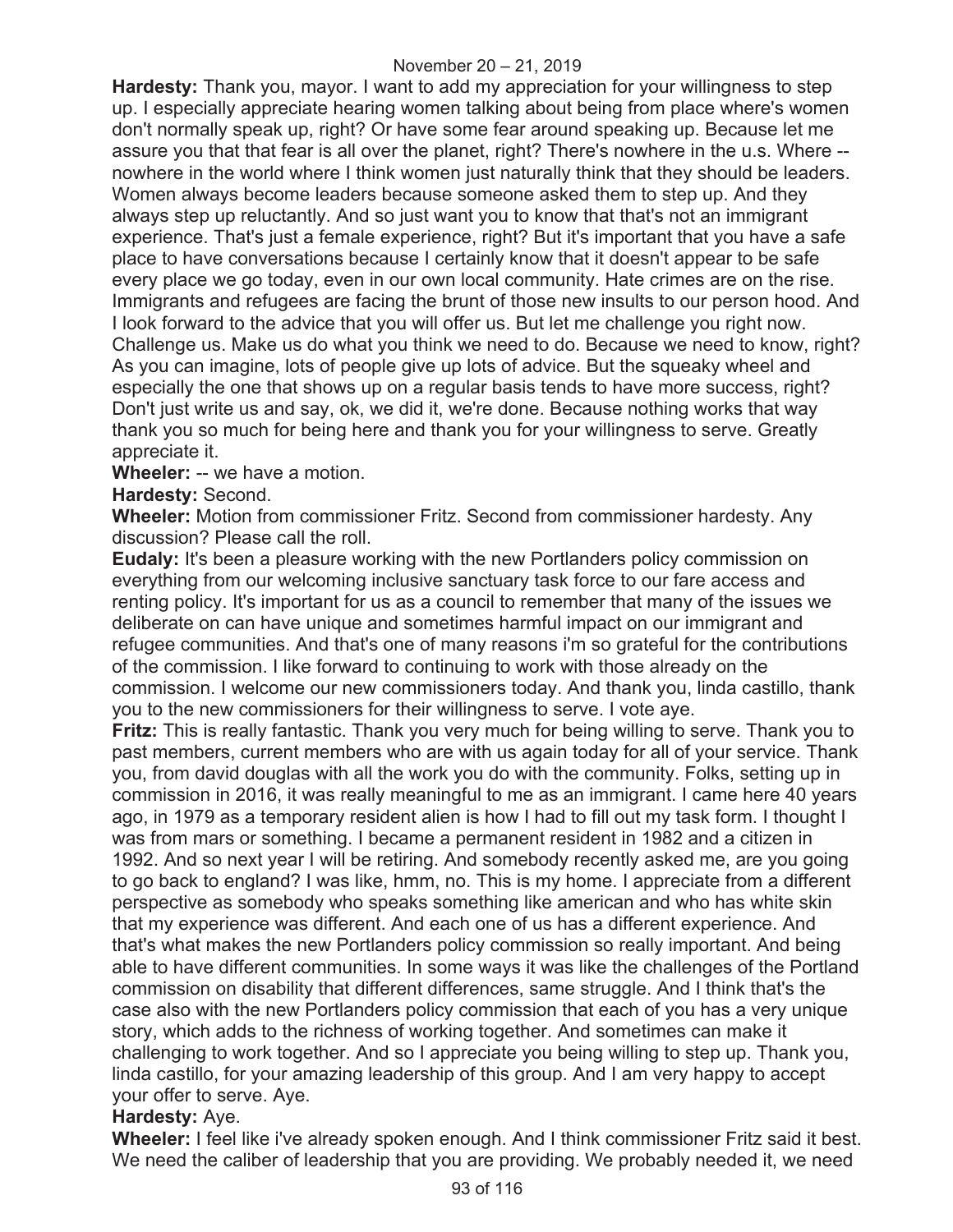it more now than frankly we have probably ever needed it. So I am glad that we have amazing commission. Linda, I want to also extend my thanks for your leadership.

**Fritz:** I forgot one. That is to dora perry who started working with me. She is an immigrant from nigeria who started working with me day one being at city hall. She is now the equity and inclusion manager for the bureau of development services. Her work was instrumental in setting up this commission.

**Wheeler:** I vote aye, the appointments are approved. Thanks for your service. I really appreciate it. [applause]

**Fritz:** We could have a picture.

**Wheeler:** Further discussion on the recommended draft. Karla, can you please read item 1085.

### **Item 1085.**

**Wheeler:** I don't know whose idea it was to put this at the very end of the agenda. [laughter] after two long days. But it was probably mine. So to help reorient everybody on the proposals, the intent of the better housing by design amendments is to expand housing options, address affordability and improve design in Portland multidwelling zones specifically. As you may recall we held public hearings and we took testimony on better housing by design on october 2nd and november 6th. As of 3:45 p.m. Today the record was closed. Which means we will not be accepting any more testimony on this matter. Today we will be discussing and voting on the amendments to the recommended draft. So we have project manager bill cunningham who is going to start us off to walk us through today's agenda. Welcome. Thanks for being here and thank you for your patience. **Bill Cunningham, Bureau of Planning and Sustainability:** Thank you, mayor and other members of the city council. We will launch right into this. We don't have a lot of time. We have organized today's agenda into three parts. The first part is a discussion and ultimately votes on seven major code amendments that were introduced during the november 6th city council session. As a reminder, the major code amendments were moved as a package but council agreed to vote on them individually. There's also a small number of requested replacement code amendments that will need to be moved and seconded to bring them to discussion and votes. After the end of those major code amendments, our second part is focusing on separate discussions and votes on three map amendments. All of those were introduced during the november 6th city council session. And then finally the third part is a consideration of several minor or technical amendments. We suggest council consider as a group. All of those amendments are included in an amendments packet you received dated november 20th which should replace a large packet you had received on november 6th that looks like this. A number of commissioners' offices have been using somewhat summary table so we shared that with you as well. Just to highlight, the full detailed code language that you are voting on is in the bigger packet. But the table could also summarize and make it easier to go through things. I should also mention that with the new amendments, the full amendment set that you have before you, we did share that with the public, posted it on tuesday. And sent notice out to 600 people on our project notification list. So there's some public awareness of even the new items. With that we will start with part one, which is the group of major code amendments. For each amendment staff will come up and introduce and provide background on the amendment. We will also ask to provide staff recommendation on each amendment so we will do that. And following that, the council member who sponsored the item will begin the discussion. So that's our plan.

**Wheeler:** Very good. Ok. And after the discussion, on each amendment, I will ask Karla to call the vote on each amendment. I know that we said we would vote independently. There's some of these amendments are independent and I might suggest we vote on them as a package unless anybody objects. If the vote fails for any particular amendment it will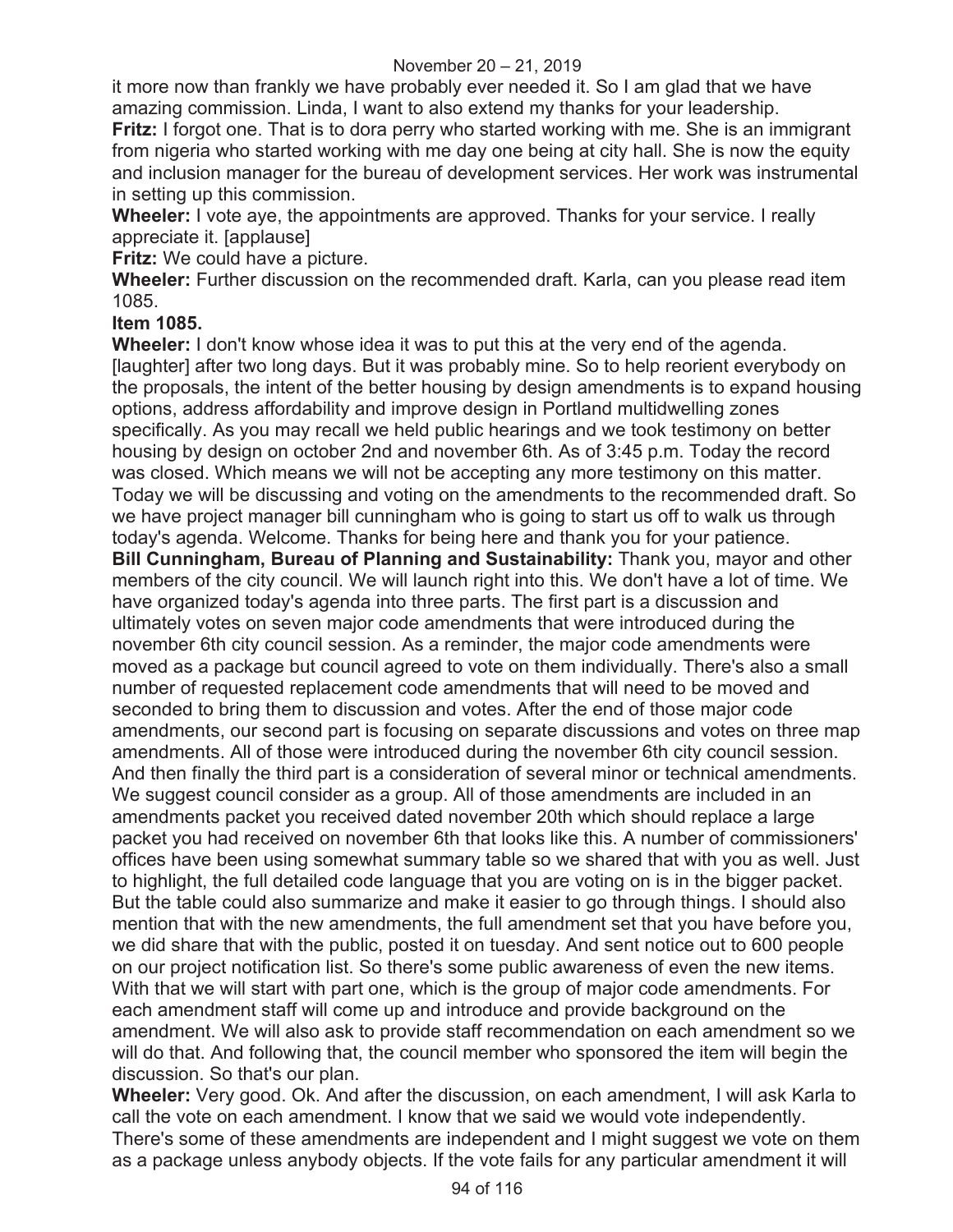not be a part of the amended recommended draft. I recommend that we vote on the group of minor or technical amendments as a package. And then of course at the end of the meeting I will ask you to come up again and summarize where we are and next steps. Is that relatively clear to everyone?

## **Hardesty:** Yes.

**Wheeler:** If not it will become relatively clear. We just got this large document from Karla. The first item includes three amendments that work together to provide an affordable homeownership option for the deeper housing affordability bonus. Bill, can you describe briefly these amendments for us.

**Cunningham:** Sure. We also have slides up on your screens you can follow with. Amendment one, we are calling those the deeper housing affordability amendments, just to remind you the deeper housing affordability bonus is really focused on providing a broader range, a greater number of affordable units in our standard inclusionary housing bonuses provide of half the units will have to be affordable. At 60% median income. That compares to inclusionary housing that's only 10% of units. You get more bonus greater scale using this bonus. The amendment would add a homeownership option to this development bonus. And one reason why we are grouping these together is because the three pieces that work together for the same thing. Basically there's a zoning code amendment that references title 30 which is our affordable housing title. Title 30 specifies the allowance that's geared toward homeownership opportunities and. And then the 1c component would amend the better housing design ordinance to incorporate the title 30 amendments and add a new exhibit. The basic intent is to have this deeper affordability bonus really expand its utility so that could really help with expanding opportunities for affordable ownership housing.

**Wheeler:** Commissioner hardesty had a question.

**Hardesty:** So at 80% of median income for a, quote-unquote, affordable house, median income in the Portland metro is what about \$80,000. Affordable housing at 80% would be about \$75,000? That somebody would have to make before they would qualify for a affordable housing option?

**Cunningham:** Those are good questions. I am deferring to Matthew Tschabold with the housing bureau. And he can also explain why this 80% level for ownership housing could be useful as part of this bonuses.

**Matthew Tschabold, Portland Housing Bureau:** Good afternoon. For the record, Matthew Tschabold, the Portland housing bureau. Commissioner, to answer your first question. Currently 80% area median income households eastern between \$49,280 up to around \$70,000 depending on household size. So a household size of one, it would be around \$50,000. Up to \$70,000 for a household size of four.

**Hardesty:** Up to what?

**Tschabold:** \$70,000.

**Hardesty:** Is that Portland-specific? Or is that the Portland metro area?

**Tschabold:** The Portland metro area. That's how hud establishes the median income levels.

**Hardesty:** The last time we had a presentation from the housing bureau it was right around \$80,000 for a family of four. So unless it changed radically, it still must be -- let's just assume your number is correct. Right? Let's just say, what did you say 70,000? **Tschabold:** For a household of four.

**Hardesty:** I know that's low. If it's 70 and they have to have 80% of 70 are \$70,000 to in order to quote-unquote qualify, they would have to make \$60,000 in order to qualify. Is that correct?

**Tschabold:** I think you and I are saying the same thing, commissioner. So the 100% of the area median income is the \$88,000.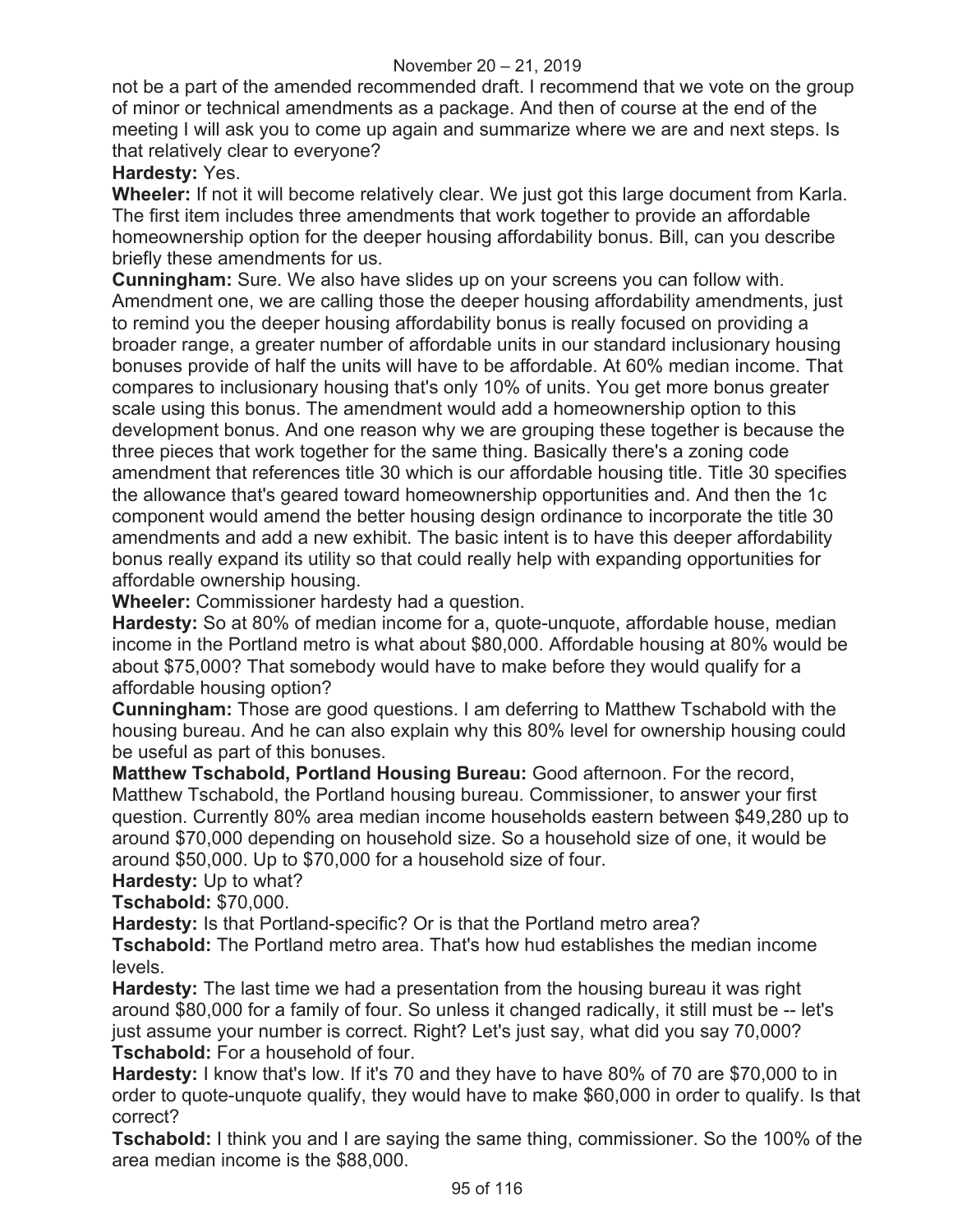**Hardesty:** Yeah.

**Tschabold:** The number I gave is the 80% level. So \$70,000.

**Hardesty:** We are in sync. I didn't know what happened. It couldn't have changed that drastically so quickly. Let's not pretend that is affordable. So my question is, why call it affordable? Why don't we just say 80% of the median area income rather than calling it affordable? I think what we are doing is setting up false expectations that working people will be able to actually be able to buy a house with that wording.

**Tschabold:** So I think wording aside, the 80% of the median income, there's a few reasons. So we are requesting the amendment. One is, our nonprofit partners who do multi-family homeownership, townhomes or condos, they are a target income levels are usually somewhere between 50% of the median income up to 80 or 100% of the median income. Just in terms of their work. Not in terms of necessarily what the bureau funds. And what they have told us is that a couple of reasons that this bonus could be valuable. So one is that for those that do permanent affordability, for habitat for humanity or proud ground who maintain affordability for the life of the building and its sold to income qualifying families on subsequent sales, that they have, they like to work with families to do wealth creation. And they like to make sure that the families can increase their income and still be eligible to stay in this permanent affordable home and so going up to 80% alleviates some of their concerns. The second reason, one of the second big reason we talk with our nonprofit partners is it can be challenging to finance kind of a townhome or condo structure for households at 40 or 50% of the median income. Which they do want to try and serve those households with regard to homeownership. And by also having some higher income households and higher sales price units, it helps to cross subsidize. So they may have some 80% units for sale which allows them to sell below 50% of the median income. And so that is part of the reason that the bureau is requesting this amendment is that it is currently, it aligns with a lot of our other homeownership programs that the bureau administers and it's something that our nonprofit partners would support.

**Hardesty:** What I know about inner northeast Portland where we have the homeownership opportunity as the first right to return, is that when people are, even if they are at \$60,000, \$70,000, people have other issues that they have to work through, which is why, rather than having a whole lot of homeownership opportunities, what we found is what we have had maybe four and three years in that project. And at the right, the right of first return. And inner northeast Portland. So my concern is just that when we say affordable at 80%, that's just not true. It's just not affordable for working people unless they're working three jobs and have no kids. So --

### **Tschabold:** Fair.

**Hardesty:** That's just my humble opinion. Thank you.

**Wheeler:** Very good. All right. Personally, I appreciate these amendments. I support them. I think they'll help expand access and also affordable ownership opportunities for people. If you don't mind, colleague, I would like to recommend we vote on amendments 1a, 1b, and 1c on the first page of this as these are interdependent amendments. Does anybody object to that? Very good. Karla, could you please call the roll on 1a, 1b, and 1c.

### **Eudaly:** Aye. **Fritz:** Aye.

**Hardesty:** Mayor, I didn't object so I vote no.

**Wheeler:** Aye. The amendments are adapt adopted. Next up is amendment 2, which amends the affordable housing parking exemption. Bill, would you please describe this amendment.

**Cunningham:** Sure. Lets pull up the slide for amendment 2. This amendment would be exempting an existing affordable housing, i'm sorry, expanding a affordable housing exemption for parking. Currently, if you are within 500 feet of frequent service transit lines, that's 1/10 of a mile, projects that include affordable units through the inclusionary housing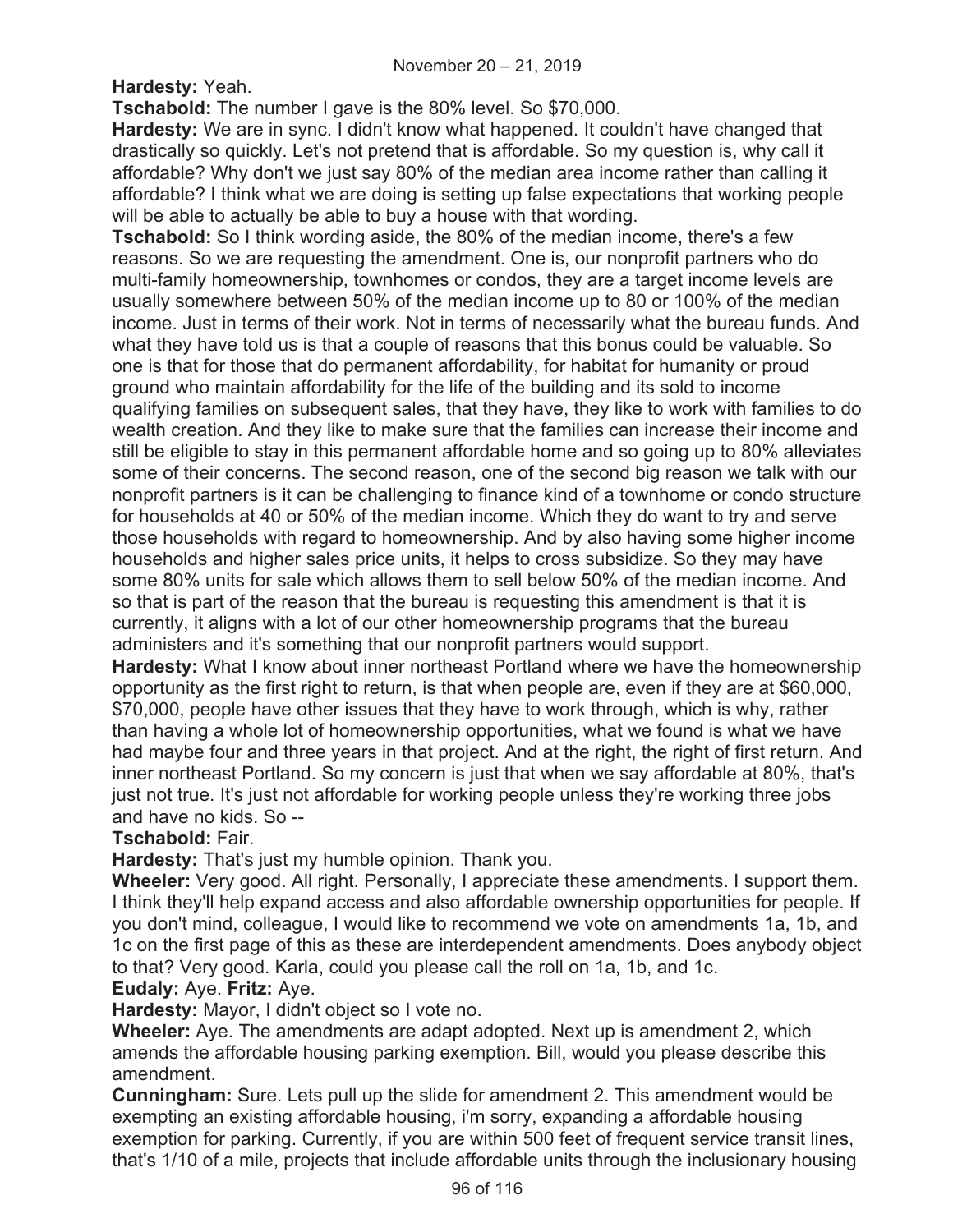program are exempt from providing parking. And the intent of this amendment is the same reason why we have that exemption which is to help reduce costs associated with providing parkings as part of compact development to really support the ability to get housing projects that include affordable units. Some things to consider. This exemption, this parking exemption would primarily be applying to the multidwelling and mixed zones which is where we have our inclusionary housing opregrams. 95% of those zones are within a quarter mile of frequent service transit. So pretty much all those zones nearly all of it is within a walking distance of transit. We did do an analysis looking at development feasibility. And one thing that came out of it was that parking requirements do affect of the feasibility of units. When we are modeling some of our developmental allowances for the most part housing developments weren't doing well economically. That's when we were including parking with the projects. When you took parking out inclusion housing developments actually did pencil and became fairly attractive to do. What we found is whether or not you are requiring parking definitely plays into the feasibility of projects that include affordable units. Basically, what this amendment would do is to apply the frequent service transit affordable housing parking exemption to any affordable housing project city wide in those zones. But again, they're not exactly city wide. They're usually near our transit lines. Currently, the exemption, if you are outside of that frequent transit buffer, there's some reduction in parking requirements but there's not a total exemption for all units for those projects. So bottom line is this would apply, the same parking exemption that currently applies to very close to frequent transit in all multidwelling and mixed use zones.

### **Wheeler:** Commissioner Fritz?

**Fritz:** When back in mayor hales' administration, we looked at parking minimums for multifamily housing. And there was a study done that showed how many residents of these buildings actually own a car even if there's not parking. Can you remember what that number was?

**Cunningham:** From what I recall from that study -- the total study was both affordable and private sector development and something like 70-plus percent owned cars.

**Fritz:** That was the number I remember, too. So I wanted to check. So where would those cars get parked if there isn't any parking minimum?

**Cunningham:** A couple things. One thing to remember is the amendment would not be disallowing parking. It would be making parking optional. A number of projects, especially in east Portland, even when parking is not required, include some parking. But basically this amendment would leave it to the market in terms of whether they would provide parking. But there is a tradeoff. At least in the current situation with people owning cars, there would be more people parking on the street. The city's approach from the mixed use zone project was to focus on managing on-street parking demand through things like permit parking programs when parking becomes an issue. We also, of course, have climate action plan goals where within the lifetime of these buildings, the intent is that we are moving to a future over the next 20 years where we will be less dependent on cars. So what we build today, of course, feeds into the kind of environment we will have 20 years from now.

**Fritz:** The part of what we want to do is to move to electric vehicles. And there's nowhere to park an electric vehicle, there's nowhere to plug it into.

**Cunningham:** That's true. I should mention even where we do not require parking, there is a large proportion of projects that include parking. So if someone, we would have another project that's looking at electric vehicle parking. And the ability to support that. But it does not make the presumption that every housing project would have it. But when parking is provided, the thinking is it should support electric vehicles. But that project hasn't really envisioned a future where we, we anticipate everyone will have that.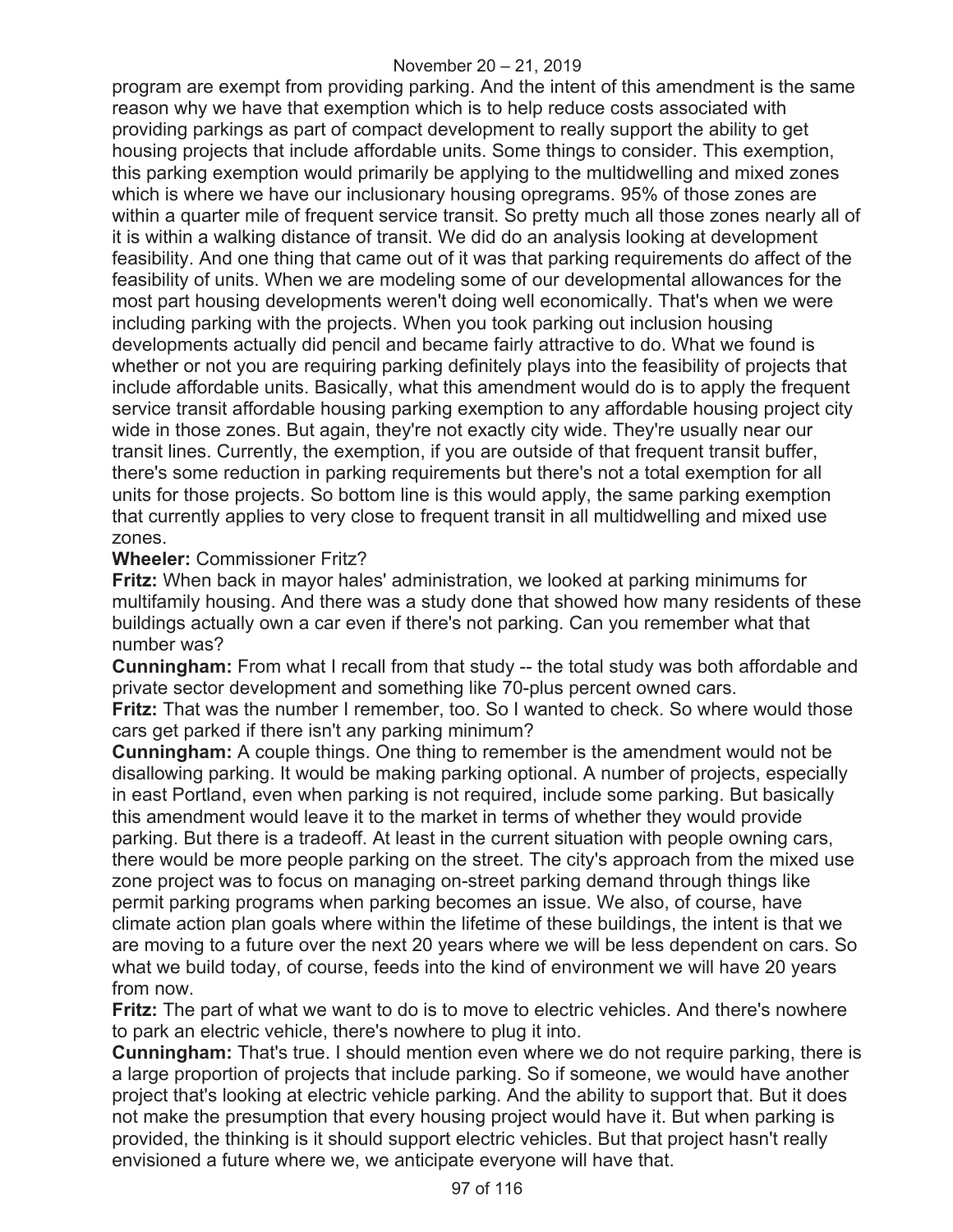**Fritz:** Thank you.

**Wheeler:** You're economic analysis showed that on the margin, the parking requirement could be the difference between whether affordable housing project is viable or not. Is that correct?

**Cunningham:** Yes, it is. That analysis was showing that with parking being provided for units tended to be the expensive townhouse type configuration, tended to win out. When parks was not included, the surprising finding was that an inclusionary housing project, mixed income housing with some units at 60% area median income was actually the most attractive. You went from a situation where with parking, inclusionary housing wasn't penciling out very well to without parking that inclusionary housing project became the most attractive economically to pursue. So, yes, there's a strong linkage to the parking requirements and what would likely be built.

**Wheeler:** And I am not unsympathetic to what commissioner Fritz is saying. But I guess on balance where I came down on this is the need right now, the crisis is around housing. And housing affordability. And the extract from the study were pretty compelling to me. Any further question? Commissioner eudaly?

**Eudaly:** I want to make a few points on this item. Low-income households are less likely to own cars and more likely to walk, bike, or take transit. Number two, developers are in the business of selling units. So depending on who they are catering to through their development, they are going to include parking, if parking is a necessary amenity for their kind of target audience. And, three, is we're not at capacity with street parking. You may not be able to park in front of your house anymore. You may have to park a block or two away. So given that requiring parking means eliminating units, and these other factors, I very inclined to support this.

**Wheeler:** Any further discussion? Karla, could you please call the roll on code amendment 2.

**Eudaly:** Mr. Cunningham, I just want to thank you for walking me through my proposed amendment last week and helping me realize that while I think the aspiration was good it didn't achieve better outcomes than the amendment as is. I am happy to support the mayor's amendment. I vote aye.

**Fritz:** Appreciate the thoughtful discussion. I think, I know that low-income families often need a car to be able to get to their jobs after hours because the transit doesn't run and they're in some parts of the city there isn't on street parking and there's no sidewalks between where there is parking and where the residents is. I regretfully vote no.

**Hardesty:** I have no hesitation about voting yes in favor of this amendment number 2. While I do believe that at some point poor folks will be able to buy electric cars, I just can't imagine it being on the top 500 of their list of things they desperately need right now. So I think this is, I think this is a good compromise and I vote aye.

**Wheeler:** And I just want to remind people that this does not preclude a developer from including parking should they decide that that's what the market will bear. It does not require them to. I vote aye. Amendment is adopted. Next up is amendment number 3, which would disallow development bonus from being used on site where historic building has been demolished, bill would you like to describe this amendment and I want to offer commissioner Fritz the opportunity to talk about this amendment as well.

**Cunningham:** Sure. Amendment 3, we have a slide for that one. This amendment would disallow the use of bonuses or f.a.r. Transfers on sites where an historic building has been demolished. This would apply in both the multidwelling and mixed use zones. The intent is to prevent the bonuses and transfer allowances from serving as an incentive for the demolition of historic buildings. One piece of background is currently, in multidwelling zones, there's no limit to the use of bonuses or transfers in historic district. Currently they are allowed. Some considerations is that national register of historic districts such as the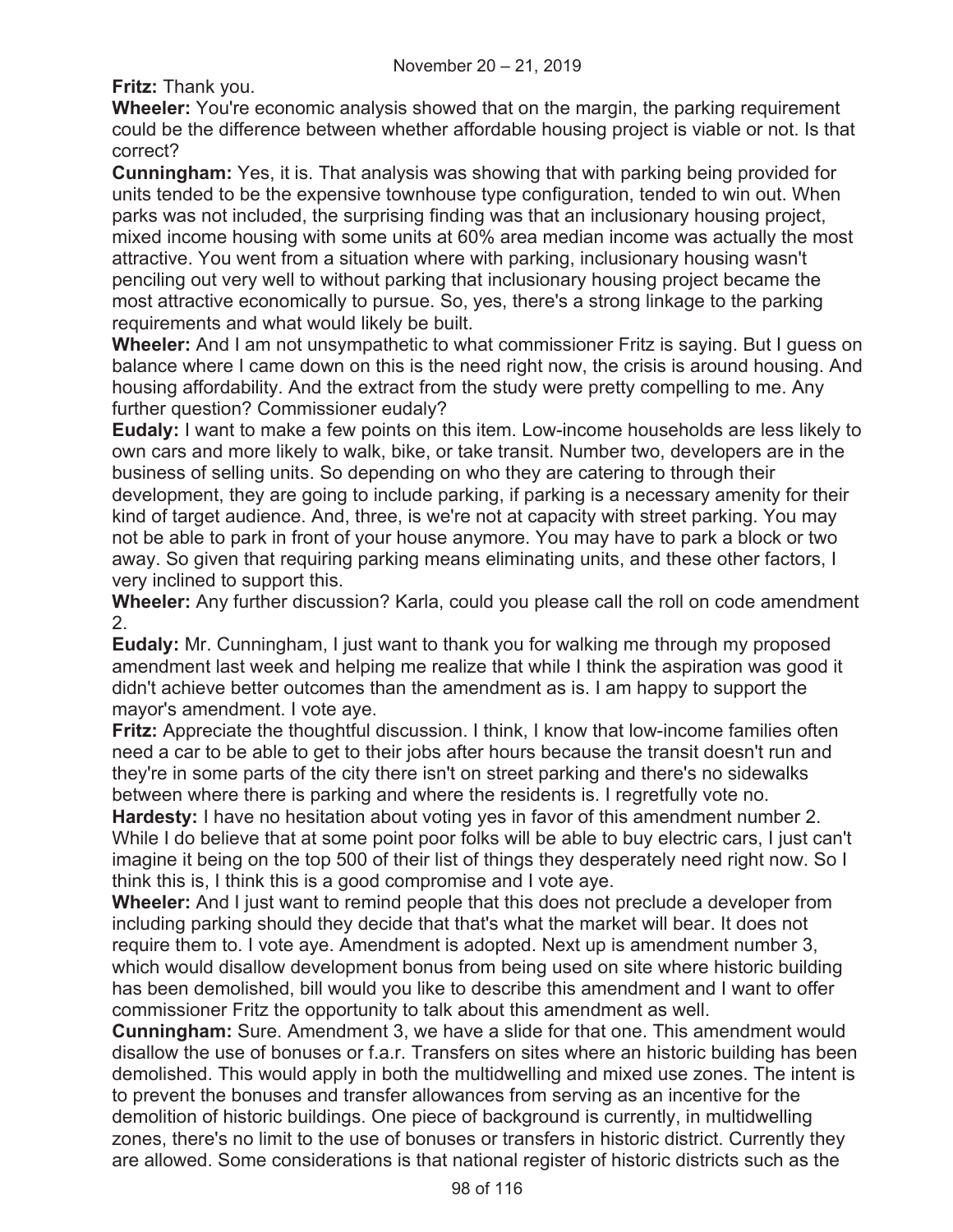alphabet historic district in northwest and kings hill, any demolitions in those national register districts or national register landmarks require city council approval. It does not happen very often. Northwest district hasn't had a single historic demolition in the last 20 years. However, we also have locally designated historic resources including locally designated conservation districts such as the mississippi historic district. And those locally designated districts only have a demolition delay. They do not have the same demolition review and by city council or staff that could say no to a demolition. I should mention we have an upcoming project, a historic resource code project which is updating our historic preservation regulations. And they are considering applying a demolition review procedure to those locally designated conservation and districts and landmarks. So very briefly in terms of staff recommendation, we do not support this as written. We understand the concern about demolition. We do feel the appropriate place for limiting demolition is through demolition review. Already in the central city we have major zoning entitlement but demolition review has been pretty successful at preventing demolitions. So we do think that the historic resource code update and strengthening those demolition review procedures for the local districts would be the way to go. But again that's our perspective. **Wheeler:** Commissioner Fritz.

**Fritz:** Just to clarify it says has been demolished in the last 10 years, that includes will be demolished?

**Cunningham:** Yes, the regulation written that you can't use a bonus if a historic resource has been demolished over the last 10 years. And that includes the concurrent with any application.

**Fritz:** Ok. So yesterday we heard a very compelling presentation on the completion of the transcontinental railroad in which the statement was made, a generation that is ignores its history has no past and no future. Now we have just heard there are protections in northwest district that are not present in some of the other districts such as mississippi, elliot, some of the other places in the albina neighborhoods. All you get there is demolition delay which unless the community can raise the money to buy the building and move it, it's not going to, the building is going to get delayed. So until the historic resources code project is done, it would seem to me to be prudent to adopt this resolution. If it turns out we have an alternative method protecting historic resources, after that project is done, then we can reconsider this. But for right now this is the only thing that's standing between these historic buildings getting demolished in some districts and I am very concerned about the incentives for demolition with bonuses and transfers. And also remember that many of these buildings are the naturally affordable housing, naturally occurring affordable housing. These are some of the big old housing that's already been subdivided into smaller units. And so to provide an incentive to get rid of those and something to go is going to be more expensive doesn't seem prudent either.

**Wheeler:** Any further discussion? Commissioner hardesty?

**Hardesty:** Thank you, mayor. Thank, commissioner Fritz for your proposal. I agree that many of those naturally forwardable units are also urm buildings which means in my view if there's an opportunity to make those buildings safe for low-income people, I would be a big fan of doing that. So i'm not feeling the need to support this amendment at this time. **Wheeler:** Commissioner eudaly.

**Eudaly:** I really appreciate the intent of this amendment. I do think with the national historic properties we have enough of a safe guard in place, right? It's a council decision. I am concerned about the locally designated historic resources. I am unclear about the process in which something becomes a designated historic or contributing. So i'm nervous about implementing a blanket policy because as commissioner hardesty mentioned, there may be some buildings that need to come down. And I wouldn't want to deny that property owner a benefit that everyone else gets. But I do like the idea -- I do agree that there may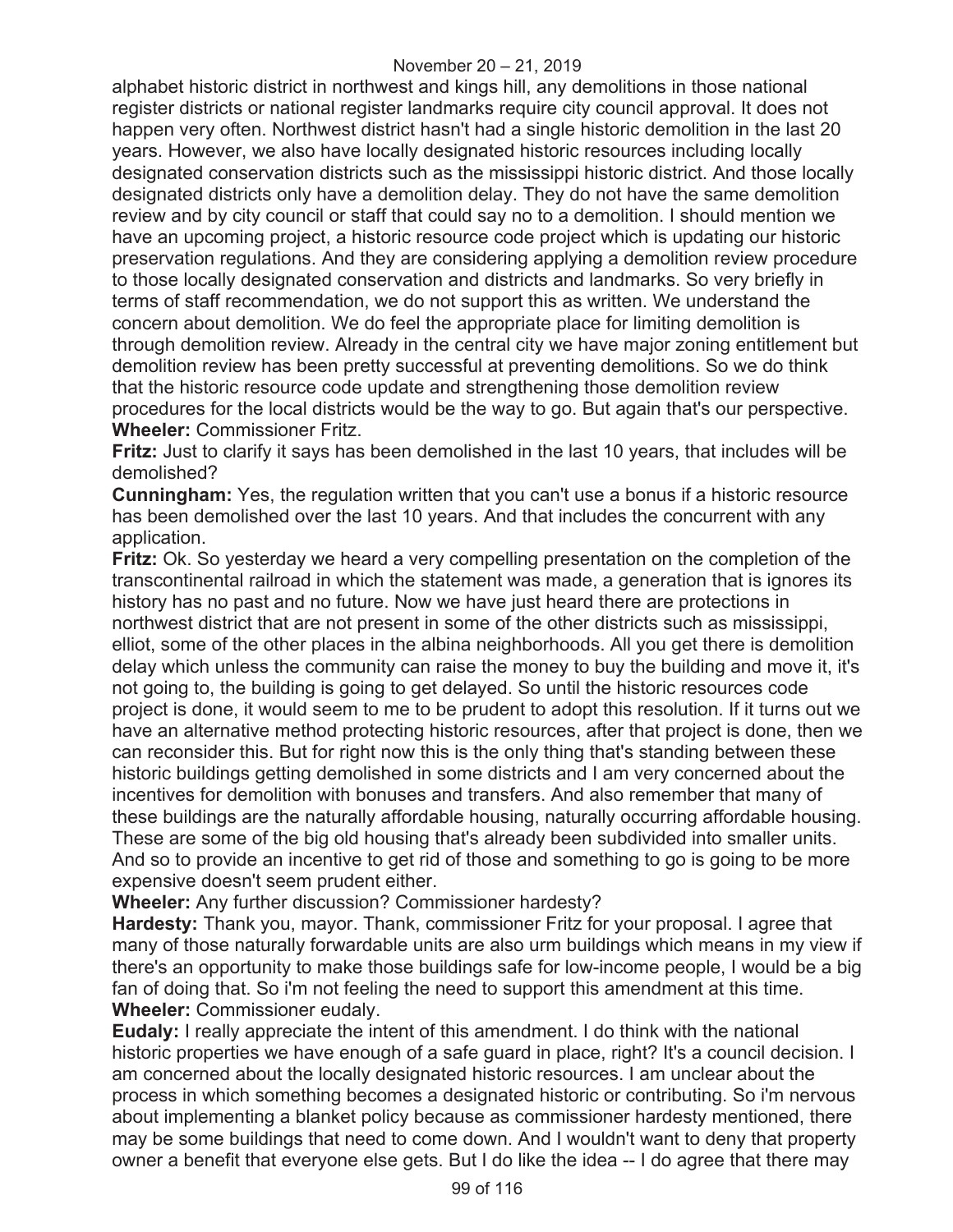be an incentive to take solid buildings down. And that's not -- I don't think that's what any of us want. So what, I mean, other than strengthening our policies around the locally designated historic resources, do you see any way we could craft an amendment here that would give them more protection?

**Cunningham:** The amendment could be modified so that it provides an allowance where you could use a bonus if a development building has been demolished through demolition review. So that would disallow, I would say, a resource in a conservation district from being demolished because there is no currently any demolition review. So you could potentially modify the code language that exempts projects approved through demolition review which again we don't have right now for conservation districts. So that would allow, for example, in the central city or national registered historic district, if the city council did decide demolition was warranted you would be able to use the bonus with the new housing that came in. But at least as an interim basis it would prevent conservation district demolitions. **Eudaly:** There would be no avenue there for the conservation district buildings.

**Cunningham:** Currently there is no demolition review procedure for the local conservation districts.

**Eudaly:** That's, yeah, so that's my other concern. Like say someone has a building that's worth \$1 million but it's going to cost \$1.5 million to upgrade and it requires, it's not safe. I mean, this is obviously just a hypothetical. I don't feel like that person should be penalized for taking a building down that they really can't reasonably preserve.

**Fritz:** There's no evidence in the record that all of these buildings are unreinforced masonry.

**Eudaly:** I'm not suggesting that, no. I'm just saying if we put this blanket restriction on the locally designated historic resource, there will be circumstances where really the most reasonable path forward is taking down the building and building a new building. But then that property owner or developer won't have access to benefits that I think they should receive.

**Fritz:** I'm suggesting do this for now until we get that upgrade to the historic resources protection.

**Eudaly:** When would that happen?

**Cunningham:** The historic resources code is going to the city council I understand in the summer of 2020. This regulation by these, better housing design amendments would come into effect if it's approved on march 1st of 2020. So if you did not put in a protection there would be a little bit of a gap between the better housing by design regulations that come into effect march 1 and you would see the historic resource code amendments in the summer.

**Eudaly:** In the summer we would have an opportunity to revise this amendment then? Create a new policy that would supersede it, I guess?

**Cunningham:** Or it could result in strengthened demolition review for the conservation districts.

**Eudaly:** Commissioner, would you accept a suggested amendment to your amendment that we put this on locally designated historic resources? Because the national historic resources --

**Wheeler:** I would have to check with legal counsel. We are already in the vote. **Eudaly:** No we're not.

**Wheeler:** Are we still in the discussion?

**Lauren King, Deputy City Attorney:** Karla hasn't called the roll on this one.

**Wheeler:** Thank you for the clarification.

**Hardesty:** I do have a question as you are contemplating that amendment unless you have a response.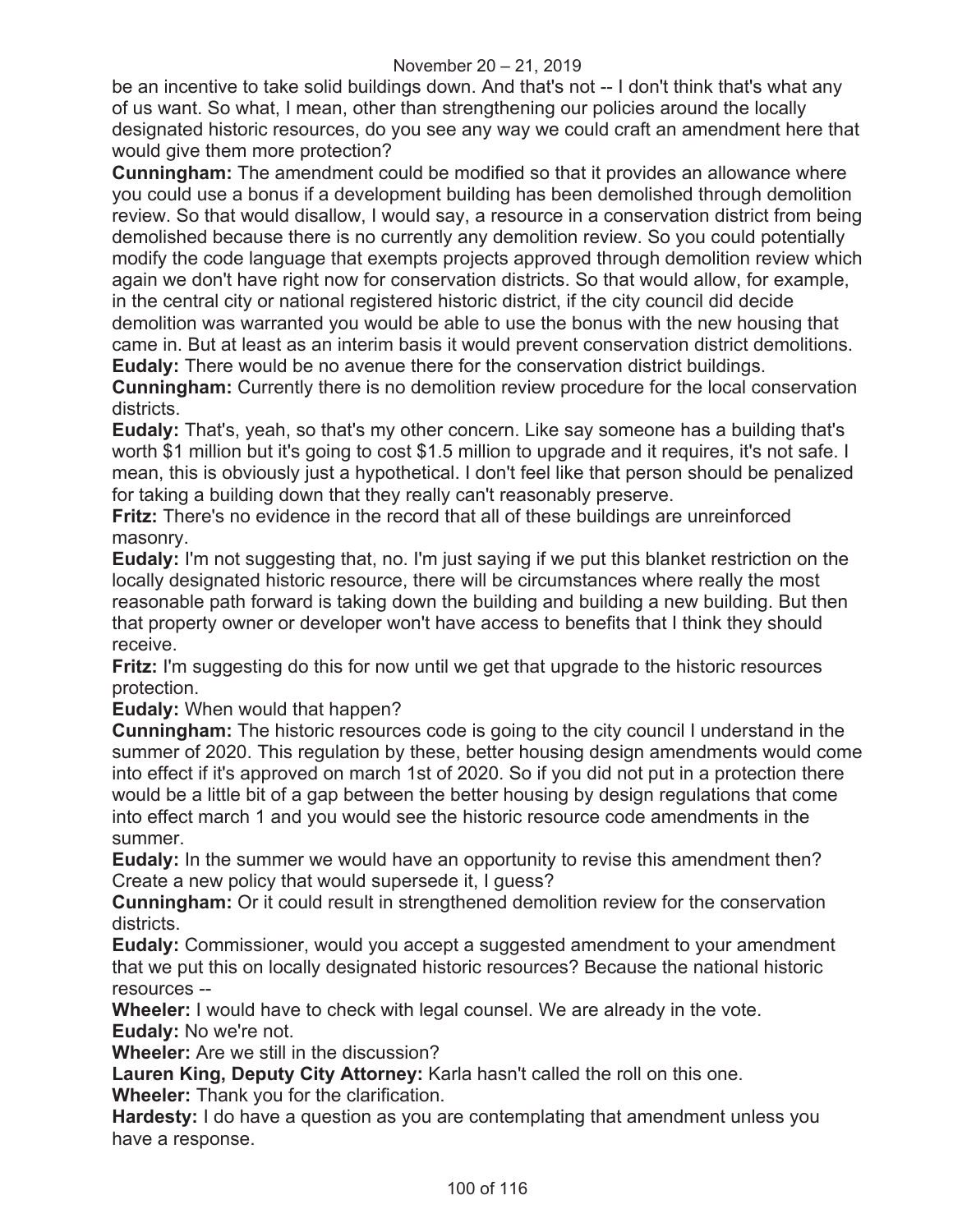#### November 20 – 21, 2019

**Fritz:** I just want clarification. We would add, where historic building in a conservation district.

**Cunningham:** Staff has come up with some language that would disallow these demolitions in conservation districts in conjunction with the use of bonus. It's not exactly the wording you just mentioned --

**Wheeler:** Could I make a suggestion? We obviously don't want to be here all night. Could we move on from this? Have you draft something?

**Cunningham:** We actually have some draft on it right now.

**Eudaly:** Oh.

**Fritz:** Why didn't you say so?

**Wheeler:** Sorry. It was my -- ok.

**Hardesty:** Unfortunately, we have not had the conversation yet about the racist history of housing policy in the city of Portland.

**Wheeler:** Thank you.

**Hardesty:** And so moving forward protections to protect historic anything without that historic context I find a little disingenuous. Not that i'm suggesting any of my colleagues are being disingenuous but I think it's out of context to what it is we're trying to build. And I just feel like if we are solidifying status quo in place, without actually having the context of our history and how we got to these lovely historic districts in the first place, then we are going to miss the opportunity to do this right. And so I am open to any suggestion that actually both helps us move forward but does not ignore the racist housing policy issue that has created these historic districts that we're now talking about protecting so they don't have to see change. I'm just not into that. So what is the recommendation from staff about, how do we center this conversation in some knowledge around what our history has been around housing policy in Portland?

**Cunningham:** I might mention, and to clarify, these amendments would only affect the multifamily and mixed use zones. And the other racist history of zoning single family zoning had been used as an exclusionary tool. What we are discussing here places where we have existing apartments that are part of the historic fabric. So that's places like the northwest district. And that area actually has higher portions of lower income households than the city average because of the apartments. Another thing to be aware of is the conservation districts are the districts that are most vulnerable to demolition, and all the conservation districts were created as part of the albina community plan. So they are, they include resources that were important to this history of the african-american community. So preserving those multifamily type structures or those, that development in the multifamily zones has a very different effect than, say, for thinking about an east moreland type place that was part of reinforcing single family as the only housing types. This would be affecting a different sort of housing. And it would be especially affecting the conservation districts in the albina community plan.

**Hardesty:** Is the not true they got their historic designation as single-family homes and over the years, as those homes have been sold off, they've been divided into these tiny apartments?

**Cunningham:** Those areas do include houses and include houses that have been divided into multiple units. That's true.

**Eudaly:** I mean, another issue to be cognizant of in that regard is that there are still a lot of african-american property owners in those neighborhoods. And if we take away a benefit from them, when they want to redevelop their property, although it may be, you know, we may have the best intentions about preserving historic buildings, it becomes really problematic really quickly when we tell, you know, certain property owners that they are not entitled to benefits that we're giving the rest of them. So I just want to appreciate how complicated it is. That we really want to keep all our good, old housing, whether it's a big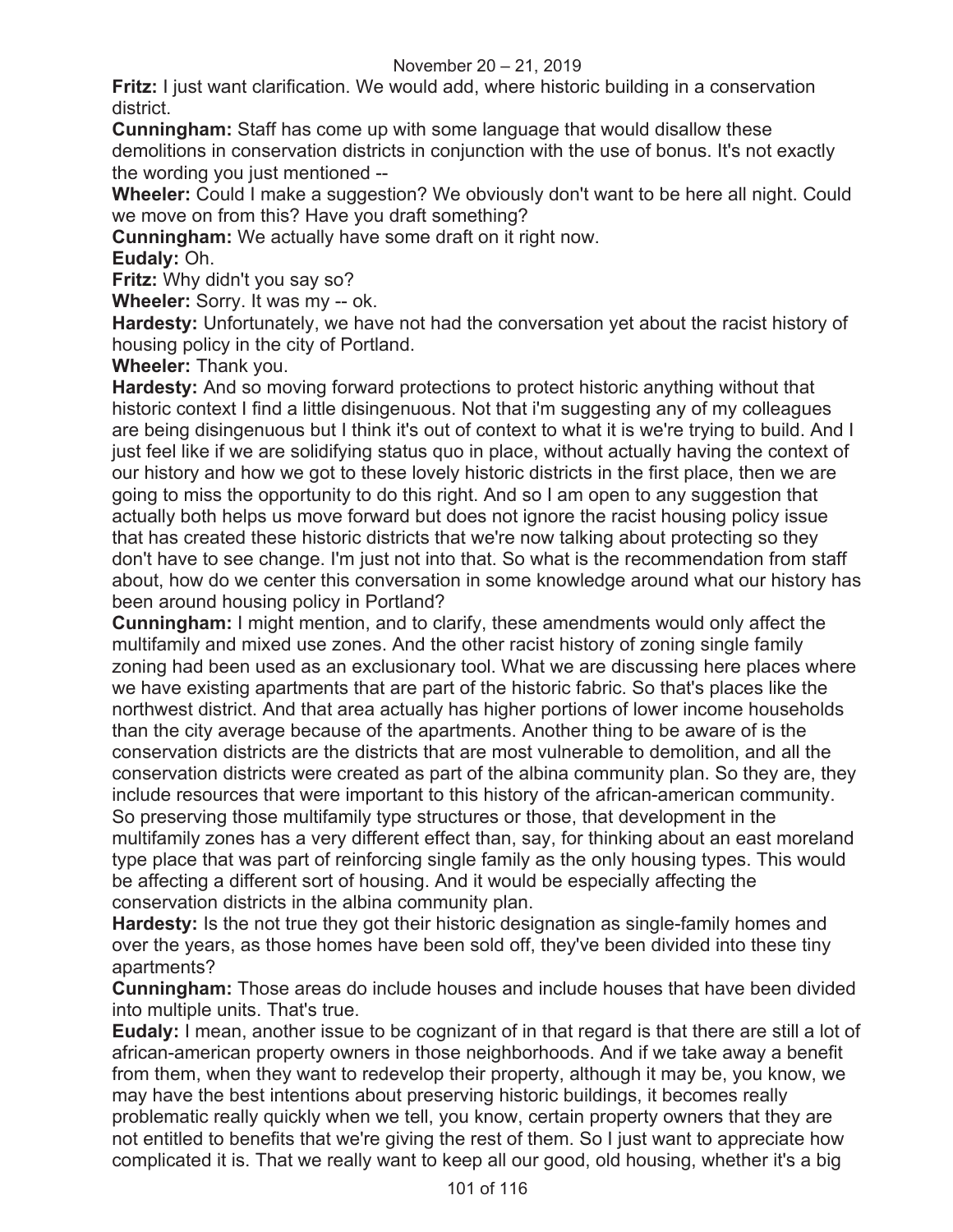single-family home that could be divided internally or an existing multifamily property. I'm not sure if you have had a chance to look.

**Fritz:** I appreciate your suggestion and I appreciate the staff putting this together. I move to substitute this as my amendment three.

**Eudaly:** Second. We have a motion from commissioner Fritz, a second from commissioner eudaly. Commissioner, just to be very clear, you are withdrawing amendment number 3 and replacing it by the language that we have on this page?

**Fritz:** Yes. City attorney, do we need to vote to substitute?

**King:** You don't need to vote to substitute the amendment.

**Wheeler:** She's withdrawn.

**King:** You moved and seconded so it's on the table and the other amendment 3 is no longer on the table.

**Fritz:** And then we can vote on this.

**King:** Now you can vote on new, we will call it, is it, Karla, new amendment 3? **Fritz:** Yeah. It's new amendment 3.

**Eudaly:** Mr. Cunningham, could you perhaps not shelf this substitute amendment just because it's written in very technical language? What are we achieving here?

**Cunningham:** This amendment, it disallows the use of bonuses and transfers if you are demolishing a historic resource with some exceptions. And the exceptions include if there's been a fire, catastrophic fire, you would build with the bonuses. If there's an accessory structure like a garage that is removed, you would be able to use bonuses. And with the change, if there was a demolition review, so, say, city council approves demolition, there's good reason for it, then you could use the bonus. And that would apply in conservation districts as well. You could only demolish if you went through a demolition review procedure. That would put some safe guards in place that don't currently exist for those conservation districts.

**Eudaly:** Ok. Thank you.

**Wheeler:** If I could add --

**Tom Armstrong, Bureau of Planning and Sustainability:** I'm tom from bps. What that sets up is part of the historic resources code project we can create that demolition review for conservation districts so that they can become eligible for those bonuses in the future. **Eudaly:** So for three months there won't be an avenue in the local resources until we come back with this new policy in the summer?

**Armstrong:** Yeah.

**Eudaly:** That seems like a really reasonable compromise.

**Wheeler:** Any further discussion on the new 3? Please call the roll, Karla.

**Eudaly:** I'm going to thank my colleagues for the discussion and for city staff for being anticipating. [laughter]

**\*\*\*\*\*:** We were thinking.

**Eudaly:** I want to thank commissioner Fritz for raising this issue. And being willing to kind of you adapt on the fly. I'm very satisfied with this. I vote aye.

**Fritz:** Thank you so much, commissioner eudaly, for making the suggestion of supporting this. Code by committee and thank you to staff for doing this. This is actually why it's perfect to schedule this for nearly 5:00 on a Thursday, mayor, because zoning and the zoning code is fascinating and everybody can get into it. Aye.

### **Hardesty:** Aye.

**Wheeler:** I will support this now based on the recommendation of staff and commissioner Fritz. But I want to make it very clear that the development of the demolition review procedures for conservation districts and local landmarks is part of the upcoming historic resources code project, is going to weigh heavily on whether I continue to support this on an ongoing basis. So I look forward to that. I think strengthening demolition review is the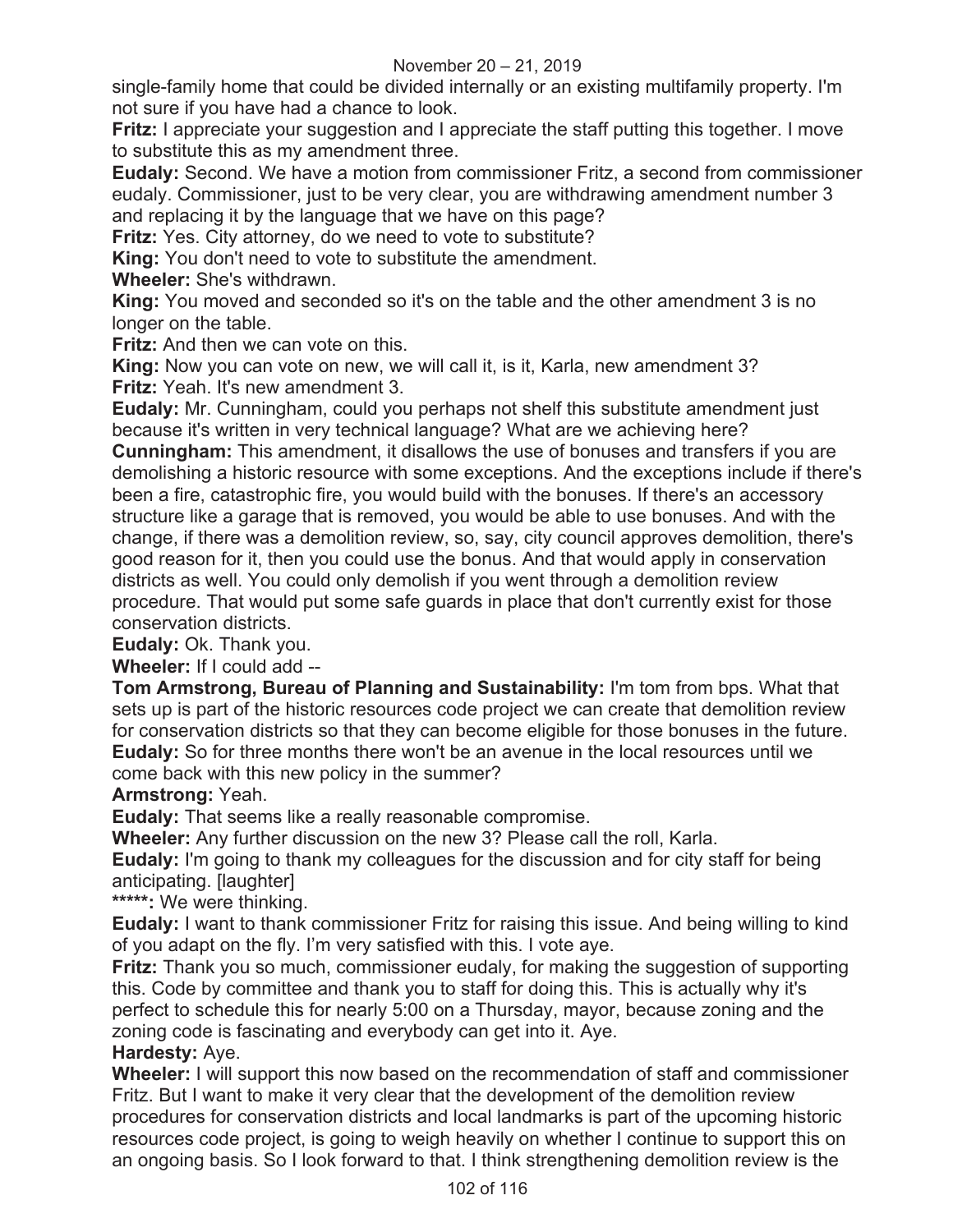appropriate way to address these issues. The city council still serves as an important back stop against demolitions and as was noted by staff, that's something that is rarely done. But my overall objective will be to continue to provide flexibility but with the accountability of the council stepping in the way of somebody potentially taking out, contributing, or important historic resources. I will vote aye. New amendment 3 is passed. Code amendment number 4 which would disallow development bonuses for being used on sites more than a 1500 foot walking distance from frequent transit. Bill, can you go ahead and describe this amendment.

**Cunningham:** Sure. We have a slide on this one as well. Amendment 4 and mayor you described it exactly as it's intended to be written. This would be disallowing the use of bonuses and f.a.r. If you are more than 1500 foot walking distance or about a quarter mile from frequent from it. It would apply in both the multidwelling and mixed use zones. And its intent is to ensure the greater scale you get happens in areas that are well served by transit. Now, just a few considerations. As this regulation is being written, it's a walking distance so measuring by the street system. And about 89 to 93% of our multidwelling and mixed use zones are within that distance so the vast majority of that zoning is quite close to transit. From a walking distance perspective. I should also mention that this would therefore mean that most properties could still use bonuses. But something to consider there have to be more documentation that you are within that 1500-foot distance. Something to be aware of, too, is inclusionary housing would still be mandatory for any building with 20 or more units. So they would be on the hook for providing affordable units but would not be able to gain the or use the development bonus for inclusionary housing. The map I have on the screen right now, sorry, it's kind of a somewhat saturated. But the very, very dark yellow here is showing areas within that quarter mile distance, the gray tones are the mixed use and multifamily that are within that distance. And then the primarily blue and some red is showing areas that are outside of that distance. It's only about 10% of that zoning that includes some places in outer east Portland in glisan and halsey, bridge tone up near hayden island and scattered areas in southwest. Those properties would not be able to use development bonuses. The way the regulation is written is that in the inner neighborhoods, you would not have to go through a special review procedure because we have a very well tightly knit transit system in those areas but there's more gaps in the transit system east and west. They would need to document that they are within that walking distance. So even if most projects could use a bonus, there would be more process involved with documentation. Something to consider, too, is most of the bonuses are for affordable housing. Up to now with you haven't had a big run for inclusionary housing bonuses. So up to now we haven't had a problem of affordable housing projects using bonuses broadly in the city. Up to now it's not been a huge problem. So with that, staff does believe, given the placement of the mixed use and multidwelling zoned close to transit we don't support additional process or an amendment that would require the documentation being within that distance.

**Wheeler:** Very good. Commissioner Fritz.

**Fritz:** So that map is really illustrates a core planning principle is that you want to have more homes where they are going to be close or be able to get to grocery stores, schools, parks, and jobs. So as was mentioned only -- this wouldn't apply to 93% of the projects which would still be allowed to use the bonus. This is trying to get at, let's not put people, let's not put more people. We already got enough capacity and they can still use the increased amount of housing that the rest of this project allows because we're not counting units per square foot anymore. Let's not put even more housing where there's no -- there's no ability to have your basic needs met. Except by driving.

**Wheeler:** Commissioner hardesty.

**Hardesty:** Were you done, commissioner Fritz?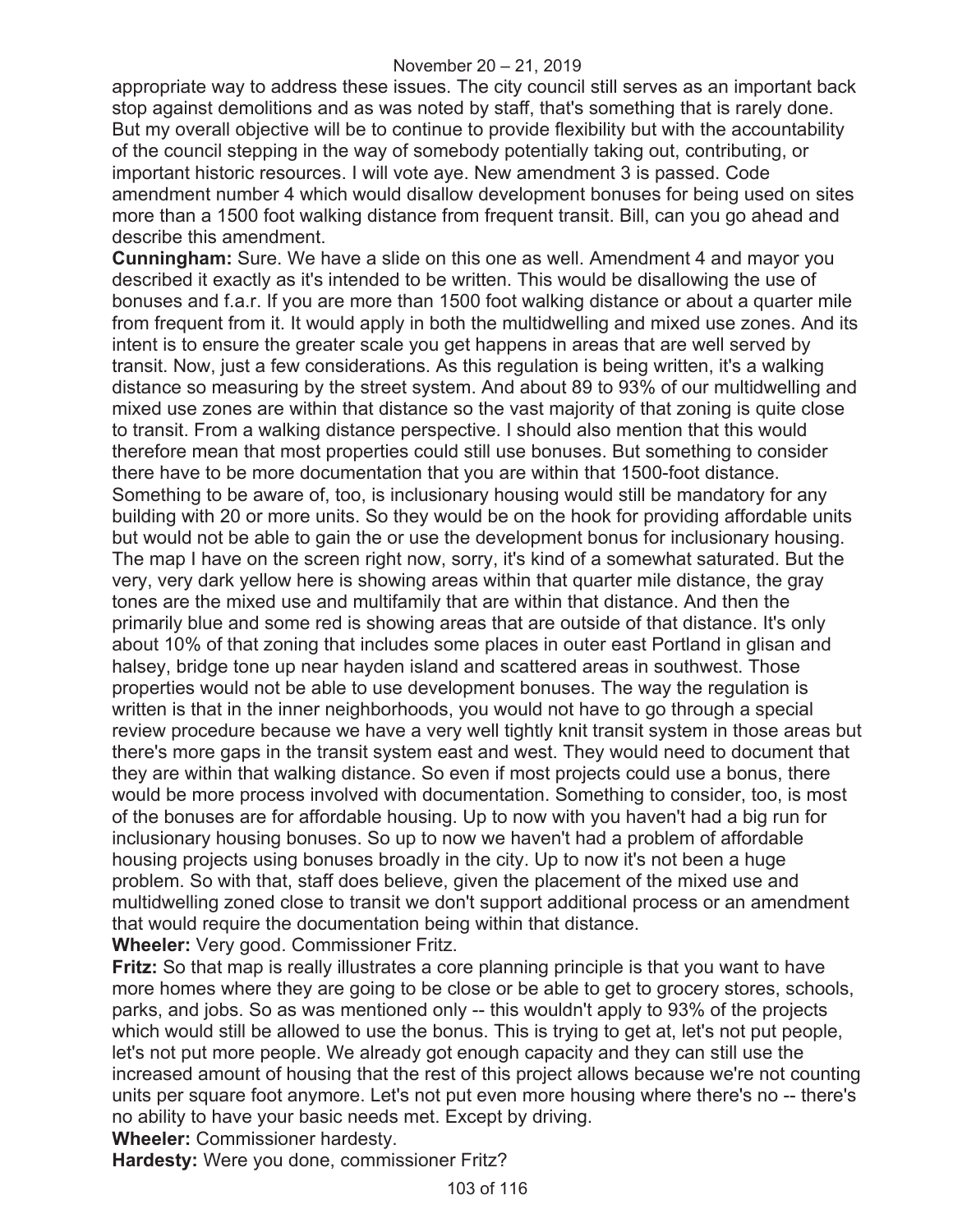**Fritz:** Yes, thank you.

**Hardesty:** Thank you for that. I will say, I guess the question is, do we anticipate public transit improvements taking place while we're building affordable housing? Since most of the building will take place in east Portland, I can tell you that there's a lot of people that don't live within 1,000 feet of public transit. I can tell you that there are people that don't live where there are actual sidewalks, right? I also know that developers want to get the cheapest land they can possibly get and they will buy that land regardless of whether or not it's close to a public transit center. So the question, I mean, so we're planning both the assumption that there will be more people moving here, we need more housing at various income levels. And we will need more public transit. So i'm not understanding why we would want to exempt that process. Because I think just like housing expands, transit expands.

**Fritz:** I think you are making my point that we want to put more homes on the corridors where there is eventually going to be better transit. Look how long it took to get a bus on 162nd.

**Hardesty:** I'm not even thinking major. Yeah, I would love to have buses that went southnorth. Right? But that's not my current reality. But I also know that if they're going to expand, it's not just going to be like on burnside or the major streets. There will be buses going through neighborhoods like they do today. In some neighborhoods. Granted, not in mine.

**Fritz:** Or mine.

**Hardesty:** So I just think that if we are thinking about growth, we have to think about all the growth that will happen over the life of this process, right? So we are talking about the next 20 years. We can continue to put pressure on tri-met. They're just not doing enough to ensure that there's affordable public transit for folks who need it. So i'm -- so for me, i'm - that's just kind of where I am at the moment. [inaudible]

**Fritz:** If you allow more housing where it is close to transit, or transit corridors, even if they're not frequent transit, then that's going to have more ridership. If you allow and encourage developers to put more people where they're not near transit and they're not going to be able to get to transit they're going to have to drive.

**Wheeler:** Even if that were true, right now, the vast majority of our multidwelling units and mixed used zoning is already located around the corridors.

**Fritz:** Exactly. I'm just saying --

**Wheeler:** The centers.

**Fritz:** Let's not add density where it's not.

**Wheeler:** Why would they limit ourselves? I don't understand. If we believe that we are in a housing crisis, it seems to me we need to find ways to increase the amount of work force and lower income housing, not put restrictions and limitations on the ability to build it. **Fritz:** Because we're also in a climate crisis and we need to stop people from driving. **Wheeler:** Commissioner eudaly. Transportation commissioner eudaly, what do you have to say on this?

**Eudaly:** Thank you, mayor. I have a few comments. Again, I appreciate your intent. Very concerned about the potential impact on i.z. Developments. Two, density drives decisions about where to locate a grocery store or whether to add a bus line. So I do get nervous about restricting density in areas that are currently underserved. Because we kind of, I mean we're constantly faced with the challenge of serving the immediate needs of our community and kind of planning for the future city. So, the third thing again, and I think, I hope most people know I am not a real big fan of saying that the market will take care of it when it comes to housing, lose -- [laughter] these guys are not dummies. Guys and gals. They are likely to build the kind of housing in, you know, for their target audience where they would want to live and people who are looking for housing are going to be looking,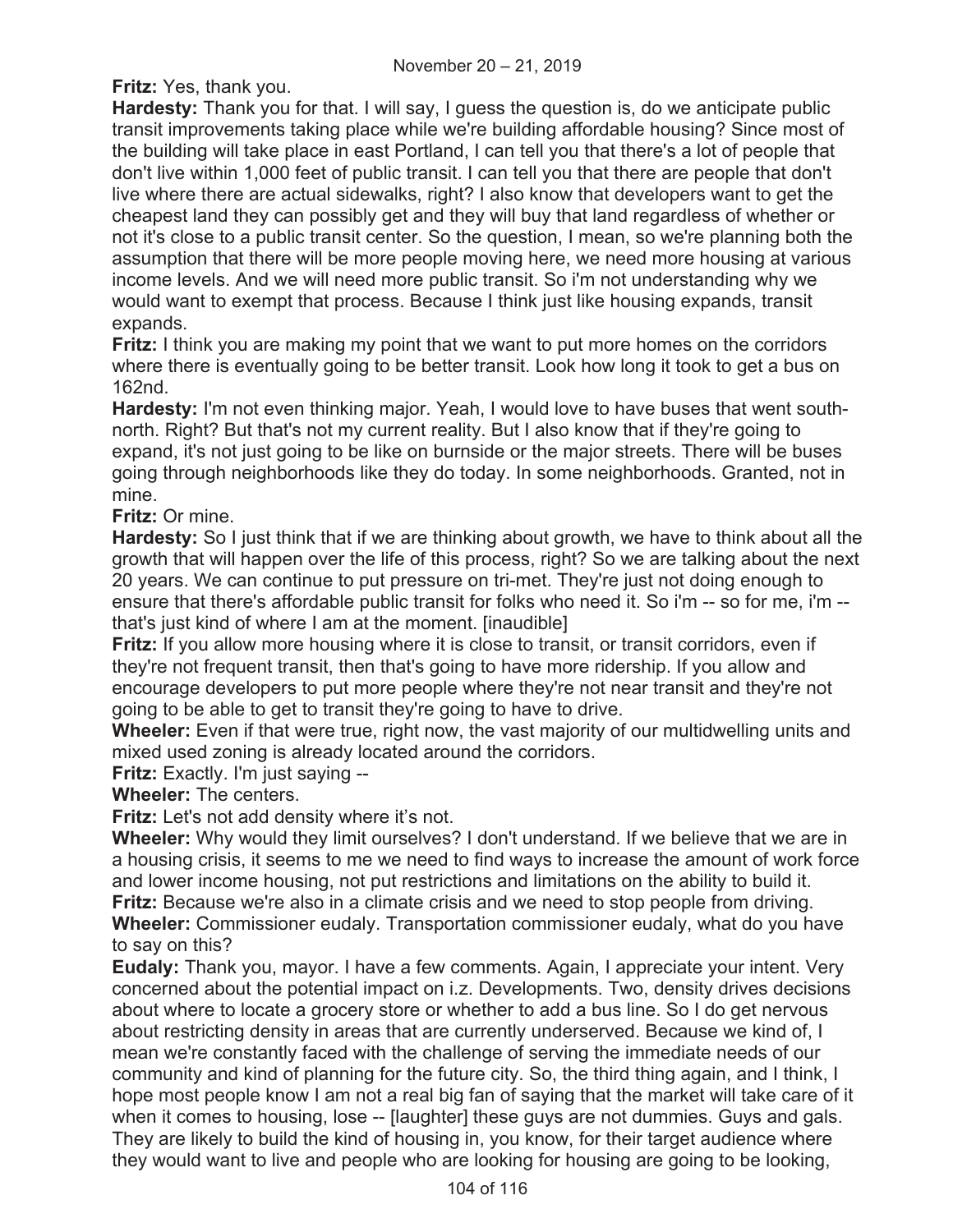and need bus lines and need nearby amenities are going to look elsewhere. I'm not inclined to support this one.

**Wheeler:** Why don't, anything else, last word commissioner Fritz? Why don't we call the roll on this, please. Amendment number 4.

## **Eudaly:** No.

**Fritz:** Our house is on fire. And we, in adopting this as I recognize it will be putting more people where they would be in harm's way when we already have an unprecedented number of deaths on our streets. Aye.

### **Hardesty:** No.

**Wheeler:** No. The amendment fails. Next up is amendment 5 which would remove allowances for 100 foot tall buildings in the rm zone and historic districts. Bill, please describe this amendment.

**Cunningham:** This concerns an existing regulation where within 1,000 feet of light rail stations, 100 foot building height is allowed. And the r-h now becoming rm 4 zone. The intent of disallowing this height is to prevent new development from being out of scale with historic districts and their context. It's just some considerations is that this is a height allowance but it's still subject to historic landmarks commission review. So it's not a given that you would actually be able to build to that height. However, note there have been no new buildings in historic districts that have used this allowance. Just I have a couple images showing the area we are talking about. It's not a large area. It's 10 blocks, primarily in the alphabet historic district and a little bit of kings hill. This diagram and the blue is showing where you have non-historic properties where you could build to the 100 foot allowance. These are areas where the historic fabric really tops out at about five stories. There is a 12-story building in that area but it's not a historic building. In terms of where staff's recommendation is, we are fine with this amendment. We don't think it will have much of an impact especially since it doesn't affect the housing capacity in the area. You have the same housing capacity that just regulation how large the building can be. But that's what we have as staff's recommendation.

**Eudaly:** I'm sorry. I'm not tracking that last statement. If we don't build higher, how do we have the same housing capacity?

**Cunningham:** The amount of building floor area is the same.

**Eudaly:** Oh, I see.

**Cunningham:** If you actually wanted to build to 100 feet, you could only build on half of the site and go really tall. floor area allowed is what regulates how much building the floor area and the height is independent from that. The usual height from this area is 75 feet or seven stories. When you get to 100 feet, it pushes you into steel and concrete construction which is pretty extensive expensive. So there's a reason why that's not pursued an awful lot.

# **Eudaly:** Oh, interesting.

**Wheeler:** Anything else to add?

**Fritz:** The only thing to add this language was in the original proposed draft. And as was just mentioned it's going to promote less expensive buildings.

**Wheeler:** So i'll take a contrarian view just so it's fun and we feel that democracy has been fully exercised. So in an historic district, we have the landmarks commission. Which can view the question of compatibility. Right? So one could argue there may be some situations or cases where a taller building is appropriate. And this would preclude that even if the landmarks commission themselves conclude that it's appropriate. And so again I will ask the question, why, since staff is either supportive or at least neutral on this, why would you support limiting our flexibility on this matter? Since there's still a check and a balance to prevent, let's be honest, crappy architecture?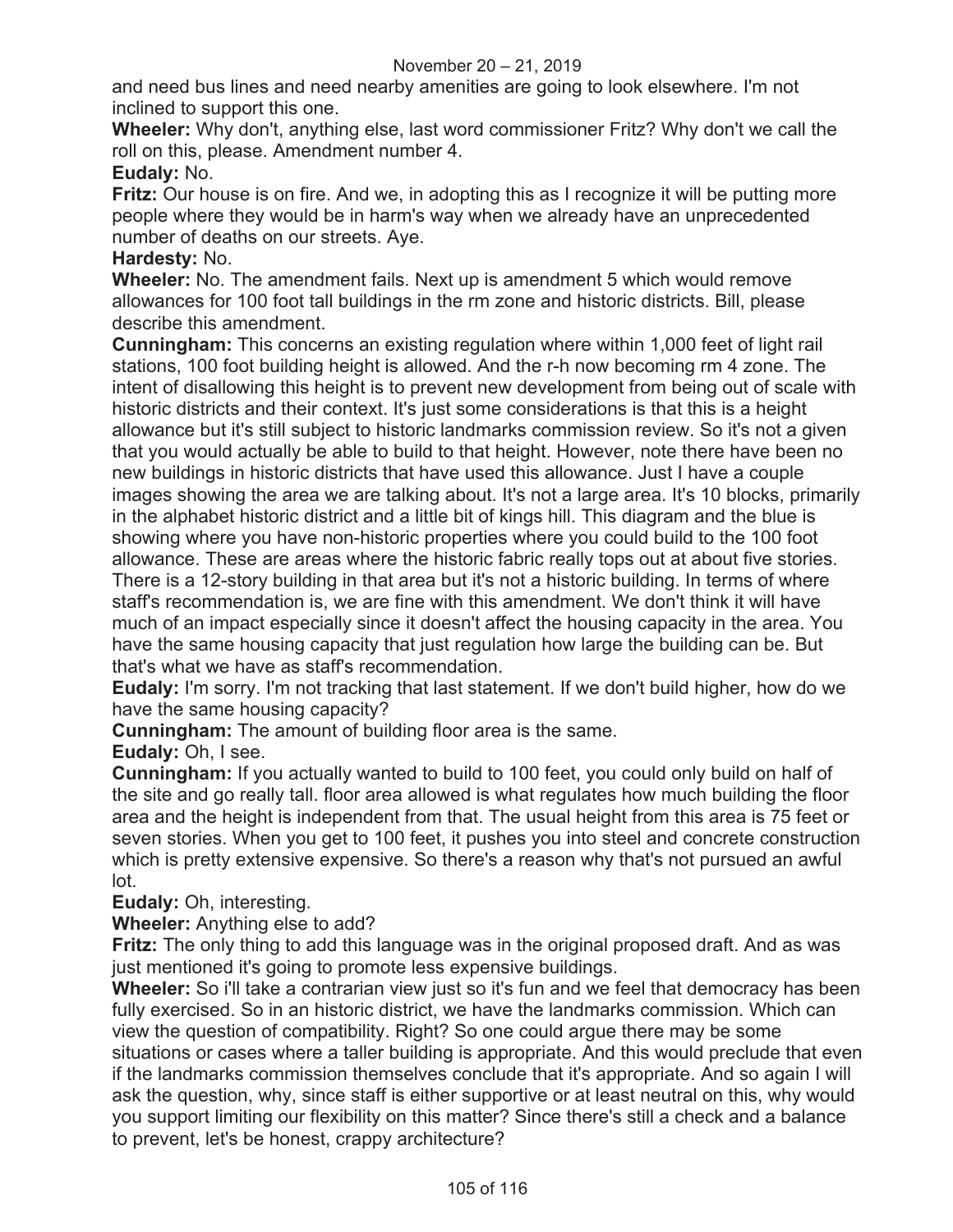**Armstrong:** I think our recommendation is leaning more toward the neutral side based on commissioner eudaly's question. You can still achieve the f.a.r. In that 75 or 85-foot building but you are correct, mayor, that we are precluding even an architect trying to make the case that, if I go up this high, and I set back the penthouse, and I do a little bit more, that I can come up with a compatible building. Yes, this amendment would preclude that opportunity. But I think it's fair to characterize staff's recommendation as being more neutral. That we are not going to undermine our housing capacity. Because we see a way to achieve the same level of f.a.r.

## **Wheeler:** Thank you.

**Fritz:** Wasn't this at the request of the historic landmarks commission?

**Cunningham:** The landmarks commission provided testimony against this 100 foot height. **Fritz:** For my amendment.

### **Cunningham:** Yes.

**Fritz:** What happens, colleagues, having been here, developers bring, they appeal when the historic landmarks commission says no, and then you who will be continuing on, are put in a very difficult position of trying to be both historic preservation experts and design reviewers. And making a decision about, is this a nice building or is it not a nice building? So the historic landmarks commission felt that having a more realistic height would set realistic expectations.

**Wheeler:** All right. Sound like we have had -- anything else anybody wants to add Karla, please call the roll.

**Eudaly:** Again, I appreciate the intent of this amendment. I prefer to leave some flexibility for developers. And want to note that 100 feet is the current height limit and we have seen few, if any, buildings actually built to the full height. I vote no.

**Fritz:** I hope you all remember me when you get this back. [laughter]

**\*\*\*\*\*:** My favorite part of the job, commissioner Fritz.

**Fritz:** I said aye.

**Hardesty:** No.

**Wheeler:** No. The amendment fails. Code amendment 6, regarding indoor common areas. Commissioner Fritz, I understand you would like to withdraw this amendment and propose to replace it with a revised set of amendments?

**Fritz:** Yes.

**Wheeler:** Very good. We will need a motion and a second for each of your replacement amendments unless you want to bring them as a package.

**Fritz:** No. They are kind of deliberately not a package. They're kind of a suite. And this is in response to the testimony we heard about it being difficult to do indoor open space because that takes away capacity for housing. So the first amendment is for large sites to require that large sites, which is 20,000 square feet, proposed for development with larger multidwelling structures with 20 or more units. Include an in door common area of 300 square feet which is the size of our personal offices, about. Not the whole office suite but just your own personal office. And it exempts that indoor area from far calculations, so we modeled this based on what we heard about bicycle parking, where we are encouraging or requiring common indoor bicycle parking, secure bicycle parking that doesn't count toward the f.a.r. Calculation. And we also added the amendments about the large multifamily structures that address the habitat issue where it's a condo, ,but they are actually single family structures. We are talking about traditional apartments where there's 20 or more units to require the small common in door area because it seems to me we should, people should have common spaces just as much as bicycles.

**Wheeler:** N/ne to add, bill?

**\*\*\*\*\*:** -- anything to add, bill?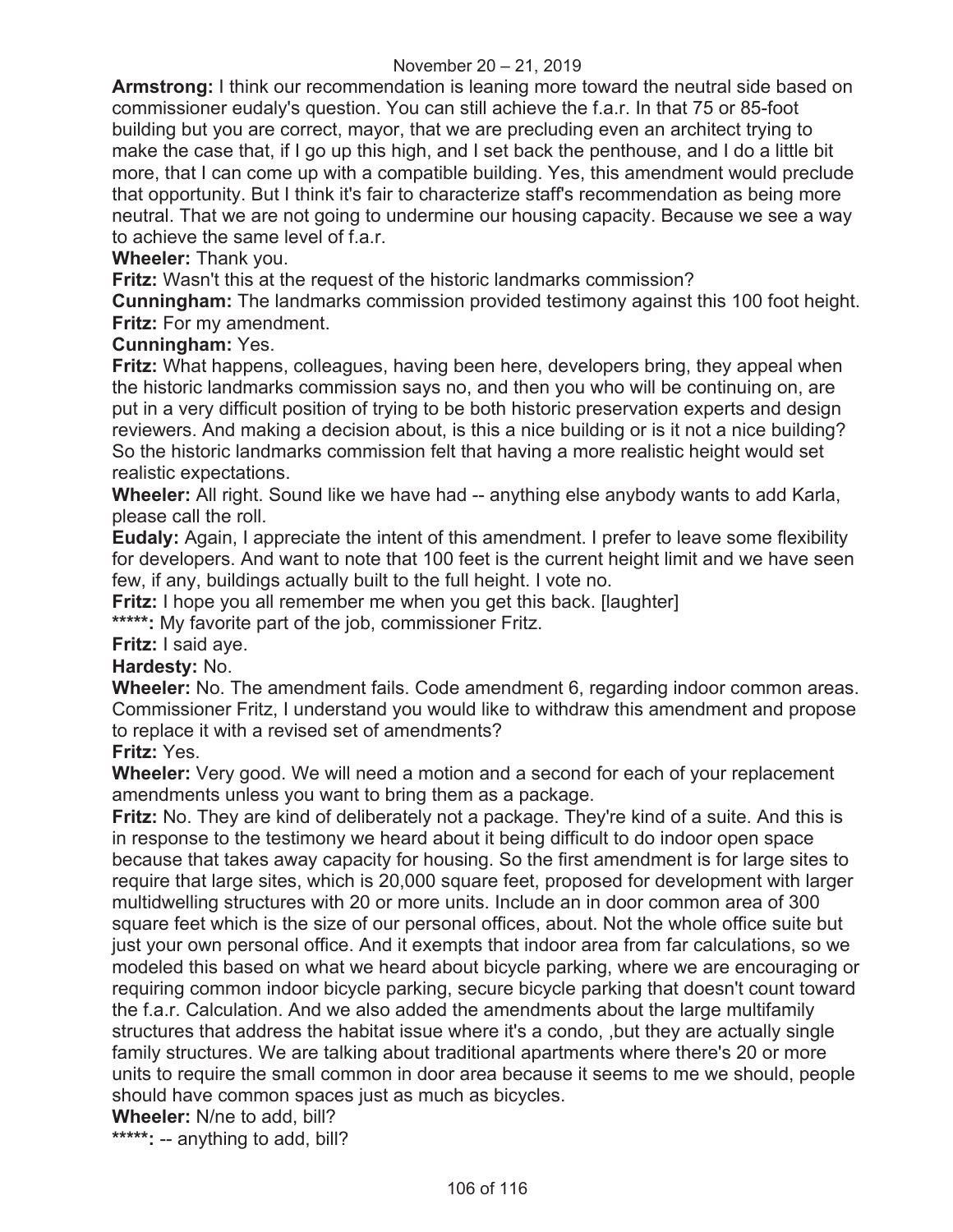**Cunningham:** I think commissioner Fritz characterize the new amendment well. The key difference between earlier amendment is this is only going to apply to projects that include large buildings with 20 or more units. Those larger type buildings more frequently have things like lobbies or building management that could help manage indoor common area. This would only be triggered on sites more than 20,000 square feet. So at least half downtown block. Just so you know the overall requirement is that 10% of site area on these large sites could be common area. And this indoor space requirement would be part of that. Just to clarify where we were with better housing by design, part of the context is that in our discussions with community members, there was interest both in outdoor common area and in door common area as something that could support livability year round. Currently, if you are providing indoor recreation space, it doesn't count at all towards any outdoor recreation space requirements. The key better housing design change was to allow that to count but it was an option, not a requirement. So that's, the difference with this amendment, it would be more than an option for a building, for development large buildings would be a requirement.

**Wheeler:** Any further discussion?

**Fritz:** Would somebody second?

**Eudaly:** I will second.

**Wheeler:** Sorry. We have a motion, commissioner Fritz, second from commissioner eudaly.

**Fritz:** This whole project is started 20 years ago looking at how do people live in these large multifamily structures? One was the recognition that kids are playing in the parking lot. So we are now requiring some common outdoor space. But then also looking at especially with climate change, we are going to be having hotter summers and colder winters and that our families are going to need maybe a ping pong table inside or a place to have a birthday party if they are very small units.

**Wheeler:** All right. Are we ready to call the roll on 6a? Ok.

# **Eudaly:** No.

**Fritz:** So again, we are requiring common indoor space for bicycles. And this would require common indoor space for people. Aye.

**Hardesty:** I live in east Portland where the kids play in the parking lot. Because there is no outdoor or indoor space that is safe and reliable for kids. And I greatly appreciate commissioner Fritz bringing this amendment forward. And I vote yes.

**Wheeler:** I think it's important to provide community space as an option but i'm reluctant to make it a requirement. I hear what the commissioner is saying, commissioner Fritz. I get it. But I don't think it should be a requirement. So I vote no. The amendment fails. Next item, 6b.

**Moore-Love:** Lauren that was a tie.

**King:** So the amendment fails.

**Fritz:** The next amendment is to say that --

**Wheeler:** By the way, just as an fyi, any amendment that fails tonight on a tie vote, commissioner Fish obviously could not be with us. It's my understanding from legal counsel, if nick gets back and he decides he wants to support something that went down on a tie vote, then we could revisit it and have a vote.

**Fritz:** That's good to know.

**Hardesty:** Does that mean we would have to, one of us would have to change our vote in order to reintroduce it?

**Wheeler:** I was told no.

**King:** It's not an ordinance. It's an amendment. So --

**Hardesty:** Thank you. That's helpful.

**Wheeler:** Sorry to interrupt.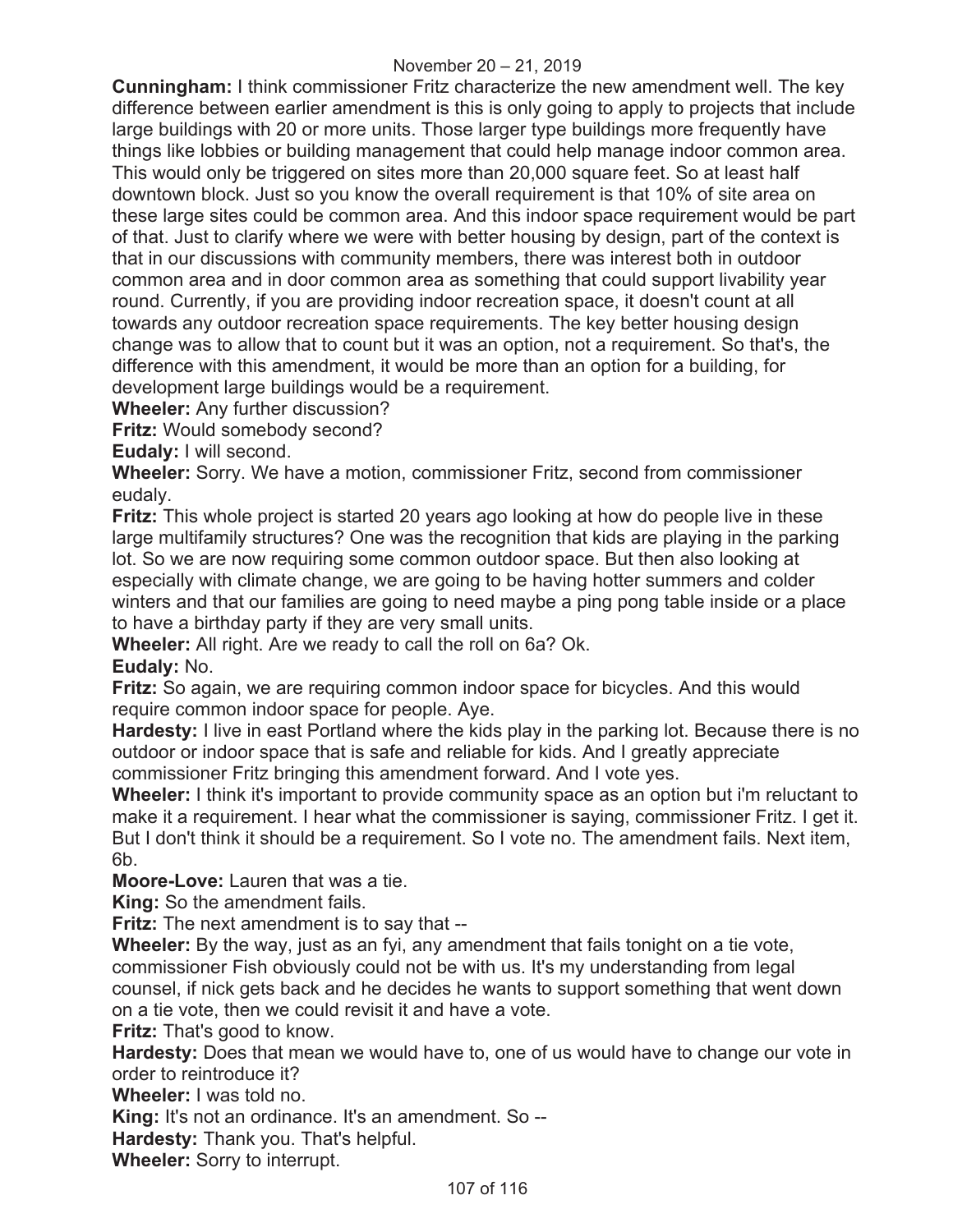**Fritz:** That's ok. The second one is the next page and that's to limit the maximum percentage that can be indoor common area to 25%. It just seems to me allowing 50% of it to be inside takes away what the intent was is to have a reasonably sized area outside for kids to run around for community members to enjoy nice spring and autumn days. That's to limit instead of changing maximum indoor space from, to 25% from 50%.

**Wheeler:** Commissioner hardesty, did you have a question?

**Hardesty:** Yeah. I'm just a little confused by this. The original recommendation was that the indoor, there be 50% indoor --

**Fritz:** Up to 50% indoor.

**Hardesty:** And you are recommending that there be with 25% --

**Fritz:** Up to 25%, right.

**Hardesty:** Indoor.

**Fritz:** Right.

**Hardesty:** Out of the totality of the space that's available for common use? **Fritz:** Correct.

**Hardesty:** And, staff, what do you think about that?

**Cunningham:** In terms of that reducing the maximum allowance for indoor common area to 25% I think we're fairly neutral on it. I just, the diagram here, something showing you what 10% is. That's the amount the common area on large site. It's fairly similar to historic and recent examples of courtyard housing. The way the regulations were structured was to provide flexibility. Some of that could be met through indoor common area. We put 50% because we are deferring to flexibility. Concerned we have for some housing developer was that we are putting in new requirements where we require no outdoor or common area at all. Let's make it as flexible as possible. So allowing up to half of that 10% amount to be indoor was intended to optimize flexibility. But staff is fairly neutral whether it's 25% or 50%. It costs more to create indoor area. We're neutral about it.

**Wheeler:** Commissioner eudaly?

**Eudaly:** I am fading a little bit. And I am really lost.

**Hardesty:** As am i.

**Eudaly:** Currently we require common area equal to 10% of the building.

**Fritz:** Of the site.

**Eudaly:** Of the site. And that could be indoor? All indoor, all outdoor? What is it as it stands?

**Cunningham:** No. The recommended draft proposal is, you need, area equivalent to 10% of the site area and up to half of that amount could be indoor. So like the diagram i'm showing as a 10-year block, 10% block, half of that could actually be an indoor community space instead. Commissioner Fritz's amendment would scale it back a little bit so that the outdoor area remains bigger. It's more 75% of that total amount.

**Hardesty:** Is this 10% of the total indoor amount?

**Cunningham:** Of the total site area size.

**Hardesty:** If you split that in half you would be giving people a closet that they could spend quality time in, right? If half of that was inside and half of it was outside? **Fritz:** Just on large sites.

**Armstrong:** The common area. So if you have a 20,000 square foot site, a quarter block, or half a block.

**Hardesty:** All right.

**Armstrong:** And we're --

**Hardesty:** How many units? 20 or more?

**Armstrong:** It varies. But what we are saying is have to provide 2,000 square feet of common area. And then the question is, how do you divide that common area between outdoor space and indoor space?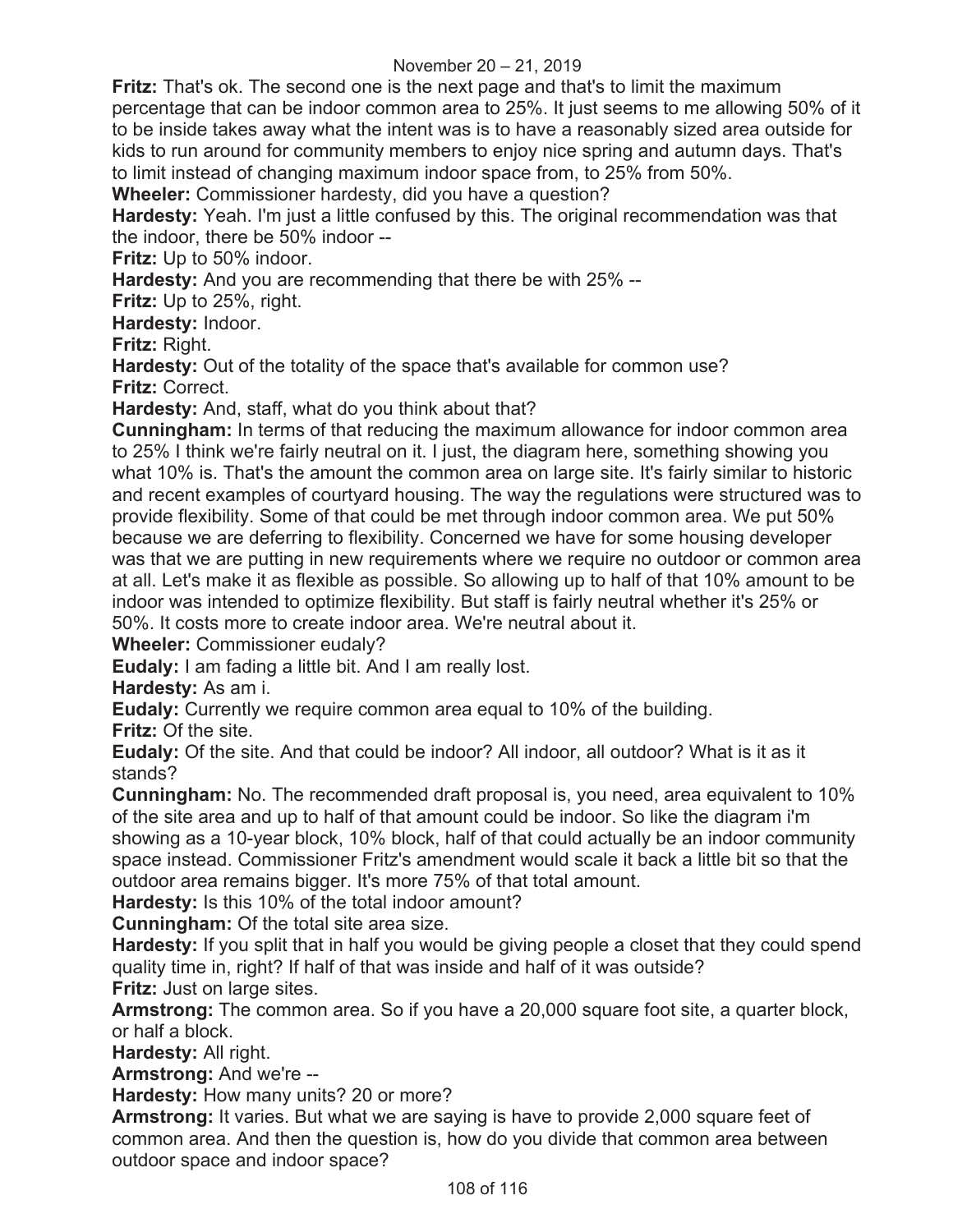**Hardesty:** Got it.

**Armstrong:** As written, it's half and half counting the indoor space. A developer could provide a 500 square foot room or a 1,000-square foot room, it's their choice but you would still at a minimum you would have 1,000 square feet of outdoor space. Under this amendment, it would be 500 and 1500. You would have to provide at least 1500 square feet of outdoor space on these large sites.

**Hardesty:** Thank you. You brought me back. I got it now. All right. We're good. We're with you.

**Eudaly:** So I mean again, the face of it, it seems like a reasonable idea. I'm nervous about being that prescriptive with developers when the needs are going to vary by neighborhood, by site, depending on who they're catering to. And I know that i, well, I live in a court yard apartment. And the only person i've seen in the court yard was using it as a temporary workshop for kitchen remodel. Probably not the use that we're aspiring to here. And I do see a lot of other newer sites where that outdoor space. Thinking of the one that's between vancouver and williams on fremont. No one is out there because I don't know. You are sitting in the middle of feels like a panopticon. You are sitting around with people observing you. It's nice to look at but for some reason not attracting people. I feel really nervous about being this prescriptive.

**Fritz:** Nobody seconded it.

**Wheeler:** We need a motion and a second. We have a motion. We have a second. Please call the roll. On 6b.

**Moore-Love:** Who seconded?

**Wheeler:** Commissioner hardesty seconded proposed amendment.

**Eudaly:** I'm a no on this one.

**Fritz:** Aye.

**Hardesty:** I think we need flexibility. I think about the gate gateway discovery park housing that human solutions is building. And so if there was a mandate for extra space inside without recognizing there's a park right outside, then, it would be a mandate that would be very difficult to fulfill, right? Developers would object to that right? Why would I have to build all this space inside when we have a park right outside the door? I think we need that flexibility but we also need to hold developers accountable to make sure that space is usable space especially in areas that lack of the infrastructure that some areas of the city have a wealth of. So I vote no on this amendment.

**Wheeler:** I prefer flexible approach and I don't see a compelling need to limit the common indoor area to 25%. I vote no. The amendment fails. Amendment 6c.

**Fritz:** Commissioner hardesty, that was a really compelling argument about gateway discovery park. Thank you. 6c is kind of my back-up plan for 6a which is the very least could we please exempt indoor common area from the f.a.r. Calculations? There by providing an incentive to provide some indoor common area?

**Wheeler:** I will second it. So 6c is commissioner Fritz moves proposed amendment 6c, I will second 6c. I like it. It will retain capacity for the housing units. It provides indoor community rooms and it doesn't come at the cost of housing unions. I think it's a very smart amendment and I appreciate commissioner Fritz bringing it forward. Any further discussion?

**Fritz:** I am still going to be leaning heavily on commissioner Fish. It's a consolation prize. **Wheeler:** Can you call the roll please on proposed amendment 6c.

**Eudaly:** We didn't hear anything.

**Wheeler:** Bill, did you have any comments?

**Cunningham:** You pretty how much said it all. Right now both indoor common area and housing compete for the same floor area limit, if you exempt it you are not cutting into what could be used for housing units.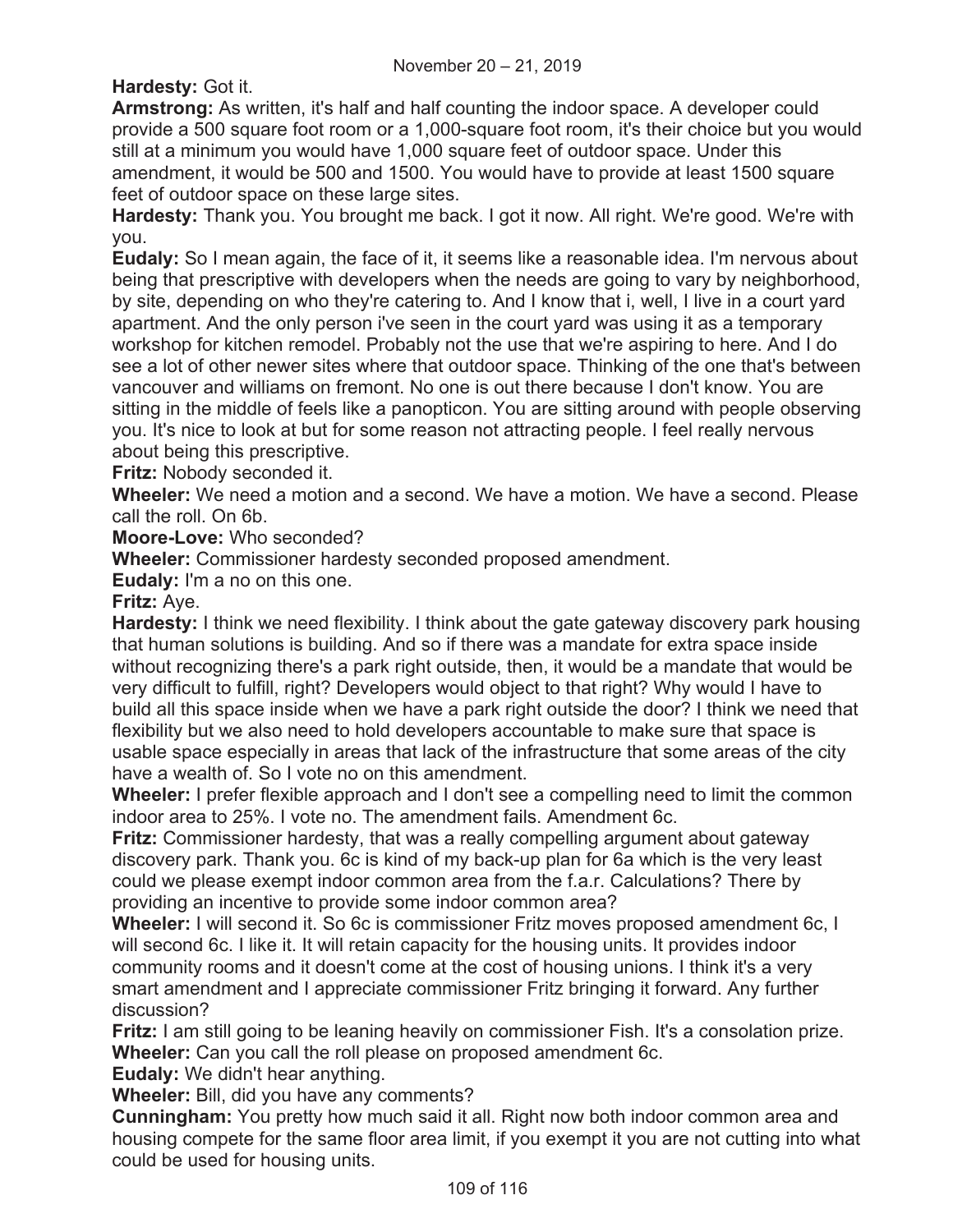## November 20 – 21, 2019

**Wheeler:** I think it's a great compromise. Please call the role.

**Eudaly:** Happy to support this. Aye.

**Fritz:** Aye. **Hardesty:** Aye.

**Wheeler:** Love it. I vote aye. The amendment is adopted. Code amendment 7 which would allow f.a.r. Transfers between multidwelling and mixed use zones. Bill, could you describe this for us briefly?

**Cunningham:** The intent of this amendment is really to facilitate transfer opportunities from sites and the situation is where you could transfer development opportunity is where a site is preserving historic buildings and there's some special provisions for seismic upgrade transfers. And also you can transfer development rights for where you are preserving existing affordable housing or where you are preserving large trees. Currently, in the better housing by design recommended draft transfers are only allowed between sites in the same type of zone. There's some limit on whether you should find sites to land transfers. Multidwelling zoning is only 8% of the land area of the city mixed use zones are only 7%. So you could only transfer within, say, for multidwelling zones within that 8% of the city's land area. A thing to bear in mind, too, is with recent code amendments, any project with larger buildings subject to inclusionary housing does not qualify to receive additional development through transfers. So this kind of site the where you could land development are somewhat limited, something to be aware of, too, is the amount of transfer you could land on a site is intentionally limited in the commercial zones, you can't increase your scale by more than 30%. And that's half the amount of the inclusionary housing gives you, the intent was really to prioritize affordable housing as to what gives you greater scale. So there are some inherent limits on how much transfer you could receive. And this amendment would make it easier to find spots where it could be useful to receive some additional scale. Staff is supportive of this amendment.

**Wheeler:** Commissioner hardesty. Thank you.

**Hardesty:** Thank you. My question has to do with, I am curious how do we allocate housing bond money for a project that is unable to build based on the current zoning of the property that they have?

**Armstrong:** I think that's a question for the next map amendment.

**Wheeler:** Why don't we ask matt. He's right behind you. Could you reintroduce yourself for the record.

**Tschabold:** Matthew Tschabold, Portland housing bureau. So the bureau does not tend to commit funds to a project unless it has the zone capacity for the number of units that it's proposing.

**Hardesty:** But this says here bullet point two, this property is one of Portland's affordable housing bond projects and is proposed for 88 low-income units.

**Armstrong:** We're not on that item yet.

**Eudaly:** Yeah. We are on seven.

**Armstrong:** You got a page ahead of you.

**Hardesty:** I'm ahead of you. All right.

**Wheeler:** No reading ahead.

**Hardesty:** Don't leave yet.

**Wheeler:** That's cheating.

**Hardesty:** My bad.

**Wheeler:** Now his answer is going to be super good. Code amendment 7.

**Eudaly:** Does this address the issue raised by the church in northwest Portland? Great. I love it.

**Wheeler:** Ok. Any further discussion on code amendment 7? Call the roll, please, Karla. **Eudaly:** Aye.

**Fritz:** Great. I love it, too. Aye.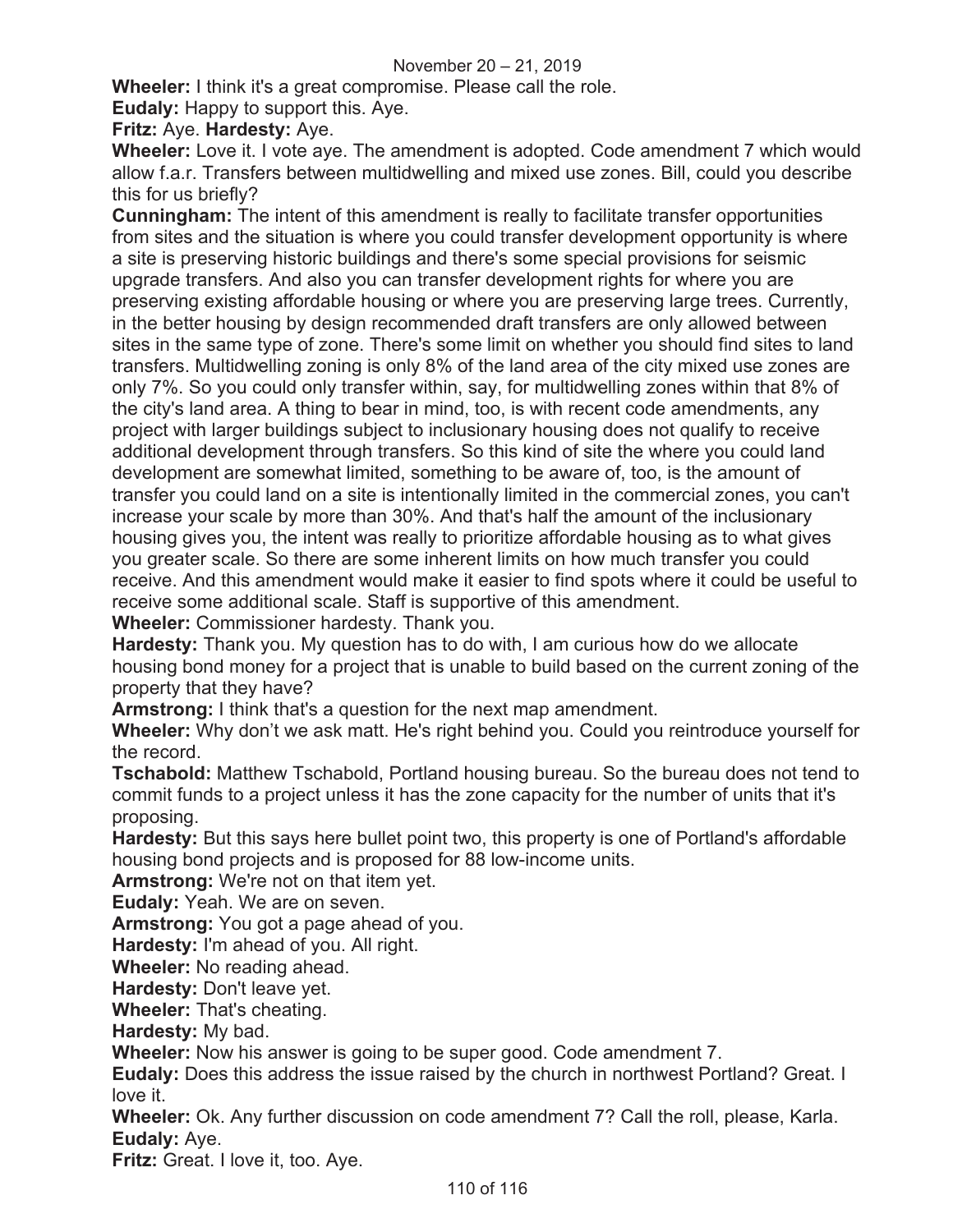**Hardesty:** I like it. Aye. [laughter]

**Eudaly:** Always a contrarian.

**Wheeler:** Always somebody trying to cut to one side or the other, isn't there? I vote aye. All right. Next up is map amendments. Map amendment m-1 which would rezone the anna mann house which we heard some testimony about, located at 1021 n., 33rd from r-5 zoning to rm 1. Bill, could you briefly describe this map amendment since we heard a good presentation on this the other day.

**Cunningham:** Sure. The anna mann house is a house, it's not actually a house. It was originally built as an old people's home as they used to call them. This slide shows an image of it. It looks like a grand old house but it was originally an old people's home. And it's received approval for funding through the Portland affordable housing bond project. They're proposing 88 affordable units including family housing and housing for people experienced homelessness. As you can see from the map, it's located within 100 feet of sandy boulevard. It's adjacent to multidwelling zoning towards the west. It's a three acre property, that doesn't have anything really in common with the single family zoning. It's got a very large building, large grounds. A single family zoning assumes you are break it up into multiple lots. The multidwelling zoning proposed here would facilitate the kind of use that's envisioned which is really truly a multidwelling use of that property, of that building. The property owner would like some flexibility to add, say, another building also with affordable units which would be another multidwelling type structure. The rezoning would accommodate both the existing use or the proposed use for that existing building as well as future additions and better support the preservation of that multidwelling type structure with the multidwelling zoning that's proposed in this amendment.

**Hardesty:** Is this the one where the back of the building is zoned differently? **Cunningham:** No. This is this one large property actually receives testimony in support. I don't think anyone chimed in against it. It's very edge of laurelhurst.

**Eudaly:** I am so excited about this project. This property was making the rounds on facebook and many of my friends and I were trying to conspire to raise the, I don't know, \$1.1 million so we could have our own old folks home. I just, I think it couldn't go to a better use. And I am really excited that, yeah. Just thrilled about it. And i'm assuming if we do this zoning change, this development is absolutely guaranteed. Unlike some of the requests we've gotten where if we made the zoning code, the developer could have gone back and just changed their plans and done something entirely different?

**Tschabold:** Matt Tschabold from the housing bureau. The 88-units that are currently funded in the Portland housing bond can be delivered under the existing zoning. With this change it provides a little bit more flexibility for innovative housing. Which is the developer and they may be able to add additional units beyond the 88 units.

**Eudaly:** And they are an affordable housing developer

**Tschabold:** They are a affordable housing developer and the proposal is for 88 units. 12 permanent supportive housing units, 43 family-sized units at 28 units, sorry, 59 of the total units will be from, 60% and below, and 29 of the total units will be at 30% and below. So to be clear they could meet the 88 units under the current zoning. The zoning change gives them some more flexibility to potentially add more units to the overall site.

**Hardesty:** And I ask the same question I asked prematurely before. Are we in the habit of providing money from the housing bond -- you just answered it. They could do the 88. But if with the zone change they could do additional.

**Tschabold:** That's correct.

**Hardesty:** But they could also not.

**Tschabold:** They could also not. I imagine they will probably be looking for subsidy from us for the additional units or the state or other sources of financing. They have expressed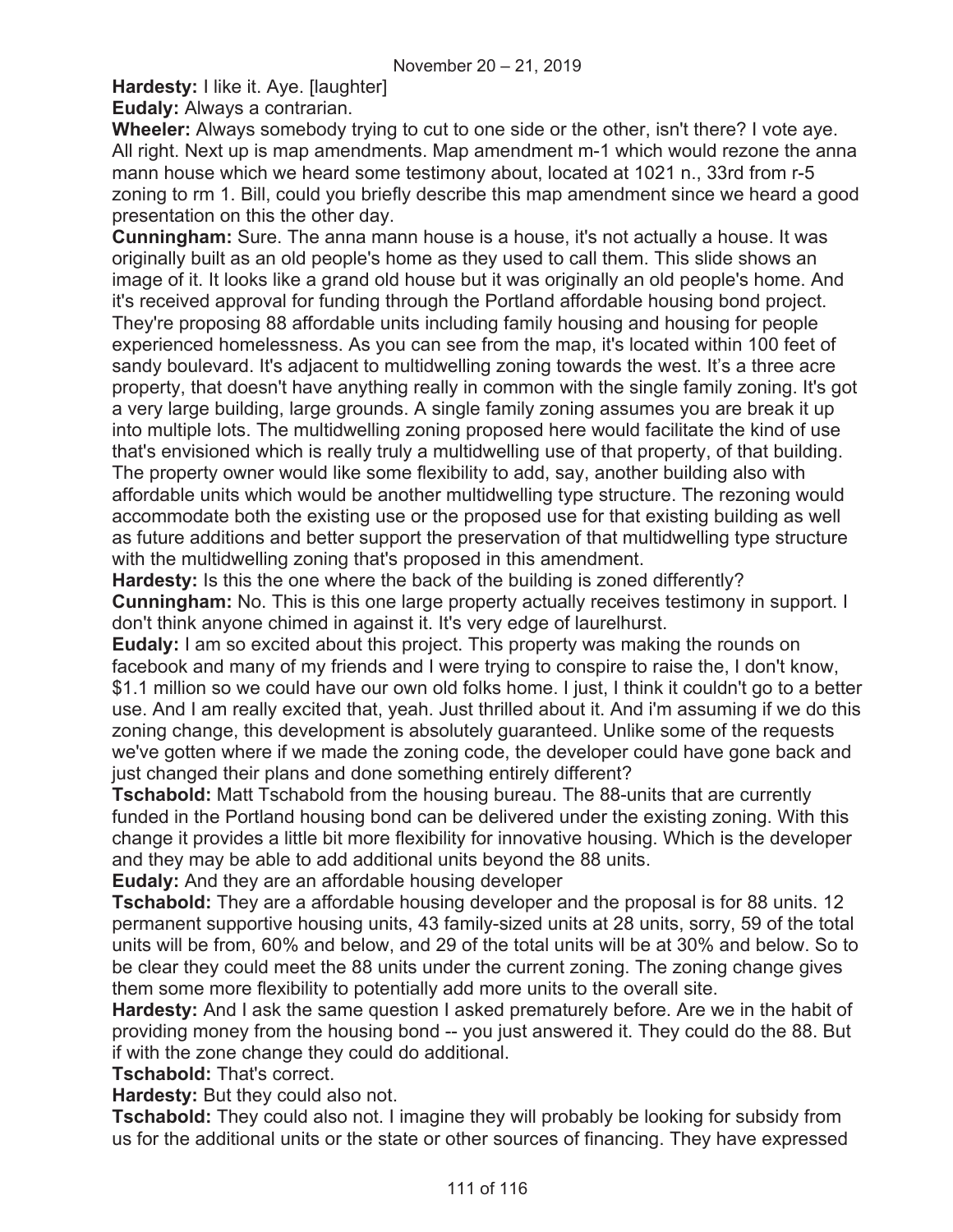## November 20 – 21, 2019

interest in building more units. But I'm sure they will, and I am sure they will if they manage to secure the funding.

**Eudaly:** You can't get the funding without the zoning change first.

**Tschabold:** We would not commit additional funds. One, we wouldn't commit it outside of a process but we wouldn't commit it if it wasn't zoned for the units.

**Hardesty:** Do you have a written contract that says 88 affordable housing units will be built?

**Tschabold:** It is the condition of our funding award to the, to ihi, yes. If they do not build the units they will not receive the funding.

**Hardesty:** Yes. But if we change the code they could come to us and do something else with it? Is that correct?

**Eudaly:** It is on the national historic registry. It's not like they could tear down the building and could something else.

**Tschabold:** That's correct.

**Hardesty:** And you could change it to affordable housing units with it on the historic registry?

**Tschabold:** Yeah. They are both rehabbing and doing some new construction on the site. **Wheeler:** Map amendment M-1, Karla. You stuck it out with us this far. Please call the roll. **Eudaly:** Aye. **Fritz:** Aye.

**Hardesty:** I don't have a lot of trust in promises but I am going to vote yes on this. But I am going to be hounding you to make sure that this, in fact, turns out the way you have told us this will turn out. Aye.

**Wheeler:** Well, I strongly support this map amendment because I believe it advances several priorities. I think this is a great project for the affordable housing bond. And it will provide more than 80 units of affordable housing for people who very much need an affordable place to live. And this zoning change will also forward historic preservation objectives. I thinks it's a great combination, I fully support this. I vote aye. Map amendment m-1 is adopted. Next up is not surprisingly map amendment m-2. Which would rezone the rear portion, you were mentioning a minute ago. This would rezone the rear portion of a property at 5631 s.e. Belmont so the entire house is in the same zone, the rm1 zone. Bill could you briefly describe this one. I think we are all pretty familiar.

**Cunningham:** This amendment would shift the zoning line. Most of the property is in rm 1 multidwelling zone but the last six feet of the house is not. It's in single family r5. And this amendment would shift the zoning line to the rear portion of the property so that the entire structure is in rm-1. Currently, the multidwelling zones if it's an historic property provides flexibility for nonresidential uses. You get a small event type uses in that building. But if any portion of the building is in a single family zoning zone, you cannot have that flexibility at all. So you would have to tear off the back of the house if they wanted to use the house for event space, for example. So this amendment would change that. It would streamline things so that the entire building is within the same zone. Staff supports it. Because it does promote historic preservation and there's no negative consequences in terms of equity objectives. It also has received a number of pieces of testimony from surrounding neighbors in support of the zone change. They want to really have that building succeed. **Wheeler:** Bill, I have a question. Obviously I support this. But everybody seems to be enthusiastically supportive of this. Given the stated objectives. But I have a question. We're doing something unique for this particular project because it's a good project, because we have heard compelling testimony from the people bringing it forward. Because the neighbors are supportive of it. But I have got to building there are building buildings all over the city that are in the same circumstance. Or am I wrong? And if I am right, could we not come up with some code language not tonight, please, but -- [laughter] that more broadly approaches this question? Obviously we don't want to get into the ludicrous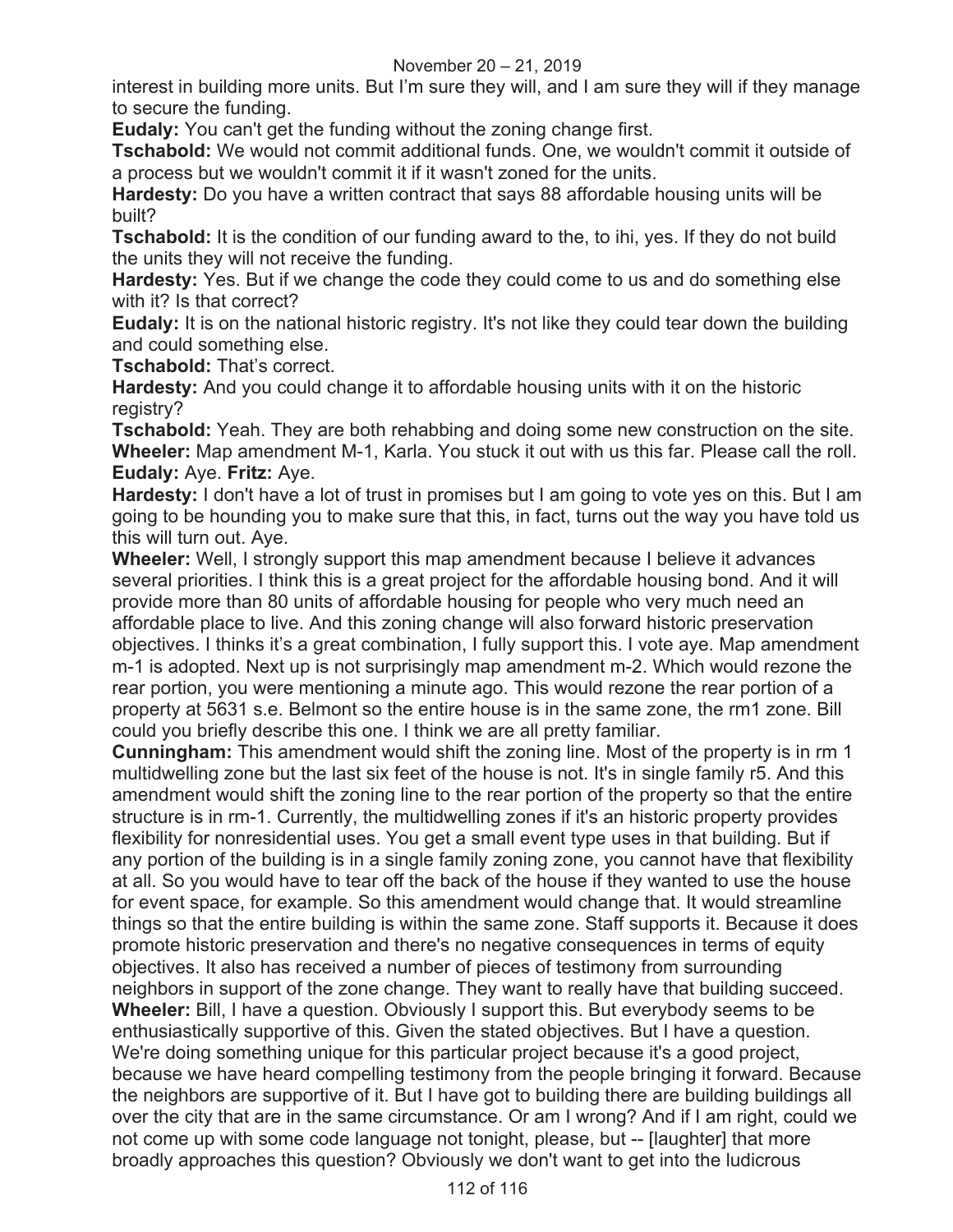situation where we are telling people to rip off the back six feet of their house so they are in compliance what their zoning codes.

**Cunningham:** Right. Good points. There are a lot of properties that have split zoning. What is less common is that the one house is split zoned. And we typically try to avoid that situation. Because it really adds lot of complexity.

# **Wheeler:** Sure.

**Cunningham:** This house is from 1903 before we had any zoning. So the zoning line that was created happened after the building was, the house was constructed by in 1903. So it's a bit of a historic remnant. You are correct. We didn't have a big process to bring everyone in and make their request.

**Wheeler:** Do we believe there will be lots of these types of cases? Or do you see this really as a one-off type circumstance?

**Cunningham:** From what I have seen it's not very common to have a residential type structure split between zone. We try to fix that when it comes to our attention. We did that some during the comprehensive plan update. This one wasn't brought to our attention then. It seems like a relatively small thing that would promote preservation.

**Wheeler:** In the scheme of things I don't feel like we have been overwhelmed by these requests.

**Eudaly:** I was going to ask the question how this happened and the answer is weirder than imagined. That doesn't make sense. I am interested in the mayor's question. If we have a property like this with split zoning, could, and maybe this is just too simplistic because I am not an expert. But could the zoning be changed to the zone that the majority of the property is already in? Or something like that?

**Cunningham:** There isn't currently an easy process.

**Eudaly:** Never mind.

**Cunningham:** The zone change process to make it happen.

**Wheeler:** Commissioner hardesty.

**Hardesty:** Thank you. It does beg the question, though. I am always uncomfortable with making exceptions for individuals for anything, right? We are a public body. We like law that everybody is supposed to be impacted by. We have had two today. And my fear is as soon as we say yes to the second one there will be other people clamoring to get their code change based on whatever. I guess I am concerned. This one just seems to be a nobrainer, right? Unless you direct the people to chop the back of their house off. If they want to do something different. But I am concerned that we are setting a precedent and the next person that comes in front of this body with another weird thing with their zoning is going to expect us to fix it right away. I would love some info. Not tonight. But later about -- excuse me. About just kind of, what's your assessment of what's out there that we should be concerned about, right? And we should be proactive about fixing rather than waiting for people to come and seek readdress at the city council? Thank you.

**Eudaly:** I think, number one, there aren't many opportunities for us to bring these types of things. There is a process that a property owner would typically go through to get the zoning change. But given the fact that we did this to the property after the fact, in this case, and the other case, it's a very worthwhile use or repurposing of a historic building, I think they're both worth while and very reasonable to address here.

**Fritz:** During the comprehensive plan we did have people from all over the city pointing out the little anomaly here and there and right up to the last hearing we had -- for the most part, you find these things, you do fix them one by one because doing some kind of blanket, let's make it the majority of the thing, there might be two different uses on a particular site that you then mess up. I would recommend we adopt this one and just keep that in mind for the future.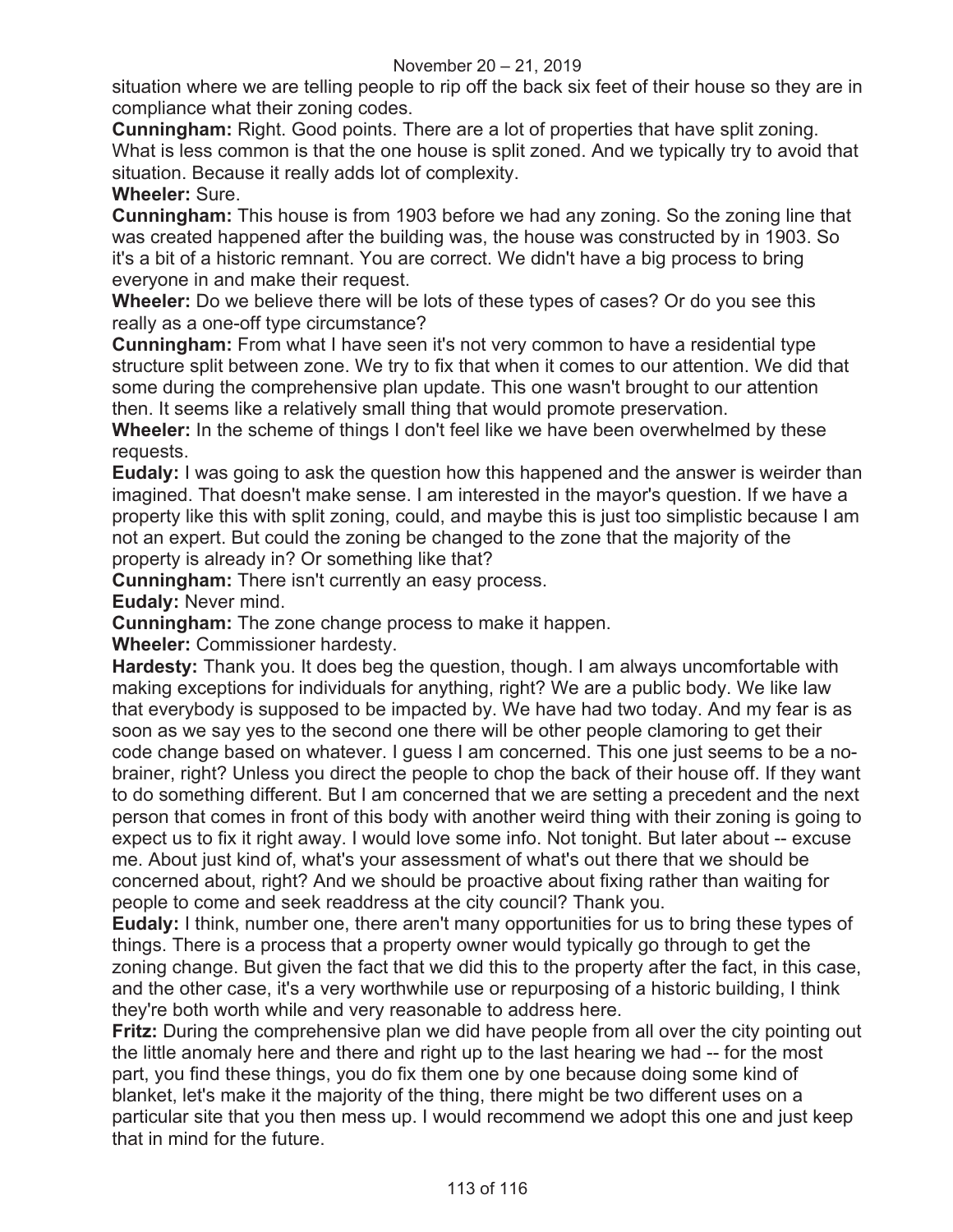**Wheeler:** Yeah. Good. All right. Any further discussion? Seeing none, let's call the roll. Karla, please, on map amendment m-2.

# **Eudaly:** Aye. **Fritz:** Aye. **Hardesty:** Aye.

**Wheeler:** Here's how I am going to handle it. In this very narrow limited case under these exact circumstances I am prepared to support map amendment m-2. I vote aye. The amendment is adopted. Thank you, gentlemen. Next up, map amendment m-3. Which would assign the smaller scale rm 3 zone instead of rm 4 for an area of the kings hill historic district. Bill, can you briefly describe this map amendment.

**Cunningham:** Sure. This concerns the kings hill historic district current zoning allows a floor to area ratio of four to one. But the housing design proposed is reducing that to a three to one. And the request is to further reduce the scale to a two to one f.a.r. And then the intent is to have new development limit to do a scale that's similar to the existing historic buildings in the area. Most of which are just two to three stories and have an f.a.r. Of under two to one. Just a couple images to highlight the area we are talking about. On your screen, can you see the image here? There's an area in the dashed line is the area proposed to go down to the smaller scale rm 3 zone, two to one. The next image is showing where the zoning sequence is happening here. Currently, it's a four to one scale. It's the bottom set of images. Bhd's proposal is to reduce it some to match to the scale of the larger historic buildings in the area. This amendment would further reduce it to half the original or the existing development scale. Staff is fairly neutral about this amendment. We did have some concerns about the northeastern most property over, i'm sorry. Just the most extreme northern area. Because half of the block is in the central city that allows a four to one f.a.r. And 2/if of the area multidwelling area is a 1960s with a large surface parking lot. We did have some concern as to whether it makes sense to down scale that whole half block to two to one given that context. In general, staff is fairly neutral about this amendment.

**Eudaly:** I'm sorry. Where is kings hill? Northwest Portland?

**Cunningham:** It's just to the west of the civic stadium or actually --

**Fritz:** Providence park.

**Cunningham:** I've been around a while.

**Eudaly:** That's what I call it, too.

**Cunningham:** Very close in. The very edge of the central city. Is its location.

**Eudaly:** And what's the current proposal?

**Cunningham:** The current zoning is high density residential with a four to one f.a.r. Bhd because it's in a historic district and we did a analysis of scale reduced it somewhat to three to one. But this amendment would bring the scale down further to a two to one f.a.r. In that area. That area has a fair number of kind of large house-type structures. So the four to one f.a.r. Is substantially larger than what's there now. The overall kings hill area is pretty mixed. It includes a mix of large old houses, old apartments and some towers from the 1960s. Sometimes 12 stories.

**Eudaly:** What's under this heavy canopy? Is it housing or green space?

**Cunningham:** That is the town club. If you drive up park place up towards the zoo -- **Eudaly:** Oh, yes.

**Cunningham:** There's the town club building. There's almost a grand old house that's kind of a sense in that stretch.

**Eudaly:** I've been there. Only once.

**Fritz:** So the amendment is refined by planning to be just those blue spots, right? Previously the request from the goose hollow was the whole area and we refined it down to avoiding the one you are concerned about.

**Cunningham:** The neighborhood had originally proposed to rezone that whole large block to the smaller code and that included a 12-story tower on that block. So this was scaled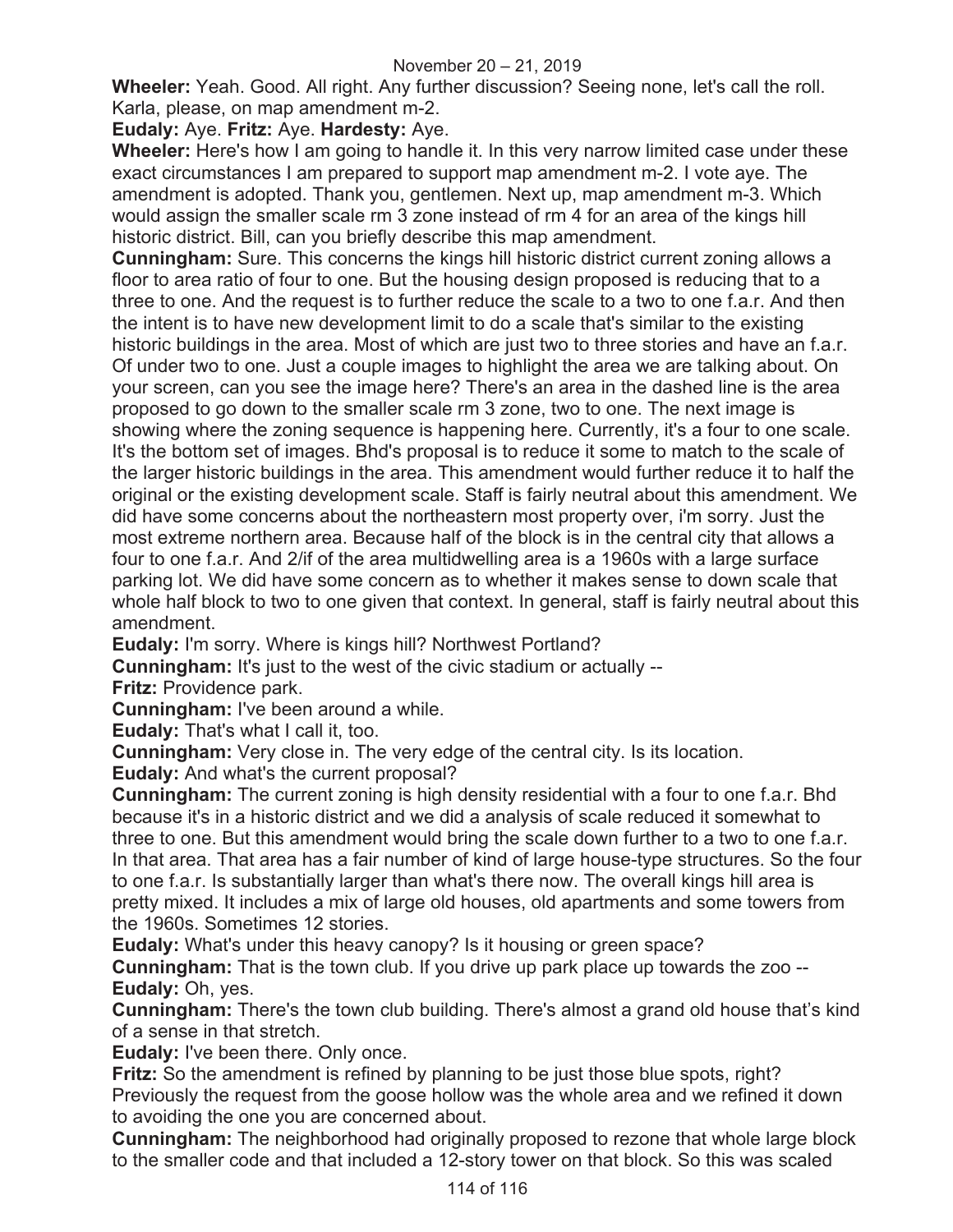back to mostly corresponding to where there it's smaller historic structures. We're not so concerned about it because there are only a couple under utilized sites everything else is historic and would be staying as far as we imagine.

**Eudaly:** It's a lot of historic properties. It's fairly close to frequent transit. These are the sites that could be redeveloped. Can you give me a sense of the height difference between three to one and two to one?

**Cunningham:** The three to one zoning would allow 75 feet of height. That's seven stories. And the two to one would allow up to 65 feet of height which is six stories. Although it's rare with a two to one f.a.r. With a bonus you are going to max out to six stories. The diagrams are showing the two to one base is usually more of a three-story scale. And to get bigger you could through inclusionary housing --

**Hardesty:** Is this an area that has too much housing now?

**Cunningham:** The kings hill-goose hollow does have a lot of apartments. It's one of the higher density areas in the city. It has lower household incomes than the city of a whole because there are a lot of older apartment buildings that are relatively affordable. **Wheeler:** I'm pretty ambivalent on this one. Why don't we call the roll unless there's any further discussion.

**Eudaly:** No. **Fritz:** Aye. **Hardesty:** No.

**Wheeler:** I'm going to go where i've gone all day on this which is to keep the flexibility. We have the historic landmarks commission, which their objective is to determine the appropriate scale for specific development proposals. And I think I will defer on that side so I vote no. The amendment fails. Next up is the minor amendments. These are the minor and technical amendments that are described in our packets. Bill, could you briefly describe these technical amendments. And then what I would like to do is, we are going to add one.

**Eudaly:** Oh.

**Cunningham:** Actually, you don't need to.

**Wheeler:** Don't need to. Ok.

**Cunningham:** And --

**Wheeler:** Why don't you take it from here. Tell us where you are.

**Cunningham:** One is a minor amendment to the minimum lot dimensions for duplexes, triplexes and fourplexes. B needs to be dropped because it was taken care of by amendment 2.

**Wheeler:** So b is withdrawn then. Is that correct? Or do we need to do anything else, legal counsel? It is withdrawn without objection.

**Cunningham:** C is about f.a.r. Transfers from tree preservation sites. Right now we didn't limit how much you can transfer but we are trying to be consistent with other transfer things where you can't transfer more than the development allowed on the site. This is just limit the amount of transfer to the development potential on the site. And d, some minor terms related to tree health. Correcting those. E is some minor paragraph numbering mistakes. And f was just to correct some zone name and code section references. This is when we rather than discussing each one in turn were suggesting that you consider it as a package.

**Wheeler:** Ok.

**Eudaly:** We're just skipping g?

**Hardesty:** I make a motion that we adopt amendment a, c, d, e, and f.

**Eudaly:** Second.

**Wheeler:** We have a motion for a, c, d, e, and f. B was dropped already. And we have a motion from commissioner hardesty, second from commissioner eudaly. It's on the table. Any further discussion? All right. Karla, call the vote. Call the roll.

**Eudaly:** Aye. **Fritz:** Aye. **Hardesty:** Aye.